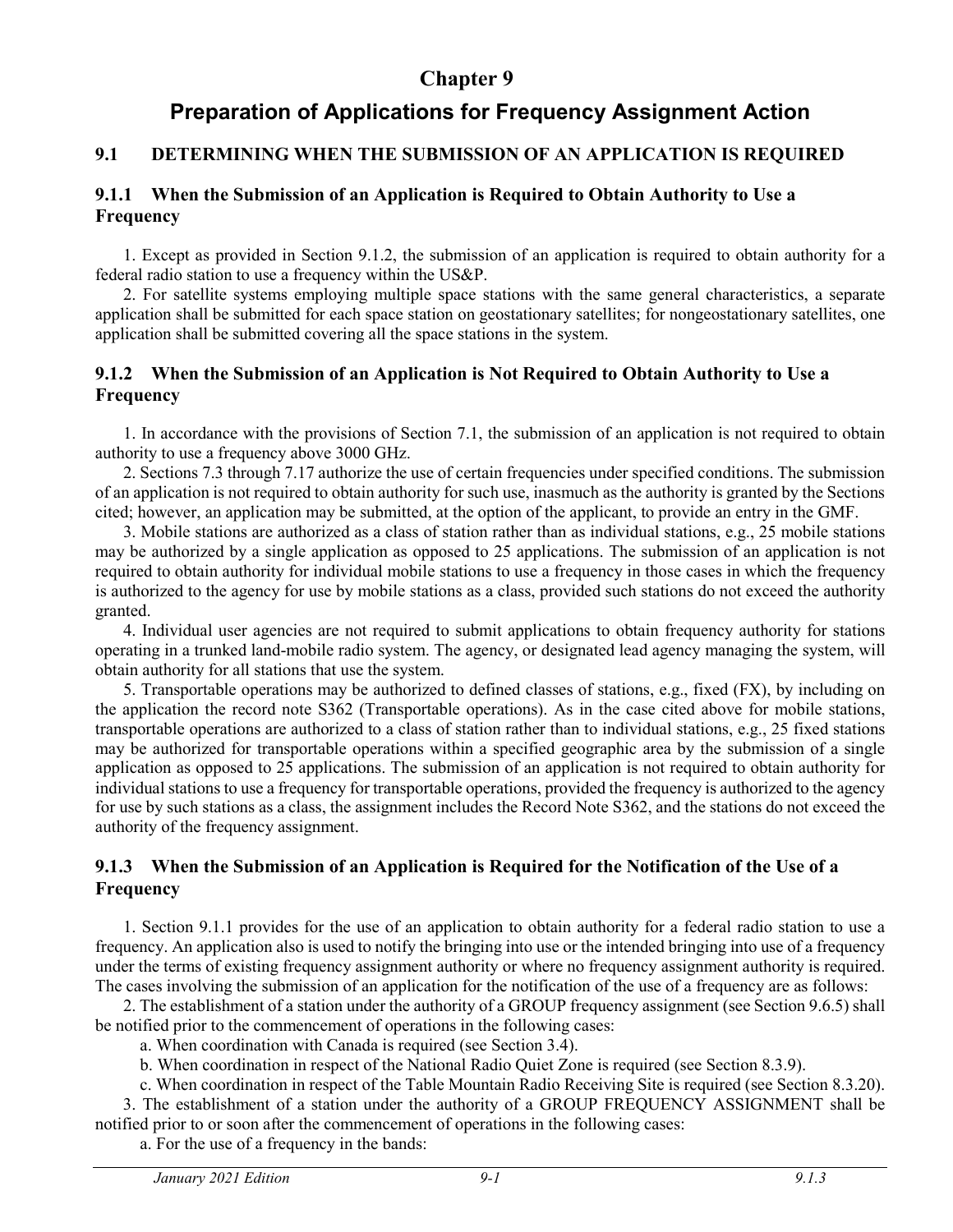| 30.00-50.00 MHz   | 148.00-149.90 MHz | 162.00-174.00 MHz |
|-------------------|-------------------|-------------------|
| 138.00-144.00 MHz | 150.05-150.80 MHz | 406.10-420.00 MHz |

except for periods so limited (on the order of six months or less) that notification would be impracticable, as determined by the applicant, e.g., certain tactical or training operations.

b. For the use of a frequency in the bands:

400.15-406.00 MHz 1660.00-1700.00 MHz

by meteorological aids at other than transient locations or for periods in excess of 15 days.

c. For the use of any frequency authorized by an assignment bearing Note S322 in the NOTES field, except for periods of use so limited (on the order of six months or less) that notification would be impracticable (see Section 9.6.5).

4. The establishment of a station under the authority of Section 7.5.2 or Section 7.12, may be notified at the option of the agency concerned when it is determined that notification is practicable and desirable.

5. Section 8.3.11 provides that federal agencies shall coordinate with the IRAC certain uses of frequencies by their stations located outside the US&P. For those uses requiring coordination, such coordination may be affected, at the option of the agency concerned, by the submission of an application for the notification of the use of the frequency.

#### **9.1.4 Applications Required for Private Contractors**

1. If a private contractor requires the use of radio frequencies under the terms of a Federal Government contract, a determination must be made as to whether the federal agency should apply to the IRAC for the frequency authorization or whether the contractor should apply to the FCC. The determination is based upon whether the radio station "belongs to and is operated by" the federal agency or the contractor. Section 305 of the Communications Act of 1934, as amended, provides in part that "Radio stations belonging to and operated by the United States shall not be subject to the provisions of Sections 301 and 303 of this Act. All such federal stations shall use such frequencies as shall be assigned to each or to each class by the President" (see Section 8.2.17).

2. When the FCC coordinates with the FAS of the IRAC a proposed radio frequency authorization to be used directly in support of a Federal Government contract (excluding a grant), the contracting federal agency is responsible for:

a. verifying the validity of the contract, and

b. certifying that the proposed frequency authorization or its equivalent is necessary for the fulfillment of the contract.

### **9.2 SPECIAL INSTRUCTIONS CONCERNING CERTAIN APPLICATIONS**

#### **9.2.1 Applications Handled by Aeronautical Advisory Group or Military Advisory Group**

Application for the use of frequencies in the following bands shall be in accordance with the provisions of Section 9.14 (all ranges are inclusive):

| <b>Aeronautical Advisory Group (AAG)</b>                                                                  |                         |                        |  |  |
|-----------------------------------------------------------------------------------------------------------|-------------------------|------------------------|--|--|
| 190-285 kHz                                                                                               | 285-435 kHz*            | 510-535 kHz*           |  |  |
| 74.800-75.200 MHz                                                                                         | 108.000-121.9375 MHz    | 123.5875-128.8125 MHz  |  |  |
| 132.0125-137.000 MHz                                                                                      | 328.6-335.4 MHz         | 978-1020 MHz inclusive |  |  |
| 1030 MHz                                                                                                  | 1031-1087 MHz inclusive | 1090 MHz               |  |  |
| 1104-1146 MHz inclusive                                                                                   | 1157-1213 MHz inclusive | 5000-5250 MHz          |  |  |
| * In these bands only applications for stations in the Aeronautical Radionavigation Service (see Table A, |                         |                        |  |  |
| Section 6.1.4) shall be sent to the Chairman of the AAG.                                                  |                         |                        |  |  |

| <b>Military Advisory Group (MAG)</b> |                 |  |
|--------------------------------------|-----------------|--|
| 225.0-328.6 MHz                      | 335.4-399.9 MHz |  |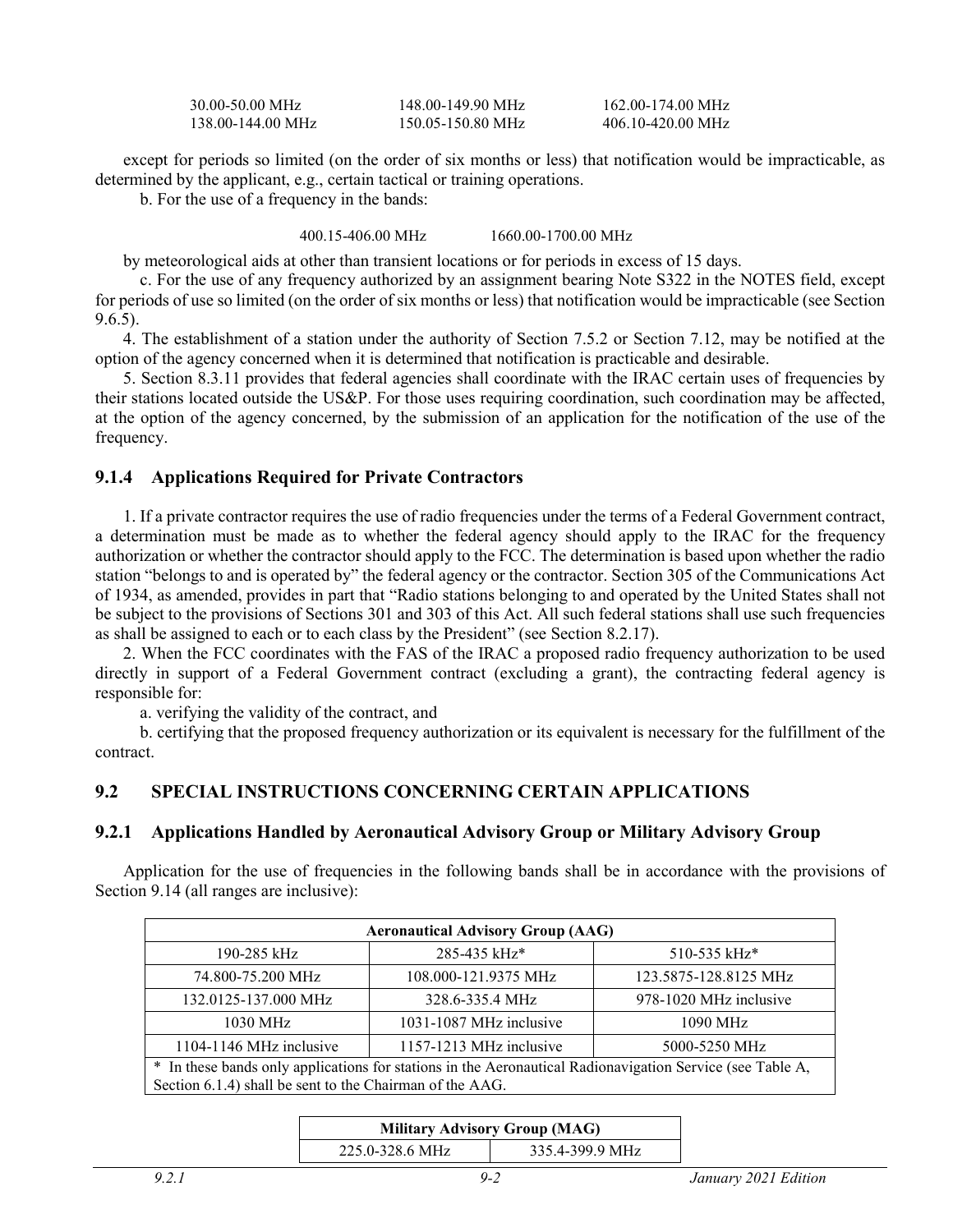### **9.2.2 Applications for Sounder Network Stations or Sounder Prediction Stations**

Applications will be in accordance with Section 8.2.21 and include the following in the SUPPLEMENTARY DETAILS (SUP) field:

a. Channeling plan(s) (required for all sounder network stations and, as applicable, for sounder prediction stations) FOR EXAMPLE:

(1) First octave: 2.075 to 3.975 MHz, 20 channels spaced 100 kHz.

(2) Second octave: 4.150 to 7.950 MHz, 20 channels spaced 200 kHz.

(3) Third octave: 8.300 to 15.900 MHz, 20 channels spaced 400 kHz.

(4) Fourth octave: 16.600 to 31.800 MHz, 20 channels spaced 800 kHz.

(5) For those sounders in which the tuning rate is independent of the pulse rate (e.g., Sounder types C2, C3, and C4), wherein the specific frequencies sounded differ from scan to scan, a channeling plan is not a meaningful item. In application for such sounders, so state.

b. Pulse duration(s)

c. Pulse repetition rate(s)

d. Pulses per channel

e. Scan rate(s)

f. Scan interval(s) (time between scans)

g. Antenna type

h. Antenna azimuth (if directional, indicate azimuth of major lobe).

#### **9.2.3 Reserved**

#### **9.2.4 Use of Data Plots and Coordination Contour Maps**

1. When requesting assignments, it may be necessary to review a data plot and/or coordination contour map prior to receiving authority to operate:

a. in the bands:

| 1710-1850 MHz | 2200-2290 MHz | 4400-4990 MHz |
|---------------|---------------|---------------|
| 7125-7250 MHz | 7300-7975 MHz | 8025-8500 MHz |

for fixed stations involving a communications system which consists of more than two stations that are interconnected (transportable stations and those located outside of the western hemisphere and south of the equator are exempt); or

b. in the band 7900-8400 MHz for transportable earth stations.

2. Before requesting data plots or coordination contour maps, and prior to submitting the frequency assignment proposal to NTIA, the proposing agency shall coordinate with other agencies having existing assignments in the frequency band(s) and geographic area(s) in which the proposed assignment is being requested.

a. If coordination is successful between concerned agencies without the need for data plots or coordination contour maps, the frequency assignment proposal shall include a statement in the FAS field that coordination between concerned agencies determined that data plots and/or coordination contour maps were not required.

b. If any concerned agency desires to review a data plot prior to coordinating on the proposed assignment, the applicant shall submit a copy of the application to the FAS Secretary covered by a memorandum indicating data plots are being requested. The applicant shall include a statement in the FAS field that data plots have been requested.

3. For transportable earth station proposals in the band 7900-8400 MHz, successful coordination may not be accomplished even after data plots have been prepared and reviewed. In these cases, the applicant shall provide coordination contour maps to the FAS Secretary. The proposing agency shall include a statement in the FAS field that coordination contour maps have been provided. The methods described in OTP Report 76-99 "Electromagnetic Compatibility of the Department of Defense Ground Mobile Forces Transportable Earth Terminals with Terrestrial Systems within the 7.2-8.4 GHz Spectrum" shall be used to produce the coordination contour maps.

4. The procedures of Section 9.2.4 paragraphs 1 through 3 shall be used in the processing of applications for NEW actions and for MODIFICATION actions which would increase the probability of harmful interference. In the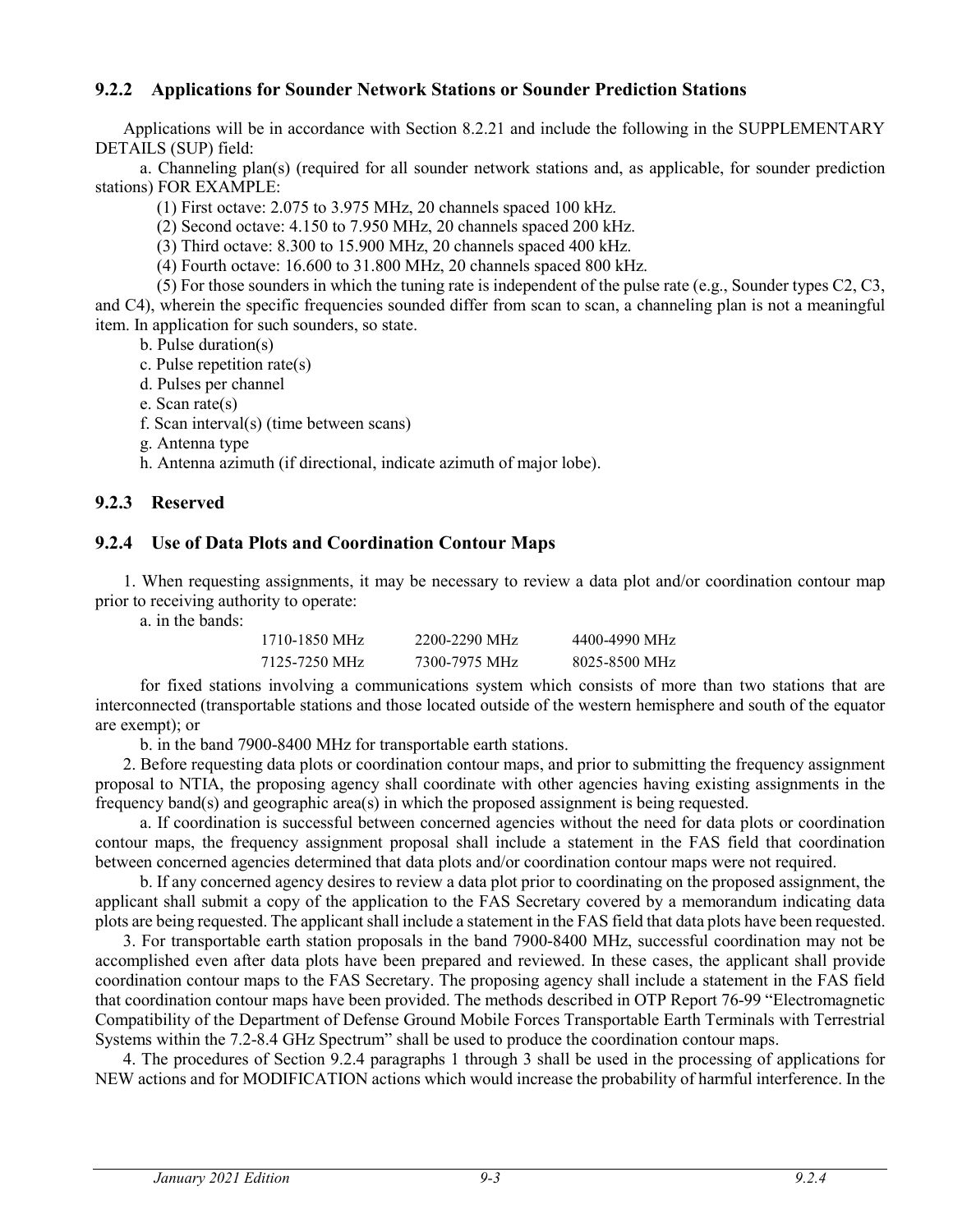latter case, the record replacement procedure shall be used in lieu of submitting an assignment modification action.

5. Data plots and coordination contour maps will be distributed by the FAS Secretary to agencies having a direct interest in the proposal.

### **9.2.5 Frequency Assignments for Use of Federal Fixed Ultrawideband Systems Not Intended for Operation under Sections 7.8 or 7.9**

1. Agencies desiring to deploy fixed UWB systems that do not conform to Sections 7.8 or 7.9 and having received spectrum support in accordance with Chapter 10, Section 10.3.8 shall request a frequency assignment prior to operation. Considering the analyses that resulted in spectrum support, no further analysis regarding protection of federal operations should be required to approve these assignments. The FCC will have the opportunity to review the request with respect to protection of non-federal users. Each successfully coordinated operation will be approved to operate on a non-interference basis. Therefore, if in the future any federal agency or non-federal entity implements or expands an authorized system at distances from the UWB devices that are closer than has been demonstrated to be compatible, the UWB system will have to cease operation unless its compatibility can be reestablished prior to operation of the authorized system. Furthermore, in the future, federal agencies or non-federal users may develop new authorized radiocommunication systems that will have to be evaluated. Calculation of associated distances may indicate that the deployment of these new authorized systems will be at distances from the UWB devices that are closer than has been demonstrated to be compatible. Similar to the previously noted situation, the UWB device will need to cease operations unless its compatibility can be reestablished prior to the operation of the authorized system.

2. In this context, NTIA will consider any such requests received from the FCC through the FAS for non-federal UWB operations that do not conform to the FCC Rules Part 15. In each case, the requested location will be evaluated in terms of its separation distance from federal systems on the List. Operations proposed for locations at closer distances will require further evaluation through measurements or analyses. NTIA will support such non-federal use if it falls outside the distances that NTIA has determined as necessary for compatibility with federal systems on the List. This support will only be given with the understanding that such non federal operations will be required to meet the same non-interference requirement with respect to existing and future authorized operations, including ceasing operations unless, prior to the operation of new federal authorized systems, compatibility has been established at distances closer than has been previously demonstrated to be compatible.

## **9.3 SUBMISSION OF FAS AGENDA MATERIAL**

#### **9.3.1 Frequency Assignment Applications**

1. Applications from FAS Member Agencies shall be submitted as indicated below. See also Part 14 for frequency applications which will be considered by the AAG or the MAG. Applications classified CONFIDENTIAL may be transmitted employing Spectrum XXI or Department of Defense users or compact discs for othe federal agency users.

a. Electronic Transmission. Applications may be transmitted electronically to NTIA, Spectrum Services Division (SSD) via Spectrum XXI for authorized users or the Data Capture and Forwarding System (DCFS) dcfs.ntia.doc.gov.

b. Magnetic Disc. Under special circumstances and by prior arrangement with the FAS Chairman, agencies may physically deliver a magnetic disc to the NTIA/OSM/SSD at:

U.S. Department of Commerce NTIA/OSM/SSD Room 1982, Herbert C. Hoover Building 1401 Constitution Avenue, N.W. Washington, DC 20230

2. U.S. Government agencies that are not members of the FAS and are not represented on the FAS by an FAS Member Agency are represented by the NTIA/OSM/SSD. Those agencies shall send their frequency assignment requests to:

U.S. Department of Commerce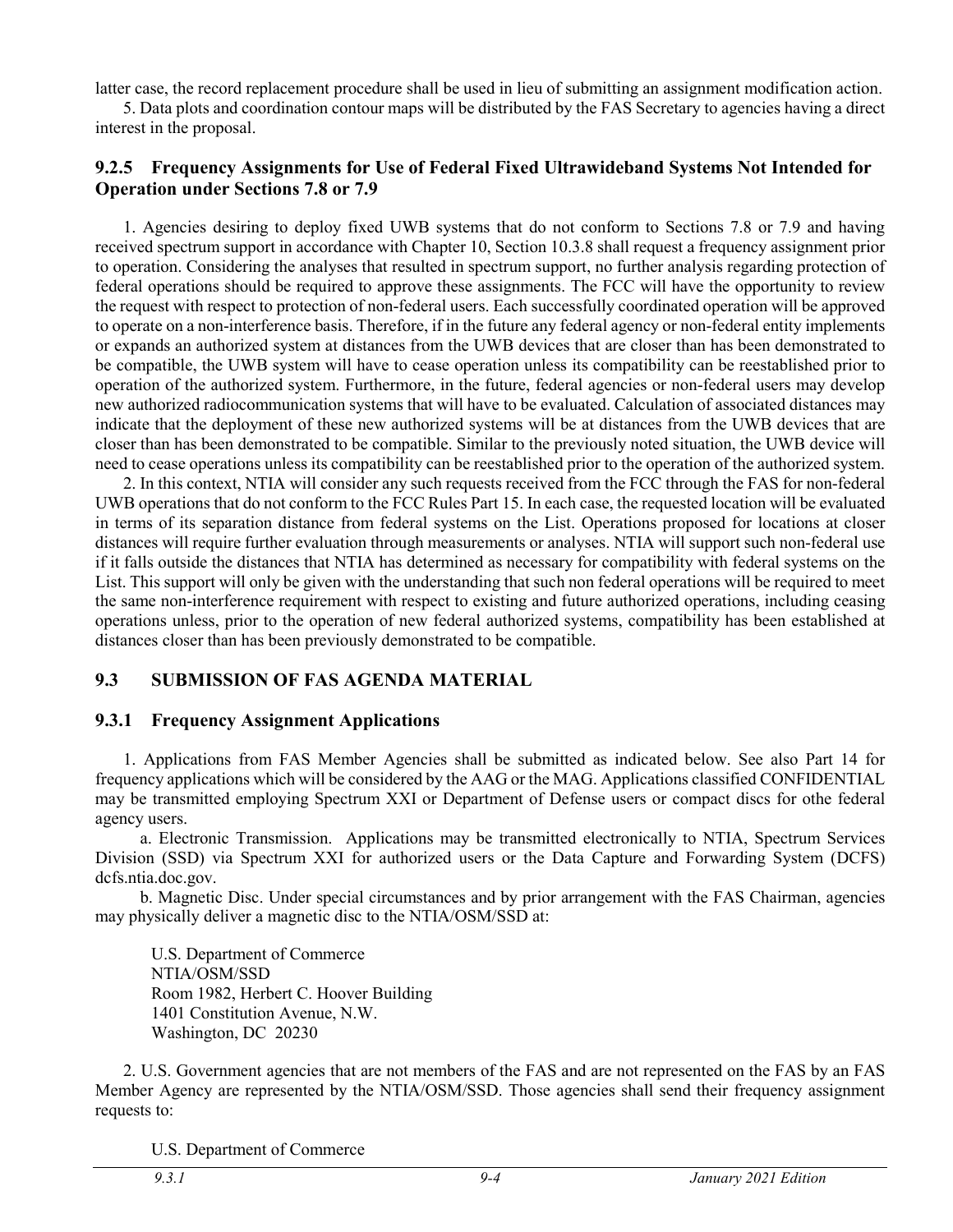NTIA/OSM/SSD Room 1982, Herbert C. Hoover Bldg. 1401 Constitution Avenue, N.W. Washington, DC 20230

### **9.3.2 SECRET Documents, Supplemental Material and Administrative Agenda Items**

Documents containing SECRET data, supplemental materials supporting frequency assignment applications (such as charts, maps, etc.), and items for the FAS Administrative Agenda shall be forwarded to the FAS Secretary. Items for the administrative agenda must reach the FAS Secretary no later than the close of business four working days prior to the FAS meeting.

U.S. Department of Commerce NTIA/OSM/SSD ATTN: FAS Secretary Room 1982, Herbert C. Hoover Bldg. 1401 Constitution Avenue, N.W. Washington, DC 20230

## **9.4 SECURITY CLASSIFICATION OF APPLICATIONS**

1. Classified applications forwarded to NTIA in printed form shall contain all of the security information markings specified for documents in Executive Order 13526, dated December 29, 2009. These markings shall be applied as defined by 32 CFR, Part 2001.

2. Special Instructions for Secret Applications.

a. On applications which are classified SECRET:

(1) A statement should be inserted at a convenient place to the effect that reproduction by the FAS Secretary is authorized; however, this statement need not be included if the applicant has previously given the IRAC Executive Secretary written authority to reproduce classified documents. In those cases where the statement is inserted on an application, the statement shall not be included on electronically transmitted applications.

(2) The information that is classified SECRET shall be provided AFTER all other data are completed. An intervening statement preceding the SECRET data noting that the "THE FOLLOWING DATA, WHEN ASSOCIATED WITH THE FOREGOING DATA MAKES THE ENTIRE APPLICATION SECRET" must be included just prior to identifying the secret data.

(3) Information inserted in all other areas of the application shall be unclassified or classified CONFIDENTIAL.

b. As a minimum, for all SECRET applications that are to be considered by the FAS and subsequently recorded in the GMF, the following data items must be included in the CONFIDENTIAL or UNCLASSIFIED portion of the applications:

(1) Agency Serial Number (entered on the COMMAND ENTRY).

(2) Type of Action (TYP).

(3) Security Classification (CLA).

- (4) Frequency (FRQ).
- (5) Missing Data Indicator (MSD).
- (6) Transmitter State/Country (XSC).

c. In addition to the minimum data fields noted in subparagraph 2b above, the following data items shall also be included in all CONFIDENTIAL portions for all SECRET applications:

(1) Declassification Date (CDD).

(2) Original Classification Authority (Circuit Remarks \*CLA); or,

(3) Derivative Classification Authority (Circuit Remarks \*CLF).

(4) Reason for Classification (Circuit Remarks \*CLR), if the Circuit Remarks \*CLA entry is included.

(5) Classified Data Fields (Circuit Remarks \*CLC or \*CLS).

(6) Unclassified Data Fields (Circuit Remarks \*CLU).

(7) Extended Declassification Date (Circuit Remarks \*CDE), if a declassification year and month, or the declassification exemption category 25X1, is not entered in the field CDD.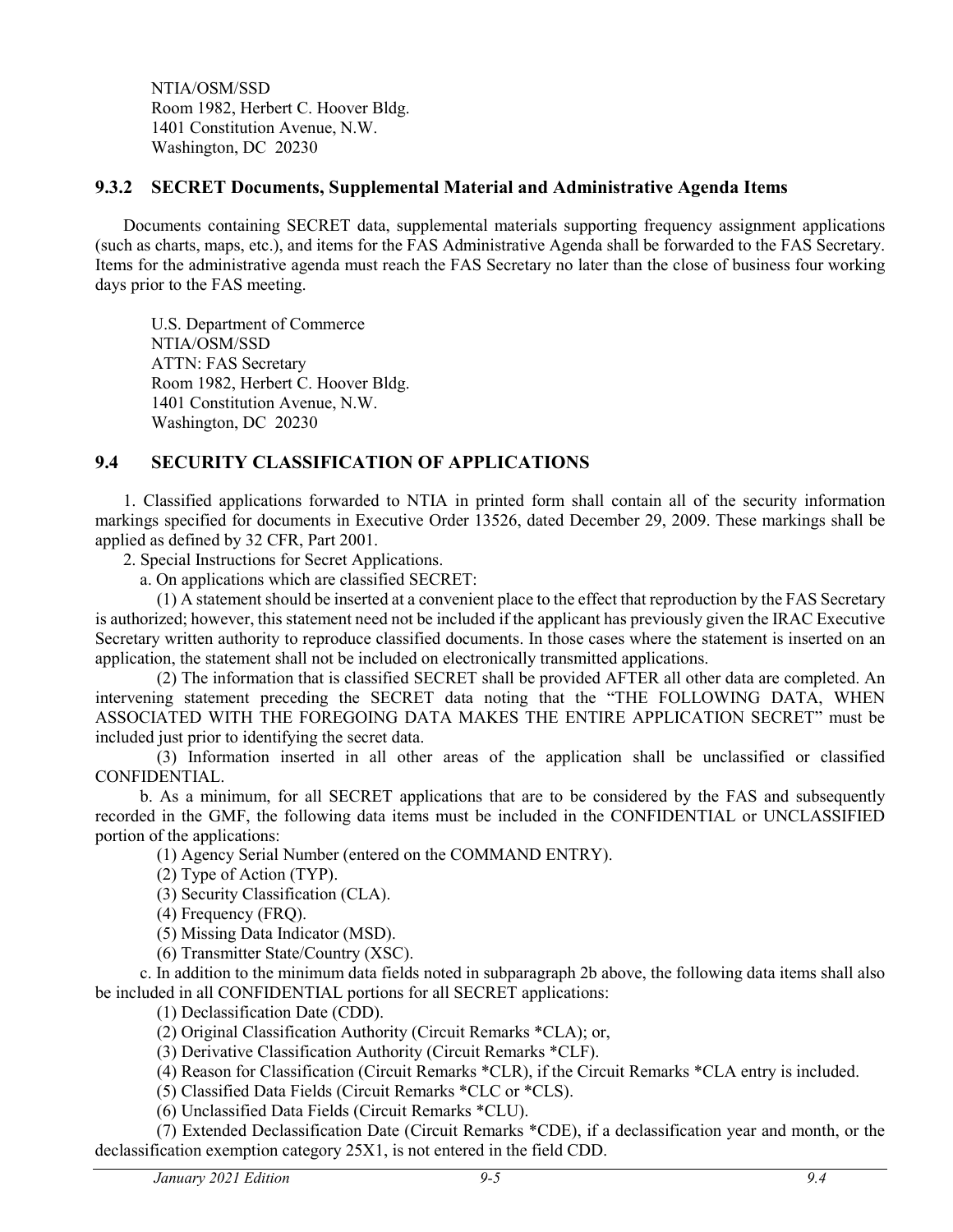d. The Missing Data Indicator (MSD) shall contain the letter Z.

e. The information that is classified SECRET shall not be entered on MODIFICATION, RENEWAL, and DELETION actions.

f. SECRET applications will be distributed in accordance with Section 9.3.

g. SECRET data shall not be included on magnetic discs.

## **9.5 REQUIRED JUSTIFICATION FOR A FREQUENCY ASSIGNMENT**

All federal agency frequency assignment requests must contain a justification of need statement and a general explanation of the operation. This statement must be provided by an FAS representative or a federal employee from the headquarters of the requesting agency. (see Section 9.8.2.80.k)

## **9.6 DESCRIPTION OF TYPES OF FREQUENCY ASSIGNMENTS**

## **9.6.1 Regular Assignment**

A REGULAR assignment is a frequency assignment for an unspecified period of time; however, the provisions of Section 8.2.6 apply.

## **9.6.2 (Reserved)**

## **9.6.3 Temporary Assignment**

1. A TEMPORARY assignment is made for a specified period of time not to exceed five years.

a. All assignments with experimental station classes are TEMPORARY assignments.

b. TEMPORARY assignments expire on the date shown in EXD.

c. TEMPORARY assignments may be renewed for additional periods as necessary.

(1) TEMPORARY assignment RENEWAL actions which are to be considered by the FAS shall be submitted at least one month prior to the Expiration Date (EXD) of the assignment.

2. When a TEMPORARY assignment is renewed or converted to a REGULAR assignment, the date of assignment for PRIORITY purposes shall be the original date from which continuous authorization has been in effect.

## **9.6.4 Trial Assignment**

1. A TRIAL assignment is a frequency assignment for the purpose of selecting a suitable SPECIFIC OPERATING FREQUENCY for REGULAR assignment.

a. TRIAL assignments shall be made whenever a trial:

(1) is considered necessary; or

(2) will provide a reasonable basis for judging harmful interference potentialities; or

(3) will resolve objections to a proposed REGULAR or TEMPORARY assignment which are based upon anticipated harmful interference.

b. TRIAL assignment operations MUST cease upon notice from the IRAC that harmful interference is being caused.

c. Objections based on PRIORITY shall not bar TRIAL assignments.

d. TRIAL assignments initially are not to exceed two years; however, a TRIAL assignment may be renewed for additional periods as necessary. The provisions of Section 9.6.3, paragraph 1.c.(1) applies. TRIAL assignments expire on the date shown in EXD.

2. Conversion from a TRIAL to a REGULAR assignment:

a. Before a TRIAL assignment is converted to a REGULAR assignment there shall have been adequate use of the frequency concerned and evidence thereof presented.

b. Additional limitations shall not be applied to an assignment at the conclusion of a trial period unless the trial develops the need for such limitations.

c. When a TRIAL assignment is converted to a REGULAR assignment, the applicable date of assignment for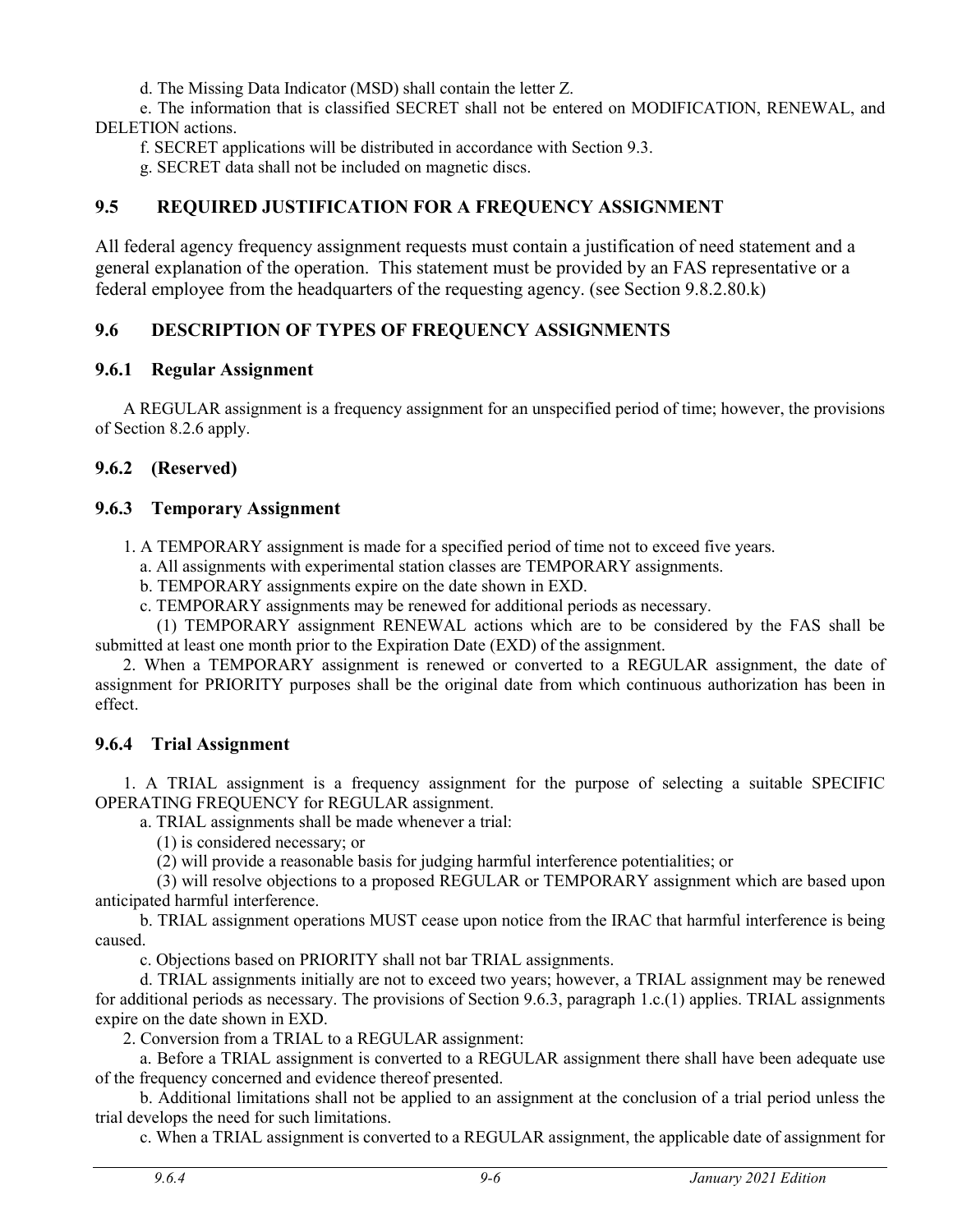PRIORITY purposes shall be the original date from which continuous authorization has been in effect.

## **9.6.5 Group Assignment**

1. A GROUP assignment is made only to terrestrial stations and:

a. provides authority to operate but does not represent continuing operations; or

b. provides an assignment for planning purposes.

- 2. GROUP assignments shall not be made to telemetering stations in the band 2200-2290 MHz.
- 3. GROUP assignments may be authorized as REGULAR, TEMPORARY, or TRIAL assignments.
- 4. There are two types of GROUP assignments:

a. The first type is one that PROVIDES AUTHORITY to operate but which does not represent continuing operations. The following applies to such assignments:

(1) Note S322 shall be entered in the NOTES (NTS) field. (see Annex A for S322 definition).

(2) The establishment of stations under the authority of these assignments shall be notified prior to or soon after the commencement of operations, except when the period of operation is so limited (on the order of six months or less) that notification would be impracticable (see Section 9.1.3).

b. The second type of GROUP assignment is one used for PLANNING PURPOSES and represents continuing or definitely anticipated requirements. The following applies to such assignments:

(1) Note S321 shall be entered in the NOTES (NTS) field. (see Annex A for S321 definition).

(2) Such assignments shall not exceed three years.

(3) The technical particulars of these assignments shall describe the intended use of the frequency to the maximum extent practicable at the time of application.

(4) Operations conducted under the authority of this type of GROUP assignment shall be limited to such uses as site surveys and path testing associated with the intended use. This type of GROUP assignment shall not be considered operational but strictly as a planning assignment set aside to satisfy an identified future requirement. However, all S321 assignments are accorded protection and may be coordinated with Canada at the option of the applicant.

## **9.7 FREQUENCY APPLICATION**

## **9.7.1 Uses of the Application Format**

1. The APPLICATION FORMAT is used for the following frequency assignment actions:

a. NEW (N)--To apply for a new frequency assignment, the particulars of which, when approved, will be entered in the GMF. See Section 9.8.2, paragraph 40 for special provisions when using a NEW action as a REPLACEMENT for an existing GMF record.

b. NOTIFICATION (F)--To notify the bringing into use of a frequency by stations under the authority of:

- (1) Section 9.6.5, or
- (2) Section 9.1.3, or
- (3) Section 7.5.2, or
- (4) Section 7.12, or
- (5) Section 8.3.11.

When approved, NOTIFICATION assignment particulars are also entered into the GMF. See Section 9.8.2, paragraph 40, for special provisions when using a NOTIFICATION action as a REPLACEMENT for an existing GMF record.

c. MODIFICATION (M)--To apply for the addition, substitution, or removal of one or more of the particulars, other than the Frequency (FRQ), the Agency Serial Number (SER), or the Transmitter State/Country (XSC), of an existing frequency assignment. The following provisions apply:

(1) No more than 60 data fields of an assignment can be modified at one time.

(2) If more than 60 data fields require modification submit either a NEW or NOTIFICATION action using the record replacement feature described in Section 9.8.2, paragraph 40, or a simultaneous DELETION and NEW or NOTIFICATION action.

d. RENEWAL (R)--To apply for the extension of the period of a TEMPORARY or TRIAL assignment (see Section 9.6) and to simultaneously update other particulars of the assignment.

e. DELETION (D)--To apply for the cancellation of a frequency assignment and the removal of all its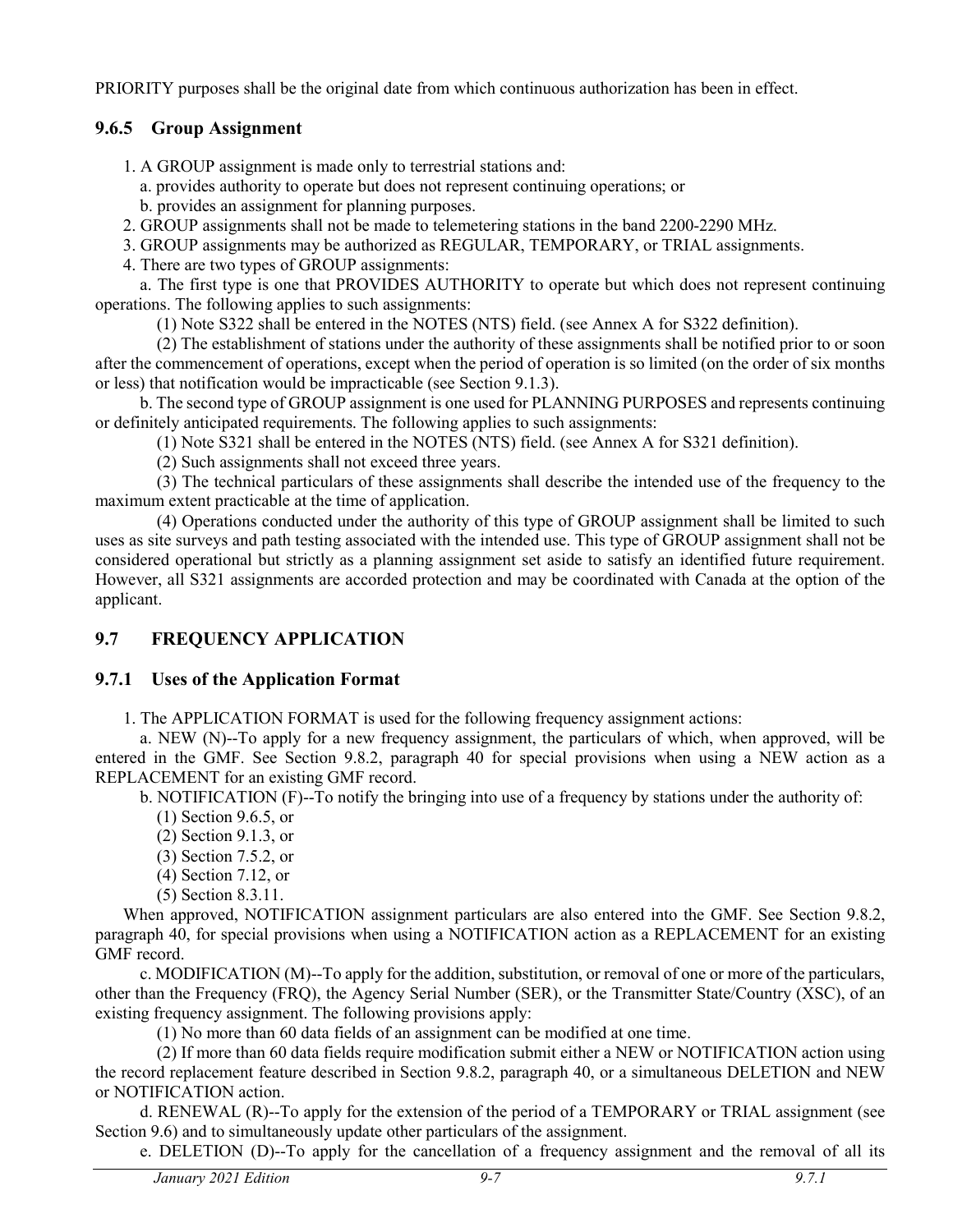particulars from the GMF.

### **9.7.2 Rules for the Use of the Application Format**

1. Requests in the APPLICATION FORMAT may be submitted electronically or on magnetic disc. All individual data which are to be recorded in the GMF are submitted in accordance with the existing rules listed in Chapter 9.

2. Each request submitted in the APPLICATION FORMAT must contain two types of entries:

--COMMAND ENTRY; and --DATA ENTRIES.

3. The following formatting rules must be adhered to:

a. COMMAND ENTRY. The COMMAND ENTRY must always be the first entry. This entry consists of the application processing COMMAND and the RECORD IDENTIFIER (Agency Serial Number (SER)).

(1) The COMMAND is designated with one of three coded entries:

(a) \$\$ADD--for NEW and NOTIFICATION actions; or

(b) \$\$CHG--for MODIFICATION, RENEWAL, and DELETION actions.

(c) \$\$MOD--for use only with MODIFICATION actions in accordance with paragraph 9 below.

(2) The RECORD IDENTIFIER is ALWAYS the Agency Serial Number (SER) of the frequency assignment record.

(a) if \$\$ADD is used, the Agency Serial Number MUST be unique and MUST NOT already be recorded in the GMF.

(b) if \$\$CHG or \$\$MOD is used, the Agency Serial Number MUST be one which is recorded in the GMF.

*Example*: \$\$ADD AF 821234

b. DATA ENTRIES. DATA ENTRIES follow the COMMAND ENTRY. Each DATA ENTRY shall address only one data field and specify the:

(1) DATA FIELD MNEMONIC--a three letter code which identifies the data field being addressed. (See the Data Field Title line for each data field listed in Section 9.8.2).

(2) OCCURRENCE NUMBER--a two-digit number denoting which occurrence (first, second, etc.) of the field is being addressed, use a leading zero if necessary.

(3) REQUIRED DATA--submitted in accordance with specific instructions listed in Section 9.8.2.

(4) Generally, only those symbols allowed or specified in Section 9.8.2 shall be used as data. However, specifically, the following symbols shall not be used in any data field:

| $& - And$              | $: -$ Colon                | ] -- Right square bracket |
|------------------------|----------------------------|---------------------------|
| [- Left square bracket | $\omega$ -- At             | # -- Number or pound      |
| \ -- Reversed virgule  | : -- Semicolon             | ? -- Question             |
| $\leq$ -- Less than    | $>$ --Greater than         | $\%$ -- Percent           |
| ! -- Exclamation       | $\wedge$ -- Insert (caret) | " -- Quotation            |
| '-- Apostrophe         | -- Underscore              |                           |

*Example*: FRQ01 M123.4

--the DATA FIELD MNEMONIC is: FRQ --the OCCURRENCE NUMBER is: 01 --the REQUIRED DATA is: M123.4

4. Each application must contain one TYPE OF ACTION (TYP) data entry. The TYPE OF ACTION data entry must consist of one of the following:

N--for NEW actions F--for NOTIFICATION actions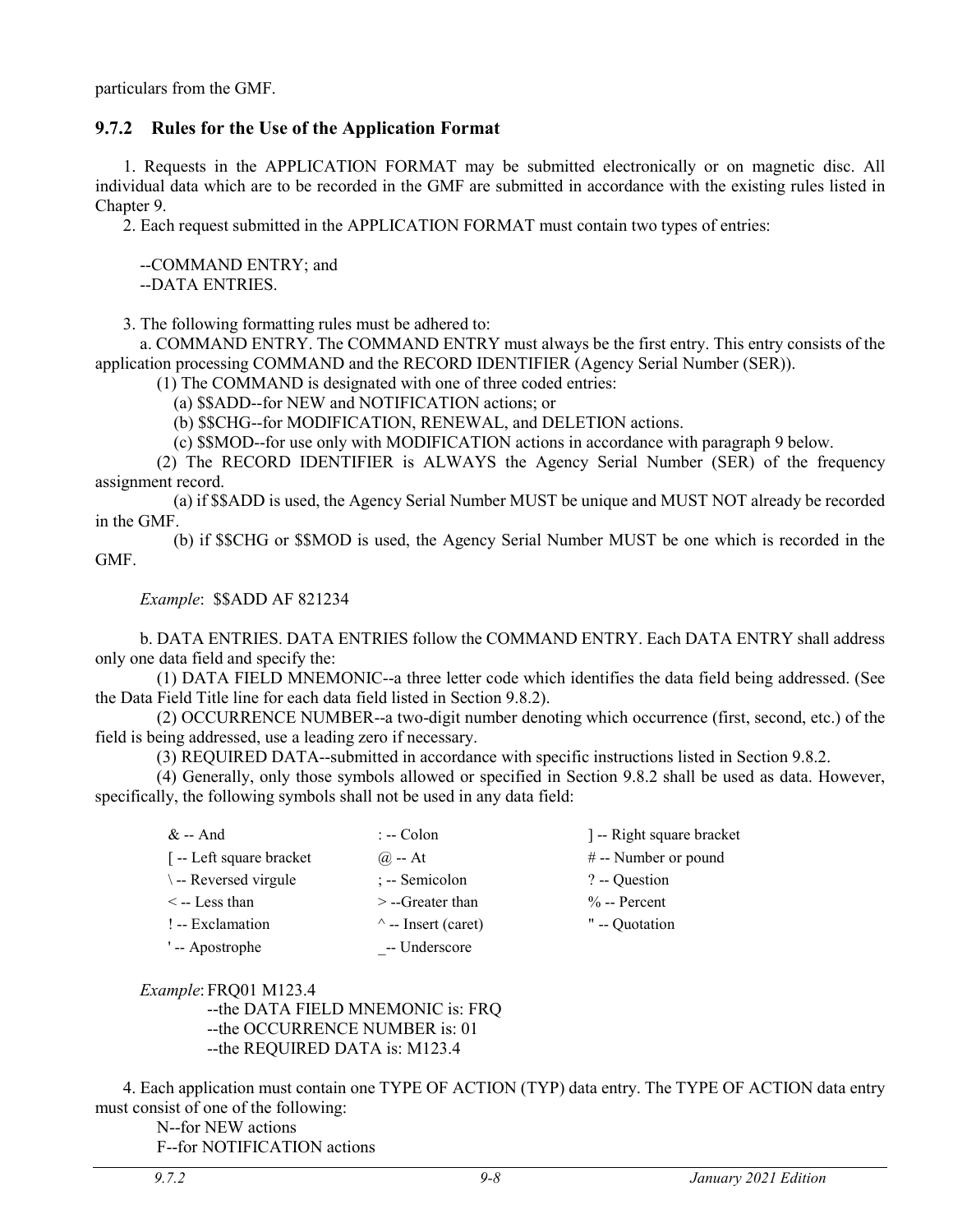#### M--for MODIFICATION actions R--for RENEWAL actions D--for DELETION actions

5. Each application must also contain a preparation DATE (DAT) entry, which consists of the date in year, month, and day order; use leading zeros for the month and day as necessary.

*Example*: DAT01 820131

6. The following data fields are multiple occurring; the OCCURRENCE NUMBER must be 01 or greater, but must NOT exceed the maximum allowed for that field.

| <b>Table. Occurrence Number</b> |                                             |            |                                             |  |
|---------------------------------|---------------------------------------------|------------|---------------------------------------------|--|
| Codes                           | <b>Max. Allowable</b><br><b>Occurrences</b> | Codes      | <b>Max. Allowable</b><br><b>Occurrences</b> |  |
| <b>STC</b>                      | 20                                          | <b>RAZ</b> | 30                                          |  |
| <b>EMS</b>                      | 20                                          | <b>RAD</b> | 30                                          |  |
| <b>PWR</b>                      | 20                                          | RAP        | 30                                          |  |
| <b>NTS</b>                      | 10                                          | ACL        | 30                                          |  |
| <b>RSC</b>                      | 30                                          | <b>REM</b> | 30                                          |  |
| RAL                             | 30                                          | <b>SRS</b> | 09                                          |  |
| <b>RRC</b>                      | 30                                          | <b>SEX</b> | 09                                          |  |
| <b>RLA</b>                      | 30                                          | <b>SUP</b> | 15                                          |  |
| <b>RLG</b>                      | 30                                          | <b>FAS</b> | 05                                          |  |

7. All other data fields are single occurring. Only the number 01 following the mnemonic will be accepted.

8. \$\$CHG ACTIONS 0

a. \$\$CHG is used, along with the TYP data entry to identify a MODIFICATION, RENEWAL or DELETION action.

b. When submitting a MODIFICATION, RENEWAL or DELETION action, it is extremely important to accurately indicate the proper GMF data field and corresponding occurrence number which the applicant desires to modify. FAILURE TO ACCURATELY INDICATE THE PROPER GMF DATA FIELD AND CORRESPONDING OCCURRENCE NUMBER WILL RESULT IN AN INCORRECT CHANGE.

c. When submitting a MODIFICATION action, it is possible to add another occurrence of a multiple occurring field to an existing record; in effect, change BLANKS to DATA. The applicant must, however, address the next blank GMF occurrence of the data field(s) to be modified. For example, if a GMF record contains two station classes (STC), emissions (EMS), and power (PWR), and a third occurrence of each is necessary, the applicant submits:

|                   | SSCHG FAA 723409 |
|-------------------|------------------|
| TYP <sub>01</sub> | M                |
| DAT <sub>01</sub> | 810901           |
| EMS <sub>03</sub> | 6KA3E            |
| STC <sub>03</sub> | MА               |
| PWR03 W10         |                  |
|                   |                  |

#### 9. \$\$MOD ACTIONS

a. Modifications may also be submitted using the COMMAND \$\$MOD. This optional procedure allows the applicant to submit both NEW and LISTED DATA in the same application, thus providing a means of comparison without having to refer to separate records. This procedure shall be used only with assignment records retrieved from the GMF in the card format, and re-submitted back to the NTIA/SSD via electronic transmission or on magnetic discs or tape

b. \$\$MOD actions require:

(1) Re-submission in Card Format;

(2) All new data be entered with an EQUAL SIGN (=) between the data field code occurrence number and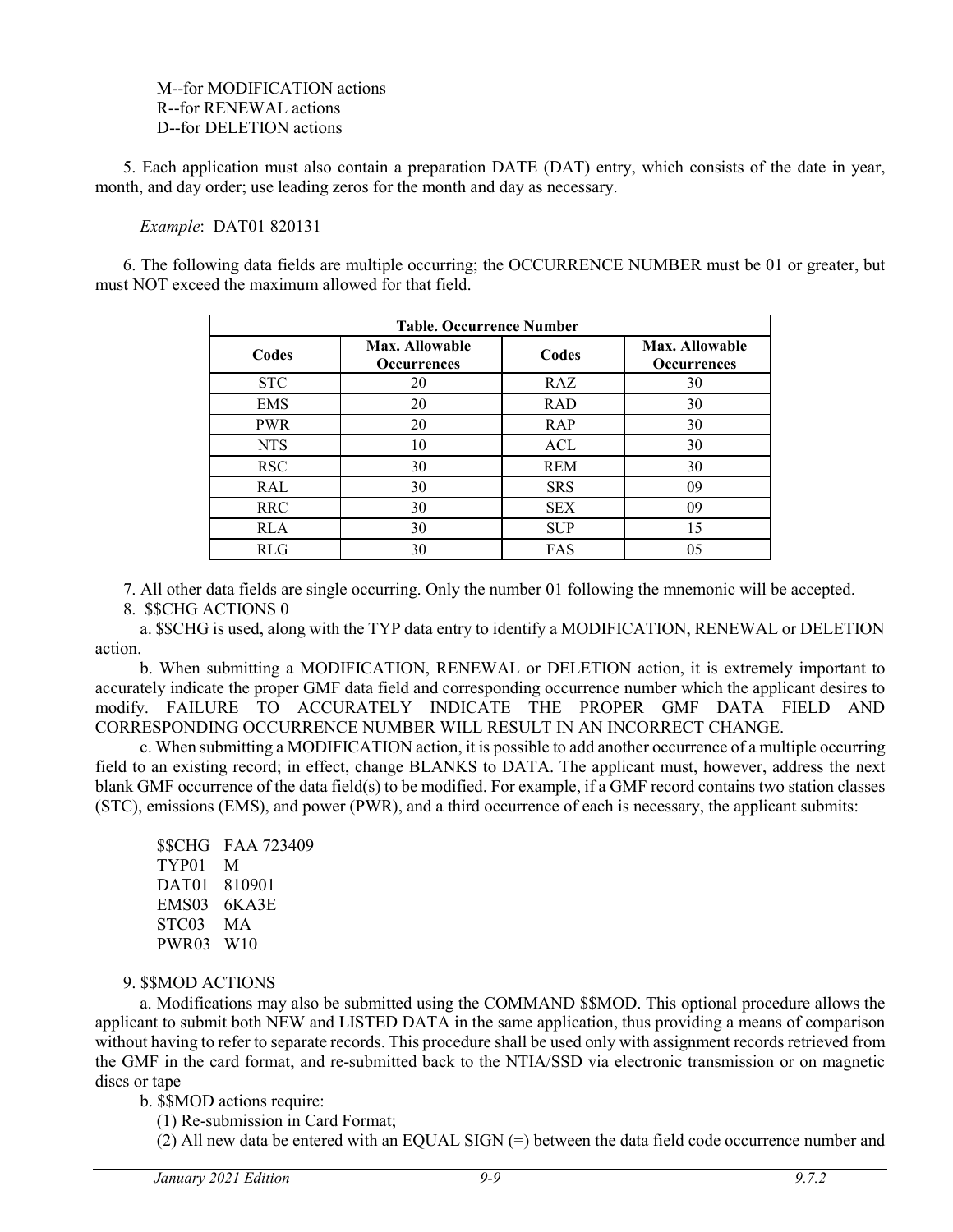the data;

- (3) The Type of Action must always be entered as TYP01=M; and,
- (4) The date always be entered as DAT01=nnnnnn (date format is YYMMDD).

*Example*:

\$\$MOD A 810771 TYP01 M DAT01 850828 CLA01 U FRQ01 M168.625 BUR01 F3 STC01 MO STC01 ML EMS01 16K00F3E PWR01 W5 PWR01 W25 NTS01 S362 NTS01 (in this case NEW data is blank -- deleting listed data) TME01 1 TME01 3 XSC01 NM XAL01 NEW MEXICO XRC02 RGNLOFFC RSC01 NM RAL02 NEW MEXICO REM01 \*NRM, 00140,REGION 3 AIR OPS REM01 \*NRM, 00300,REGION 3 MOBILE OPS REM02 \*EQS,LMS REM03 \*SYS,NATURAL RESOURCES SUP01 FOR PROTECTION OF NATIONAL FOREST LANDS SUP01 WILDFIRE COMMUNICATIONS

10. Information for AGENCY USE, other than SECRET data, shall be provided after all other data are entered. The intervening statement FOR AGENCY USE must precede the data. The statement "FOR AGENCY USE" and subsequent data SHALL NEVER appear on magnetic disc or electronic submissions.

*Example*:

\$\$CHG AR 28306 TYP01 M DAT01 791108 EMS03 6KA3E RTN01 M XSC01 VA XAL01 NORFOLK

- 11. See Section 9.4, paragraph 2.b for rules on submission of SECRET data.
- 12. The following is a sample application.

\$\$ADD NTIA991234 TYP01 N DAT01 850701 FRQ01M123.4 CLA01 U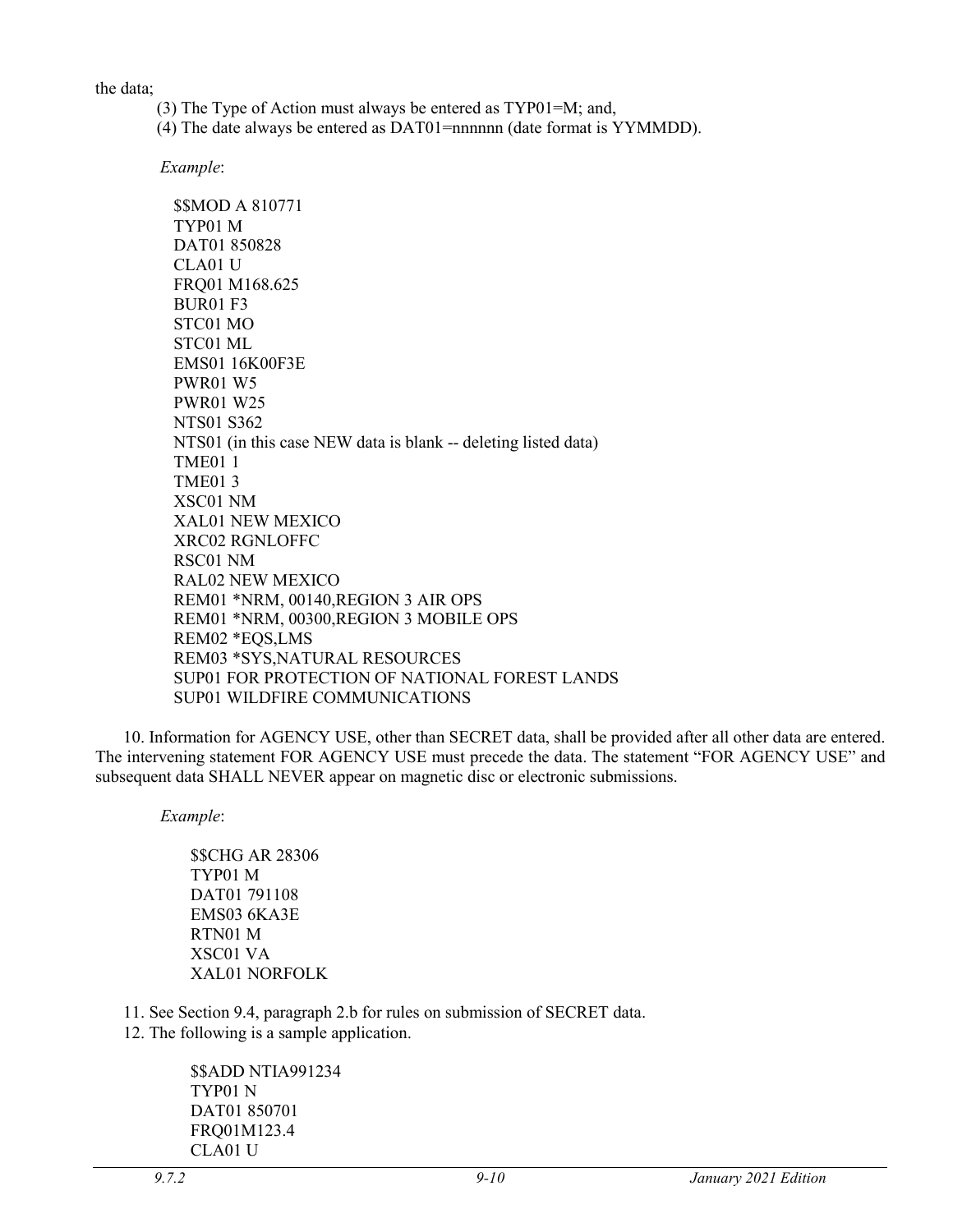NET01 AT013 ICI01 C RTN01 R BUR01 1A2A EXD01 891215 STC01 FX EMS01 16KF3E PWR01 K1 STC02 FL EMS02 16KF3E PWR02 W100 NTS01 S361 NTS02 S362 XSC01 MD XAL01 GLEN BURNIE XLA01 392530N XLG01 0764501W XAP01 H XAZ01 045 XCL01 AA 123 XAD01 03GDIPOLE 00050H0100T TME01 1 RSC01 PA RAL01 PHILADELPHIA RRC01 DIV AX RLA01 400201N RLG01 0751502W ACL01 WBW 22 RAP01 H RAZ01 225 RAD01 10GHORN RSC02 DE RAL02 WILMINGTON AIRPORT RLA02 395010N RLG02 0753515W ACL02 OLD341 RAP02 V RAZ02 ND RAD02 03GDIPOLE REM01 \*RAD,0050R REM02 \*NRM,00102,NET SUP01 THIS IS A SAMPLE

## **9.8 PREPARATION OF A NEW OR NOTIFICATION ACTION**

#### **9.8.1 Introduction**

Before submitting a NEW or NOTIFICATION action, read Section 9.7. The following index of data field codes, which are described in detail in Section 9.8.2, is provided for easy reference.

| <b>Table: Index of Field Codes</b> |                                |         |                                |         |                             |
|------------------------------------|--------------------------------|---------|--------------------------------|---------|-----------------------------|
| Codes                              | Section 9.8.2<br>Paragraph No. | Codes   | Section 9.8.2<br>Paragraph No. | Codes   | Section 9.8.2 Paragraph No. |
| ACL                                |                                | $^*CLR$ | 39aa                           | $*$ SBW | 39t                         |
| BIN                                |                                | $*$ CDE | 39 <sub>bb</sub>               | $*SGN$  | 39t                         |

*January 2021 Edition 9-11 9.8.1*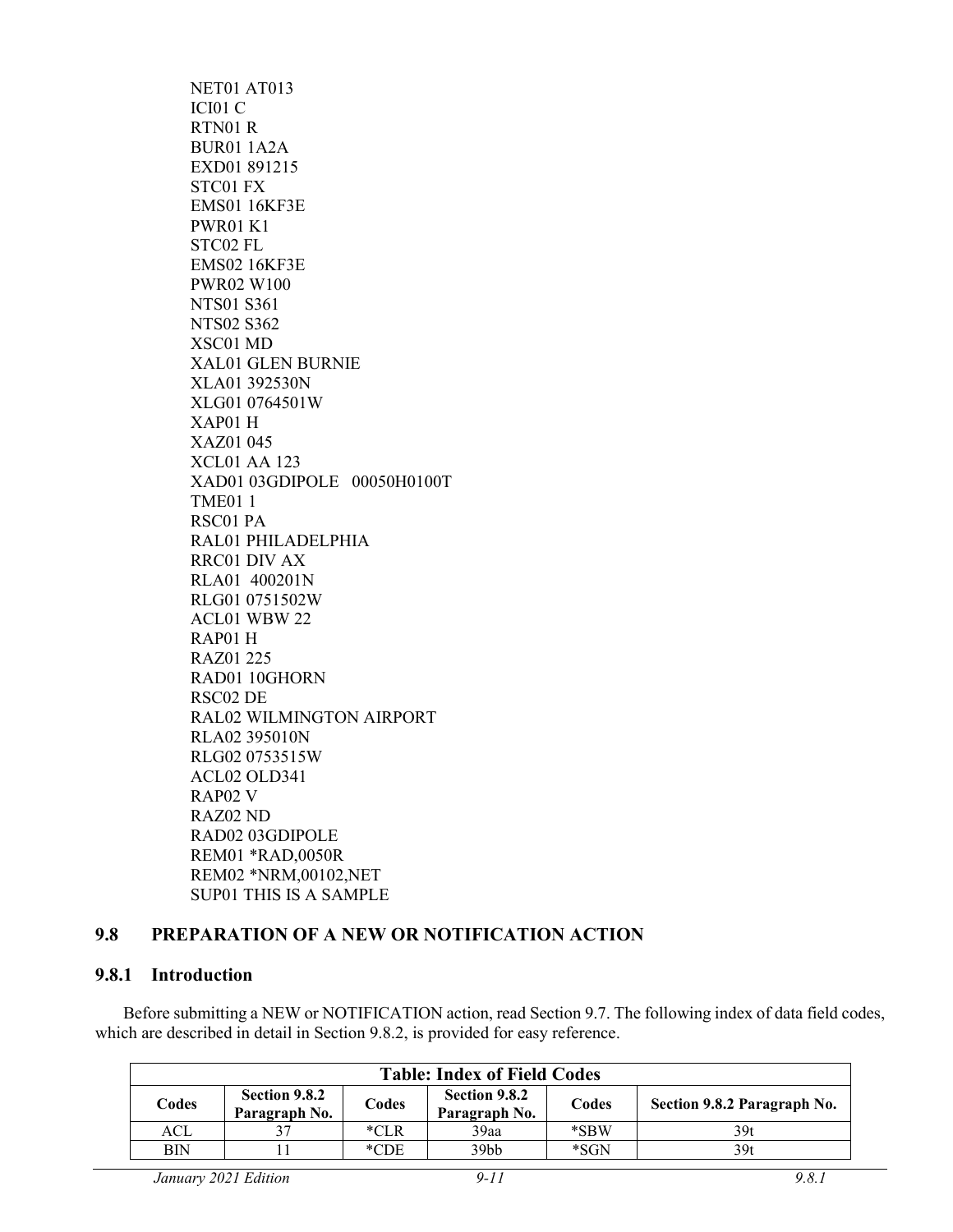| <b>BUR</b> | 13     | $*CLC$             | 39cc            | *SYS       | 39u                      |
|------------|--------|--------------------|-----------------|------------|--------------------------|
| <b>CDD</b> | $\tau$ | $*CLS$             | 39cc            | $*TRN$     | 39ee                     |
| <b>CLA</b> | 6      | $*$ CLU            | 39dd            | *USA       | 39w                      |
| <b>DAT</b> | 3      | $*$ DOC            | 39g             | <b>RLA</b> | 33                       |
| <b>EMS</b> | 16     | $*$ EBW            | 39t             | <b>RLG</b> | 34                       |
| <b>EXD</b> | 14     | $*EGN$             | 39t             | <b>RRC</b> | 32                       |
| FAS        | 79     | *EQR               | 39 <sub>o</sub> | <b>RSC</b> | 30                       |
| <b>FOI</b> | 41     | *EQS               | 39 <sub>o</sub> | <b>RTN</b> | $\overline{\mathcal{A}}$ |
| <b>FRQ</b> | $8\,$  | *EQT               | 39 <sub>o</sub> | <b>SER</b> | 1                        |
| ICI        | 10     | *ESB               | 39e             | <b>SEX</b> | 40c                      |
| <b>LSR</b> | 5      | $*ESR$             | 39e             | <b>SPD</b> | 20                       |
| <b>MSD</b> | 12     | $*EST$             | 39e             | <b>SRS</b> | 40 <sub>b</sub>          |
| <b>NET</b> | 9      | $*FRB$             | 39b             | <b>STC</b> | 15                       |
| <b>NTS</b> | 18     | $*FBE$             | 39c             | <b>SUP</b> | 80                       |
| <b>PWR</b> | 17     | *FLN               | 39x             | <b>TME</b> | 19                       |
| <b>RAD</b> | 38     | $*JNT$             | 39i             | <b>TYP</b> | $\overline{2}$           |
| <b>RAL</b> | 31     | $*LSB$             | 39e             | <b>XAD</b> | 29                       |
| <b>RAP</b> | 35     | <i><b>*LSR</b></i> | 39e             | <b>XAL</b> | 22                       |
| RAZ        | 36     | $*LST$             | 39e             | XAP        | 26                       |
| <b>REM</b> | 39     | $*MEX$             | 39v             | <b>XAZ</b> | 27                       |
| *AGN       | 39j    | *NRM               | 39m             | <b>XCL</b> | 28                       |
| *ARB       | 39f    | $*NTS$             | 39k             | <b>XLA</b> | 24                       |
| *ARR       | 39f    | *ORB               | 39q             | <b>XLG</b> | 25                       |
| *ART       | 39f    | *PRD               | 39ff            | <b>XRC</b> | 23                       |
| $*CAN$     | 391    | *PRR               | 39n             | <b>XSC</b> | 21                       |
| $*CLA$     | 39y    | *RAD               | 39d             |            |                          |
| $*CLF$     | 39z    | *RPT               | 39h             |            |                          |

### **9.8.2 Application Data Requirements**

#### **1. SER--Applicant Serial Number (10 Characters-1 Occurrence)**

a. This field is for the applicant's Serial Number (SER) of the application. This serial number becomes the unique identifier for the application on the FAS agenda and for the assignment record, when approved, in the GMF. Once an application is on the FAS agenda, serial numbers MAY NOT be altered. The Serial Number must ALWAYS be entered on the COMMAND ENTRY which is ALWAYS \$\$ADD for a NEW or NOTIFICATION action, \$\$CHG for a MODIFICATION, RENEWAL, or DELETION action, or \$\$MOD for MODIFICATION action. Each application shall bear a unique 10 character Agency Serial Number composed of:

(1) The applicant's name abbreviation in characters 1-4; the abbreviation shall be the same as shown in Annex G, Section G.1. If the applicant's name abbreviation is less than 4 characters, leave characters 2-4 blank, as applicable.

(2) The last two digits of the current calendar year in characters five and six, and

(3) A four-digit number to indicate for that year and agency the numerical sequence of the proposed assignment action in characters 7-10.

b. Each year agencies must start a new cycle of Serial Numbers for new assignments. Agencies may start using the new year serial numbers on December 1 and must stop using the past years' serial numbers no later than January 31 (example: December 1, 2008 the Army could use AR 090001 and Army records with AR 08XXXX must be processed by NTIA onto an agenda by January 31, 2009). New assignments received by NTIA after January 31 with the previous year's serial numbers will be rejected.

c. On a joint application for a NEW action, insert the Serial Number for the agency that prepares the application. (Do not submit a joint application for a NOTIFICATION, MODIFICATION, RENEWAL or DELETION action.)

*Example*: AR 090001

**2. TYP--Type of Action (1 Character--1 Occurrence)** Enter either the letter: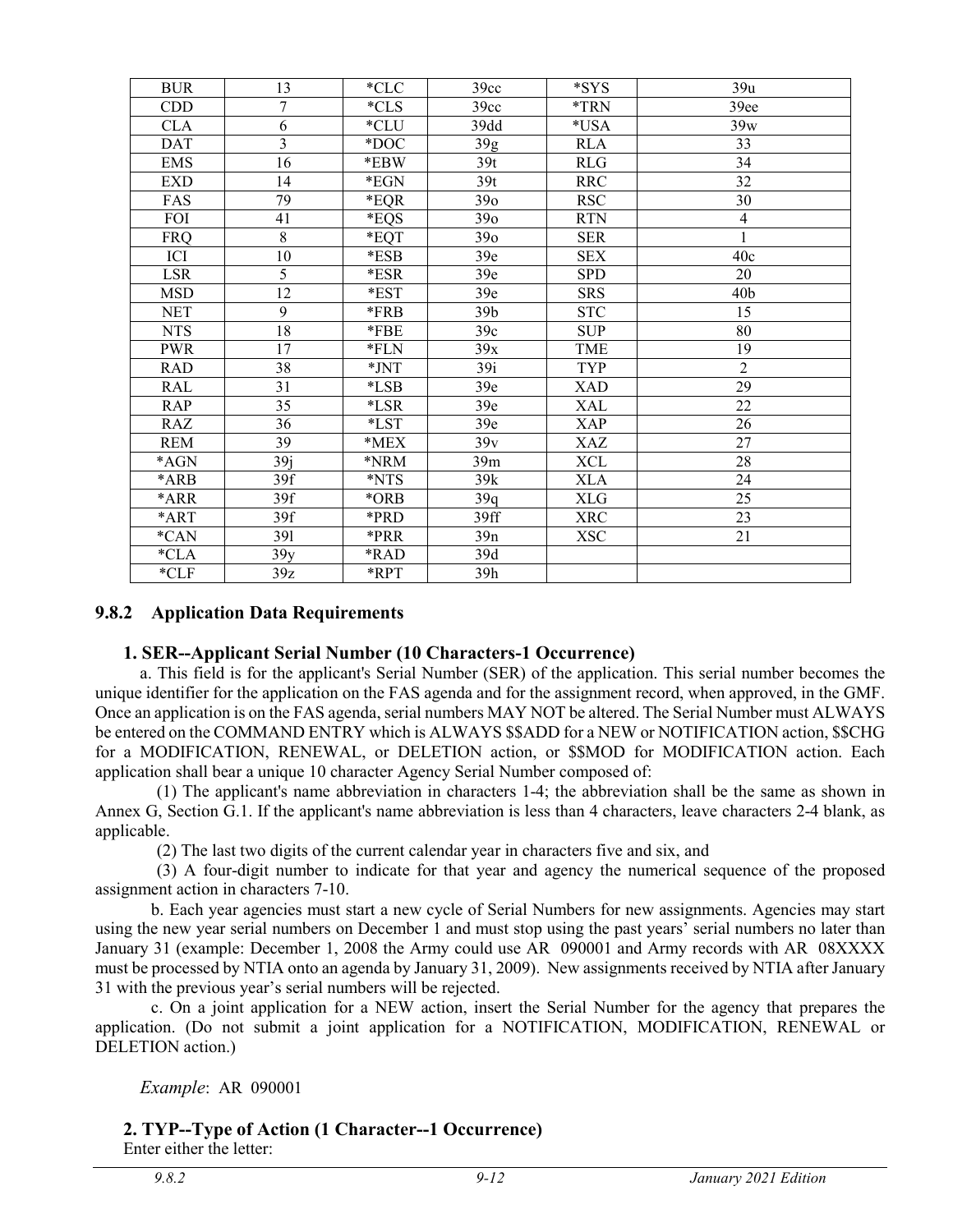N--for a NEW action; or F--for a NOTIFICATION action.

### **3. DAT--Date (6 Characters--1 Occurrence)**

a. Enter the date in year, month, and day order on which the application is prepared by the applicant.

b. Use numeric characters only.

c. Leave no blanks.

*Example*: DAT01 811225

#### **4. RTN--Routine (1 Character--1 Occurrence)**

a. This field is used to indicate that the frequency application is to appear in the routine portion of the FAS agenda. Leave this field blank if the application is to appear in the regular portion of the FAS agenda. Only one of the letters A, or M or R may be entered in the RTN field.

b. Enter the letter:

(1) A--if the assignment request is for consideration by the AAG (see Section 9.14.1), or

- (2) M--if the assignment request is for consideration by the MAG (see Section 9.14.2) or,
- (3) R--if the assignment request is not to be considered by the AAG or MAG and:
	- (a) the application is a notification of a telecommunication laser; or
	- (b) the assignment will be used during distress, safety and calling on frequency 156.8 MHz; or
	- (c) the assignment is being made pursuant to Section 7.12; or
	- (d) Note L192, L197, or L199 applies; or
	- (e) the assignment is made pursuant to Section 8.3.24; or
	- (f) the assignment will be for speed meter use on frequency  $10525 \text{ MHz}$  or  $24150 \text{ MHz}$ ; or
	- (g) there will be no increase in the probability of harmful interference.

c. If the ROUTINE field is left blank or contains a character other than A, M or R, the application will appear in the regular portion of the agenda unless one of the following criteria is met:

(1) if the assignment request is to be considered by the AAG or MAG, the letter A or M, as applicable, will be automatically entered in the ROUTINE field; or

(2) if the assignment request:

(a) is for 156.8 MHz; or

(b) includes one or more of the following Notes (NTS):

- L192 S160
- L197 S279
- L199 S348

or,

(c) is for speed meter use on frequency 10525 MHz or 24150 MHz; or,

(d) is for the frequency band 401.7-402.1 MHz and includes the following Note (NTS): S594 the letter R will be automatically entered in the ROUTINE field.

#### **5. LSR--List Serial Number (10 Characters--1 Occurrence)**

a. This field is to be used only on NOTIFICATION actions when an agency notifies the bringing into use of a frequency by a particular station or stations under the authority of an authorized GROUP assignment.

b. Insert the Serial Number of the GROUP assignment as it is shown in the GMF. Do not close up blank spaces which appear in characters 2-4 of the recorded GMF Agency Serial Number.

#### **6. CLA--Classification (1 Character--1 Occurrence)**

a. This field is for the security classification of the assignment as determined in accordance with Executive Order 13526.

b. Insert only one of the following codes in this field. ASSIGNMENTS ARE NEVER CLASSIFIED HIGHER THAN CONFIDENTIAL.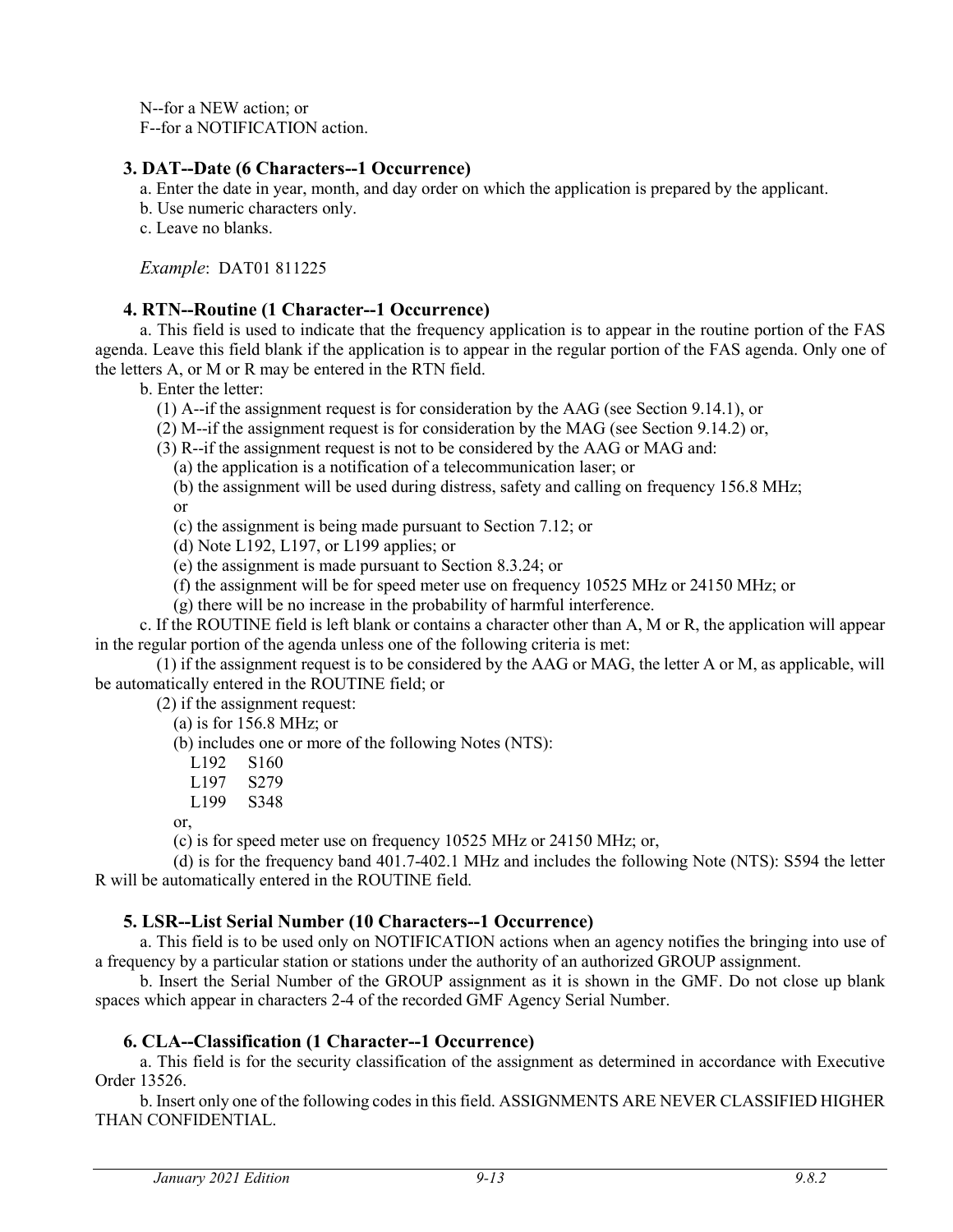(1) U--Unclassified (2) C--Confidential

## **7. CDD -- Declassification Date (6 Characters - 1 Occurrence)**

a. Complete this field for every application on which the CLA data field contains the letter C.

- b. Enter the letters DE in the first two characters.
- c. Beginning in character three,

(1) Enter the year and month of the declassification date, in year and month (YYMM) order (The assignment will be automatically declassified on the last day of that month.). (If the declassification date has been extended beyond 10 years from the initial classification date, an entry is also required in the Circuit Remarks field \*CLF); or,

(2) Enter the letter X, immediately followed by from one to three numbers, in numerical sequence, that correspond to the applicable exemption categories listed in Executive Order 13526; or,

(3) Enter 25X, immediately followed by a number that corresponds to the applicable exemption category listed in E.O. 13526. for those assignments that are exempt from the 25 year automatic declassification rule for permanently valuable information. (For all assignments not in the declassification exemption category 25X1, the date for declassification shall be included in the Circuit Remarks field \*CDE.); or,

(4) Enter OADR for those assignments that are classified derivatively based on source documents for which the declassification instructions are marked "Originating Agency's Determination Required," or its acronym "OADR". An entry of OADR in this data field requires an entry in the Circuit Remarks field \*CLF.

(5) Enter DEVENT for those assignments that will be declassified after the occurrence of an event as specified in Executive Order 13526. An entry of DEVENT in this data field requires an entry in the Circuit Remarks field \*DIC.

*Examples*:

CDD01 DE0603 CDD01 DEX358 CDD01 DE25X1 CDD01 DEOADR CDD01 DEVENT

## **8. FRQ--Frequency (13 Characters--1 Occurrence)**

Enter either a SPECIFIC OPERATING FREQUENCY (see paragraph 8.b.) or the lower limit of a FREQUENCY BAND ASSIGNMENT (see paragraph 8.c.) in accordance with the following instructions:

a. Composing the FRQ Entry

(1) In the first character enter one of the following codes to designate the category in which the frequency is being expressed:

K--for kiloHertz M--for MegaHertz G--for GigaHertz T--for TeraHertz

Note: For frequencies expressed in kiloHertz, the applicant may optionally enter the letter K in character 1 or immediately begin entering the frequency in character 1 (see examples).

(2) Express the frequency in:

kiloHertz (kHz) thru 29999.999999 kHz, MegaHertz (MHz) from 30 MHz thru 99999.999999 MHz, GigaHertz (GHz) from 100 GHz thru 2999.999999 GHz, and

- TeraHertz (THz) at 3 THz and above.
- (3) Use a decimal point only if there is a significant (nonzero) digit to the right of the decimal.
- (4) If a decimal point is used, enter no more than six significant digits to the right of the decimal.

b. Requesting SPECIFIC OPERATING FREQUENCIES

(1) A "SPECIFIC OPERATING FREQUENCY" (also referred to as "assigned frequency" or "authorized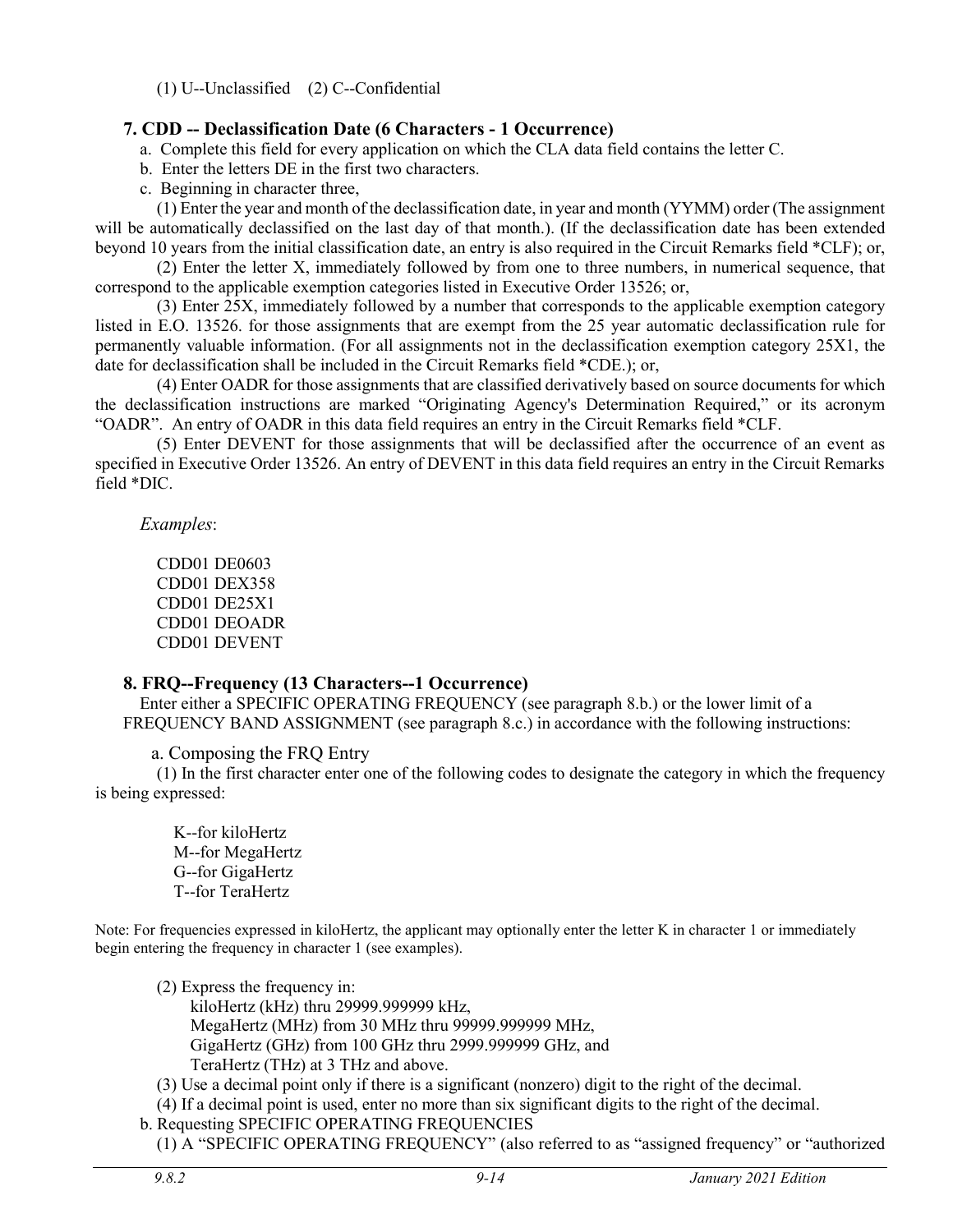frequency") identifies the center of that portion of the frequency spectrum occupied by the emitted signal. The lower and upper limits of the ASSIGNED FREQUENCY BAND, see Section 6.1.1, Paragraph 44, are determined by:

(a) Subtracting from the SPECIFIC OPERATING FREQUENCY one-half the necessary bandwidth shown in the Emission field plus the absolute value of the frequency tolerance as derived from Chapter 5; and

(b) Adding to the SPECIFIC OPERATING FREQUENCY one-half the necessary bandwidth plus the absolute value of the frequency tolerance as derived from Chapter 5.

The result of this calculation determines the amount of spectrum which may be occupied by a SPECIFIC OPERATING FREQUENCY.

(2) A SPECIFIC OPERATING FREQUENCY shall always be entered in the FRQ field unless the transmitting station employs one of the techniques described in paragraph 8.c. below.

*Examples*:

14495.5--for 14495.5 kHz, or K14495.5--for 14495.5 kHz M165.0125--for 165.0125 MHz G138.25--for 138.25 GHz

c. Requesting FREQUENCY BAND ASSIGNMENTS.

(1) Certain operations may necessitate the assignment of a range of frequencies in lieu of a specific operating frequency; this range is known as a "FREQUENCY BAND ASSIGNMENT." FREQUENCY BAND ASSIGNMENTS permit the transmitting station to operate on any specific frequency so located within the range that the necessary bandwidth plus twice the tolerance does not extend beyond the lower and upper limits shown in the Circuit Remarks \*FRB field. See paragraph 8.b.(1) (a) and (b), for the method used to calculate the amount of spectrum which may be occupied by any specific emitted signal within the range of frequencies authorized by a FREQUENCY BAND ASSIGNMENT.

(2) Except as indicated in paragraph 8.c. (3), a FREQUENCY BAND ASSIGNMENT shall only be requested when one or more specific frequency assignments will not satisfy the requirement.

(3) FREQUENCY BAND ASSIGNMENTS are normally authorized only for the following:

(a) Transmitters which automatically sweep through all frequencies in a band.

(b) Radiosonde transmitters operating in either of the bands:

400.15-406.00 MHz 1670.00-1700.00 MHz

(c) Frequency agile radar beacons (racon) operating in either of the bands:

2900-3100 MHz 9300-9500 MHz

(d) Transmitters which use automatic frequency selection based upon changing propagation conditions along the transmission path.

(e) Transmitters which automatically pause at 15 or more specific operating frequencies within a band.

(f) Operations which require the use of 15 or more specific operating frequencies within a band for research, development, test and/or evaluation purposes.

(g) Operations which involve a multitude of mobile radiolocation or radionavigation transmitters. Whenever possible, at the option of the applicant, operational frequencies may be recorded in the CIRCUIT REMARKS \*AGN sub-field.

(h) Tactical and/or Training assignments above 30 MHz which require the use of 15 or more specific operating frequencies within a band.

(i) Operations devoted exclusively to electronic warfare (EW), electronic countermeasures (ECM), and/or electronic counter-countermeasures (ECCM).

(4) Requests for FREQUENCY BAND ASSIGNMENTS which do not meet the above criteria will be considered by the FAS on a case-by-case basis.

(5) Using the procedures in paragraph 8a, insert the frequency which identifies the lower limit of the FREQUENCY BAND ASSIGNMENTS.

(6) All applications for FREQUENCY BAND ASSIGNMENTS must include: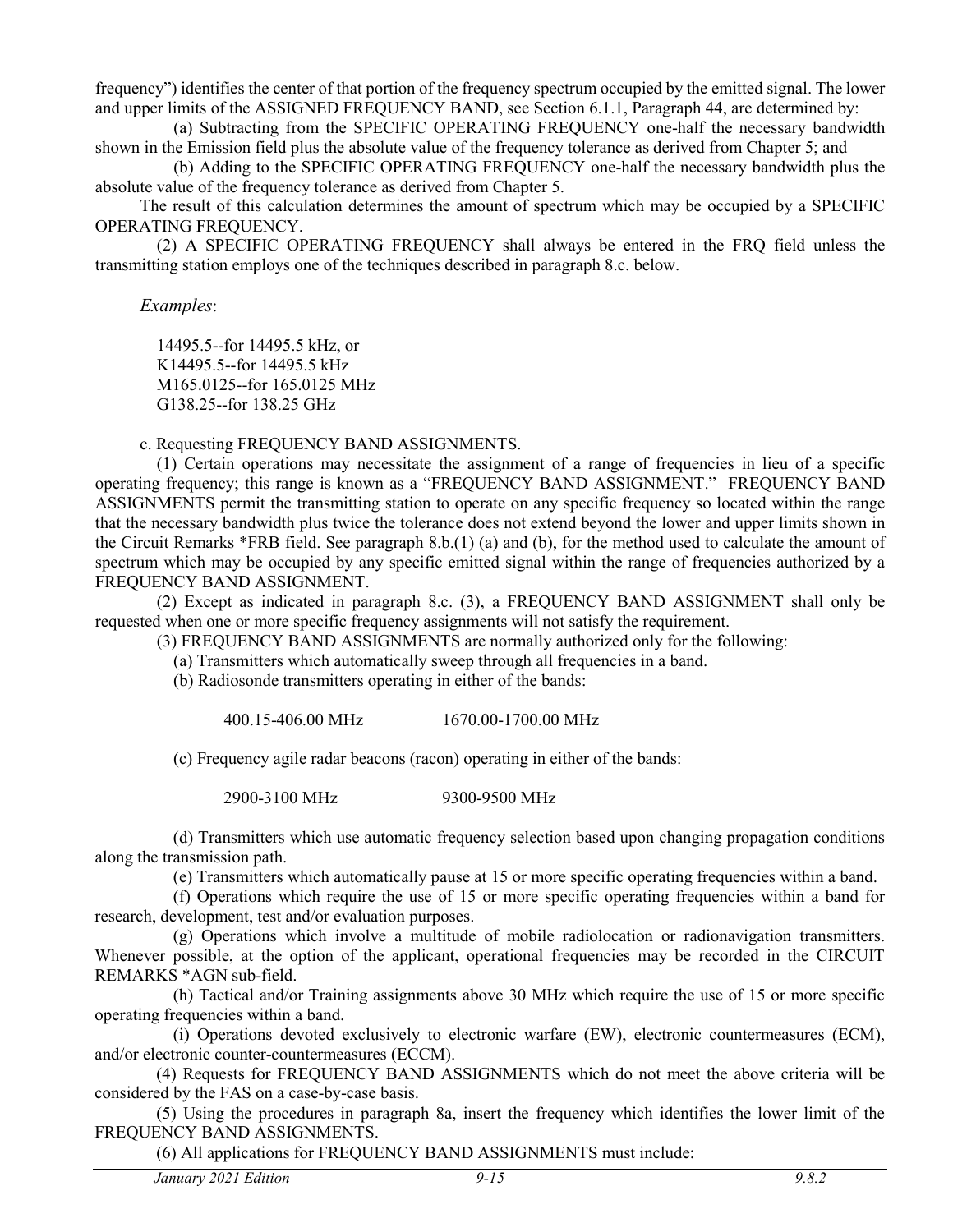(a) A dash in the Frequency Band Indicator (BIN) field, and

(b) An entry in the Circuit Remarks \*FRB field.

d. Special Coordination Requirements.

(1) If the frequency requires coordination under the provisions of the Sections (as applicable) in Section 8.3 or Section 9.14, the applicant shall, insofar as practicable, complete such coordination prior to submitting the application to the FAS.

## **9. NET--Net Control (5 Characters--1 Occurrence)**

a. At the option of the applicant, this field may be used to identify within the applying agency:

(1) A specific user; or

(2) A command; or

(3) An activity; or

(4) A unit; or

(5) A project; etc.

b. The data may be alpha, numeric or alphanumeric.

## **10. ICI--International Coordination Identifier (1 Character--1 Occurrence)**

a. When Canadian coordination is required by the IRAC in accordance with Section 3.4, enter the letter C in this field. The letter C should be entered on the application by the submitting agency; however, it will be entered by the Canadian Coordination computer program if this field is left blank and the application meets the criteria of Section 3.4.

b. When Canadian coordination is not required by the IRAC but the submitting agency determines it to be beneficial to coordinate with Canada, the submitting agency must enter the letter C in this field in order to initiate coordination action.

c. If the submitting agency desires Mexican coordination, enter the letter M in this field.

d. If both Canadian and Mexican coordination are desired, enter the letter B in this field.

e. When Canadian coordination is not required by Section 3.4 and neither Canadian nor Mexican coordination are desired, leave this field blank.

*Example*: ICI01 C

f. The ICI field is also used to identify the U.S. Federal Government coordination channels for those Canadian assignments along the U.S./Canada border that have been included in the GMF for electromagnetic compatibility analysis purposes:

- $D =$  through NTIA with FAS member agencies
- $F =$  through the FAA
- $J =$  through the DOD's Joint Chiefs of Staff (JCS)
- $U =$  no indication of coordination

g. When Canadian coordination is required by the FCC for the 932.5 - 935.0 or 941.5 - 944.0 MHz bands in accordance with Section 3.4, enter the letter A in this field. The letter A should be entered on the application by the submitting agency; however it will be entered by the Canadian Coordination computer program if this field is left blank and the application meets the criteria of Section 3.4.

## **11. BIN--Frequency Band Indicator (1 Character--1 Occurrence)**

a. Whenever a frequency band assignment is requested (see Section 9.8.2, paragraph 8.c.) enter a dash (-) in this field.

b. If a specific operating frequency is requested, leave this field blank.

*Example*: BIN01 --

## **12. MSD--Missing Data Indicator (1 Character-1 Occurrence)**

a. Enter the letter Z for all applications which would be classified SECRET if all required data were provided. b. If the letter Z does not apply, leave this field blank.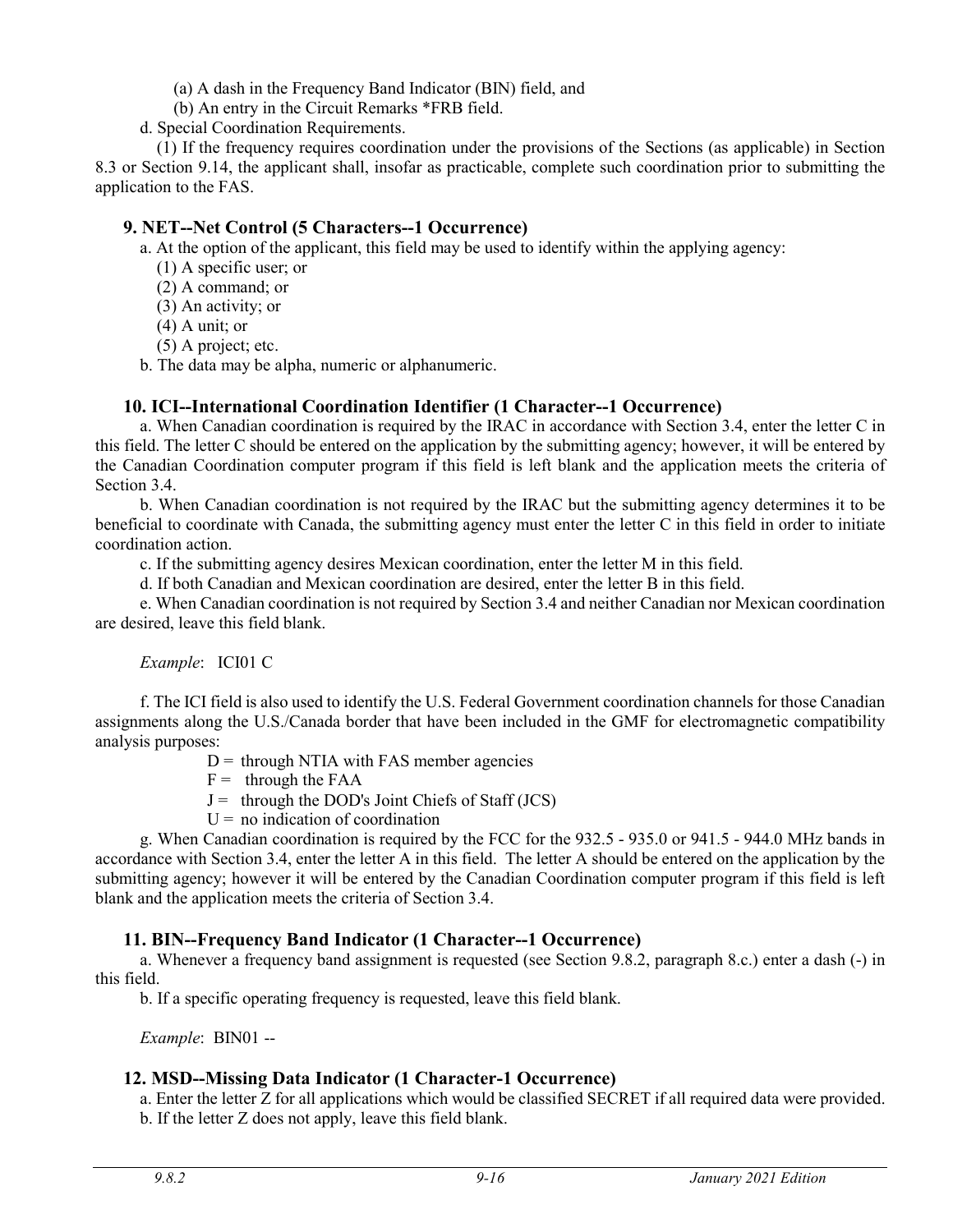*Example*: MSD01 Z

#### **13. BUR--Bureau (4 Characters--1 Occurrence)**

a. At the option of the applicant, this field may be used to identify an organizational subunit of the applying agency.

b. If used, this field must contain an abbreviation from Annex G, Section G.1.

#### **14. EXD--Expiration Date (6 Characters--1 Occurrence)**

a. This field is for the year, month and day on which a TEMPORARY or TRIAL assignment is to expire (see Section 9.6)

b. To compose the EXD entry:

(1) Insert in the first two characters the last two digits of the year; and

(2) Insert in characters three and four a two-digit number (01 through 12) for the month.

(3) Insert in characters five and six a two-digit number (01 to 31) corresponding to the day of the month the application is to expire.

c. For TEMPORARY assignments the date shall not exceed five years.

d. For TRIAL assignments, the date shall not exceed two years.

e. For GROUP assignments used for planning purposes (NTS S321), the date shall not exceed three years. f. Leave blank for a REGULAR assignment.

*Example*: EXD01 890615

#### **15. STC--Station Class (6 Characters--20 Occurrences)**

a. This field is for the Station Class symbol(s) as shown in Sections 6.1.2 (alphabetical by classes) and 6.1.3 (alphabetical by symbols). Enter only one such symbol per entry.

b. Each entry in the STATION CLASS field must also contain a corresponding entry in the POWER field and the EMISSION field.

c. The suffix "R" shall be added to the class of station (STC) symbol only if the station is also a repeater station in a corresponding frequency assignment and its use is reflected in the paired frequency (PRD) field.

| 29.89-50.00 MHz   | 148.00-149.90 MHz | 162.00-174.00 MHz |
|-------------------|-------------------|-------------------|
| 138.00-144.00 MHz | 150.05-150.80 MHz | 380.00-399.90 MHz |
|                   |                   | 406.10-420.00 MHz |

For this purpose a repeater consists of a radio transmitter, a radio receiver and coupling between the two so as to retransmit unchanged in intelligence the received signal.

d. The station class symbol FL shall be used only when all three land stations, land, maritime and aeronautical mobile, will be in use at some time (i.e., FL to be used only when all three classes, FB, FC, and FA will be used).

e. The station class symbol MO shall be used when all three mobile stations, land, maritime and aeronautical mobile will be in use at some time (i.e., MO to be used only when all three classes, ML, MS, and MA, will be used).

f. Each entry of the station class symbols: AM, AMA, MA, MAD, MAP, MO, MOE, MOEA, MOU operating in all frequency bands except those listed in paragraph g. below must also contain corresponding Circuit Remarks (REM) information on the maximum aircraft altitude (\*NTS,M014, 0030, see Section 9.8.2.39k) and commensurate authorized area of operation (\*RAD).

g. Each entry of the station class symbol FA, FAC, FAB, FLU, MA, MAD, MAP, MO, MOE, MOEA, MOEB, MOU operating in the 118-136.475 MHz, 225-328.6 MHz, 335.4-399.9 MHz bands, Ground Based Transceiver Service (GBTS) using 978 MHz and 1090 MHz must also contain the corresponding Circuit Remarks (REM) Agency Data (\*AGN) information concerning the minimum altitude (FLL), maximum altitude (FLT) and Tailored Service Volume (TSV) as applicable to the assignment. (See Section 9.8.2.39 j)

## **16. EMS--Emission Designator (14 Characters--20 Occurrences)**

The EMISSION DESIGNATOR consists of the necessary bandwidth and emission classification symbols. a. The amount of radio spectrum which may be occupied by an authorized frequency assignment does not extend beyond: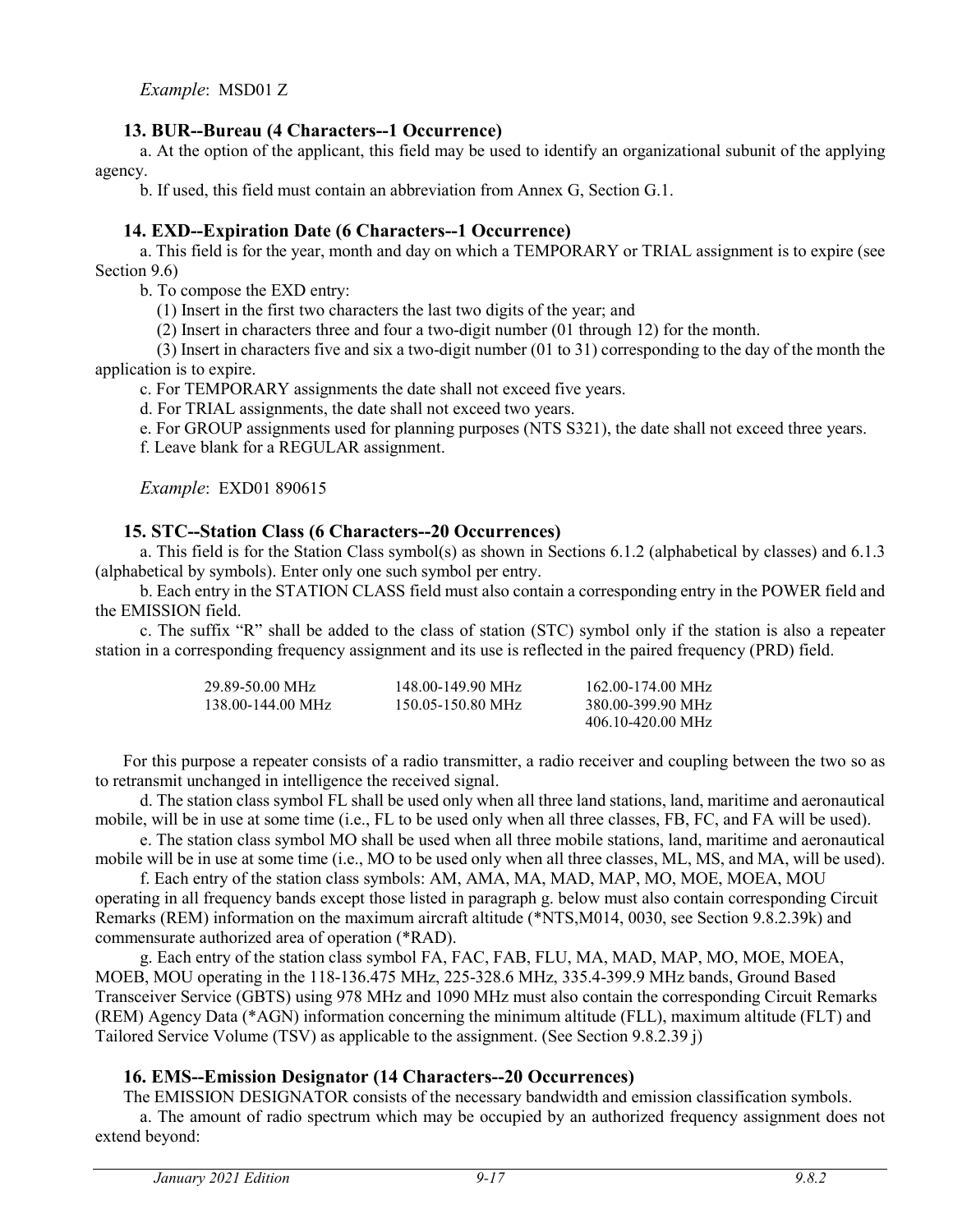(1) The ASSIGNED FREQUENCY BAND (see Section 6.1.1) which is determined by:

(a) Subtracting from the specific operating frequency 1/2 the necessary bandwidth plus the absolute value of the frequency tolerance as derived from Chapter 5; and,

(b) Adding to the specific operating frequency 1/2 the necessary bandwidth plus the absolute value of the frequency tolerance as derived from Chapter 5; or

(2) The lower and upper limits shown in the Circuit Remarks \*FRB field for FREQUENCY BAND ASSIGNMENTS.

b. The authorized use is determined by the designated:

(1) Type of modulation;

(2) Nature of the signal(s) modulating the main carrier; and

(3) Type of information to be transmitted.

c. An EMISSION DESIGNATOR must be entered for each type of transmission. For example, a 6KA3E EMISSION DESIGNATOR does not include authority for any other type of transmission such as CW or tone modulated telegraphy.

d. The EMISSION DESIGNATOR consists of the following:

(1) Necessary bandwidth.

(a) See Annex J for methods used to calculate necessary bandwidths.

(b) Doppler Shift shall not be included in the frequency tolerance or necessary bandwidth; however, at the option of the applicant, Doppler Shift may be shown as an extra item of information in the SUPPLEMENTARY DETAILS field.

(2) Emission classification symbols:

(a) First symbol--Indicates the type of modulation of the main carrier.

(b) Second symbol--Indicates the nature of signal(s) modulating the main carrier.

(c) Third symbol--Indicates the type of information to be transmitted.

(d) Fourth symbol--Indicates the details of the signal (Optional--recommend when applicable).

(e) Fifth symbol--Indicates the nature of multiplexing (Optional--recommend when applicable).

e. The EMISSION DESIGNATOR shall be entered according to the following rules:

(1) Necessary Bandwidth. To express the necessary bandwidth portion of the EMISSION DESIGNATOR, enter a maximum of five numerals and one letter. The letter occupies the position of the decimal point and represents the unit of bandwidth as follows:

H for Hertz K for kiloHertz M for MegaHertz G for GigaHertz

Fractional bandwidths may be expressed to a maximum of two decimal places following the letter. The first character of the necessary bandwidth shall always be greater than zero unless the necessary bandwidth is less than 1 Hertz in which case the first character shall be the letter H. Express the necessary bandwidths according to the following:

(a) Necessary bandwidths between .01 and 999.99 Hz shall be expressed in Hertz using the letter H in lieu of the decimal; (e.g., 15H is 15Hz of bandwidth; 15H01 is 15.01 Hz of bandwidth).

(b) Necessary bandwidths between 1.00 and 999.99 kHz shall be expressed in kiloHertz using the letter K in lieu of the decimal; (e.g., 2K is 2 kHz of bandwidth; 2K85 is 2.85 kHz of bandwidth).

(c) Necessary bandwidths between 1.00 and 999.99 MHz shall be expressed in MegaHertz using the letter M in lieu of the decimal; (e.g., 6M is 6 MHz of bandwidth; 6M25 is 6.25 MHz of bandwidth).

(d) Necessary bandwidths between 1.00 and 999.99 GHz shall be expressed in GigaHertz using the letter G in lieu of the decimal; (e.g., 10G is 10 GHz of bandwidth; 10G05 is 10.05 GHz of bandwidth).

(2) Emission Classification Symbols. Enter the basic emission designator of three symbols, and if desired, two optional additional symbols, as derived from the following:

(a) First symbol--designates the type of modulation of the main carrier: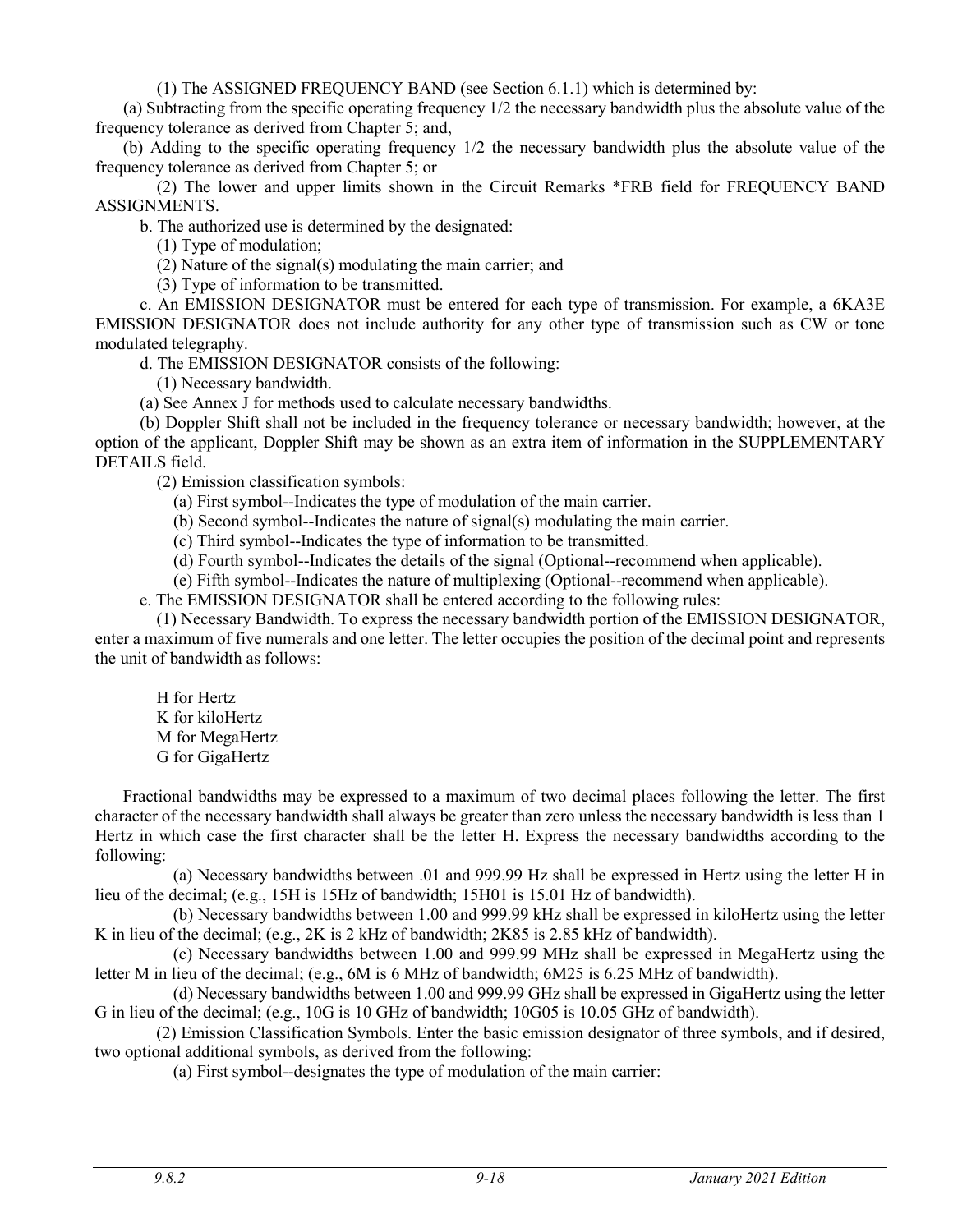| <b>UNMODULATED</b> |                                                                                                                                        |  |
|--------------------|----------------------------------------------------------------------------------------------------------------------------------------|--|
| Symbol             | <b>Type of Emission</b>                                                                                                                |  |
| N                  | Emission of an unmodulated carrier.                                                                                                    |  |
| modulated):        | <b>AMPLITUDE-MODULATED</b><br>Emission in which the main carrier is amplitude-modulated (including cases where sub-carriers are angle- |  |
| A                  | Double-sideband                                                                                                                        |  |
| B                  | Independent sidebands                                                                                                                  |  |

| Vestigial sideband                                 |
|----------------------------------------------------|
| Single-sideband, full carrier                      |
| Single-sideband, suppressed carrier                |
| Single-sideband, reduced or variable level carrier |

| <b>ANGLE-MODULATED</b> |                                                                                                                                                                                                                                                                                                              |
|------------------------|--------------------------------------------------------------------------------------------------------------------------------------------------------------------------------------------------------------------------------------------------------------------------------------------------------------|
|                        | Emission in which the main carrier is angle-modulated:                                                                                                                                                                                                                                                       |
| <b>Symbol</b>          | <b>Type of Emission</b>                                                                                                                                                                                                                                                                                      |
| F                      | Frequency modulation                                                                                                                                                                                                                                                                                         |
| G                      | Phase modulation                                                                                                                                                                                                                                                                                             |
|                        | AMPLITURE-MODULATED AND ANGLE-MODULATED                                                                                                                                                                                                                                                                      |
| <b>Symbol</b>          | <b>Type of Emission</b>                                                                                                                                                                                                                                                                                      |
| D                      | Emission in which the main carrier is amplitude-modulated and angle-modulated either<br>simultaneously or in a pre-established sequence.                                                                                                                                                                     |
| <b>PULSE</b>           |                                                                                                                                                                                                                                                                                                              |
| Emission of pulses:    | (Emissions, where the main carrier is directly modulated by a signal which has been coded into quantized form<br>(e.g., pulse code modulation), shall be designated as either an emission in which the main carrier is<br>amplitude-modulated, or an emission in which the main carrier is angle-modulated). |
| Symbol                 | <b>Type of Emission</b>                                                                                                                                                                                                                                                                                      |
| P                      | Sequence of unmodulated pulses.                                                                                                                                                                                                                                                                              |
| A sequence of pulses:  |                                                                                                                                                                                                                                                                                                              |
| <b>Symbol</b>          | <b>Type of Emission</b>                                                                                                                                                                                                                                                                                      |
| K                      | Modulated in amplitude                                                                                                                                                                                                                                                                                       |
| L                      | Modulated in width                                                                                                                                                                                                                                                                                           |
| M                      | Modulated in position                                                                                                                                                                                                                                                                                        |
| Q <sup>1</sup>         | Carrier is angle-modulated during the period of the pulse                                                                                                                                                                                                                                                    |
| V                      | A combination of the foregoing or produced by other means                                                                                                                                                                                                                                                    |

 $\overline{a}$ 

<span id="page-18-0"></span> $^{\rm 1}$  Angle modulation includes either frequency or phase modulation.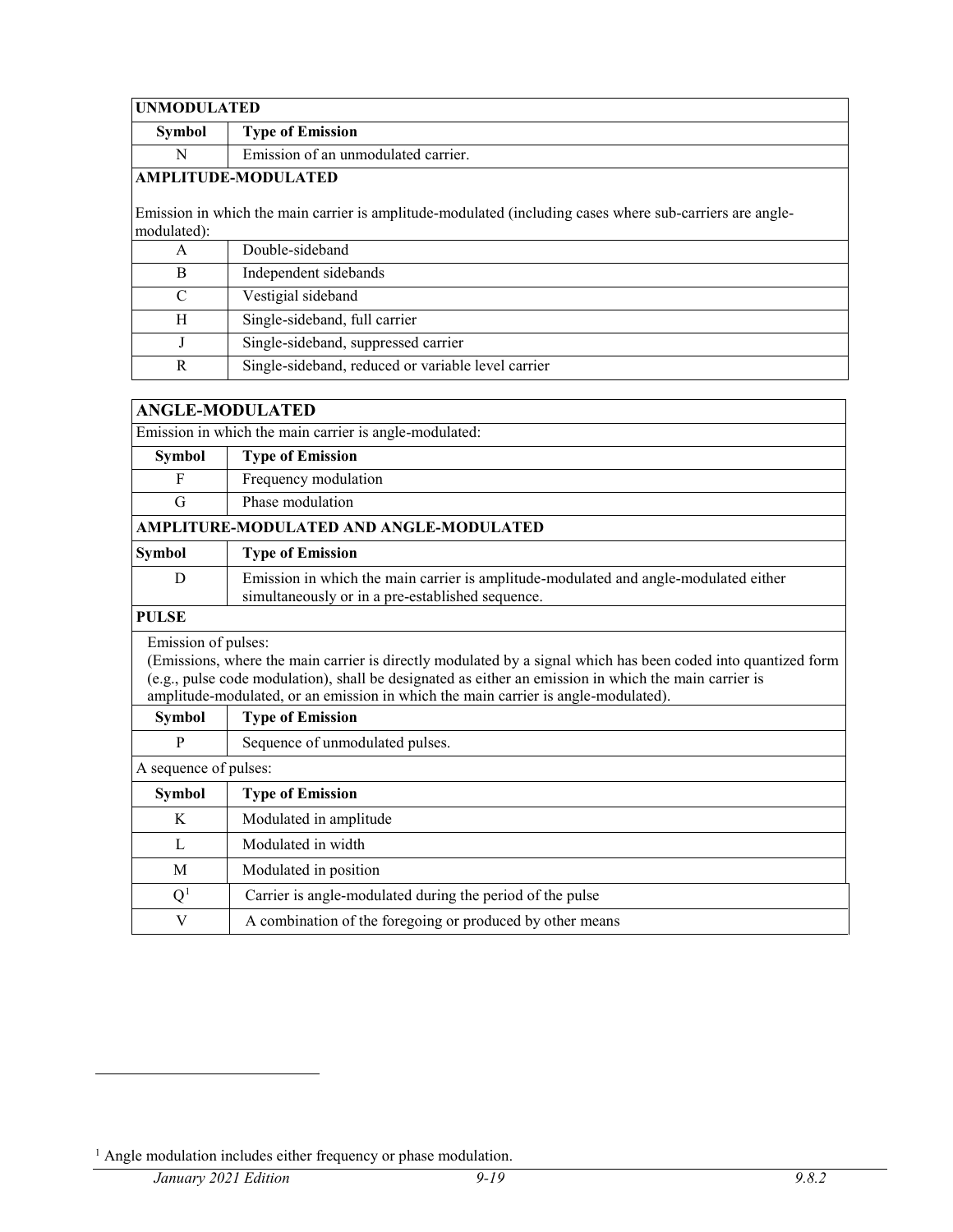| <b>COMBINATION</b> |                                                                                                                                                                                                       |  |
|--------------------|-------------------------------------------------------------------------------------------------------------------------------------------------------------------------------------------------------|--|
| <b>Symbol</b>      | <b>Type of Emission</b>                                                                                                                                                                               |  |
| W                  | Cases not covered above, in which an emission consists of the main carrier modulated, either<br>simultaneously or in a combination of two or more of the following modes: amplitude, angle,<br>pulse. |  |
| $X^2$              | Cases not otherwise covered.                                                                                                                                                                          |  |

<span id="page-19-2"></span><span id="page-19-1"></span><span id="page-19-0"></span>(b) Second symbol--designates the nature of signal(s) modulating the main carrier:

| <b>Symbol</b>  | <b>Type of Emission</b>                                                                                                                                  |
|----------------|----------------------------------------------------------------------------------------------------------------------------------------------------------|
| $\theta$       | No modulating signal.                                                                                                                                    |
|                | A single channel containing quantized or digital signals without the use of a modulating<br>subcarrier. (This excludes time-division multiplex.) $3$     |
|                | A single channel containing a quantized or a digital signal with the use of modulating subcarrier. <sup>3</sup>                                          |
| 3              | A single channel containing an analogue signal. <sup>3</sup>                                                                                             |
| 7              | Two or more channels containing quantized or digital signals. <sup>3</sup>                                                                               |
| 8              | Two or more channels containing analogue signals. <sup>3</sup>                                                                                           |
| 9              | A composite system with one or more channels containing quantized or digital signals, together<br>with one or more channels containing analogue signals. |
| $\mathbf{X}^2$ | Cases not otherwise covered.                                                                                                                             |

(c) Third symbol--designates the type of information to be transmitted (In this context the word "information" does not include information of a constant, unvarying nature such as provided by standard frequency emissions, continuous wave and pulse radars, etc.)

| <b>Symbol</b> | <b>Type of Emission</b>                                                                                                                                                                                                                                                                                                                                                              |
|---------------|--------------------------------------------------------------------------------------------------------------------------------------------------------------------------------------------------------------------------------------------------------------------------------------------------------------------------------------------------------------------------------------|
| N             | No information transmitted.                                                                                                                                                                                                                                                                                                                                                          |
| A             | Telegraphy--for aural reception.                                                                                                                                                                                                                                                                                                                                                     |
| B             | Telegraphy--for automatic reception.                                                                                                                                                                                                                                                                                                                                                 |
| C             | Facsimile.                                                                                                                                                                                                                                                                                                                                                                           |
| D             | Data transmission, telemetry, telecommand; (the symbol D indicates that data, telemetry, or<br>telecommand information is being transmitted individually or, that any combination of the three<br>are being transmitted simultaneously. If any combination is being transmitted simultaneously, one<br>of the multichannel symbols, 7, 8, or 9, must be used for the second symbol.) |
| E             | Telephony (including sound broadcasting).                                                                                                                                                                                                                                                                                                                                            |
| F             | Television (video).                                                                                                                                                                                                                                                                                                                                                                  |
| W             | Combination of the above. (Use only for multi-channel systems having the capability of<br>transmitting all information simultaneously).                                                                                                                                                                                                                                              |
| $X^2$         | Cases not otherwise covered.                                                                                                                                                                                                                                                                                                                                                         |

(d) Fourth symbol--designates the details of signal(s):

 $\overline{a}$ 

<span id="page-19-3"></span><sup>&</sup>lt;sup>2</sup> The Supplementary Details (SUP) will provide a full explanation for the selection of the letter X unless the application is for a non-directional beacon in the bands 190-435 and 510-535 kHz.

<span id="page-19-4"></span> $3$  In this context, the word "Channel(s)" refers to the radio frequency (RF) channel.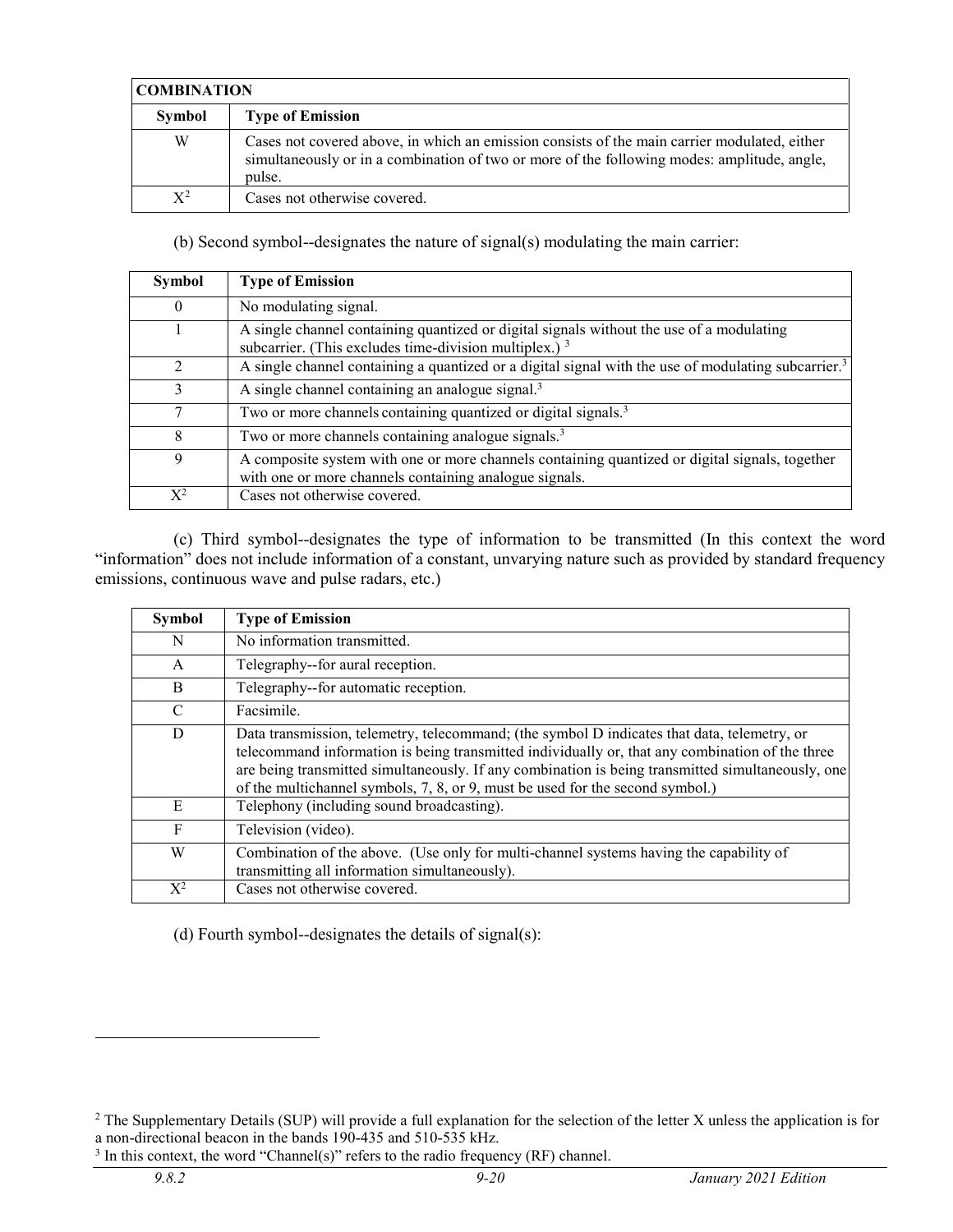| <b>Symbol</b> | <b>Type of Emission</b>                                                                                              |
|---------------|----------------------------------------------------------------------------------------------------------------------|
| $\mathsf{A}$  | Two-condition code with elements of differing numbers and/or durations.                                              |
| B             | Two-condition code with elements of the same number and duration without error-correction.                           |
| $\mathcal{C}$ | Two-condition code with elements of the same number and duration with error-correction.                              |
| D             | Four-condition code in which each condition represents a signal element (of one or more bits).                       |
| E             | Multi-condition code in which each condition represents a signal element (of one or more bits).                      |
| $\mathbf{F}$  | Multi-condition code in which each condition or combination of conditions represents a<br>character.                 |
| G             | Sound of broadcasting quality (monophonic).                                                                          |
| H             | Sound of broadcasting quality (stereophonic or quadraphonic).                                                        |
| J             | Sound of commercial quality (excluding categories defined for symbols K and L below).                                |
| K             | Sound of commercial quality with the use of frequency inversion or band-splitting.                                   |
| L             | Sound of commercial quality with separate frequency-modulated signals to control the level of<br>demodulated signal. |
| M             | Monochrome.                                                                                                          |
| N             | Color.                                                                                                               |
| W             | Combination of the above.                                                                                            |
| $X^2$         | Cases not otherwise covered.                                                                                         |

(e) Fifth symbol--designates the nature of multiplexing:

| <b>Symbol</b> | <b>Type of Emission</b>                                                  |
|---------------|--------------------------------------------------------------------------|
| N             | None.                                                                    |
| C             | Code-division multiplex (This includes bandwidth expansion techniques.)  |
| F             | Frequency-division multiplex.                                            |
| T             | Time-division multiplex.                                                 |
| W             | Combination of frequency-division multiplex and time-division multiplex. |
| $X^2$         | Other types of multiplexing.                                             |

#### *Examples:*

| <b>Symbol</b> | <b>Type of Emission</b>                                                         |
|---------------|---------------------------------------------------------------------------------|
| N0N           | Continuous wave.                                                                |
| 1K24F1B       | 1.24 kHz necessary bandwidth for frequency modulated single channel telegraphy. |
| 16KF3EJN      | 16 kHz necessary bandwidth for commercial telephony.                            |

f. Each entry in the EMISSION (EMS) field must also contain a corresponding entry in the POWER (PWR) and STATION CLASS (STC) fields.

## **17. PWR--Power (12 Characters--20 Occurrences)**

a. This field is for the transmitter output power NORMALLY supplied to the antenna transmission line and is entered according to the emission designator as follows:

(1) Carrier power (pZ) for A3E sound broadcasting in the Broadcasting Service.

(2) Mean power (pY) for other amplitude modulated emissions using an unkeyed full carrier, and for all frequency modulated emissions.

(3) Peak envelope power (pX) for all emission designators other than those referred to in (1) and (2) above, including C3F television (video only).

b. For different emission designators, the relationships between peak envelope, mean, and carrier power, under the conditions of normal operation and of no modulation, are contained in Recommendation ITU-R SM.326-6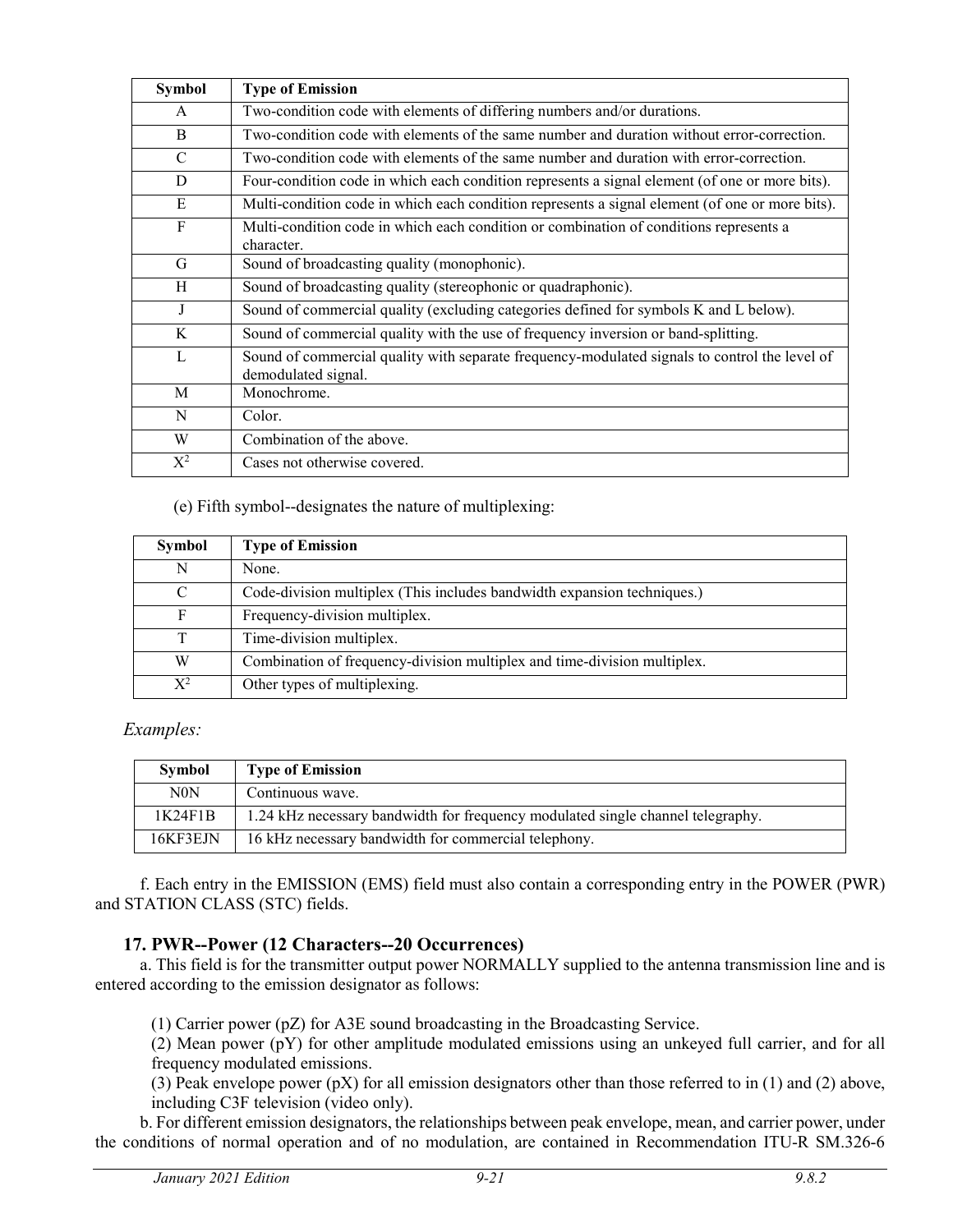(1994).

c. The power shall be entered as follows:

(1) In character one enter the unit of power as:

W-- for Watt

K -- for Kilowatt

M -- for Megawatt

G -- for Gigawatt

(a) Enter W and show power in watts when less than 1 kilowatt.

(b) Enter K and show power in kilowatts for 1 to 999.99999 kilowatts, inclusive.

(c) Enter M and show power in Megawatts for 1 to 999.99999 Megawatts, inclusive.

(d) Enter G and show power in Gigawatts when 1 Gigawatt and above.

(2) Insert a decimal point only if there is a significant nonzero value to the right of the decimal.

(3) The power may be entered to a maximum of five characters to the right of the decimal.

*Examples:* W.5 for 1/2 watt

K2.5 for 2 1/2 kilowatts

d. Each entry in the POWER (PWR) field must also contain a corresponding entry in the EMISSION (EMS) and STATION CLASS (STC) fields.

## **18. NTS--Record Notes (4 Characters--10 Occurrences)**

a. The RECORD NOTES apply to the entire frequency assignment; therefore, a specific RECORD NOTE shall be entered only once in this field. Agencies may enter RECORD NOTES as applicable during the preparation of applications, or RECORD NOTES may be added at the FAS meeting.

b. Enter, as applicable, the appropriate RECORD NOTE(S) from the lists shown in Annex A.

c. The types of RECORD NOTES which may be entered are:<br>(1) COORDINATION (C)--Indicates specific coordin

)--Indicates specific coordination requirements.

(2) EMISSION (E\_\_\_\_\_)--Indicates emission limitations.

(3) LIMITATION (L\_\_\_\_\_)--Indicates operational limitations.

(4) PRIORITY (P\_\_\_\_\_)--Indicates assignment precedence in relation to other assignments.

(5) SPECIAL (S\_\_\_\_\_)--Indicates special conditions and/or amplifying data.

d. All assignment requests meeting one or more of the following criteria must indicate the applicable NOTE(S):

(1) For a station in the domestic FIXED service (see Section 8.2.11), enter, as appropriate:

| C078             | L <sub>012</sub> | S <sub>0</sub> 12 | S <sub>148</sub> | S <sub>206</sub> |
|------------------|------------------|-------------------|------------------|------------------|
| S <sub>208</sub> | S358             | S359              | S360             |                  |

(2) Enter the applicable NOTE(S) from the S500-S899 series if the assignment is for:

(a) A station in a Space radiocommunication service; or

(b) An experimental station to be operated in the manner of a station in a Space radiocommunication service; or

(c) An experimental station to be used for the static test (prelaunch ground-to-ground checkout) of communication equipment to be used in a Space radiocommunication service; or

(d) A station to be used to support a Space mission.

(3) Enter S321 or S322 for an assignment being made that is subject to the provisions of Section 9.6.5.

(4) Enter S348 if an assignment is for communications with Non-Federal Citizens Band (CB) stations and is made pursuant to Section 8.3.24.

e. For NOTIFICATION actions:

(1) Enter S160 or S165 if the assignment is being made under the authority of Section 7.12 or Section 7.5.2.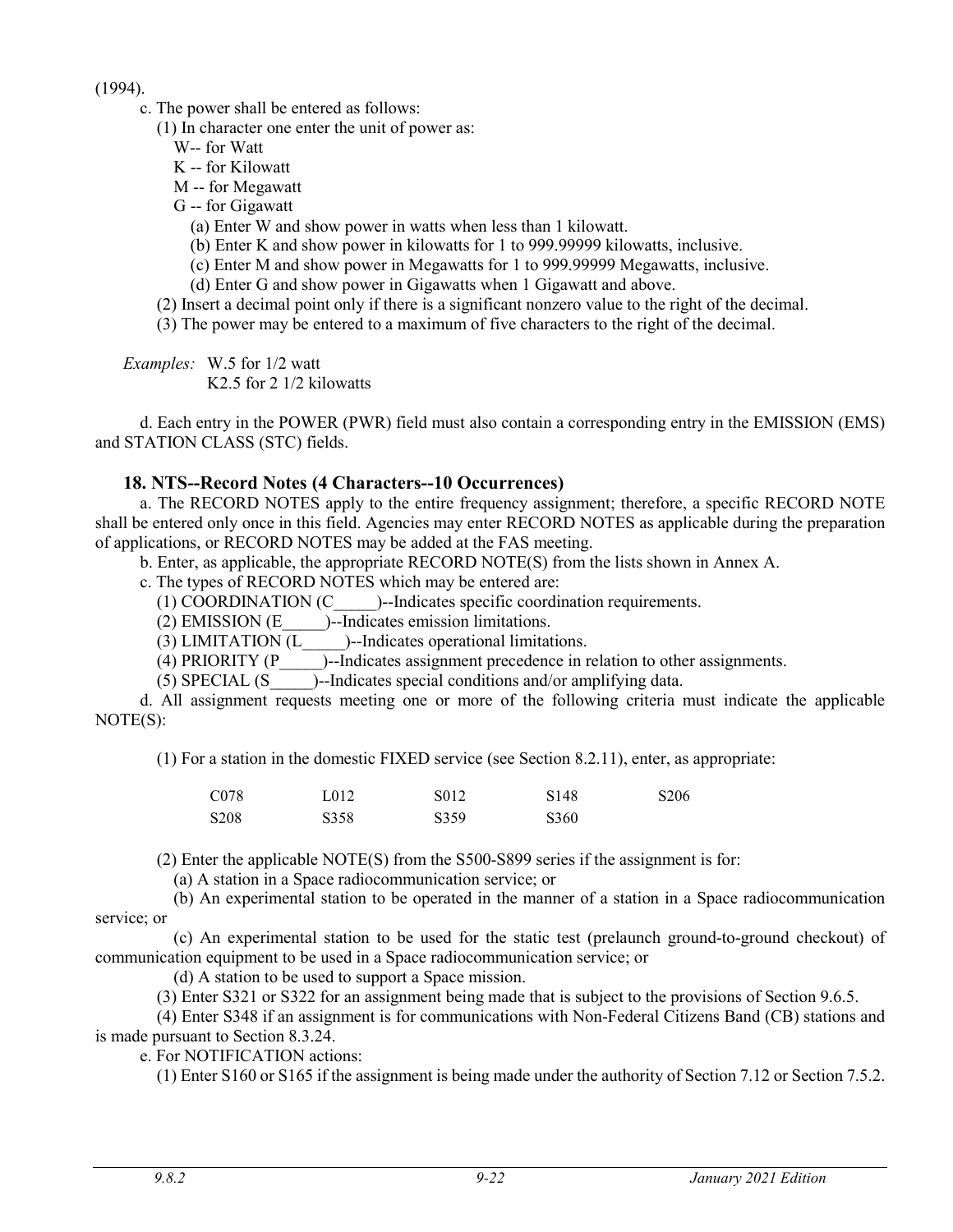(2) Enter S141 if the assignment is to a transmitting station located outside the US&P.

(3) Enter the NOTES which were applied to the GROUP assignment (see Section 9.6.5); except that NOTES S149, S321, and S322 shall never be entered on the NOTIFICATION action. If the GROUP assignment bears either S170 or S171, these NOTES may be inserted or omitted at the option of the applicant.

f. Enter the NOTE S366 on applications for an area assignment whose parameters indicate that operations are outside the Canadian Zone but are suspect of Canadian Coordination or when:

(1) The parameters provided on the application meet the requirements for Canadian coordination as specified in Section 3.4; and

(2) The Transmitter Antenna Location (XAL) field contains an area that is within or partially within the U.S./Canadian Coordination Zone (see Section 3.4); and

(3) The Transmitter Antenna Latitude and Longitude (XLA and XLG) fields are blank on the application; but

(4) Operations will be south of the U.S./Canada Coordination Zone; or

(5) For frequencies below 1000 MHz the power used while in the Zone will not exceed 5 watts.

#### **19. TME--Time (4 Characters--1 Occurrence)**

a. This field is for the period of time during which it is intended that the frequency will be either guarded (monitored) or used for transmission. The period indicated is not a limitation or restriction, but rather the normal period of time during which the frequency is required to satisfy the operational requirement described in supplementary details.

b. This field applies to assignments in all bands except for assignments containing either of the Notes S141, S321, S322 or S323. Prior to January 5, 2015, TME will be reviewed, added, or modified for assignments contained in the five quantitative assessment frequency bands: 1300-1390 MHz, 1675-1695 MHz, 2700-2900 MHz, 2900- 3100 MHz, and 3100-3550 MHz. All other frequency assignments will be reviewed, added, or modified during their appropriate 5 year review.

c. The period of time shall be indicated by use of one of the numbers 1 through 4, entered in the first character of the TIME (TME) field as follows, enter the number:

1--For constant or nearly (50-100% use); or

2--For regular or frequent (10-50% use); or

3--For intermittent (1-10% use); or

4--For sporatic/occasional (less than 1% use).

d. In all bands below 29.89 MHz, this field may also be used to indicate the period of the day that a circuit is in operation. Enter one of the following, as applicable:

H24--For 24-hour operation,

HJ--For day operation,

HN--For night operation,

HT--For transition period operation,

HX--For intermittent operation throughout the 24-hour day or no specific working hours.

Note that this entry applies to the period of operation of the circuit, not the period of operation of an individual frequency. If one of these symbols is entered in this field with one of the figures 1 through 4, the applicable figure is entered first.

#### **20. SPD--Power Density (4 Characters--1 Occurrence)**

a. On applications for assignments to earth or space stations, or to terrestrial stations (including experimental stations) employing earth or space station techniques, insert the maximum power density (in dB(W/Hz)) supplied to the antenna. For frequencies below 15 GHz, the power shall be averaged over the worst 4 kHz band; for frequencies at 15 GHz and above, the power shall be averaged over the worst 1 MHz band. The worst 4 kHz or 1 MHz band are defined as that 4 kHz or 1 MHz that has the highest power density within the assigned necessary bandwidth.

b. For negative values insert a dash in character one.

c. For positive values insert a zero in character one.

- d. For values less than 10, insert a zero in characters two and three.
- e. For values 10 to 99 inclusive, insert a zero in character two.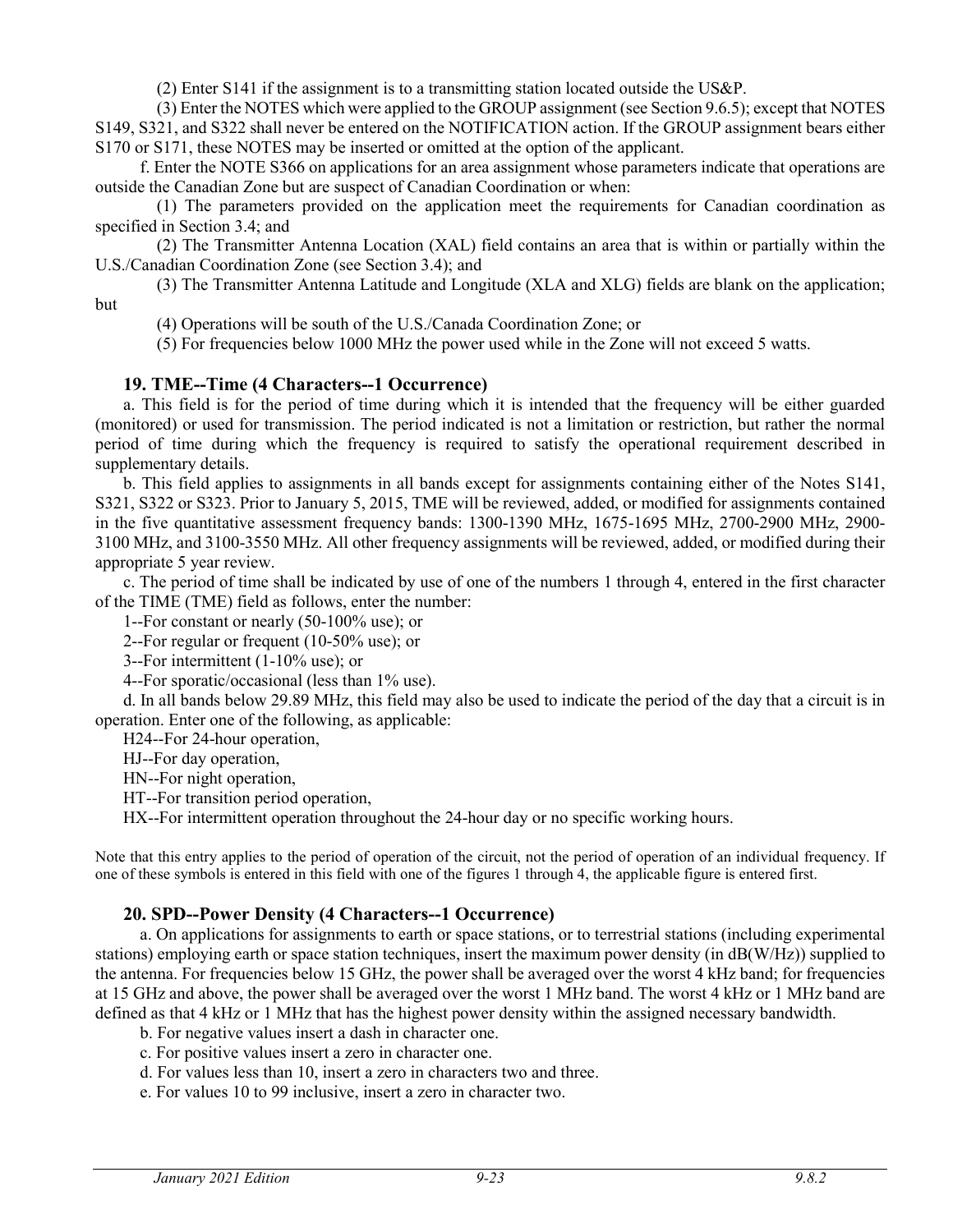*Examples*: SPD01 –008 (The maximum power density per Hertz is –8 dBW/Hz.) SPD01 0001 (The maximum power density per Hertz is 1 dBW/Hz.)

### **21. XSC--Transmitter State/Country (4 Characters--1 Occurrence)**

a. Using one of the geographical abbreviations (State, Country, or Area) as shown in Annex G, Section G.2, insert the abbreviation of the State, Country, or Area in which the site of the transmitting station is located.

b. If the State, Country, or Area in which the site of the transmitting station is located is classified SECRET, insert XXXX in this field.

c. For a station on board a satellite in space, insert SPCE.

d. For emanations from a natural or cosmic origin intended for reception by space-based Passive Sensor or Radio Astronomy stations, insert RCVR.

*Example*: XSC01 CO for Colorado

### **22. XAL--Transmitter Antenna Location (24 Characters--1 Occurrence)**

a. This field is for the name of the city or other geographical subdivision in which the site of the transmitting antenna is physically located. A major installation, such as Dallas-Fort Worth International Airport or Andrews AFB, is considered to be a city or other geographical subdivision. In certain cases non-geographical data are used.

b. In certain cases it may be necessary to describe an area of operation for which no specific name can be applied. For locations described as an area of operation, it shall be recognized that transmissions might not occur in every square kilometer of the area indicated, and the area described might overlap into states that are not shown in the transmitter STATE/ COUNTRY field.

c. Such areas may be described:

(1) as a radius in kilometers extending from a given location;

#### *Example*:

In the case of transmissions by one or more mobile stations located at any point within 80 kilometers of Dallas, insert DALLAS in this field and a radius in the CIRCUIT REMARKS \*RAD field; or

(2) by the use of geographical coordinates in Circuit Remarks.

#### *Example*:

In the case of transmissions by one or more mobile stations in the area south of 33 degrees N in the State of Arizona, insert Arizona in this field and the data pertaining to the coordinates in the CIRCUIT REMARKS field. An area of operation within several states also may be described in this field as US or USA with the included or excluded states being shown in the CIRCUIT REMARKS field. Similarly, USP may be used if the area includes a possession.

d. While the data inserted normally shall be geographical names or descriptions, exceptions may be made for experimental operations, mobile operations where the XSC and XAL fields are identical, or for space operations. The following rules apply:

(1) For transmission by an experimental station, other than one in space, or to a mobile station having identical XSC and XAL fields, words such as AIRCRAFT, BALLOONS, or SHIPS may be used as appropriate.

(2) For transmission by a station aboard a geostationary satellite, insert GEOSTATIONARY.

(3) For transmission by a station aboard a nongeostationary satellite, insert NONGEOSTATIONARY.

(4) For transmission by a station located on a natural object in space, insert the name of the object, e.g., MOON.

(5) For transmission by a station aboard a space vehicle designed for operation in deep space (beyond the moon) where Earth orbital data are irrelevant, insert DEEP SPACE followed by planet (s) name, or PROBE, for those vehicles that do not orbit other planetary objects.

(6) For emanations from a natural or cosmic origin intended for reception by a space-based Passive Sensor (station class E2 or E4 and note S385) or Radio Astronomy stations (station class RA and note S385), insert RCVR.

(7) For transmission by a station aboard a vehicle whose purpose is to carry a payload into orbit, transmissions could occur from launch through placing the payload into orbit, the term LAUNCH VEHICLE may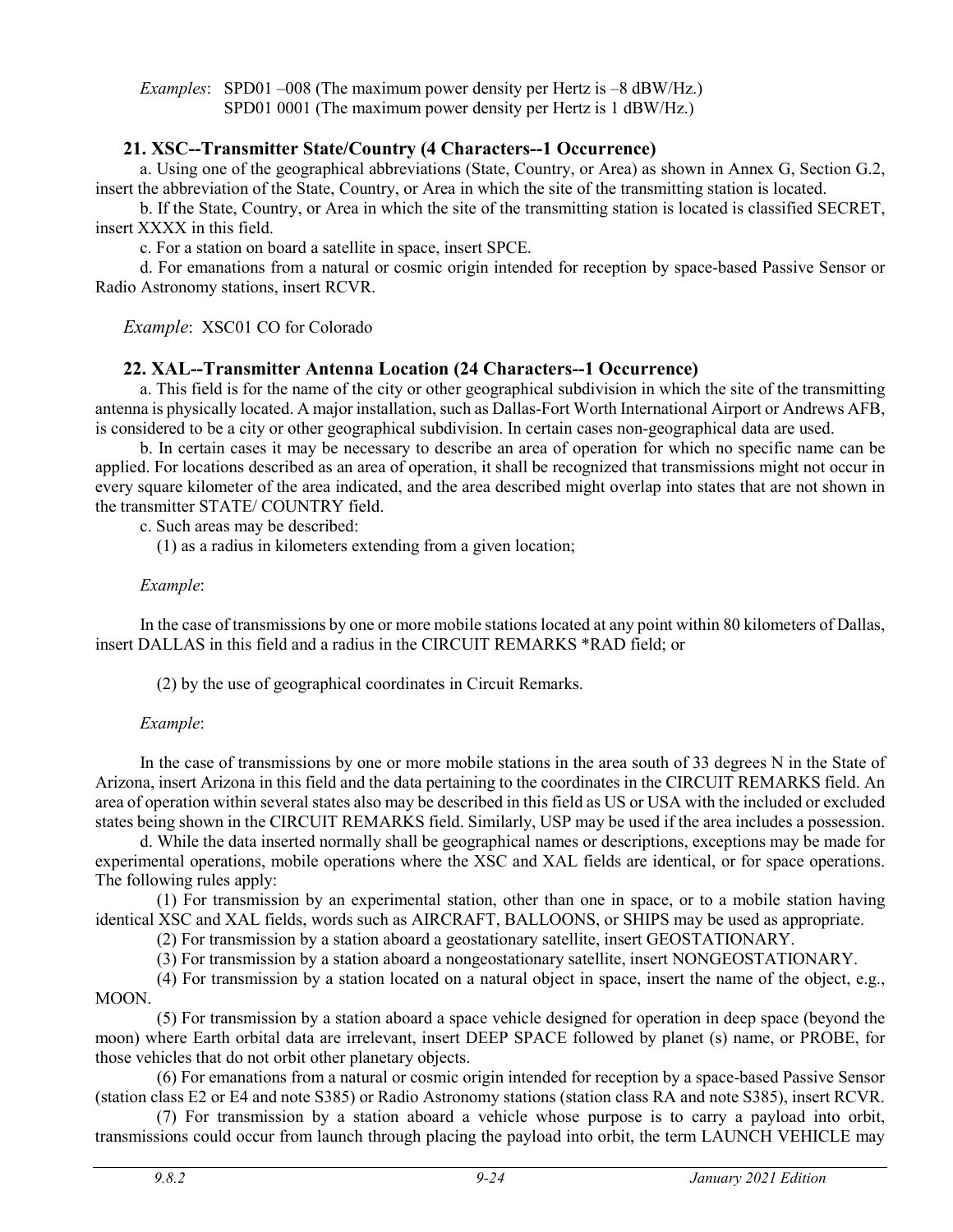be used.

e. Entries in this field are limited to ALPHA and NUMERIC characters.

### **23. XRC--Transmitter Control (8 Characters--1 Occurrence)**

This field is optional and is primarily for the name of the facility that controls, either electrically or administratively, the transmitting station; however, other similar data may be inserted. If the name exceeds eight characters, abbreviate.

### **24. XLA--Transmitter Antenna Latitude (7 Characters 1 Occurrence)**

a. Insert two characters each for the degrees, minutes, and seconds of the latitude of the site named in the TRANSMITTER ANTENNA LOCATION (XAL) field. Insert leading zeros for degrees, minutes, and seconds as required. Seconds shall be provided whenever possible; however, if it is impracticable to obtain the exact seconds, insert the closest seconds available. Coordinates will be referenced to the World Geodetic System Code 84/North American Datum 83. If another system code is used the type and reason will be entered in the supplementary remarks section.

b. Leave this field blank if:

(1) The site named in the TRANSMITTER ANTENNA LOCATION (XAL) field is an area, see Section 9.8.2, paragraph 22.c.(2) for which coordinates cannot be applied, e.g., Chicago District; or,

(2) If non geographical data are used, e.g., AIRCRAFT.

c. For a station aboard a Geostationary satellite, insert 000000N.

d. For a station aboard a Non-geostationary satellite or a Deep Space vehicle, leave this field blank.

e. Insert N for North or S for South latitude in the last space as applicable.

*Example*: XLA01 385351N

### **25. XLG--Transmitter Antenna Longitude (8 Characters--1 Occurrence)**

a. Insert in degrees (three characters), minutes (two characters) and seconds (two characters), the longitude of the site named in the TRANSMITTER ANTENNA LOCATION (XAL) field. Insert leading zeros for degrees, minutes, and seconds as required. Seconds shall be provided whenever possible; however, if it is impracticable to obtain the exact seconds, insert the closest seconds available. Coordinates will be referenced to the World Geodetic System Code 84/North American Datum 83. If another system code is used the type and reason will be entered in the supplementary remarks section.

b. Leave this field blank if:

(1) The site named in the TRANSMITTER ANTENNA LOCATION (XAL) field is an area for which coordinates cannot be applied, e.g., Chicago District; or,

(2) If non-geographical data are used, e.g., AIRCRAFT.

c. For a station aboard a Geostationary satellite, insert the longitudinal position of the satellite in degrees (three characters) and minutes (two characters) East or West longitude. In this case always enter 00 in the seconds portion of this field. Use leading zeros as required.

d. For a station aboard a Non-geostationary satellite, or a Deep Space vehicle, leave this field blank.

e. Insert E for East or W for West longitude in the last space as applicable.

*Example*: XLG01 0770133W

#### **26. XAP--Transmitter Antenna Polarization (3 Characters--1 Occurrence)**

a. Transmitter antenna polarization is required on applications:

(1) For assignments above 1000 MHz that must be coordinated by the IRAC with the Canadian Department of Communications pursuant to Section 3.4.6, Appendices 3 and 4 of Arrangement D; or

(2) For transmitting Earth or Terrestrial stations (including experimental stations) employing Earth station techniques; or

(3) For transmitting Space or Terrestrial stations (including experimental stations) using Space station techniques;

(4) For assignments to TERRESTRIAL STATIONS at 420 MHz and above.

b. Transmitter Antenna Polarization is not required on applications for: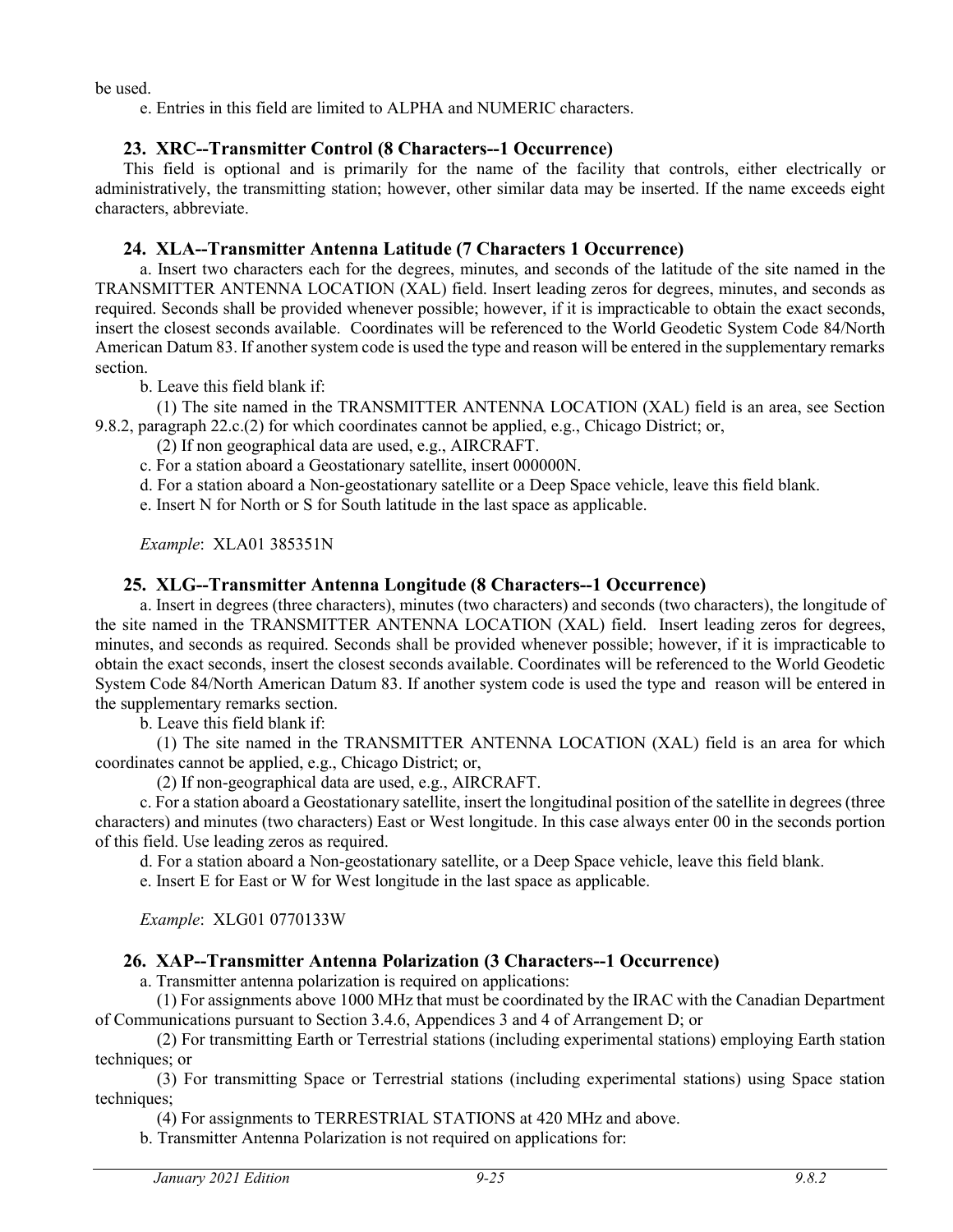(1) Experimental stations except as indicated in 26.a.(2) and (3);

(2) Mobile stations;

(3) Portable stations;

(4) Radiolocation mobile stations;

(5) Radionavigation mobile stations;

(6) Transportable stations;

(7) Group assignments;

(8) A period of six months or less;

(9) Meteorological Aids in the 1660-1700 MHz band;

(10) TACAN/DME stations in the 960-1215 MHz band;

(11) Aeronautical Telemetering stations in the 1435-1535, 2200-2290 and 2310-2395 MHz bands.

c. This field may be completed on other applications at the option of the applicant.

d. If more than one antenna is to be used, insert the polarization of the antenna to be used most frequently; however, for a space station, antenna polarization may be listed for up to three antennas, provided they are entered in the same sequence as the antenna data entered in the TRANSMITTER ANTENNA DIMENSIONS (XAD) field.

e. Insert one of the following letters or combination of letters to indicate the antenna(s) polarization:

A--Elliptic, Left B–Elliptic, Right D--Rotating E--Elliptical F--45 degrees H--Horizontal J--Linear L--Left Hand Circular M–Oblique Angled, Left N–Oblique Angled, Right O–Oblique Angled, Crossed R--Right Hand Circular S--Horizontal and Vertical T--Right and Left Hand Circular V--Vertical X--Other

*Examples*: XAP01 V (Vertically polarized transmissions)

XAP01 FJL (45 degrees, Linear, and Left Hand Circular polarized transmissions for three space station antennas)

#### **27. XAZ--Transmitter Antenna Orientation (3 Characters--1 Occurrence)**

a. TERRESTRIAL STATIONS: On applications for assignments to Terrestrial stations complete this field in accordance with the procedures given below for the applicable frequency range. Enter one of the following as applicable:

(1) For directive antennas oriented in a fixed direction, enter a three-digit number indicating the azimuth of the main antenna lobe in degrees east of True North, using leading zeros as necessary and 360 for True North.

(2) For stations using on-site passive reflectors, displaced vertically from the primary antenna or installed on the same antenna farm as the primary antenna (normally within 150 meters of the transmitter), enter the horizontal azimuth of the on-site passive reflector.

(3) S--For directive antennas that operate in fixed mode (direction) but are steerable in the horizontal plane, e.g., steerable log periodic.

(4) ND--For Non-directive antennas.

(5) R--For antennas rotating through a full 360 degree azimuth while in operation.

(6) SSH--For antennas scanning horizontally through a limited sector.

(7) SSV--For vertically scanning (nodding) antennas.

(8) T--For tracking antennas capable of continuous reorientation for the purpose of maintaining optimum observance of a moving station or object.

b. TERRESTRIAL STATIONS BELOW 29890 kHz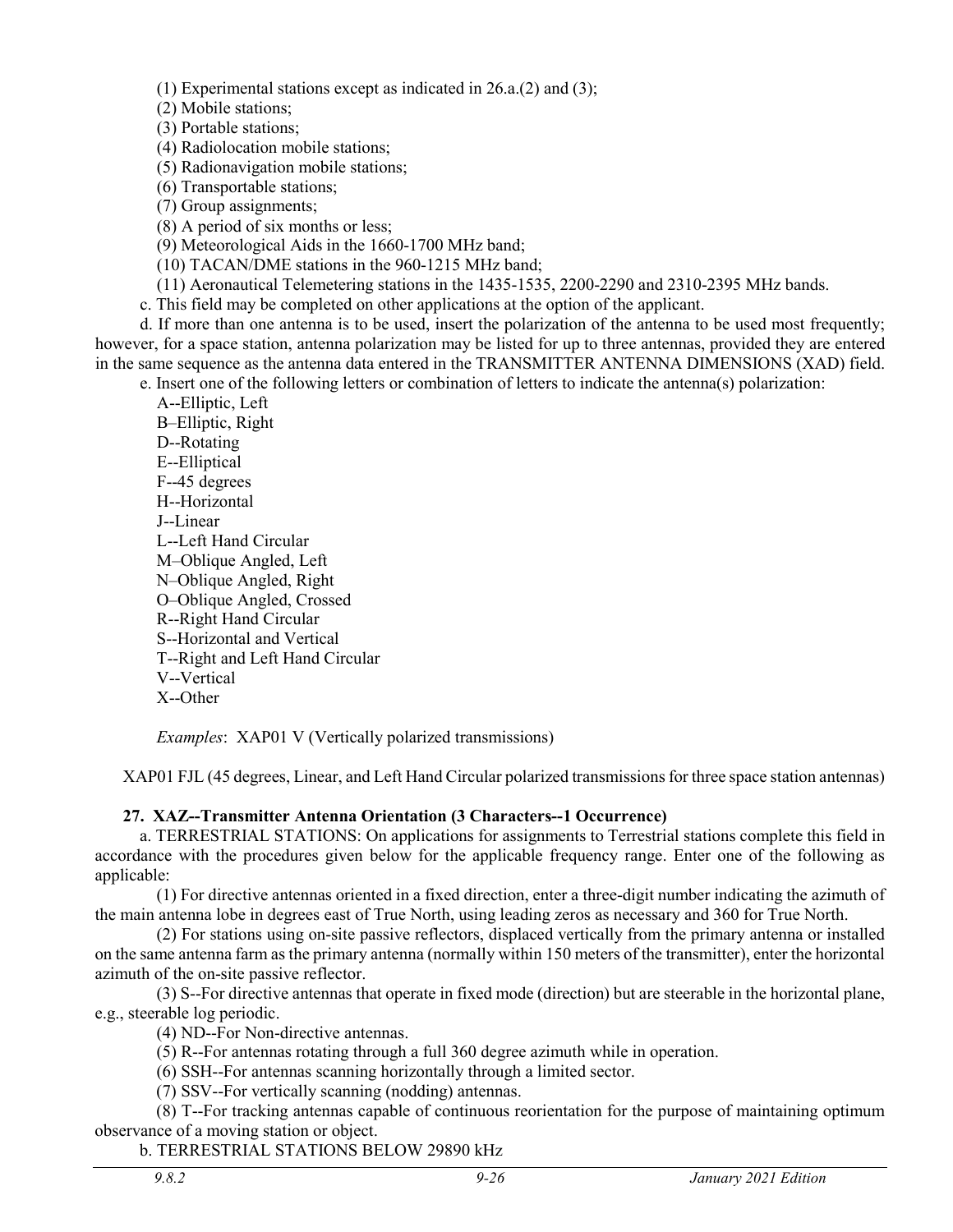(1) On applications for assignments to fixed (FX) stations in the band 3000 to 29890 kHz, enter the appropriate code in accordance with paragraph 27a.(1)-(8). This field may be left blank if the ANTENNA LOCATION is an area representing multiple transmitting stations, e.g., Chicago District, or if the application bears either the Note S362 or S189.

(2) On applications for assignments below 29890 kHz, other than those for fixed (FX) stations in the band 3000 to 29890 kHz, this field may be completed at the option of the applicant in accordance with paragraph 27a.(1)- (8).

c. TERRESTRIAL STATIONS AT 29890 kHz AND ABOVE

(1) On applications for assignments to stations at 29890 kHz and above, enter the appropriate code in accordance with 27a.(1)-(8).

(2) This field may be left blank on applications for:

(a) Experimental stations;

(b) Mobile stations;

(c) Portable stations;

(d) Radiolocation mobile stations;

(e) Radionavigation mobile stations;

(f) Transportable stations;

(g) Group assignments;

(h) A period of six months or less;

(i) Marker beacons in the 74.8-75.2 MHz band;

(j) VOR/ILS in the 108-117.975 MHz band;

(k) Stations in the aeronautical mobile service in the 117.975-136 MHz band;

(l) Stations in the aeronautical and maritime mobile services in the 138-144, 148-150.8, 157.0375-

157.1875, 225-328.6, 335.4-399.9 MHz bands, or on the frequencies 156.6, 156.7, 161.6 MHz;

(m) Glideslopes in the 328.6-335.4 MHz band;

(n) Meteorological Aids in the 400.05-406, and 1660-1700 MHz bands;

(o) TACAN/DME in the 960-1215 MHz band; and

(p) Aeronautical telemetering stations in the 1435-1535, 2200-2290 and 2310-2395 MHz

bands; and

(q) Stations using radar.

(3) On applications for assignments that are listed above as exceptions, this field may be completed at the option of the applicant.

d. EARTH STATIONS: For Earth and Terrestrial stations (including experimental stations) employing Earth station techniques, insert the letter V followed by a two-digit number expressing the minimum operating angle of elevation of the antenna, in degrees, from the horizontal for geostationary satellites and the minimum operating angle of elevation of the antenna, in degrees, from the horizontal for non-geostationary satellites and multiple receiving geostationary satellites.

e. SPACE STATIONS: For Space and Terrestrial stations (including experimental stations) employing space station techniques, enter one of the following, whichever is applicable.

(1) NB--for narrow beam antennas, i.e., substantially less than earth coverage; or

(2) EC--for earth coverage antennas; or

(3) Leave the field blank in the case of space-to-space operations.

#### **28. XCL--Transmitter Call Sign (8 Characters-1 Occurrence)**

This field is for the call sign or identifier assigned to the station in accordance with Section 6.5.

a. Insert the full call sign starting in the first position left-justified; however, those that do not require eight spaces and that are formed by letters followed by numbers, insert the letters with left-justified and the numbers with right-justified.

b. For navigation aids this field is for the identifier instead of a call sign.

*Example*: XCL01 WUH 55

#### **29. XAD--Transmitter Antenna Dimensions (24 Characters--1 Occurrence)**

This field shall be completed in accordance with the following procedures. Each Entry is dependent upon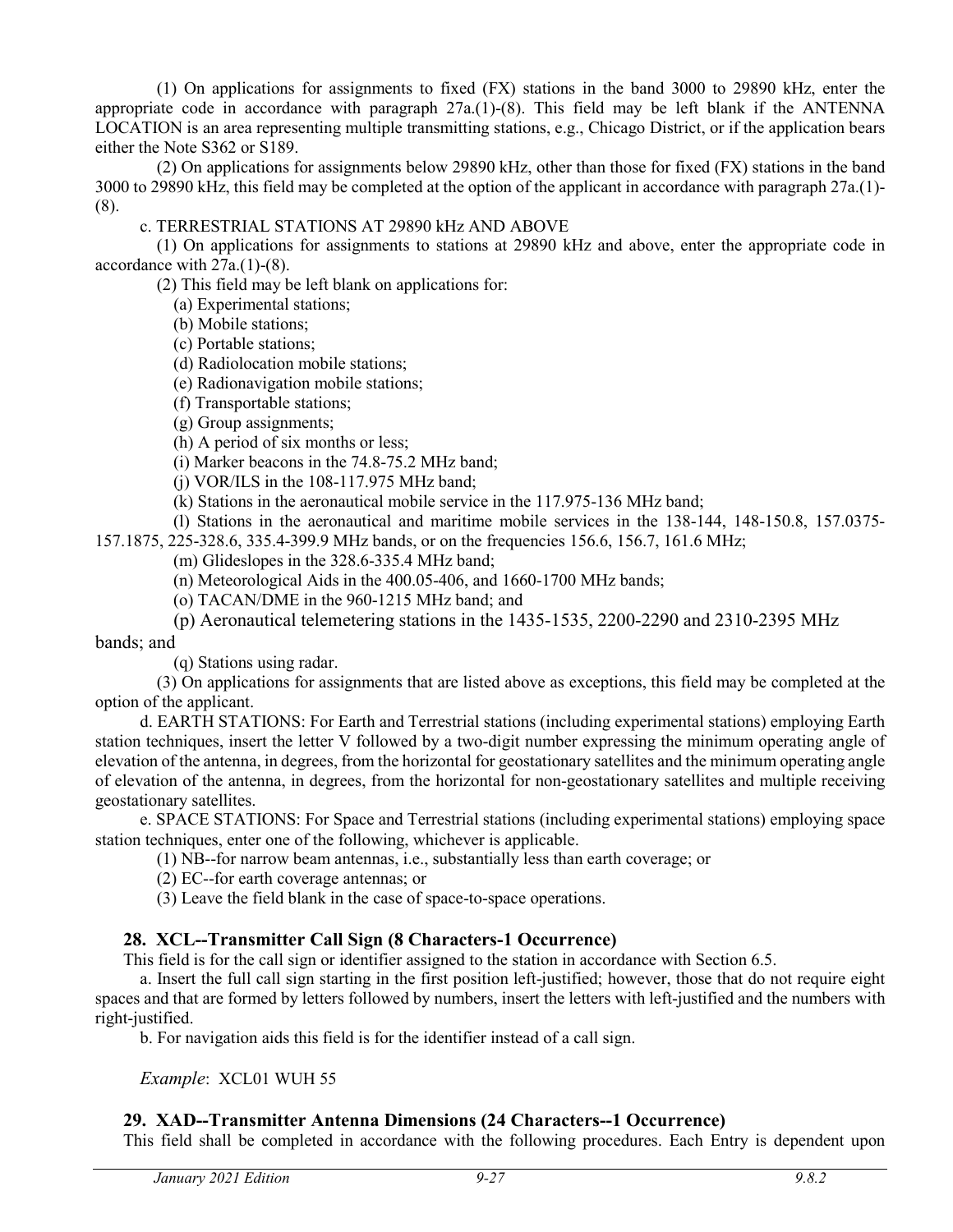frequency range and type of station, i.e., TERRESTRIAL, EARTH or SPACE. Antenna gain must be entered in decibels with reference to an isotropic (dBi) source. Where gain is derived from a source in reference to a dipole (dBd), the dBi gain can be determined by adding 2.15 to the dBd gain (dBd + 2.15 = dBi) (ref: ITT Reference Data for Radio Engineers). Enter data according to the following:

a. TERRESTRIAL Stations BELOW 29890 kHz:

(1) This field may be left blank if the ANTENNA LOCATION (XAL) is an area representing multiple transmitting stations, e.g., Chicago District, or if the application bears either of the Notes S362 or S189.

(2) Gain is required on applications for assignments to fixed (FX) stations in the band 3000 to 29890 kHz. Only the gain shall be entered in characters 1-3 of this field. Characters 4-24 shall be blank. The following formatting instructions apply: Insert in characters one and two, an appropriate two digit number which represents the gain; use a leading zero if the gain is less than ten. Insert the letter G in the third character (e.g., 04G, 20G). If the gain is zero it shall be entered as 00G.

(3) On all other applications for assignments below 29890 kHz, this field may be completed at the option of the applicant. However, if completed it must be in accordance with (2) above.

b. TERRESTRIAL Stations at 29890 kHz and ABOVE:

(1) This field may be left blank on applications for:

(a) Experimental stations;

(b) Mobile stations;

(c) Portable stations;

(d) Radiolocation mobile stations;

(e) Radionavigation mobile stations;

(f) Transportable stations;

(g) Group assignments;

(h) A period of six months or less;

(i) Marker beacons in the 74.8-75.2 MHz band;

(j) VOR/ILS in the 108-117.975 MHz band;

(k) Stations in the aeronautical mobile service in the 117.975-136 MHz band;

(l) Stations in the aeronautical and maritime mobile service in the 138-144, 148-150.8, 157.0375-

157.1875, 225-328.6, 335.4-399.9 MHz bands, or on the frequencies 156.6, 156.7, 161.6 MHz;

(m) Glideslopes in the 328.6-335.4 MHz band;

(n) Meteorological aids in the 400.05-406, and 1660-1700 MHz bands;

(o) TACAN/DME in the 960-1215 MHz band;

(p) Aeronautical telemetering stations in the 1435-1535, 2200-2290, and 2310-2395 MHz bands.

(2) On all applications for assignments above 29890 kHz that are listed in 29b.(1)(a)-(p) as exceptions, this field may be completed at the option of the applicant.

(3) If more than one antenna is to be used, insert the data for the antenna to be used most frequently.

(4) The following formatting instructions apply:

(a) GAIN--Insert in the first two characters a two-digit number representing the nominal gain of the antenna in decibels. Insert a zero in the first space if the gain is less than ten. Enter the letter G in the third space. If the gain is zero, enter 00G.

(b) NAME--Starting with the fourth character, insert an abbreviation from the list of approved antenna names and the associated authorized abbreviations listed in Annex G, G.6. If the antenna is not listed, forward the new antenna name, abbreviation, and manufacturer specification sheet to the FAS for inclusion into Annex G, G.6 prior to submitting proposals.

(c) ELEVATION--Starting with the 14th character, enter a five-digit number representing the site (terrain) elevation in meters above mean sea level (MSL). Use all five spaces, inserting leading zeros as applicable. For a site below MSL, enter a dash in the 14th space and a four digit number. Insert the letter H in the 19th space. Leave blank for assignments to transportable transmitter stations (S362).

(d) HEIGHT--Starting with the 20th character, insert a four-digit number representing the antenna height in meters above terrain. Use all four spaces, inserting leading zeros as applicable. Insert the letter T in the 24th space.

#### *Example*: XAD01 10GCRNRRFLCTR06550H0175T

c. EARTH Stations: The following formatting instructions apply to both Earth and Terrestrial stations (including experimental stations) employing Earth station techniques.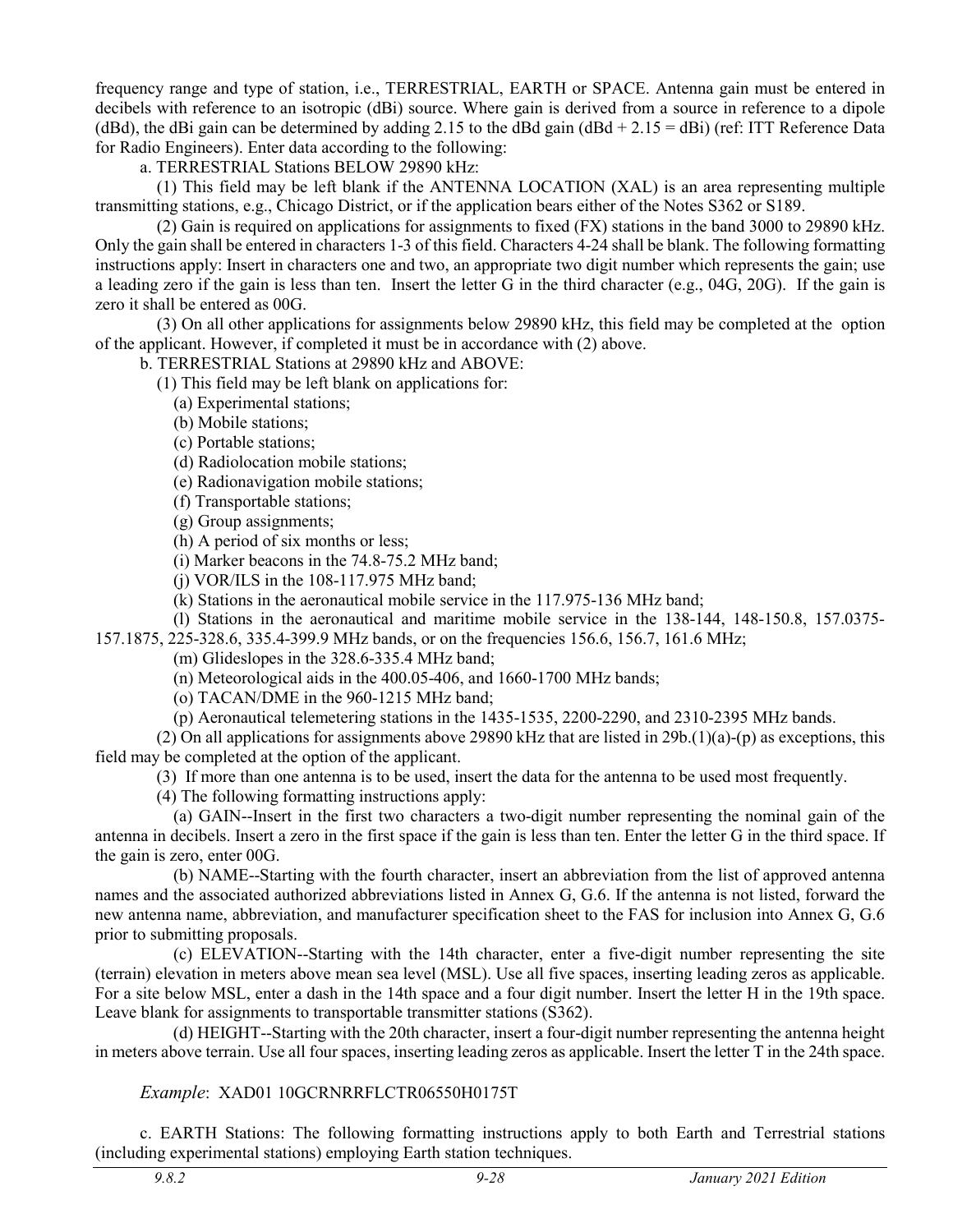(1) Use the entire 24 characters to record the following particulars:

(a) GAIN--Insert in the first two characters a two-digit number representing the gain of the antenna in the direction of maximum radiation. Insert a zero in the first character if the gain is less than ten. Enter the letter G in character three. For a negative gain, insert XXG and give the value in the CIRCUIT REMARKS \*EGN field.

(b) BEAMWIDTH--Beginning with character four, insert a three-digit number representing the antenna beamwidth (degrees) at the half power points. Use all three spaces, inserting leading zeros as applicable. Enter the letter B in character seven. For a beamwidth requiring more than three spaces, insert XXXB and give the value in the CIRCUIT REMARKS \*EBW field.

(c) AZIMUTH--In characters eight through fourteen, insert the azimuth angles (in degrees clockwise from True North) of the main beam. If the Earth station is to communicate with a single Geostationary satellite, insert the azimuth angle to the satellite in spaces eight through ten (use leading zeros), a slant bar in space eleven, and XXX in spaces twelve through fourteen. If it is to communicate with two geostationary satellites, insert the azimuth angle to the first in spaces eight through ten, a slant bar in space eleven, and the azimuth angle to the second satellite in spaces twelve through fourteen. If the Earth station is mobile or transportable, or is to communicate with nongeostationary satellites or with more than two geostationary satellites, indicate the range of azimuth angles over which the Earth station antenna will point by inserting in spaces eight through ten a three-digit number for one extreme azimuth, a hyphen in space eleven, and a three-digit number in spaces twelve through fourteen for the other extreme azimuth. Use leading zeros as necessary and 360 for True North. In character fifteen insert the letter A.

(d) ELEVATION--Starting with character sixteen, insert a five-digit number representing the site (terrain) elevation in meters above mean sea level (MSL). Use all five spaces, inserting leading zeros as necessary. In character twenty-one insert the letter H.

For mobile or transportable stations, leave blank.

(e) HEIGHT--Starting with character twenty-two, insert a three-digit number representing the antenna height in meters above terrain. Use all three spaces, inserting leading zeros as applicable. For an Earth station aboard an aircraft, insert a two-digit number followed by the letter K to denote the maximum operational altitude of the aircraft in thousands of feet above mean sea level.

For altitudes under 10,000 feet insert a leading zero.

#### *Example*: XAD01 35G106B010/130A05200H025

d. SPACE Stations: The following formatting instructions apply to both Space and Terrestrial stations (including experimental stations) using Space station techniques:

(1) This field provides room for the details of up to three antennas per Space station. If the station uses more than three antennas for the requested frequency, provide data for the three most frequently used antennas.

(2) Use characters one through seven for the details of the first antenna. Enter:

(a) GAIN–Insert in the first two characters a two-digit number representing the gain of the antenna in the direction of maximum radiation. Insert a zero in the first character if the gain is less than ten. Enter the letter G in character 3. For a negative gain, insert XXG and give the value in the CIRCUIT REMARKS \*SGN field.

(b) BEAMWIDTH--Beginning with character four, insert a three-digit number representing the antenna beamwidth (degrees) at the half power points. Use all three spaces, inserting leading zeros as necessary. Insert the letter B in space seven. For a beamwidth requiring more than three spaces, insert XXXB and give the value in the CIRCUIT REMARKS \*SBW field.

*Examples*:

XAD01 08G150B XAD01 36G2.1B XAD01 XXG125B XAD01 20GXXXB

(3) If the assignment involves the use of a second antenna:

(a) Insert a slant bar in character eight; and,

(b) Use characters nine through fifteen for the details as specified in paragraph 29.d.(2)(a) and (b).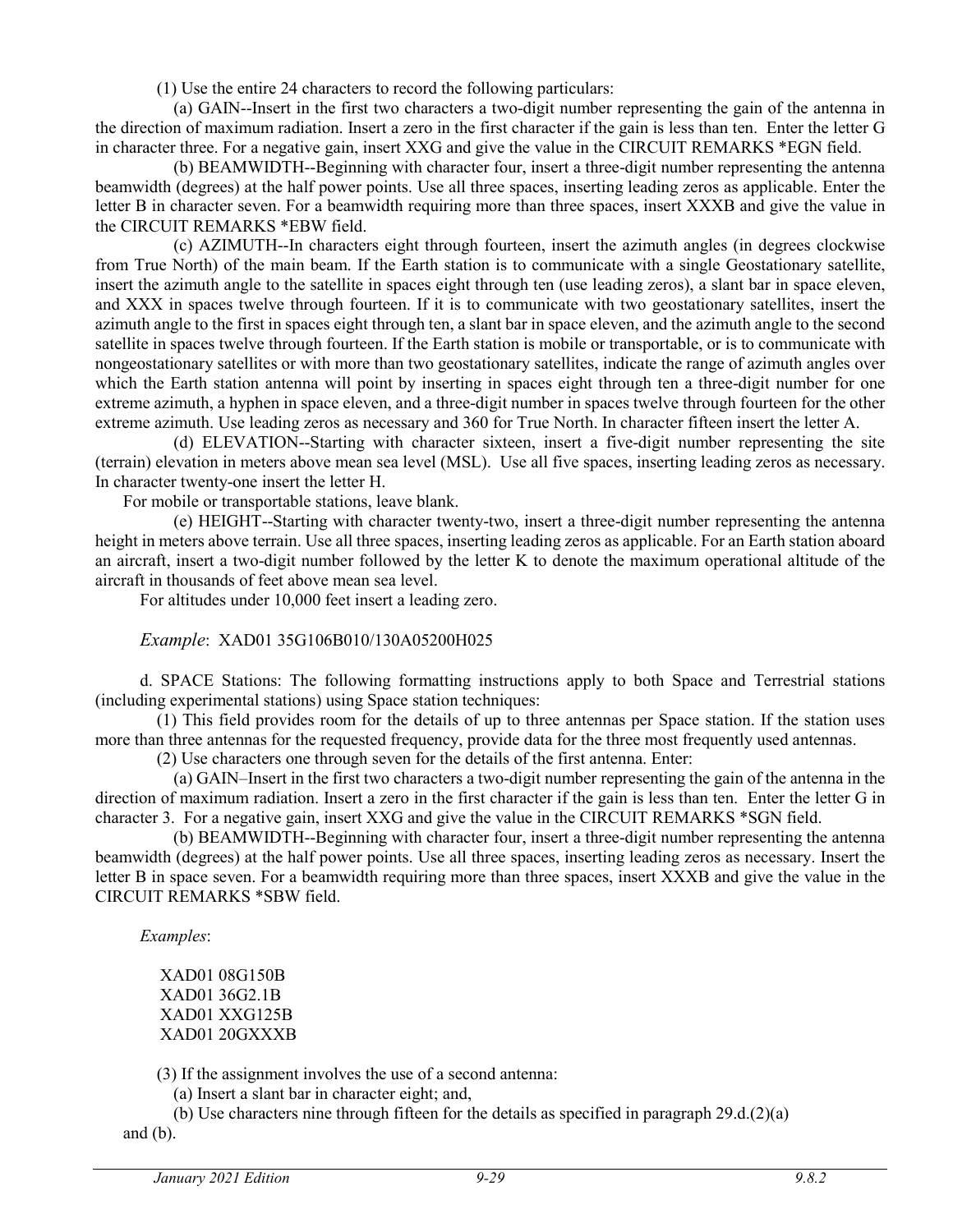#### *Example*: XAD01 30G016B/30G0.1B

(4) If the assignment involves the use of a third antenna:

(a) Insert a slant bar in character sixteen; and,

(b) Use characters seventeen through twenty-three for the details of the third antenna as specified in paragraph  $29.d.(2)$  (a) and (b).

#### *Example*: XAD01 30G016B/30G0.1B/20G.25B

(5) Leave character twenty-four blank.

#### **30. RSC--Receiver State/Country (4 Characters--30 Occurrences)**

a. Using one of the geographical abbreviations (state, country, or area) as shown in Annex G, Section G.2, insert the abbreviation of the State, Country, or Area in which the site of the receiving station is located.

b. For a station on board a satellite in space, insert SPCE.

*Example*: RSC01 CO for Colorado.

#### **31. RAL--Receiver Antenna Location (24 Characters--30 Occurrences)**

a. This field is for the name of the city or other geographical subdivision in which the site of the receiving antenna is physically located. A major installation, such as Fort Monmouth or Andrews AFB, is considered to be a city or other geographical subdivision. In certain cases non-geographical data are used.

b. In certain cases it may be necessary to describe an area of operation for which no specific name can be applied. For locations described as an area of operation, it shall be recognized that reception might not occur in every square kilometer of the area indicated, and the area described might overlap into States that are not shown in the RECEIVER STATE/COUNTRY (RSC) field.

c. Such areas may be described:

(1) As a radius in kilometers extending from a given location:

#### *Example*:

In the case of reception by one or more mobile stations located at any point within 80 kilometers of Dallas, insert DALLAS in this field and a radius in the CIRCUIT REMARKS \*RAD field; or

(2) By the use of geographical coordinates in Circuit Remarks.

#### *Example:*

In the case of reception by one or more mobile stations in the area south of 33 degrees N in the State of Arizona, insert Arizona in this field and the data pertaining to the coordinates in the CIRCUIT REMARKS field. An area of operation within several States also may be described in this field as US or USA with the included or excluded States being shown in the CIRCUIT REMARKS field. Similarly, USP may be used if the area includes a Possession.

d. While the data inserted normally shall be geographical names or descriptions, exceptions may be made for experimental operations, mobile operations where the RSC and RAL fields are identical, or for space operations. The following rules apply:

(1) For reception by an experimental station, other than one in space, or to a mobile station having identical RSC and RAL fields, words such as AIRCRAFT, BALLOONS, or SHIPS may be used as appropriate.

(2) For reception by a station aboard a geostationary satellite, insert GEOSTATIONARY.

(3) For reception by a station aboard a non-geostationary satellite, insert NONGEOSTATIONARY.

(4) For reception by a station located on a natural object in space, insert the name of the object, e.g., MOON.

(5) For reception by a station aboard a space vehicle designed for operation in deep space (beyond the moon) where earth orbital data are irrelevant, insert DEEP SPACE followed by planet(s) name, or PROBE, for those vehicles that do not orbit other planetary objects.

e. Entries in this field are limited to ALPHA and NUMERIC characters.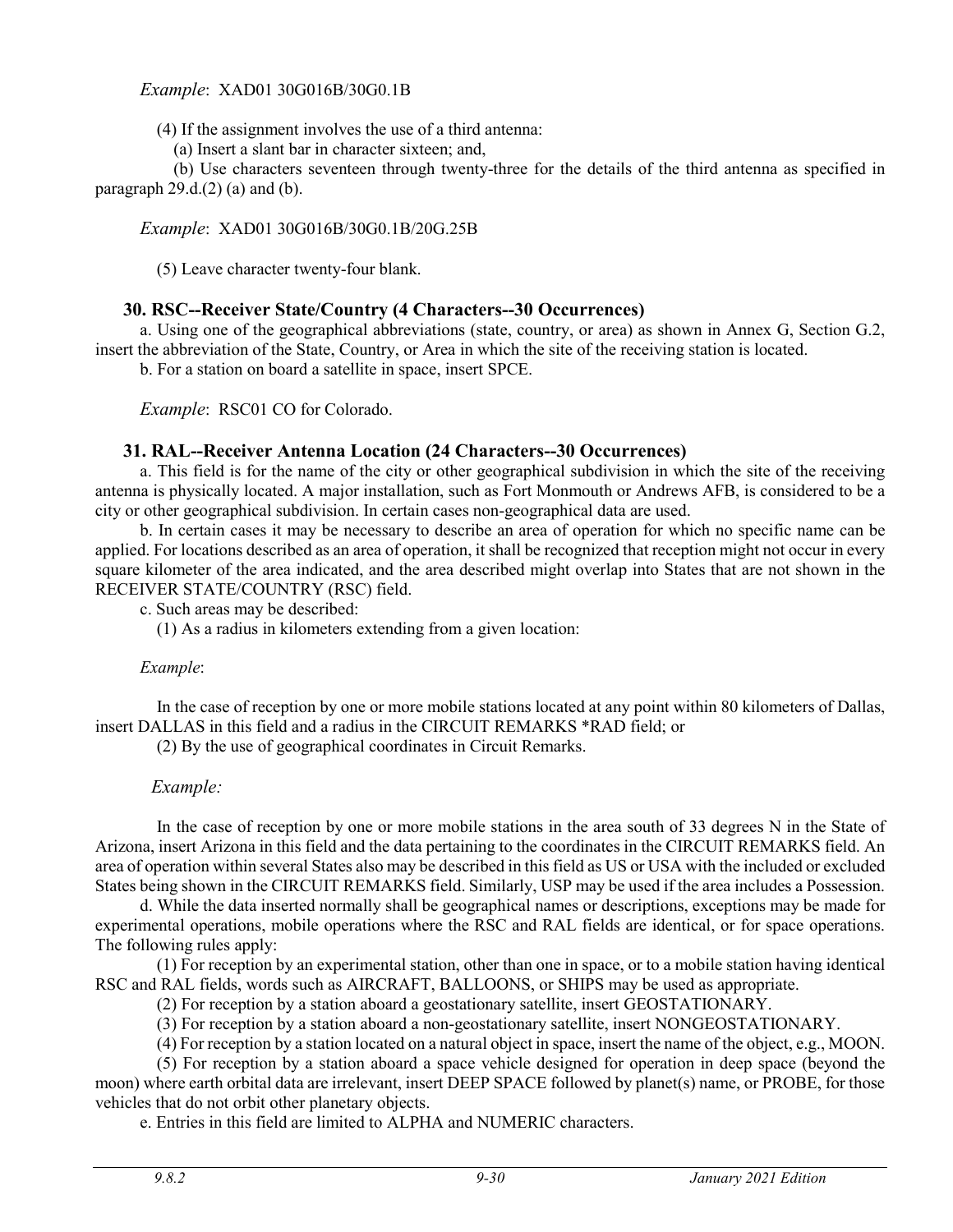### **32. RRC--Receiver Control (8 Characters-30 Occurrences)**

This field will only be used by the computer program Federal Spectrum Management System (FSMS)/Spectrum XXI online to indicate that the GMF record has been processed through the new system. Agencies cannot enter data into this field.

### **33. RLA--Receiver Antenna Latitude (7 Characters--30 Occurrences)**

a. Insert two characters each for the degrees, minutes, and seconds of the latitude of the site named in the RECEIVER ANTENNA LOCATION (RAL) field. Insert leading zeros for degrees, minutes, and seconds as required. Seconds shall be provided whenever possible; however, if it is impracticable to obtain the exact seconds, insert the closest seconds available. Coordinates will be referenced to the World Geodetic System Code 84/North American Datum 83. If another system code is used the type and reason will be entered in the supplementary remarks section.

b. Leave this field blank if:

(1) The site named in the RECEIVER ANTENNA LOCATION (RAL) field is an area, see Section 9.8.2, paragraph 31.c.(2) for which coordinates cannot be applied, e.g., Chicago District; or,

(2) If non-geographical data are used, e.g., AIRCRAFT.

c. For a station aboard a Geostationary satellite, insert 000000N.

d. For a station aboard a Non-geostationary satellite or a Deep Space vehicle, leave this field blank.

e. Insert N for North or S for South latitude in the last space as applicable.

f. For assignments where the transmitter and receiver equipment is not collocated then enter the RLA of the receiving antenna; otherwise, enter the same coordinates contained in XLA.

#### **34. RLG--Receiver Antenna Longitude (8 Characters--30 Occurrences)**

a. Insert in degrees (3 characters), minutes (2 characters) and seconds (2 characters), the longitude of the site named in the RECEIVER ANTENNA LOCATION (RAL) field. Insert leading zeros for degrees, minutes, and seconds as required. Seconds shall be provided whenever possible; however, if it is impracticable to obtain the exact seconds, insert the closest seconds available. Coordinates will be referenced to the World Geodetic System Code 84/North American Datum 83. If another system code is used the type and reason will be entered in the supplementary remarks section.

b. Leave this field blank if:

(1) the site named in the RECEIVER ANTENNA LOCATION (RAL) field is an area for which coordinates cannot be applied, e.g., Chicago District; or,

(2) if non geographical data are used, e.g., AIRCRAFT.

c. For a station aboard a Geostationary satellite, insert the longitudinal position of the satellite in degrees (3 characters) and minutes (2 characters) East or West longitude. In this case always enter 00 in the seconds portion of this field. Use leading zeros as required.

d. For a station aboard a Non-geostationary satellite, or a Deep Space vehicle, leave this field blank.

e. Insert E for East or W for West longitude in the last space as applicable.

f. For assignments where the transmitter and receiver equipment is not collocated then enter the RLG of the receiving antenna; otherwise, enter the same coordinates contained in XLG.

#### **35. RAP--Receiver Antenna Polarization (3 Characters--30 Occurrences)**

a. Receiver antenna polarization is required on applications:

(1) For receiving Earth or Terrestrial stations (including experimental stations) employing Earth station techniques; or

(2) For receiving Space or Terrestrial stations (including experimental stations) using Space station techniques; or

(3) For receiving Terrestrial stations at 420 MHz and above.

b. Receiver Antenna Polarization is not required on applications for:

(1) Experimental stations except as indicated in 26.a.(2) and (3);

- (2) Mobile stations;
- (3) Portable stations;
- (4) Radiolocation mobile stations;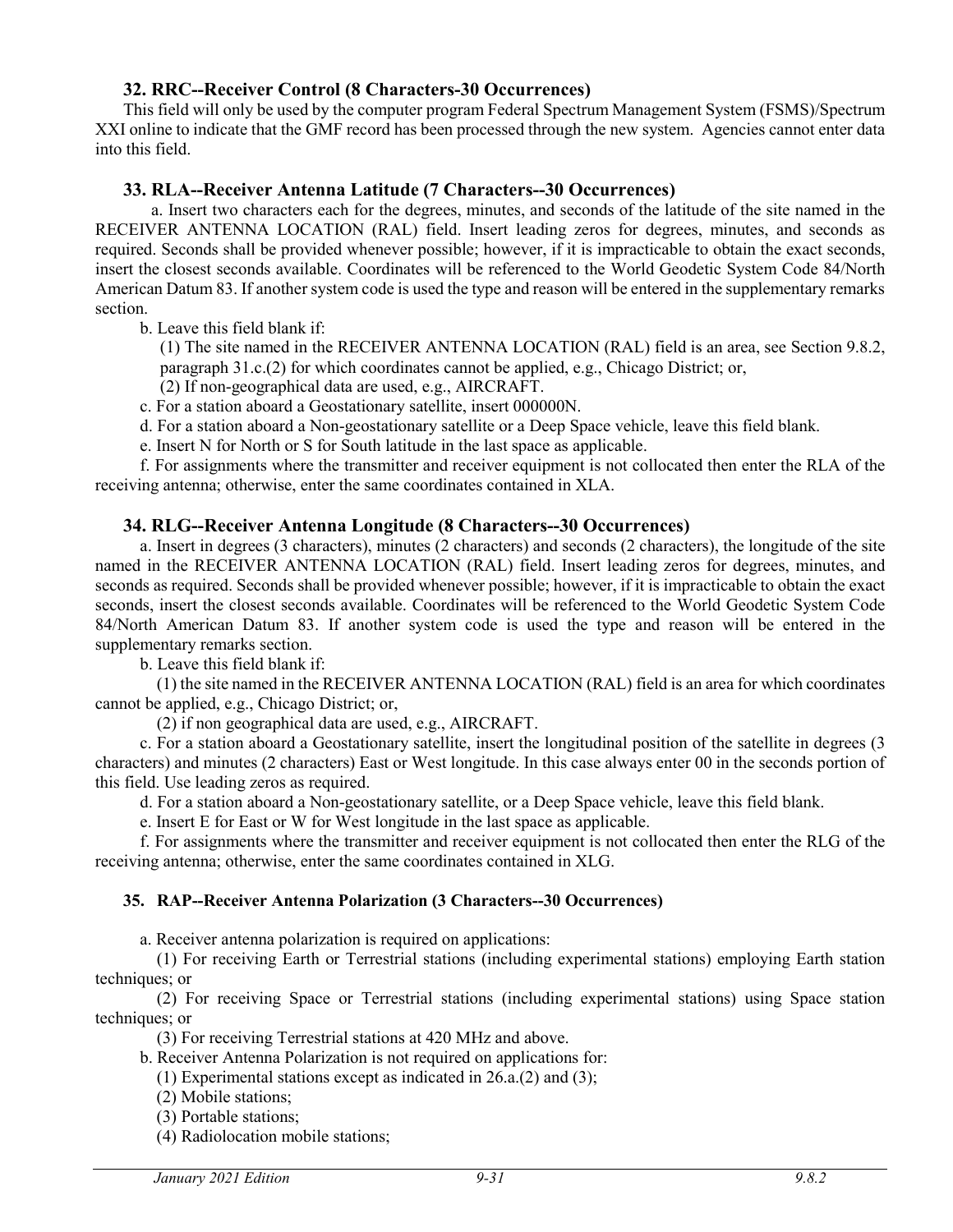(5) Radionavigation mobile stations;

(6) Transportable stations;

(7) Group assignments;

(8) A period of six months or less;

(9) Meteorological Aids in the 1660-1700 MHz band;

(10) TACAN/DME stations in the 960-1215 MHz band;

(11) Aeronautical Telemetering stations in the1435-1535, 2200-2290, and 2310-2395 MHz bands;

(12) Stations using radar;

(13) Passive reflectors.

c. This field may be completed on other applications at the option of the applicant.

d. If more than one antenna is to be used, insert the polarization of the antenna to be used most frequently; however, for a space station, antenna polarization may be listed for up to three antennas, provided they are entered in the same sequence as the antenna data entered in the RECEIVER ANTENNA DIMENSIONS (RAD) field.

e. Insert one of the following letters or combination of letters to indicate the antenna(s) polarization:

A--Elliptic, Left B--Elliptic, Right D--Rotating E--Elliptical F--45 Degrees H--Horizontal J--Linear L--Left Hand Circular M--Oblique Angled, Left N--Oblique Angled, Right O--Oblique Angled, Crossed R--Right Hand Circular S--Horizontal and Vertical T--Right and Left hand Circular V--Vertical X--Other

#### **36. RAZ--Receiver Antenna Orientation (3 Characters--30 Occurrences)**

a. TERRESTRIAL STATIONS: On applications for assignments to Terrestrial stations complete this field in accordance with the procedures given below for the applicable frequency range. Enter one of the following as applicable:

(1) For directive antennas oriented in a fixed direction, including off-site passive reflectors listed in the RECEIVER ANTENNA LOCATION (RAL) field, enter a three-digit number indicating the azimuth of the main antenna lobe in degrees east of True North, using leading zeros as necessary and 360 for True North.

(2) For stations using on-site passive reflectors, displaced vertically from the primary antenna or installed on the same antenna farm as the primary antenna (normally within 150 meters of the receiver), enter the horizontal azimuth of the on-site passive reflector.

(3) S--For directive antennas that operate in fixed mode (direction) but are steerable in the horizontal plane, e.g., steerable log periodic.

(4) ND--For non directive antennas.

(5) R--For antennas rotating through a full 360 degree azimuth while in operation.

(6) SSH--For antennas scanning horizontally through a limited sector.

(7) SSV--For vertically scanning (nodding) antennas.

(8) T--For tracking antennas capable of continuous reorientation for the purpose of maintaining optimum observance of a moving station or object.

b. TERRESTRIAL STATIONS BELOW 29890 kHz

(1) On applications for assignments to fixed (FX) stations in the band 3000 to 29890 kHz, enter the appropriate code in accordance with paragraph 36a.(1) (8). This field may be left blank if the ANTENNA LOCATION is an area representing multiple receiving stations, (e.g., Chicago District, or if the application bears either the Note S362 or S189).

(2) On applications for assignments below 29890 kHz, other than those for fixed (FX) stations in the band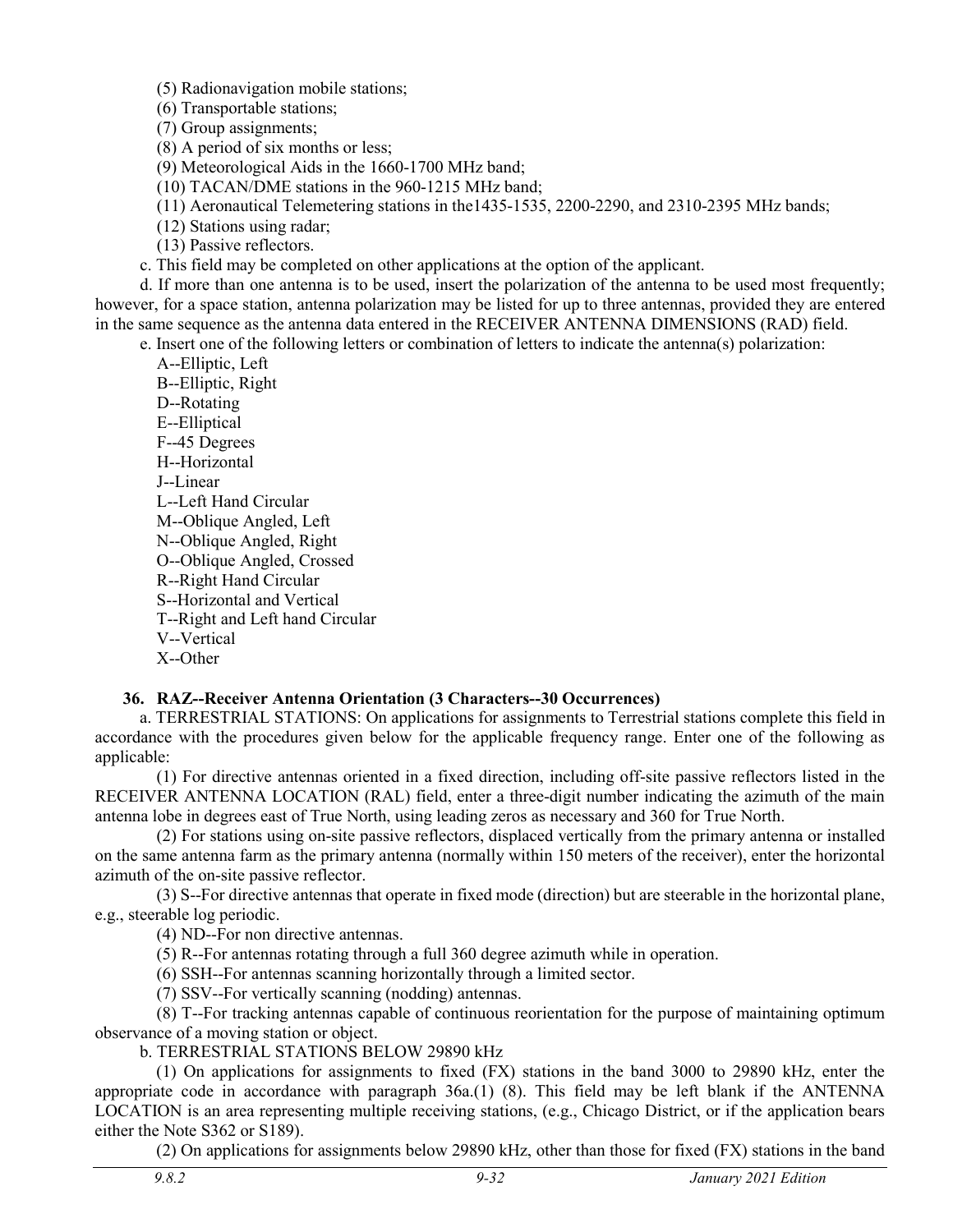3000 to 29890 kHz, this field may be completed at the option of the applicant in accordance with paragraph 36a.(1)- (8).

c. TERRESTRIAL STATIONS AT 29890 kHz AND ABOVE

(1) On applications for assignments to stations at 29890 kHz and above enter the appropriate code in accordance with 36a.(1)-(8).

(2) This field may be left blank on applications for:

a) Experimental stations;

b) Mobile stations;

c) Portable stations;

d) Radiolocation mobile stations;

e) Radionavigation mobile stations;

f) Transportable stations;

g) Group assignments;

h) A period of six months or less;

i) Marker Beacons in the 74.8-75.2 MHz band;

j) VOR/ILS in the 108-117.975 MHz band;

k) Stations in the Aeronautical Mobile service in the 117.975-136 MHz band;

l) Stations in the aeronautical and maritime mobile services in the 138-144, 148-150.8, 157.0375-

157.1875, 225-328.6, 335.4-399.9 MHz bands, or on the frequencies 156.6, 156.7, 161.6 MHz;

(m) Glideslopes in the 328.6-335.4 MHz band;

(n) Meteorological aids in the 400.05-406, and 1660-1700 MHz bands;

(o) TACAN/DME in the 960-1215 MHz band;

(p) Aeronautical Telemetering stations in the 1435-1535, 2200-2290, and 2310-2395 MHz bands; and

(q) Stations using radar.

(3) On applications for assignments that are listed above as exceptions, this field may be completed at the option of the applicant.

d. EARTH STATIONS: For Earth and terrestrial stations (including experimental stations) employing Earth station techniques, insert the letter V followed by a two-digit number expressing the minimum operating angle of elevation of the antenna, in degrees, from the horizontal for geostationary satellites and the minimum operating angle of elevation of the antenna, in degrees, from the horizontal for non-geostationary satellites.

e. SPACE STATIONS: For Space and terrestrial stations (including experimental stations) employing space station techniques, enter one of the following, whichever is applicable.

(1) NB--for narrow beam antennas, (i.e., substantially less than earth coverage); or

(2) EC--for earth coverage antennas; or

(3) Leave the field blank in the case of space-to-space operations.

#### **37. ACL--Receiving Station Call Sign (8 Characters--30 Occurrences)**

a. This field is optional and is for the call sign assigned to the station which will receive transmissions from the station listed in the Transmitter Antenna Location (XAL) field.

b. Insert the full call sign starting in the first position sign left-justified; however, those that do not require eight spaces and that are formed by letters followed by numbers, insert the letters with left-justified and the numbers with right-justified.

#### **38. RAD--Receiver Antenna Dimensions (24 Characters--30 Occurrences)**

This field shall be completed in accordance with the following procedures. Each entry is dependent upon frequency range and type of station, (i.e., TERRESTRIAL, EARTH or SPACE). Antenna gain must be entered in decibels with reference to an isotropic (dBi) source. Where gain is derived from a source in reference to a dipole (dBd), the dBi gain can be determined by adding 2.15 to the dBd gain  $(dBd + 2.15 = dBi)$  (ref: ITT Reference Data for Radio Engineers). Enter data according to the following:

a. TERRESTRIAL STATIONS BELOW 29890 kHz:

(1) This field may be left blank if the ANTENNA LOCATION (RAL) is an area representing multiple receiving stations, e.g., Chicago District, or if the application bears either of the Notes S362 or S189.

(2) Gain is required on applications for assignments to fixed (FX) stations in the band 3000 to 29890 kHz. Only the gain shall be entered in characters 1-3 of this field. Characters 4-24 shall be blank. The following formatting instructions apply: Insert in characters one and two, an appropriate two digit number which represents the gain; use a leading zero if the gain is less than ten. Insert the letter G in the third character (e.g., 04G, 20G). If the gain is zero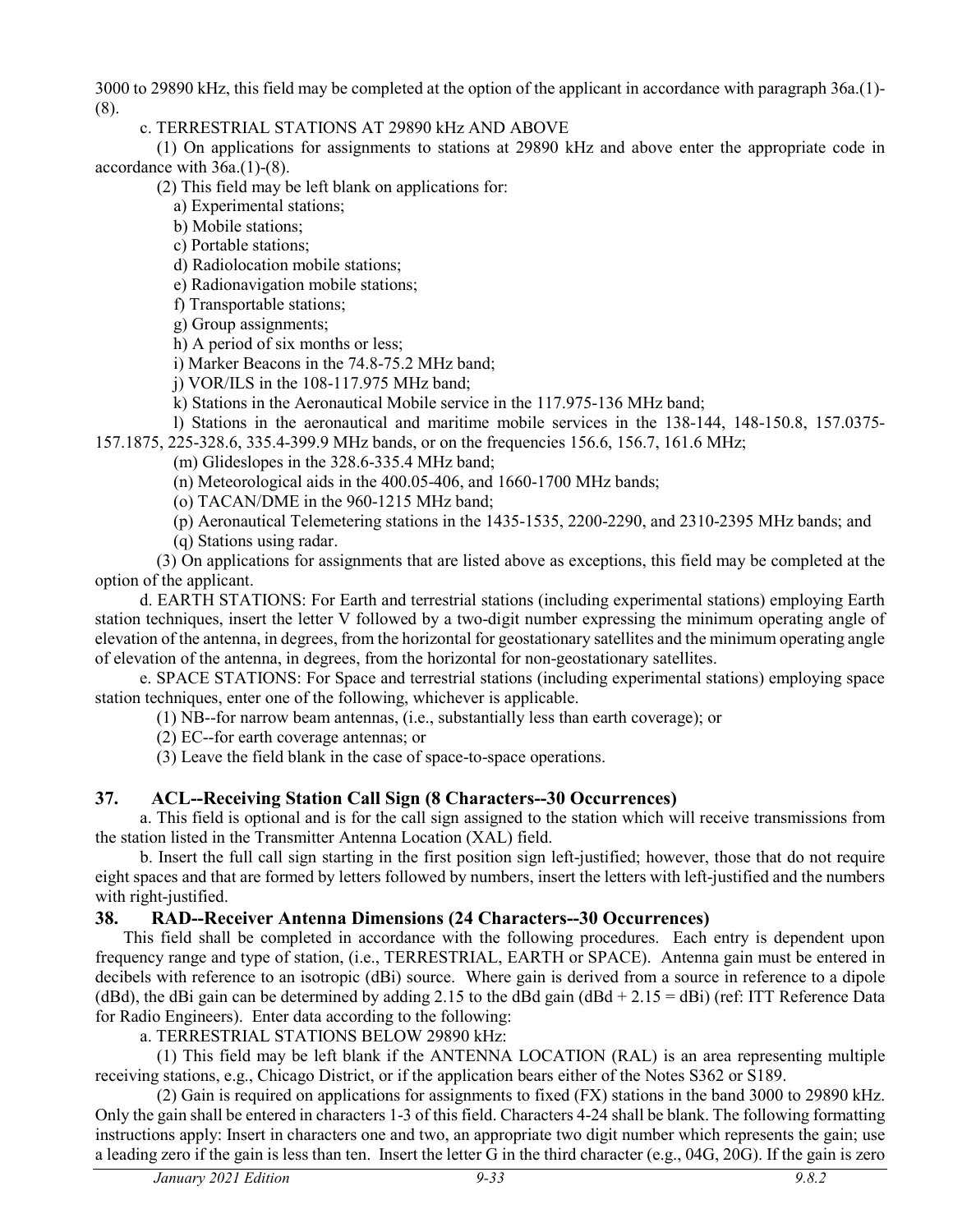it shall be entered as 00G.

(3) On all other applications for assignments below 29890 kHz, this field may be completed at the option of the applicant. However, if completed it must be in accordance with (2) above.

b. TERRESTRIAL STATIONS at 29890 kHz and ABOVE:

(1) This field may be left blank on applications for:

(a) Experimental stations;

(b) Mobile stations;

(c) Portable stations;

(d) Radiolocation mobile stations;

(e) Radionavigation mobile stations;

(f) Transportable stations;

(g) Group assignments;

(h) A period of six months or less;

(i) Marker Beacons in the 74.8-75.2 MHz band;

(j) VOR/ILS in the 108-117.975 MHz band;

(k) Stations in the aeronautical mobile service in the 117.975-136 MHz band;

(l) Stations in the aeronautical and maritime mobile services in the 138-144, 148-150.8, 157.0375-

157.1875, 225-328.6, 335.4-399.9 MHz bands, or on the frequencies 156.6, 156.7, 161.6 MHz;

(m) Glideslopes in the 328.6-335.4 MHz band;

(n) Meteorological aids in the 400.05-406, and 1660-1700 MHz bands;

(o) TACAN/DME in the 960-1215 MHz band;

(p) Aeronautical telemetering stations in the 1435-1535, 2200-2290, and 2310-2395 MHz bands;

(q) Stations using radar.

(2) On all applications for assignments above 29890 kHz that are listed in  $38.b(1)(a)-(q)$  as exceptions, this field may be completed at the option of the applicant.

(3) If more than one antenna is to be used, insert the data for the antenna to be used most frequently.

(4) The following formatting instructions apply:

(a) GAIN--Insert in the first two characters a two-digit number representing the nominal gain of the antenna in decibels. Insert a zero in the first space if the gain is less than ten. Enter the letter G in the third space. If the gain is zero, or antenna is a passive reflector, enter 00G.

(b) NAME--Starting with the fourth character, insert an abbreviation from the list of approved antenna names and the associated authorized abbreviations listed in Annex G, G.6. If the antenna is not listed, forward the new antenna name, abbreviation, and manufacturer specification sheet to the FAS for inclusion into Annex G, G.6 prior to sumitting proposals.

(c) ELEVATION--Starting with the 14th character, enter a five-digit number representing the site (terrain) elevation in meters above mean sea level (MSL). Use all five spaces, inserting leading zeros as applicable. For a site below MSL, enter a dash in the 14th space and a four digit number. Insert the letter H in the 19th space. Leave blank for assignments to transportable receiving stations (S362).

(d) HEIGHT--Starting with the 20th character insert a four-digit number representing the antenna height in meters above terrain. Use all four spaces, inserting leading zeros as applicable. Insert the letter T in the 24th space.

*Example*: RAD01 10GCRNRRFLCTR06550H0175T

c. EARTH STATIONS: The following formatting instructions apply to both Earth and Terrestrial stations (including experimental stations) employing Earth station techniques.

(1) Use the entire 24 characters to record the following particulars:

(a) GAIN–Insert in the first two characters a two-digit number representing the gain of the antenna in the direction of maximum radiation. Insert a zero in the first character if the gain is less than ten. Enter the letter G in character three. For a negative gain, insert XXG and give the value in the CIRCUIT REMARKS \*EGN field.

(b) BEAMWIDTH--Beginning with character four, insert a three-digit number representing the antenna beamwidth (degrees) at the half power points. Use all three spaces, inserting leading zeros as applicable. Enter the letter B in character seven. For a beamwidth requiring more than three spaces, insert XXXB and give the value in the CIRCUIT REMARKS \*EBW field.

(c) AZIMUTH--In characters eight through fourteen, insert the azimuth angles (in degrees clockwise from True North) of the main beam. If the Earth station is to communicate with a single Geostationary satellite,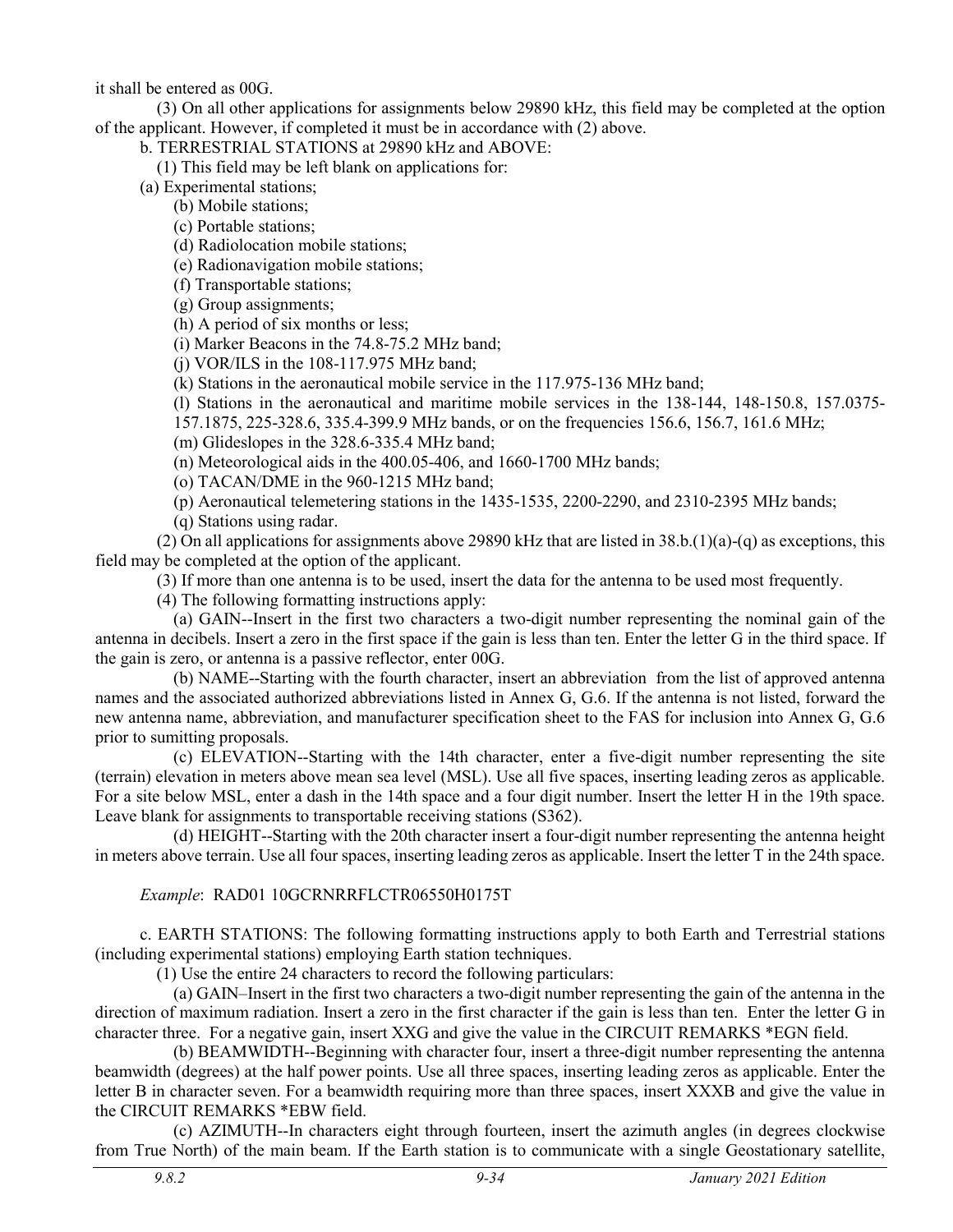insert the azimuth angle to the satellite in spaces eight through ten (use leading zeros), a slant bar in space eleven, and XXX in spaces twelve through fourteen. If it is to communicate with two or more geostationary satellites, separate applications are required for each Earth station azimuth. If the Earth station is to communicate with nongeostationary satellites or is mobile or transportable, and is to communicate with a geostationary satellite, indicate the range of azimuth angles over which the Earth station antenna will point by inserting in spaces eight through ten a three-digit number representing one of the extreme azimuth angles, a hyphen in space eleven, and a three-digit number in spaces twelve through fourteen representing the other extreme angle. Use leading zeros as necessary and 360 for True North. In character fifteen insert the letter A.

(d) ELEVATION--Starting with character sixteen, insert a five-digit number representing the site (terrain) elevation in meters above mean sea level (MSL). Use all five spaces, inserting leading zeros as necessary. In character twenty-one insert the letter H.

For mobile or transportable stations, leave blank.

(e) HEIGHT--Starting with character twenty-two, insert a three-digit number representing the antenna height in meters above terrain. Use all three spaces, inserting leading zeros as applicable. For an Earth station aboard an aircraft, insert a two-digit number followed by the letter K to denote the maximum operational altitude of the aircraft in thousands of feet above mean sea level.

For altitudes under 10,000 feet insert a leading zero.

*Example*: RAD01 35G106B010/XXXA05200H025

d. SPACE Stations: The following formatting instructions apply to both Space and Terrestrial stations (including experimental stations) using space station techniques:

(1) This field provides room for the details of up to three antennas per Space station. If the station uses more than three antennas for the requested frequency, provide data for the three most frequently used antennas.

(2) Use characters one through seven for the details of the first antenna. Enter:

(a) GAIN–Insert in the first two characters a two-digit number representing the gain of the antenna in the direction of maximum radiation. Insert a zero in the first character if the gain is less than ten. Enter the letter G in character 3. For a negative gain, insert XXG and give the value in the CIRCUIT REMARKS \*SGN field.

| <i>Examples:</i> | RAD01 20G015B |
|------------------|---------------|
|                  | RAD01 08G.25B |
|                  | RAD01 XXG105B |
|                  | RAD01 20GXXXB |

(b) BEAMWIDTH--Beginning with character four, insert a three-digit number representing the antenna beamwidth (degrees) at the half power points. Use all three spaces, inserting leading zeros as necessary. Insert the letter B in space seven. For a beamwidth requiring more than three spaces, insert XXXB and give the value in the CIRCUIT REMARKS \*SBW field.

(3) If the assignment involves the use of a second antenna:

(a) Insert a slant bar in character eight; and

(b) Use characters nine through fifteen for the details as specified in paragraph 38.d.(2)(a) and (b).

*Examples:* RAD01 20G016B/10G.30B

(4) If the assignment involves the use of a third antenna:

(a) Insert a slant bar in character sixteen; and

(b) Use characters seventeen through twenty three for the details of the third antenna as specified in paragraph  $38.d(2)$  (a) and (b).

*Example*: RAD01 10G025B/20G.30B/30G1.9B

(5) Leave character twenty-four blank.

#### **39. Circuit Remarks (REM) (40 Characters-30 Occurrences)**

The CIRCUIT REMARKS field is used primarily to record frequency assignment characteristics that have no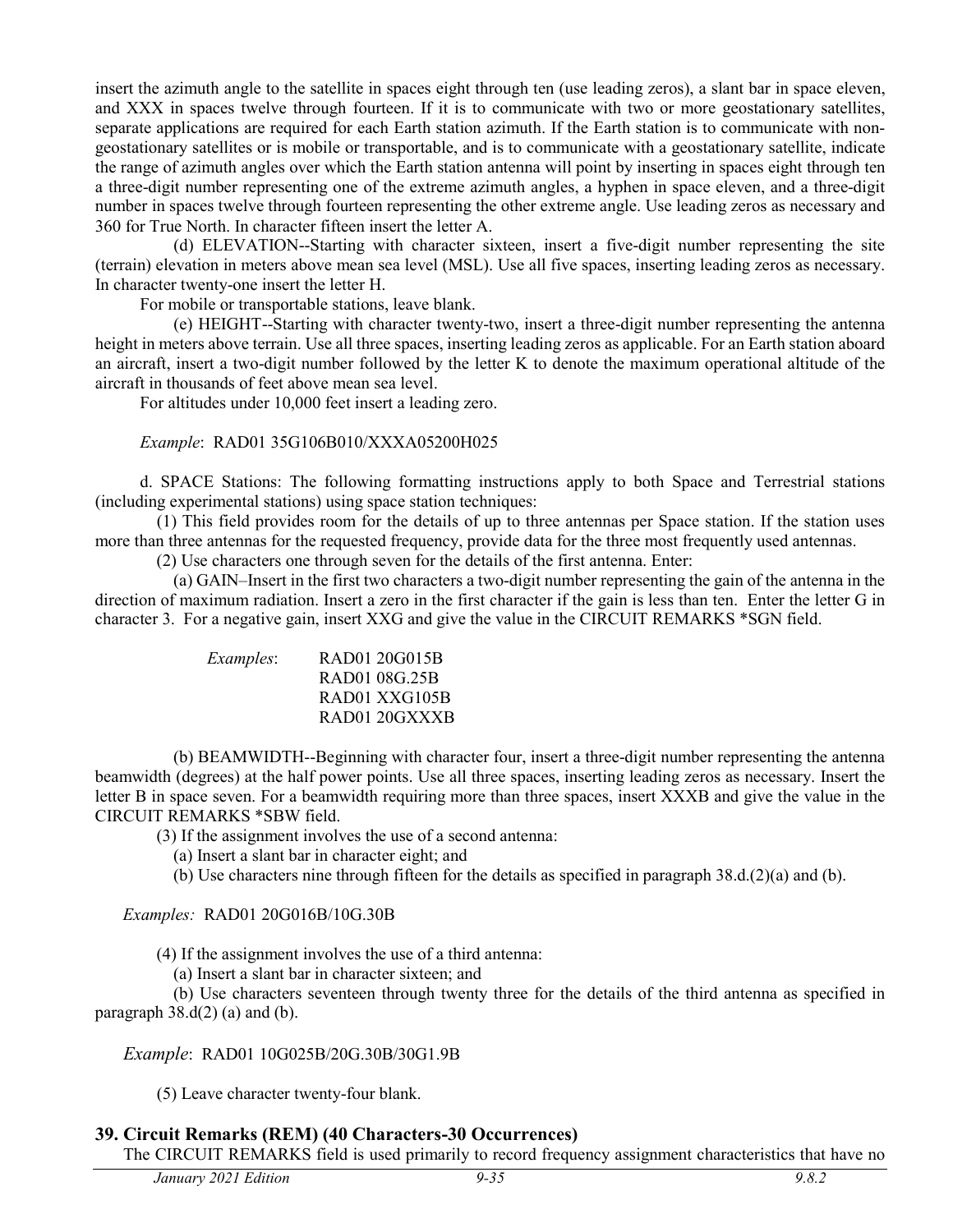specific fields provided for them on the application, particularly amplifying data concerning the frequency, antenna location, and equipment characteristics. General rules for the formation of entries are given below followed by specific rules for each type of entry. The use of this field is limited to the following types of entries for which specific rules are given:

| $*AGN$  | $*CI.S$ | *EST    | *NRM   |
|---------|---------|---------|--------|
| *ARB    | *CLU    | $*$ FBE | *NTS   |
| *ARR    | *DFI    | *FLN    | *ORB   |
| *ART    | $*DOC$  | *FRB    | *PRD   |
| $*CAN$  | *EBW    | $*$ IFI | *PRR   |
| $*CDD$  | *EGN    | $*INT$  | $*RAD$ |
| $*$ CDE | *EQR    | *LSB    | *RPT   |
| $^*CLA$ | *EQS    | *LSR    | *SBW   |
| $*CLC$  | *EQT    | $*LST$  | *SGN   |
| $^*CLF$ | *ESB    | $*MEX$  | $*TRN$ |
| $*CLR$  | *ESR    | *MFI    | *USA   |

#### *a. General Rules*

(1) Entries are always preceded by the mnemonic REM, the occurrence number, an asterisk, and a three letter identifying code followed by a comma, e.g., REM01 \*FRB,. In this field, an asterisk is used only for this purpose. Entries concerning frequency bands precede other entries. Enter these data immediately after the comma at the end of the identifying code. The data may be any combination of words and elements. An element is a code or a numeric value. If the data consist entirely of elements, the number of spaces for each element is specified, and the position of each element with respect to the identifying code is specified. If an element is numeric, fill all spaces using leading zeros as necessary. If an element is a code, left-justified in its allocated space, and, if it requires fewer spaces than are allocated, leave the spaces on the right side blank. To increase readability, a word may be used as a code.

(2) Where necessary, specific rules require an entry be completed within a single 40-character line. This is to prevent the division or breaking of an element between two lines. If the use of more than one entry is permitted and is necessary, the identifying code for that entry is entered again at the beginning of each line which is used. Such entries should not have a hyphenated word at the end of a line.

#### *b. Frequency Band Data (\*FRB)*

On an application for a band of frequencies, e.g., 1200 MHz to 1300 MHz enter the lower limit of the band in the FREQUENCY field and both the lower and upper limits in the CIRCUIT REMARKS field.

(1) Insert the identifying code REM01 \*FRB always as the first entry in the CIRCUIT REMARKS field.

(2) Insert a comma in the 5th space.

(3) Insert the lower limit of the frequency band in the 13 spaces immediately following the comma. Express the frequency in KiloHertz (kHz) below 30000 kHz; in MegaHertz (MHz) from 30 MHz to (but not including) 100,000 MHz; in GigaHertz (GHz) from 100 GHz to (but not including) 3000 GHz; and in TeraHertz (THz) at 3 THz and above. Insert in the first space after the comma the letter M if the frequency is expressed in MegaHertz, the letter G if the frequency is expressed in GigaHertz, and the letter T if the frequency is expressed in TeraHertz. Always insert a decimal point in the 7th space from the comma. The numeric value of the frequency must completely fill the 13 allotted spaces, leading zeros to the left of the decimal and ending zeros to the right of the decimal being used as necessary.

(4) Insert a comma in the 19th space immediately after the lower limit of the frequency band.

(5) Starting with the 20th space, insert the upper limit of the frequency band as explained in (3) above.

#### *Examples*:

REM01 \*FRB,015010.000000,015100.000000 REM01 \*FRB,010000.000000,M00050.000000 REM01 \*FRB,M00162.012500,M00162.587500 REM01 \*FRB,M90000.000000,G00110.000000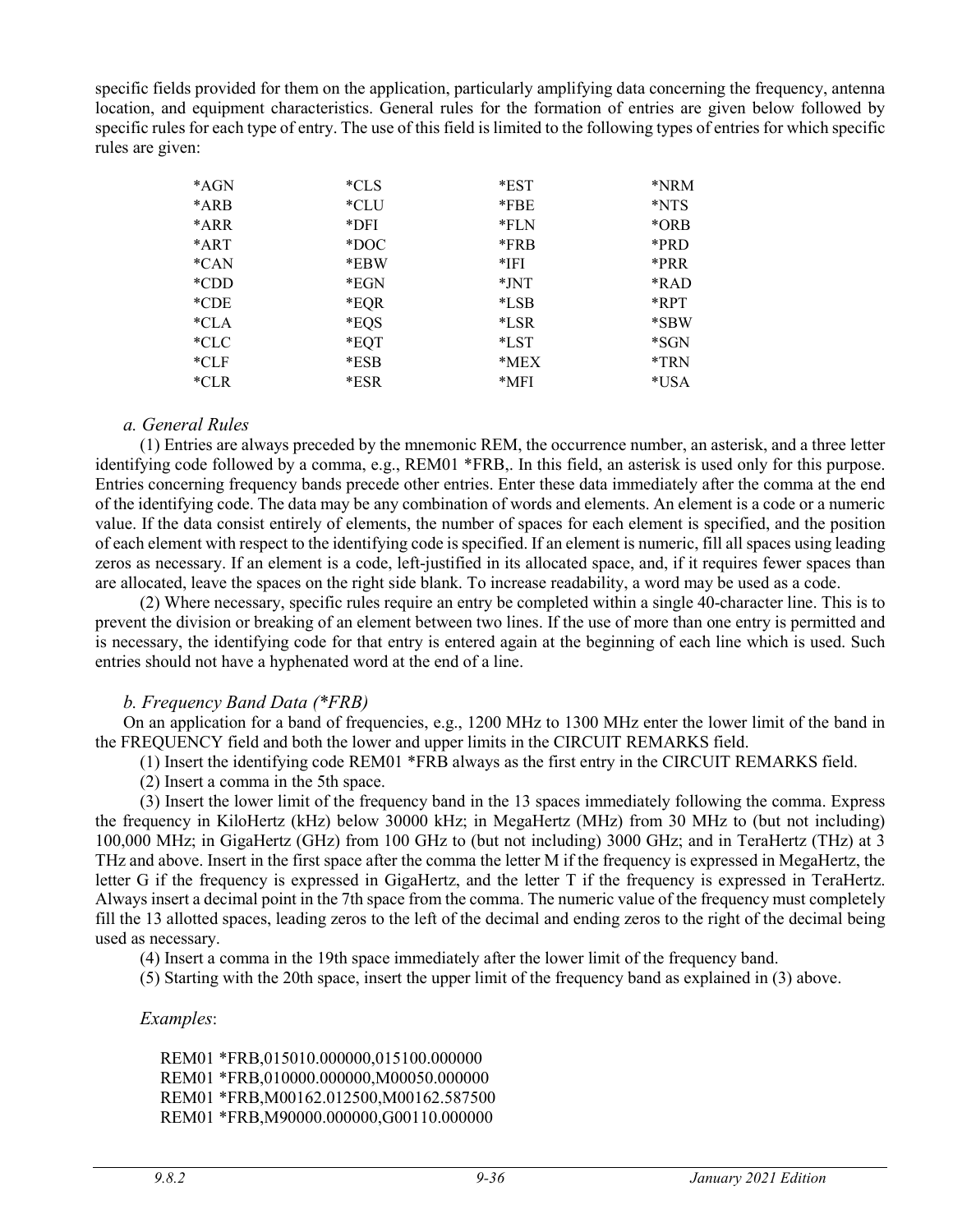## *c. Excluded Frequency Band Data (\*FBE)*

In the case of an application for a band of frequencies where a portion of the band is to be excluded, the lower and upper limits of the band are inserted as the first entry as stated under Frequency Band Data above. The portion to be excluded is then inserted as the second entry in the CIRCUIT REMARKS field.

(1) Insert the identifying code \*FBE always as the second entry.

(2) Insert a comma in the 5th space.

(3) Insert the lower limit of the excluded portion in the 13 spaces immediately following the comma. Express the frequency in kiloHertz (kHz) below 30000 kHz; in MegaHertz (MHz) from 30 MHz to (but not including) 100,000 MHz; in GigaHertz (GHz) from 100 GHz to (but not including) 3000 GHz; and in TeraHertz (THz) at 3 THz and above. Insert in the first space after the comma the letter M if the frequency is expressed in MegaHertz, the letter G if the frequency is expressed in GigaHertz, and the letter T if the frequency is expressed in TeraHertz. Always insert a decimal point in the 7th space from the comma. The numeric value of the frequency must completely fill the 13 allotted spaces, leading zeros to the left of the decimal and ending zeros to the right of the decimal being used as necessary.

(4) Insert a comma in the 19th space immediately after the lower limit of the excluded portion.

(5) Starting with the 20th space, insert the upper limit of the excluded portion as explained in 3 above.

(6) If additional portions of the frequency band are to be excluded, insert each portion on a succeeding entry in ascending order as explained in (1) through (5) above.

#### *Examples*:

REM01\*FRB,M00960.000000,M01700.000000 REM02\*FBE,M01400.000000,M01427.000000 REM03\*FBE,M01660.000000,M01670.000000

Under this example the following bands would be authorized:

 960-1400 MHz 1427-1660 MHz 1670-1700 MHz

#### *d. Authorized Area of Operation (\*RAD)*

Enter a radius of operation from a given geographical location for mobile stations, transportable stations, and multiple transmitting and/or receiving stations (NOTE S361). Normally this geographical location is that of a fixed station; if no fixed station is involved, select a center point within the operating cell. A radius is required for:

--Multiple transmitting and/or receiving FIXED stations (NOTE S361) if coordinates are entered in the XLA/XLG and RLA/RLG fields.

--Mobile and transportable stations if coordinates are entered in the XLA/XLG and RLA/RLG fields.

--Multiple transmitting FIXED stations (NOTE S361) if coordinates are entered in the XLA/XLG fields.

--Mobile and transportable transmitter stations if coordinates are entered in the XLA/XLG fields.

--Multiple receiving FIXED stations (NOTE S361) if coordinates are entered in the RLA/RLG fields.

--Mobile and transportable receiver stations if coordinates are entered in the RLA/RLG fields.

(1) Complete the total entry within a single 40-space CIRCUIT REMARKS field, i.e., on one entry.

(2) Insert the identifying code REMnn \*RAD.

(3) Insert a comma after the identifying code.

(4) After the comma insert in the next four spaces the radius in kilometers, using leading zeros as necessary.

(5) For assignments in the AAG frequency bands (see 9.2.1 to identify AAG bands), the radius shall be followed by a comma and its equivalent nautical mile value including the letters NM. If the applicant does not submit the nautical mile equivalent, it will be generated by NTIA.

(6) At the option of the applicant, amplifying data describing the area of operation may be included on the \*RAD entry. Insert a comma after the radius followed by the amplifying data. THE ENTIRE RADIUS ENTRY INCLUDING ALL THE AMPLIFYING DATA SHALL BE CONTAINED WITHIN A SINGLE 40-SPACE CIRCUIT REMARKS LINE.

(7) Should the assignment contain the amplifying data B, R, or T in \*RAD, these indicate: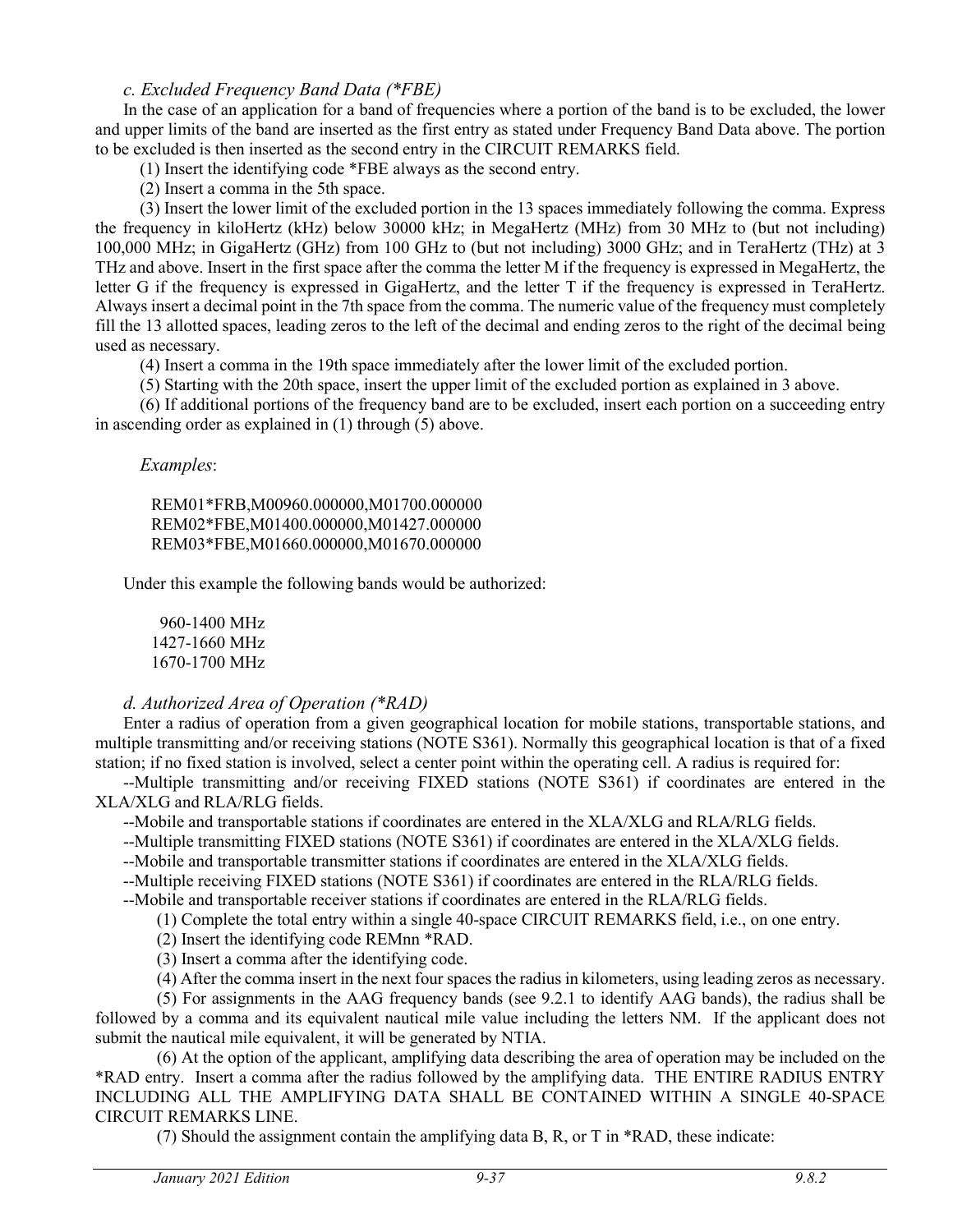B - Transmission authorized and reception protected within the radius drawn around the XLA/XLG and RLA/RLG coordinates,

R - Reception protected within the radius drawn around the RLA/RLG coordinates,

T - Transmission authorized within the radius drawn around the XLA/XLG coordinates after the last abbreviation.

Should the assignment contain multiple receiver locations and the area of operation shown applies to some but not all receiver locations, the receiver occurrence number may be shown in the optional data portion of \*RAD. Likewise, if different values for an area of operation pertain to the transmitter and receiver locations, these values are followed by an R or T as indicated above.

## *e. Authorized States (\*ESB, \*ESR, \*EST, \*LSB, \*LSR, \*LST)*

The transmitter and receiver ANTENNA LOCATION fields provide an area of operation within four or more states may be described in those fields as US or USA, with the included (\*LSB,\*LSR,\*LST) States being shown in the CIRCUIT REMARKS field. The excluded states field codes (\*ESB,\*ESR,\*EST) can be used on any US, USA or USP assignment and may exclude one or more states as long as four or more states remain. Similarly, USP may be used if the area includes a possession.

(1) Insert one of the following identifying codes after REMnn:

\*LST for transmitting in the states listed.

\*LSR for receiving in all states listed.

\*LSB for transmitting and receiving in the states listed.

\*EST for transmitting in all states except those listed.

\*ESR for receiving in all states except those listed.

\*ESB for transmitting and receiving in all states except those listed.

(2) Insert a comma after the identifying code.

(3) After the comma insert the State or Possession abbreviation as shown in Annex G, Section G.2, followed by another comma.

(4) After the comma insert the abbreviations for the additional states or possessions, separating the abbreviations by commas. Do not insert a comma after the last abbreviation.

(5) If more than one entry is required, repeat the identifying code at the beginning of each entry.

(6) If the fact that operation in any one or more, but not all, of the areas listed under this data entry is classified, separate CIRCUIT REMARKS entries must be made for the classified data and unclassified data in order to comply with the requirements of subparagraphs cc (Classified Data Fields (\*CLD)) and dd (Classified Data Fields (\*CLC or \*CLS)) and dd (Unclassified Data Fields (\*CLU)) of paragraph 39 of this section.

## *Examples*:

REM01 \*LST,CA,OR,WA,NV (transmitting in 4 States) REM03 \*LSR,AL,GA,MS,FL,LA,GA (receiving in 6 States) REM04 \*LSB,IL,IN,OH,PA (transmitting and receiving in 4 States) REM02 \*EST,AZ,NM,TX (transmitting in all states except those listed)

## *f. Authorized Areas (\*ARB, \*ARR, \*ART)*

The CIRCUIT REMARKS field also may be used to describe areas which cannot be described under Authorized Area of Operation or Authorized States, (e.g. a part of a State or parts of several contiguous states). In such cases the transmitter and/or receiver ANTENNA LOCATION fields would show the name of the state or USA.

(1) Complete the total entry for the Authorized Area within a single 40-space CIRCUIT REMARKS entry, unless the provisions of subparagraph (6) below apply.

(2) Insert one of the following identifying codes after REMnn:

\*ART for transmitting in the area shown.

\*ARR for receiving in the area shown.

\*ARB for transmitting and receiving in the area shown.

(3) Insert a comma after the identifying code.

(4) After the comma insert the data concerning the area. It is preferable to always identify this area as either a square or rectangle, using the four points of the compass in degree and minutes. When this is not possible, use the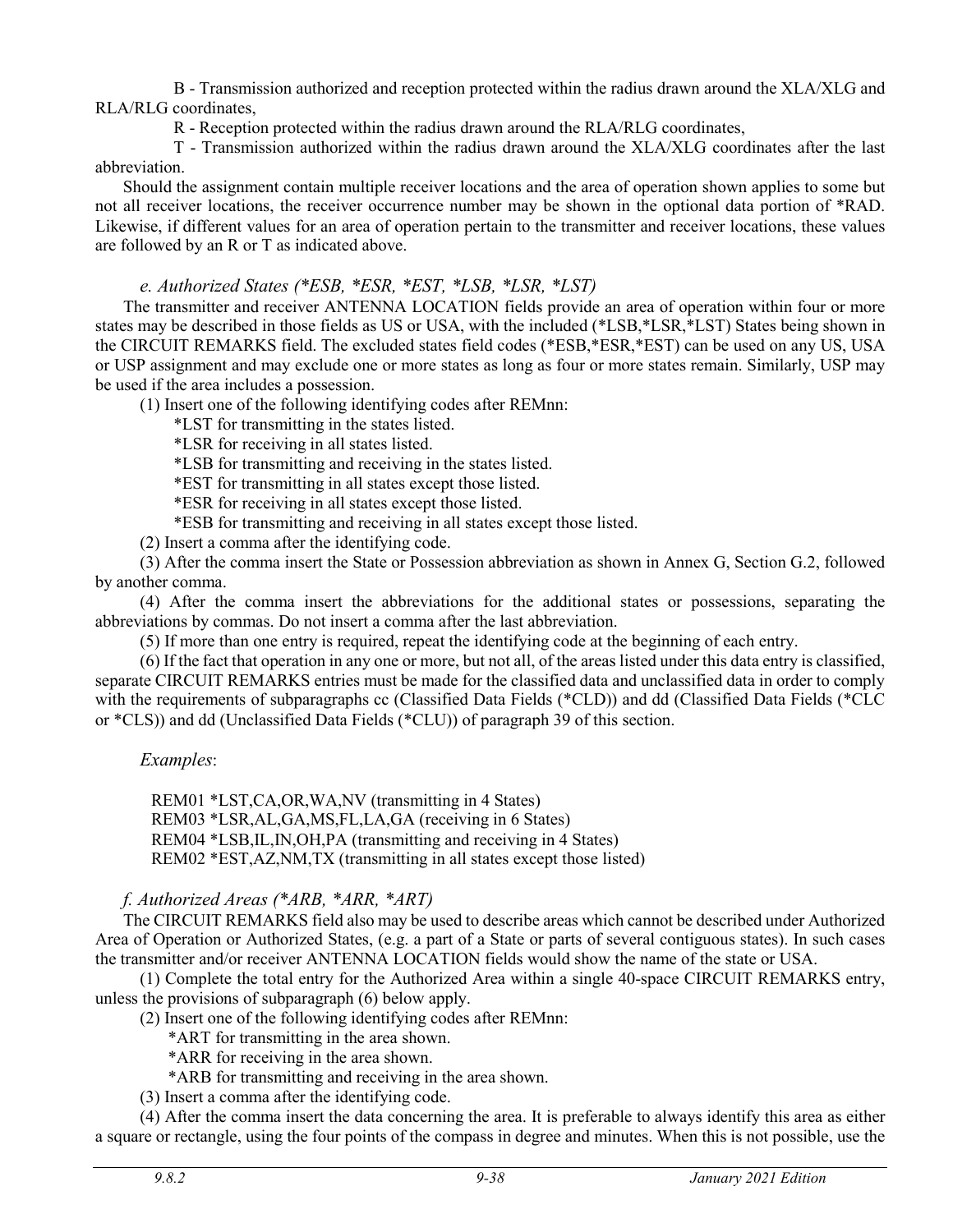abbreviations in Annex G, Section G.2, to identify a state or possession. Use E for east(ern), N for north(ern), S for south(ern) and W for west(ern).

(5) Separate elements by commas.

(6) If the fact that operation in any one or more, but not all, of the areas listed under this data entry is classified, separate CIRCUIT REMARKS entries must be made for the classified data and unclassified data in order to comply with the requirements of subparagraphs cc (Classified Data Fields (\*CLC or \*CLS)) and dd (Unclassified Data Fields (\*CLU)) of paragraph 39 of this section.

*Examples*:

REM01 \*ARB,39N43N098W099W (use leading zero for longitude less than 100 degrees) REM02 \*ART,3915N4320N10016W10102W REM03 \*ARR,S OF 33N REM01 \*ART,S OF 40N,E OF 095W REM03 \*ART,SW WY,NE UT, NW CO

*g. Docket Numbers of Older Authorizations (\*DOC)*

When renewing or modifying an assignment (see Section 9.9), the docket number applicable to the older authorization is automatically retained in the assignment record. When deleting an assignment and, simultaneously, submitting a NEW or NOTIFICATION action to replace it (see Section 9.7), the docket number applicable to the older authorization is not retained in the assignment records. The absence of the older docket number makes difficult any review of the history of a given authorization. In the latter case, the older docket number may be included in the CIRCUIT REMARKS field of the application immediately following the identifying code \*DOC. In addition, the date of authorization of the older docket and/or the applicable agency serial number may be included, in that order, on the same entry immediately following the docket number.

(1) Complete the total entry within a single 40-space CIRCUIT REMARKS entry.

(2) Insert the identifying code REMnn \*DOC.

(3) Insert a comma after the identifying code.

(4) After the comma insert the docket number(s)of the older authorization(s). Separate multiple docket numbers by commas.

(5) If a date and/or serial number is to be inserted, insert a comma followed by the pertinent data, separating by a comma the date and the agency serial number. Dates must have six digits indicating year, month, and day.

*Examples*:

REM02 \*DOC,84729 (docket only) REM11 \*DOC,73621,570415 (docket and date) REM08 \*DOC,67543,551025,N 550142 (docket, date, and serial) REM03 \*DOC,I8143591,AF 810230 (docket and serial) REM07 \*DOC,89432,I6723419 (two dockets)

## *h. Receiving Repeater (\*RPT)*

This field is used only to identify a receiver location which is used as a repeater in the bands listed in Section 6.1.3, paragraph 2. If the station named in the receiver ANTENNA LOCATION field is used primarily as a repeater, it may be so identified in the CIRCUIT REMARKS field.

(1) Insert the identifying code REMnn \*RPT.

(2) Insert a comma after the identifying code.

(3) After the comma insert the letter R. If there is more than one location entered in the receiver ANTENNA LOCATION field, and if each location is used primarily as a repeater, insert the letter R: however, if some but not all of the locations are used primarily as a repeater, insert the letter R followed by the appropriate receiver.

## *Examples*:

REM01 \*RPT,R (Each location entered in the receiver ANTENNA LOCATION field is used primarily as a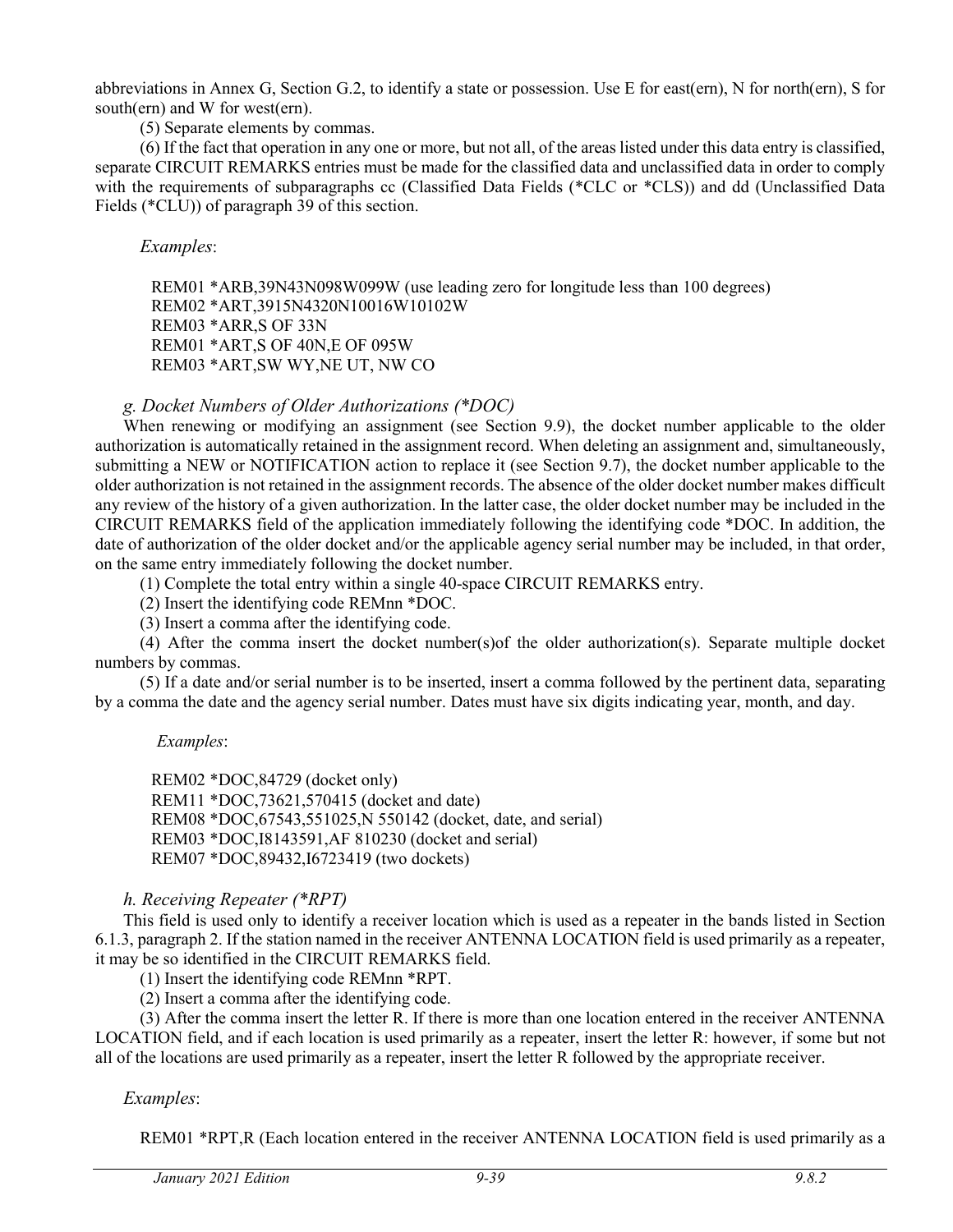repeater.)

REM02, \*RPT,R02 (The location entered as the second receiver ANTENNA LOCATION field is used primarily as a repeater.)

## *i. Joint Applications (\*JNT)*

An application that is submitted jointly by two or more agencies is prepared by the agency identified in the AGENCY SERIAL NUMBER field, and all agencies involved are identified in the CIRCUIT REMARKS field, using the agency abbreviation as shown in Annex G, Section G.1.

(1) Insert the identifying code REMnn \*JNT.

(2) Insert a comma after the identifying code.

(3) After the comma insert in the next four spaces the abbreviation of the first agency. Left-justified the abbreviation, leaving blank the spaces to the right if the abbreviation has fewer than 4 characters.

(4) For the remaining agencies insert the appropriate abbreviations separated by commas.

(5) If more than one entry is required, repeat the identifying code at the beginning of each entry.

(6) If the fact that operation in any one or more, but not all, of the areas listed under this data entry is classified, separate CIRCUIT REMARKS entries must be made for the classified data and unclassified data in order to comply with the requirements of subparagraphs cc (Classified Data Fields (\*CLC or \*CLS)) and dd (Unclassified Data Fields (\*CLU)) of paragraph 39 of this section.

### *Example*:

REM08 \*JNT,DOE ,AR ,NASA (for this example DOE's serial number would appear in the AGENCY SERIAL NUMBER field).

### *j. Agency Data (\*AGN)*

(1) This CIRCUIT REMARKS field may be used to record agency data that are pertinent to the proposed assignment but not intended to be a part of the authority requested. The data shall not include decodes of the particulars of the proposed assignment.

(a) Insert the identifying code REMnn AGN.

(b) Insert a comma after the identifying code.

(c) After the comma insert the agency data.

(d) If more than one entry is required, repeat the identifying code at the beginning of each entry.

#### *Examples:*

REM02\*AGN,VIA PASSIVE SATELLITE REM03 \*AGN,DELETE IN APRIL 1971 REM04 \*AGN,WIRELESS MICROPHONE REM05 \*AGN,SHARED INTERBUREAU REM06 \*AGN,NARROWBAND IN FISCAL 1969

(2) This CIRCUIT REMARKS field will contain the mnemonics FLL, FLT and TSV as applicable to designate operational parameters of station class FA, FAC, FAB, FLU, MA, MAD, MAP, MO, MOE, MOEA, MOEB, and MOU operating in the 118-136.475 MHz and 225-328.6 MHz, 335.4-399.9 MHz bands, Ground Based Transceiver Service (GBTS) using 978 MHz and 1090 MHz would be in the following format:

\*AGN,FLL=XXX,,FLT=XXX,TSV=XXXXX. [REMARKS] \*AGN,FLL=050,FLT=230 \*AGN,FLL=200,FLT=360,TSV=ZDC50

(a) FLL,FLT entries are documented in hundreds of feet. 1. 1000 feet 010 2. 2000 feet 020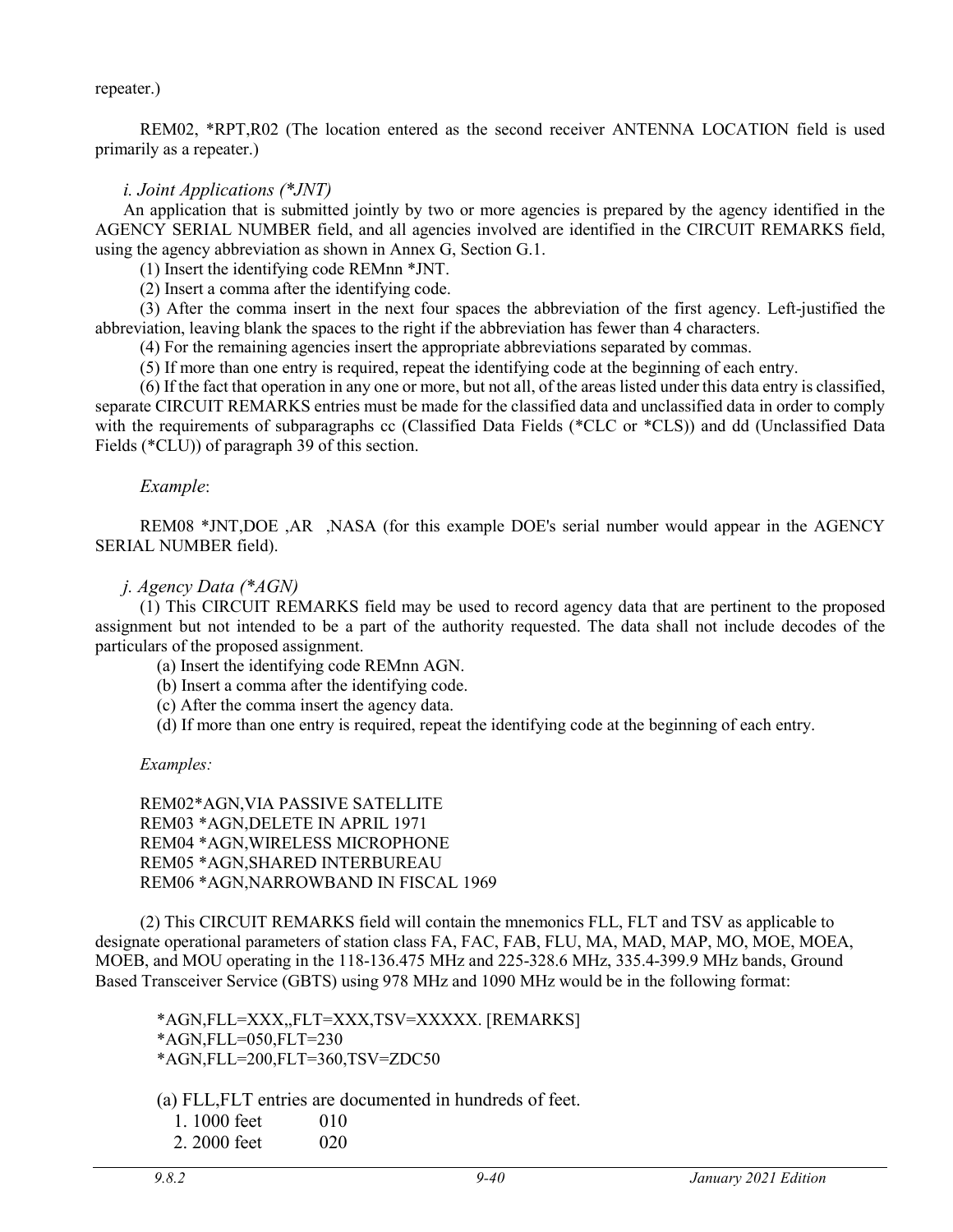| 3.10.000 feet | 100 |
|---------------|-----|
| 4.35 000 feet | 350 |

(3) When an assignment contains the note S945 the agency must enter the name of the Cubesat or smaller satellite in the Circuit Remarks Field.

#### *k. Notes (\*NTS)*

The CIRCUIT REMARKS \*NTS field is used to complete the conditional comments of the MINUTE (M--) NOTE agreed to by the FAS. Insert the identifying code REMnn \*NTS, a comma, the MINUTE NOTE, a comma, and the data to complete the MINUTE NOTE.

(1) *Examples*:

| <b>Note</b>      | <b>Entries</b>                                 |
|------------------|------------------------------------------------|
| M002             | REM02 *NTS, M002, 7640924, FCC TO NTIA         |
|                  | REM11 *NTS, M002, IRAC, 13381                  |
|                  | REM07 *NTS, M002, FAS, 1700927B                |
| M003             | REM01 *NTS, M003, WRC/TV, WASHINGTON           |
|                  | REM08 *NTS, M003, JOHN SMITH, 415/841/5121     |
|                  | REM03 *NTS, M003, ONR, MINNEAPOLIS             |
| M <sub>004</sub> | Same as M003                                   |
| M006             | REM02*NTS, M006, ROCKVILLE, MD                 |
| M007             | REM08 *NTS, M007, NAVY                         |
|                  | REM09 *NTS, M007, FCC, EIC, NY                 |
| M008             | REM01 *NTS, M008, FAA, 5965 kHz, HONO/TOKYO    |
| M009             | REM01 *NTS, M009, AF                           |
| M010             | Same as M009                                   |
| M011             | REM08 *NTS, M011, WABC, NY                     |
|                  | REM10 *NTS, M011, KHVO/TV, COWLICK, TX         |
| M013             | REM11 *NTS, M013, CG SUBJECT TO PRIOR COORD    |
| M014             | REM14 *NTS, M014, 0010, AGL                    |
| M015             | REM17 *NTS, M015, IRAC 33221/4, SPS 13928/4    |
| M017             | REM09 *NTS, M017, CO, AK                       |
| M018             | REM07 *NTS, M018, FCC, 070326, JKAM, 060717-03 |

(2) Applies to all frequency bands except 118-136.475 MHz, 225-328.6 MHz, 335.4-399.9 MHz, Ground Based Transceiver Service (GBTS) using 978 MHz and 1090 MHz (See Section 9.2.8.39 j above). Each entry of the station class symbols: AM, AMA, MA, MO, MOE, MOEA, MOEB, or MOU must also contain corresponding information on the maximum aircraft altitude (\*NTS,M014,).

(a) In characters 1 through 4 of the Circuit Remarks Field insert the identifying code \*NTS.

- (b) Insert a comma in the  $5<sup>th</sup>$  space.
- (c) Insert the M note M014 in spaces 6 thru 9.
- (d) Insert a comma in space 10.
- (e) Insert the aircraft altitude in 100s of feet in spaces 11 through 14.
	- 1. 1000 feet 0010
	- 2. 2000 feet 0020
	- 3. 10,000 feet 0100
	- 4. 35,000 feet 0350
- (f) Insert a comma in the  $15<sup>th</sup>$  space.

(g) Insert AGL if operations are Above Ground Level or MSL if operations are reference Mean Sea Level in spaces 16 through 18.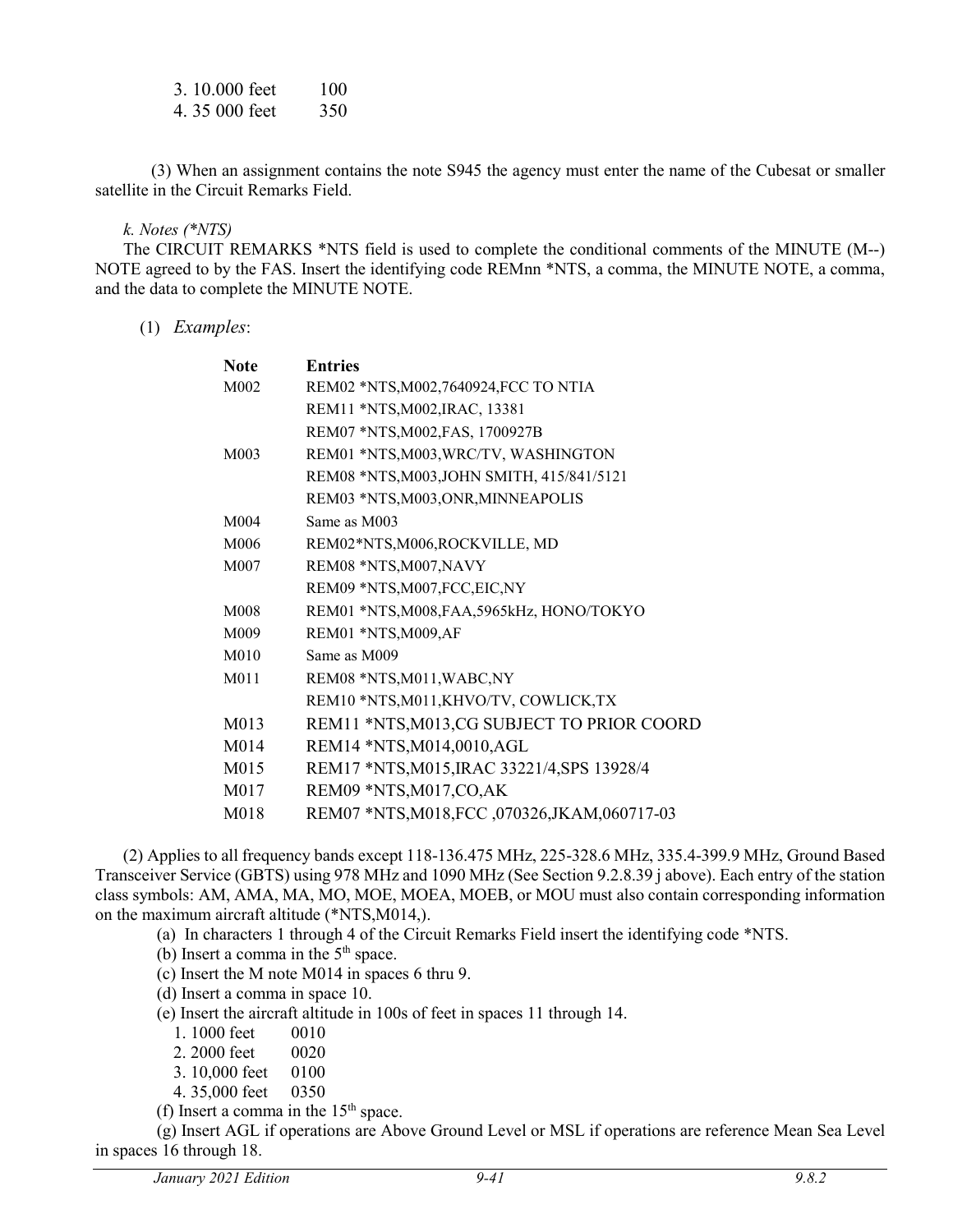### REMXX \*NTS,M014,0010,AGL

(3) M018 Each entry of Pre-coordination Data:

This field is optional and may be used when a frequency application has been pre-coordinated between two agencies prior to the application being submitted to the Frequency Assignment Subcommittee. This field will indicate the agency, date, names and any restrictions/agreements made by the two agencies.

(a) Insert the identifying code REMnn, a space, then \*NTS,M018 followed by a comma.

(b) After the comma, insert the agency abbreviation as specified in Annex G, Section G.1 followed by blank spaces as necessary to complete the four character field with which the applicant agency pre-coordinated.

(c) Insert a comma after the agency's abbreviation.

(d) After the comma, insert the date of the coordination in YYMMDD format.

(e) Insert a comma followed by free text format but should include items such as: the name or initials of the coordinator from the commenting agency, pre-coordination reference, restrictions or agreement text if required.

(f) If additional lines of text are needed, the additional lines shall start with items 1-3 above and contain the continuation of free text.

*Example:* REM02 \*NTS,M018,FCC ,070326,J Kam,060717-03

In the above example, the record was pre-coordinated with the FCC, Mr. Jeff Kam, on March 26, 2007, and the pre-coordination reference is 060717-03.

### *l. Canadian Coordination Data (\*CAN)*

(1) An entry is required for all applications which have been coordinated with Canada (see Section 3.4).

(2) After NEW assignments have been coordinated with Canada, the Canadian comments will automatically be entered by NTIA's processing programs in the appropriate REMnn entry as \*CAN, the U.S. coordination serial number, and, either:

(a) NHIA--No Harmful Interference Anticipated; or,

(b) The actual comment received from Canada

*Examples*:

REM08 \*CAN,780029,NHIA REM02 \*CAN,750361,NO MOBILE USE WITHIN 64 KILOMETERS REM03 \*CAN,RAD OF BURNABY BC

(3) For updating GMF records, including the use of the record replacement action, the following procedure applies:

(a) If the updated assignment will not increase the probability of harmful interference, agencies are required to retain the existing \*CAN entry, including CAN ORIG; these assignments will not be re-coordinated with Canada.

(b) If the probability of harmful interference is increased, the assignment will be re-coordinated with Canada and the agency should not retain \*CAN data.

(4) If the frequency assignment is to be used in the Canadian coordination border zone defined in Arrangement D, Section 3.4.6, and,

(a) the frequency is 408.400 MHz the Canadian coordination program will automatically enter:

\*CAN,CAN LTR 17 JAN 79. NO OBJ NIB. \*CAN,CANADA USE EXCL FOR RADIO ASTRONOMY

(b) the frequency is either 418.050, 418.075, or, 418.575 MHz the Canadian coordination program will automatically enter:

> \*CAN,CAN LTR 17 JAN 79, AGREE COMM CAN \*CAN,U.S. USE ON A SHARED NON PRI BASIS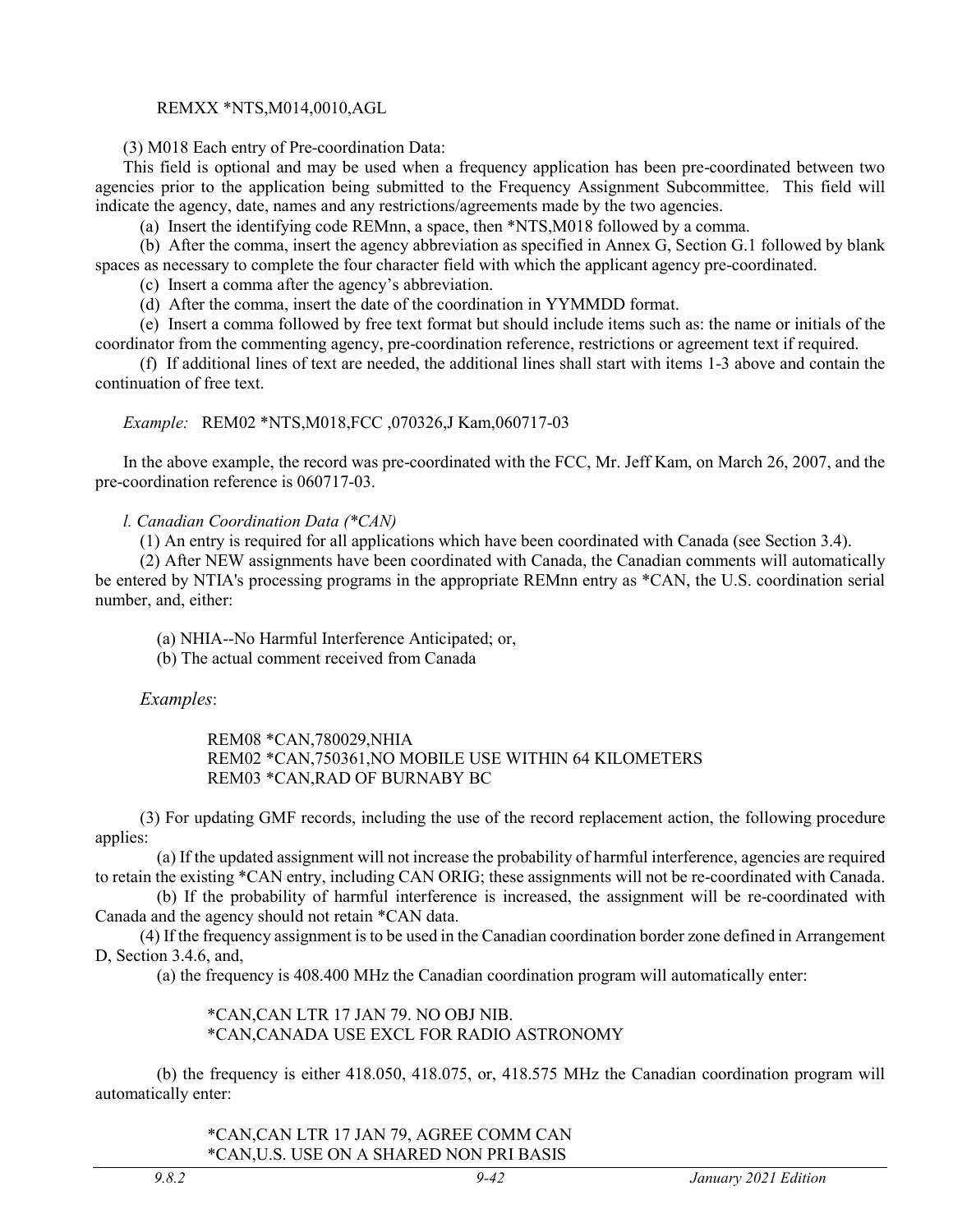*m. Number of Stations and System Name/Identifier (\*NRM)*

(1) The Circuit Remarks (\*NRM) field is used to indicate the number of stations and system name/identifier with which the assignment may be identified.

(2) A station is one or more transmitters or receivers or a combination of transmitters and receivers, including the accessory equipment, necessary at one location for carrying on a radiocommunication service. A system is two or more stations that have a common property, usually geographic, administrative, functional, or operational in nature.

(3) System names/identifiers shall be determined by the applicant and may be alphabetic, numeric, or alphanumeric. Each shall be unique within an agency but may be used by more than one agency. Systems names/identifiers shall not contain more than 29 characters including spaces. If abbreviations are used, the system names/identifier shall be abbreviated the same way each time it is used within a given agency.

(4) The word NET may be used as the system name for each assignment that represents an entire system, e.g., a single base station and a number of mobile stations that communicate on a single frequency.

(5) If the identity of a system is applied to a particular frequency assignment, it is the responsibility of the applicant agency to ensure that the same name/identifier is recorded in the particulars of all assignments associated with that same system.

(6) The entry (\*NRM), including the number of stations and system name/identifier is required if:

(a) the assignment is within one or more of the following frequency ranges:

30.0-50.0 MHz \* 138.0-144.0 MHz 148.0-149.9 MHz 150.05-150.8 MHz 162.0-174.0 MHz 406.1-420 MHz

\* Limited to bands allocated exclusively to the Federal Government.

and

(b) the frequency assignment has one or more of the following station class symbols:

| FB         | FL          | <b>FLEC</b> | <b>MLP</b>  | <b>MOEB</b> | MS         |
|------------|-------------|-------------|-------------|-------------|------------|
| <b>FBD</b> | <b>FLD</b>  | <b>FLH</b>  | MO.         | <b>MOEC</b> | <b>MSD</b> |
| FC.        | <b>FLE</b>  | FLU         | <b>MOD</b>  | <b>MOH</b>  | <b>MSP</b> |
| FCB        | <b>FLEA</b> | ML          | <b>MOE</b>  | <b>MOP</b>  |            |
| <b>FCD</b> | <b>FLEB</b> | MLD         | <b>MOEA</b> | MOU         |            |
|            |             |             |             |             |            |

or

(c) the assignment is within one or more of the frequency ranges listed in  $(6)(a)$  and the letter "R" is appended to any of the station classes listed in (6)(b); or

(d) the assignment is within one or more of the frequency ranges in (6)(a) and the NOTES (NTS) field contains either S361 or S362. or,

(e) the assignment is for a frequency above 29890 kHz and the transmitter STATE/COUNTRY (XSC) field contains US, USA, or USP; except, where the NOTES (NTS) field contains S322.

(7) Except as provided in (6) above, the entry may be used to record only the system name/identifier of the system with which the assignment is associated (see (10)(e) below).

(8) At the option of the applicant \*NRM data may be recorded for all other assignments or,

(9) The figure recorded for the number of stations shall represent either the exact number or a range of numbers determined as follows: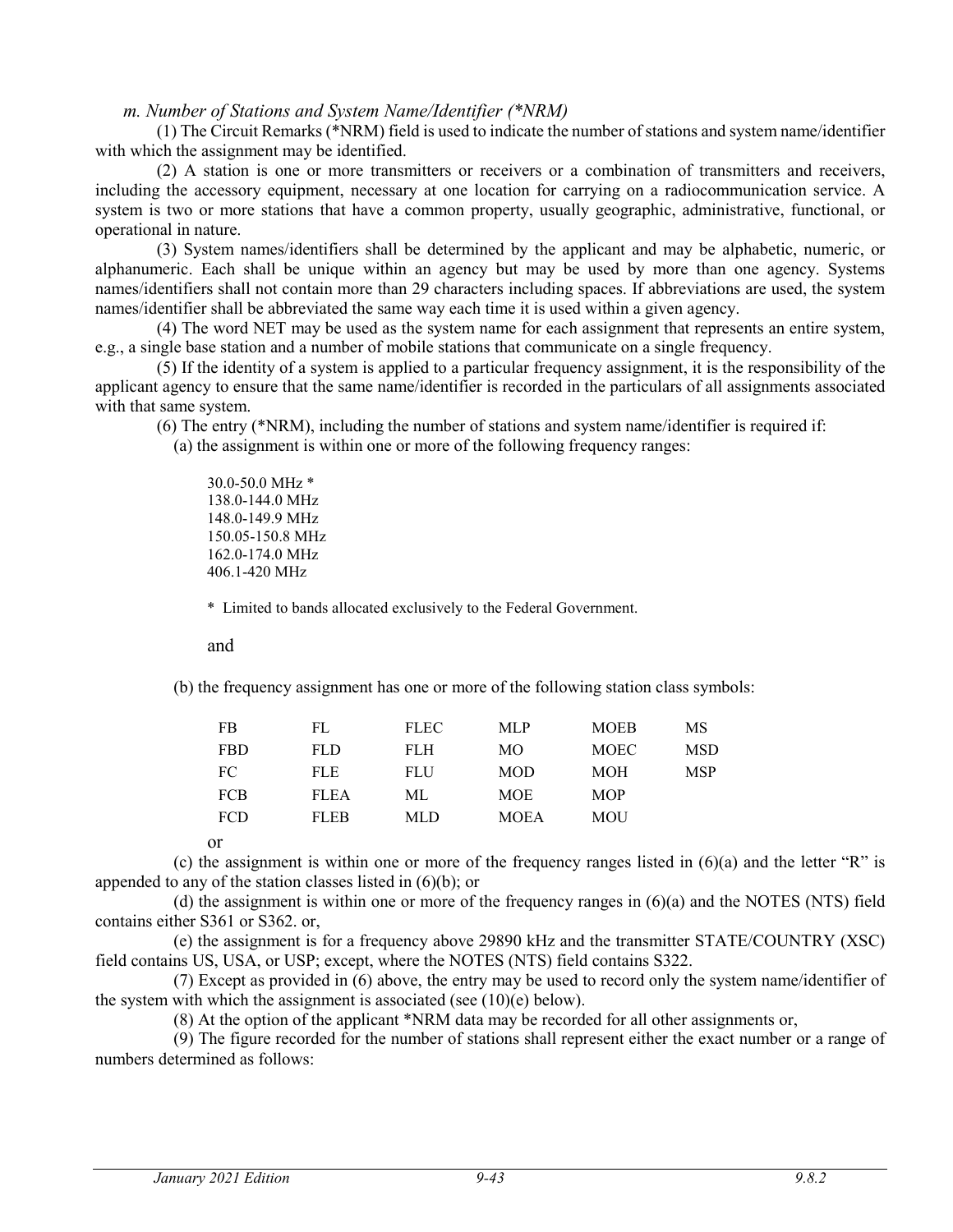| Within the range | <b>Record the number</b> |  |  |
|------------------|--------------------------|--|--|
| $1 - 10$         | 10                       |  |  |
| $11 - 30$        | 30                       |  |  |
| $31 - 100$       | 100                      |  |  |
| 101-300          | 300                      |  |  |
| Above 300        | Nearest 100              |  |  |

The number recorded shall be the same on each application for an assignment associated with the particular system. If the figure changes, all associated assignments shall be amended.

(10) The following detailed instructions shall be used to record \*NRM data:

(a) Complete the total entry within a single line.

(b) Insert the identifying code REMnn \*NRM.

(c) Insert a comma in column 5.

(d) Beginning in column 6 insert a five digit number to indicate the number of stations. Use leading zeroes as necessary; or

(e) Beginning in column 6 insert in the next five spaces the letters XXXXX if data are being provided in accordance with (7) above.

(f) Insert a comma in column 11.

(g) Insert the system name/identifier beginning in column 12 (a maximum of 29 columns are available for this data).

*Examples*:

REM03 \*NRM,00100,MIAMI (31 to 100 stations for the MIAMI system) REM05 \*NRM,00045,REGION2 (45 stations for the REGION 2 system) REM01 \*NRM,00010,HHS1 NET (1 to 10 stations for a single assignment that represents an entire system) REM04 \*NRM,XXXXX,BD046 REM02 \*NRM,XXXXX,ELLSWRTHD SATAF REM01 \*NRM,XXXXX,NOPRAIRI 2 REM09 \*NRM,XXXXX,SOUTH JACKSONVILLE

(11) Agencies desiring to distinguish between the number of mobiles and portables in use for their assignments may do so in the following manner:

> REM02 \*NRM,00100,M,REGION3 REM03 \*NRM,00275,P,REGION3

Indicating separate numbers for mobiles and portables is optional. If only one number is shown that number indicates the sum of both mobiles, portables and stations. The option exists even when an agency desires to indicate a portable station class in STC. Similarly, if an agency DID NOT desire to use a portable station class in STC that agency could indicate an \*NRM line for the mobile stations and a separate \*NRM line for the portable stations.

## *n. Pulse Repetition Rate (\*PRR)*

(1) On an application for assignment to a station using a secondary radar on the frequency 1030 MHz or for pulsed radars operating in the bands 1215-1390, 2700-2900, and 9000-9200 MHz, enter the pulse repetition rate in \*PRR.

(2) Insert the field code REMnn followed by one space, the code \*PRR, then a comma. After the comma insert the numeric value, preferably a measured value, for the specific pulse repetition rate to be used. PRR will be indicated in pulses per second up to and including 999 PPS and in thousands at 1000 PPS and above, adding the letter K at the end of the numeric value for the latter. For equipment having a capability for more than one specific PRR, insert the appropriate numerical values separated by a slant bar. For equipment having a capability for continuously variable PRRs over a wide range, insert upper and lower numerical values separated by a dash. At the option of the applicant, \*PRR may be included on applications for pulsed equipment operating in any band.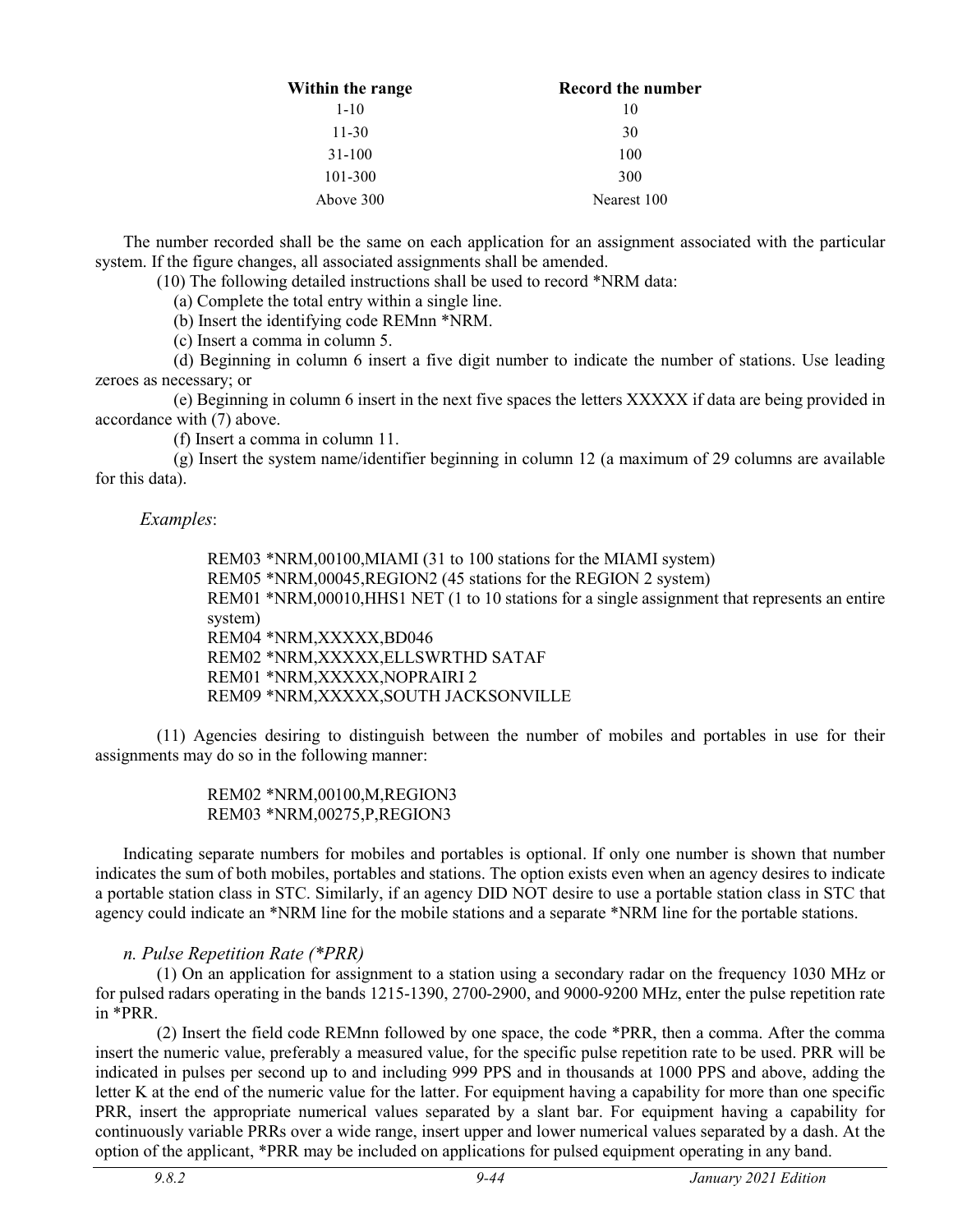*o. Equipment Characteristics (\*EQR, \*EQS, \*EQT)*

(1) All applications for new stations above 29.89 MHz, except as indicated in paragraphs (2) and (3) below, shall contain the indicated data on equipment nomenclature and, where applicable, the data shall be entered as specified in paragraph (4) below. At the option of the applicant, data on nomenclature may be included on applications below 29.89 MHz.

(2) Equipment nomenclature is not required, neither EQT/EQR nor EQS, in the following cases, but may be included at the option of the applicant:

(a) On application with S321 or S322 in the Notes field.

(b) For XR class of station used for terrestrial radiocommunication. XR class of station used for space radiocommunication requires EQT and EQR.

(c) For MO, ML, MA, or MS classes of station, including whenever suffixed by one or two letters, e.g., MOE, MOEA.

(d) For Doppler radars (speed meters or speed guns) on frequencies 10525 MHz, 24150 MHz, or 35.5 GHz, which are FCC type accepted.

(3) Receiver nomenclature (EQR) is not required for:

(a) BC, BCI, BT, EE, or SS classes of station;

(b) ECM or ECCM operations;

(c) TACAN/DME;

(d) Markers in the band 74.8-75.2 MHz; or signal generators; however, transmitter nomenclature (EQT) is required;

(e) 1030 MHz.

(4) The following special provisions apply in the case of certain types of applications:

(a) The nomenclature data entered on applications for group assignments (see Section 9.6.5) may be representative of the equipment concerned.

(b) For pulsed radars in the bands 1215-1390, 2700-2900, and 9000-9200 MHz, the tune-ability and pulse duration capability of the transmitter shall be entered on the EQT line after the transmitter nomenclature, except when the provisions of subparagraph (5) below apply. The pulse repetition rate shall be entered in \*PRR.

(c) In the case of certain applications in the bands 29.89-50.00, 108.000-117.975, 150.8-174.0, 328.6- 335.4, 406.1-420.0 and 450-512 MHz, a code may be entered instead of nomenclature to indicate the technical characteristics of typical equipment.

(5) If any of the data, but not all, to be entered in an equipment characteristics data field entry are classified, separate CIRCUIT REMARKS entries must be made for the classified data and unclassified data in order to comply with the requirements of subparagraphs cc (Classified Data Fields (\*CLC or \*CLS)) and dd (Unclassified Data Fields (\*CLU)) of paragraph 39 of this section. (An example of such mixed data that would require separate entries is when the equipment nomenclature of a radar system is unclassified, yet the pulse duration or tunability is classified.)

## *Example*:

REM04 \*EQT,G,//AN/RADAR-12\$AT-1221 REM05 \*EQT,G,TC,PD2M/6M REM08 \*CLC,REM05,ETC,ETC,ETC REM09 \*CLU,ALL DATA NOT LISTED IN \*CLC OR \*CLS

## **General**

1. The nomenclature for the transmitters and receivers associated with the assignment shall be indicated. If the nomenclature includes prefixes or suffixes such as MOD or MOD and a numeral, include these symbols. If the nomenclature includes the word "MARK", use the abbreviation MK. In lieu of transmitter or receiver nomenclature, the system nomenclature may be indicated. (System nomenclature is defined, for purposes of this section, as that nomenclature assigned to a combination of equipment, e.g., AN/GRC-27 consisting of a T217 transmitter, an R278 receiver, and an AT197 antenna.)

2. Antenna nomenclature may be provided at the option of the applicant.

3. If both a federal nomenclature and a commercial model number are associated with the same equipment, the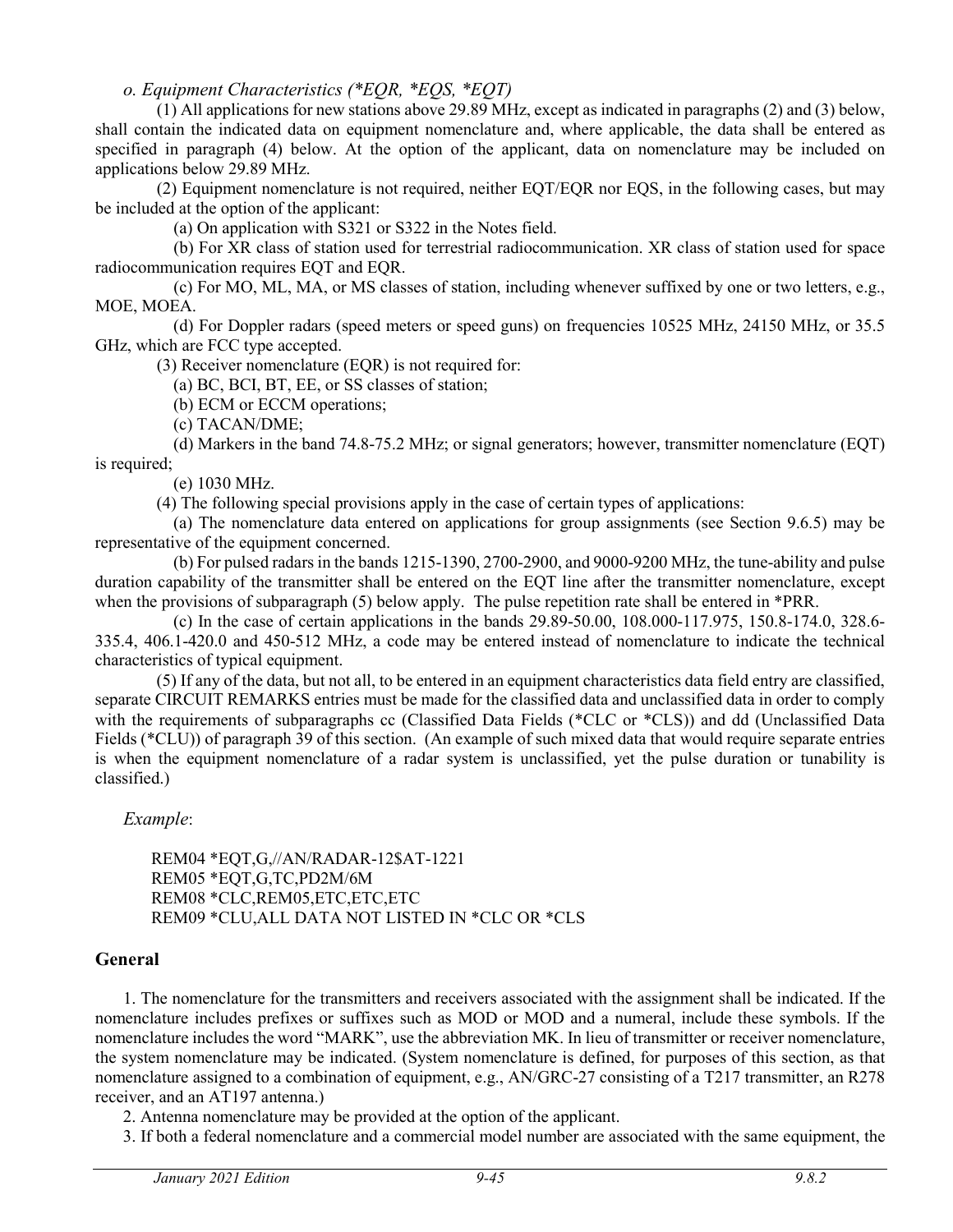federal nomenclature is preferred.

4. If only a commercial model number is available, also indicate the manufacturer of the equipment. A list of manufacturer names and associated codes is printed in Section G.5. If the manufacturer's name is not listed, email the FAS Secretary with the new manufacturer's name and a suggested code. The FAS Secretary will reply to your request with the approved three letter manufacturer code that will be entered in Section G.5.

5. If neither a federal nomenclature nor a commercial model number has been assigned, the manufacturer's code and a short descriptive name of the equipment shall be entered in the CIRCUIT REMARKS field.

6. For commercial radars the Manufacturer Code is required to be entered for the first occurrence of \*EQT and \*EQR only.

7. Entries may be continued on additional Circuit Remarks lines, if necessary.

#### **Transmitters**

For transmitters insert the following:

#### **Identifying Code**

Insert the Identifying Code REMnn \*EQT.

#### **Commercial/Federal Government Equipment Code**

Insert a comma after the Identifying Code followed by G for a Federal Government nomenclature, C for a commercial model number, or U if neither has been assigned.

#### **Nomenclature (Transmitters)**

Insert a comma after the Commercial/Federal Government Equipment Code followed by the nomenclature of the transmitter. If a commercial model number is used, enter the manufacturer's code before the model number. If more than one type of transmitter is used, separate the nomenclature/model numbers by commas. In lieu of the transmitter nomenclature, the system nomenclature may be provided by inserting two slant bars (//) followed by the system nomenclature. If neither a Federal Government nomenclature nor a commercial model number has been assigned enter \*EQT,U, the abbreviation of the manufacturer's code, a short descriptive name of the transmitter, and disregard the instructions for antenna nomenclature in the following paragraph.

#### **Nomenclature (Antenna)**

If the transmitter is associated with a specific antenna nomenclature, it may be included, at the option of the applicant, by inserting the symbol \$ followed by the antenna nomenclature.

*Examples*: (Transmitters)

REM02 \*EQT,G,T128MOD2

A Federal Government nomenclature transmitter whose nomenclature is T128MOD2; this is a modification of the original T128 transmitter.

## REM04 \*EQT,C,MOTB93MPB

A commercial transmitter manufactured by Motorola, with model number B93MPB.

## REM04 \*EQT,G,//AN/ARC322\$AS102

A Federal Government nomenclatured system AN/ARC322 which utilizes an AS102 antenna.

#### **Pulsed Radars in the Bands 1215-1390, 2700-2900, and 9000-9200 MHz**

Immediately after the transmitter nomenclature, insert the tunability and pulse duration capability of the radar transmitter, as described below. Enter the pulse repetition rate capability in \*PRR. At the option of the applicant, these data may be included on applications for pulsed radars in other bands.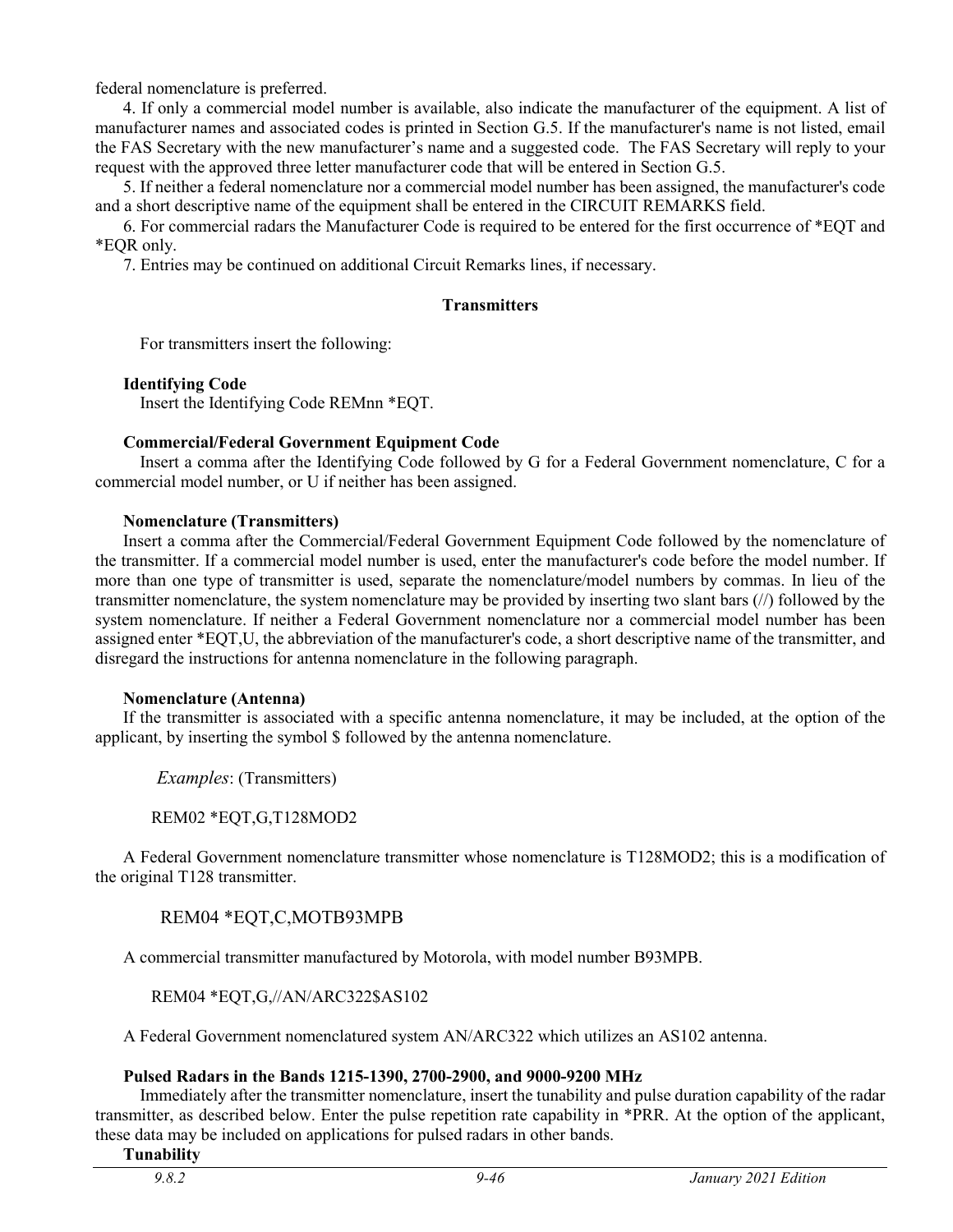After the transmitter nomenclature, insert a comma and one of the tunability codes FA, FX, FV, TC, or TS, according to the following:

FA For frequency agility radars which operate on various frequencies within a band, either in a specified or random mode.

FX For radars capable of operating only on a single discrete frequency.

FV For radars that operate on a discrete frequency determined by the characteristics of a fixed magnetron or similar radio frequency generating device.

TC For radars capable of being tuned to any frequency within the authorized band.

TS For radars capable of being tuned across the authorized band in discrete steps or increments.

#### **Pulse Duration**

After the tunability code, insert a comma and the letters PD followed by a numeric value indicating the characteristic pulse duration(s) of the equipment (at the half-power points). PD will be indicated in microseconds up to and including 999 microseconds and in milliseconds at one millisecond and above, adding the letter M at the end of the numeric value for the latter. Fractions may be shown to the nearest tenth by using a decimal. For equipment having a capability for more than one specific PD, insert the appropriate numerical values separated by a slant bar. For equipment having a capability for continuously variable PD's over a wide-range, insert upper and lower numerical values separated by a dash.

*Examples*:

PD1/3/5.6 PD2M/6M PD1-25

*Example*: REM04 \*EQT,G,//ASR-4,TC,PD0.833

## **Receivers**

For receivers insert the following: **Identifying Code** Insert the Identifying Code \*EQR.

#### **Commercial/Federal Government Equipment Code**

Insert a comma after the Identifying Code followed by G for a Federal Government nomenclature, C for a commercial model number, or U if neither has been assigned.

#### **Nomenclature (Receivers)**

Insert a comma after the Commercial/Federal Government Equipment Code followed by the nomenclature of the receiver. If a commercial model number is used, enter the manufacturer's code before the model number. If more than one type of receiver is used, separate the nomenclature/model numbers by commas. In lieu of the receiver nomenclature, the system nomenclature may be provided by inserting two slant bars (//) followed by the system nomenclature. If neither a Federal Government nomenclature nor a commercial model number has been assigned, enter \*EQR,U the abbreviation of the manufacturer's code, a short descriptive name of the receiver, and disregard the instructions for antenna nomenclature in the following paragraph.

#### **Nomenclature (Antenna)**

If the receiver is associated with a specific antenna nomenclature, it may be included, at the option of the applicant, by inserting the symbol \$ followed by the antenna nomenclature.

#### **Occurrence Label Indicator**

If the indicated receiver is used at all receiving locations on the application, no occurrence label needs to be indicated. If the receiver nomenclature is associated with only some of the receiver locations, insert after the nomenclature a plus sign (+) followed by the associated receiver location. Separate the entries for other receiver locations by commas and begin each with the equipment code (G, C, or U).

*Examples:* (Receivers)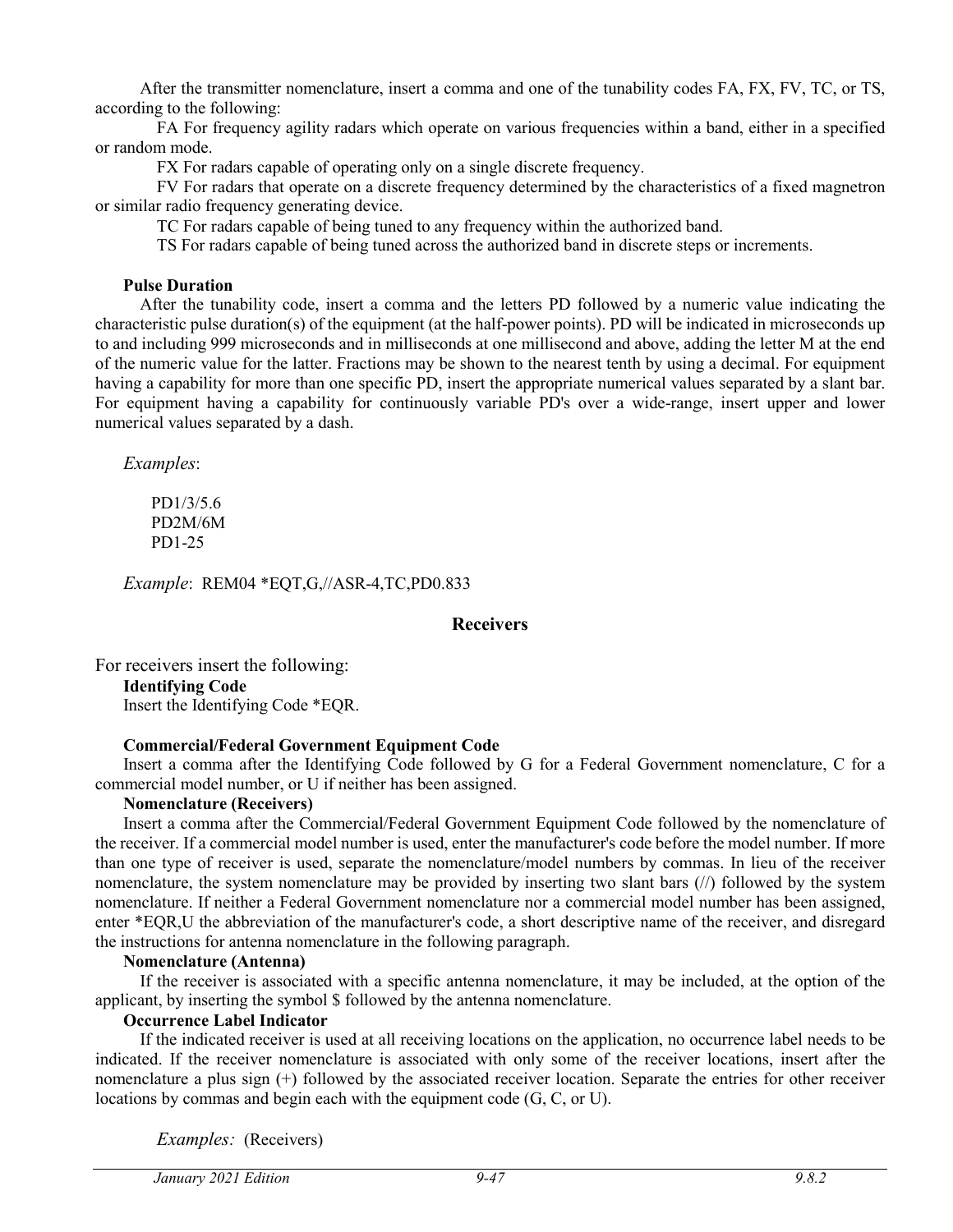REM03 \*EQR,G,RR201

A Federal Government nomenclatured receiver whose nomenclature is RR201 associated with all receiver locations on the application.

REM04 \*EQR,C,RCACR 1004

RCA receiver model CR 1004 associated with all receiver locations on the application.

REM06 \*EQR,G,//AN/GRC20\$AS202

A Federal Government nomenclature system—the AN/GRC20 system, using an AS202 antenna associated with all receiver locations on the application.

## **Transceivers**

If a transceiver is used, and the transmitter and receiver do not have separate nomenclatures, the transceiver nomenclature shall be indicated under both \*EQT and \*EQR Identifying Codes.

*Examples*: (Transceivers)

REM04 \*EQT,G,SCR1055

Transmitter entry for Federal Government nomenclature transceiver SCR1055.

REM05 \*EQR,G,SCR1055

Receiver entry for Federal Government nomenclatured transceiver SCR1055.

If a transceiver and its antenna are included as part of the transceiver nomenclature, so indicate by entering the transceiver nomenclature followed by the symbol  $\hat{\mathbf{\hat{s}}}$  and the transceiver nomenclature.

*Examples*: (Transceivers/Antennas)

REM02 \*EQT,G,SCR1055\$SCR1055

Transmitter entry for Federal Government nomenclatured transceiver SCR1055 which includes an antenna within the nomenclature.

REM04 \*EQR,G,SCR1055\$SCR1055

Receiver entry for Federal Government nomenclatured transceiver SCR1055 which includes an antenna within the nomenclature.

## **Transmitter Antenna and Receiver Antenna**

In certain instances a single nomenclature/model number has been assigned to combinations consisting of a transmitter and its associated antenna or a receiver and its associated antenna, (i.e., the antenna does not have a nomenclature, but is considered to be part of the transmitter or receiver). In such cases, enter the nomenclature as a transmitter or receiver nomenclature followed by the symbol \$ and the transmitter or receiver nomenclature.

*Examples:*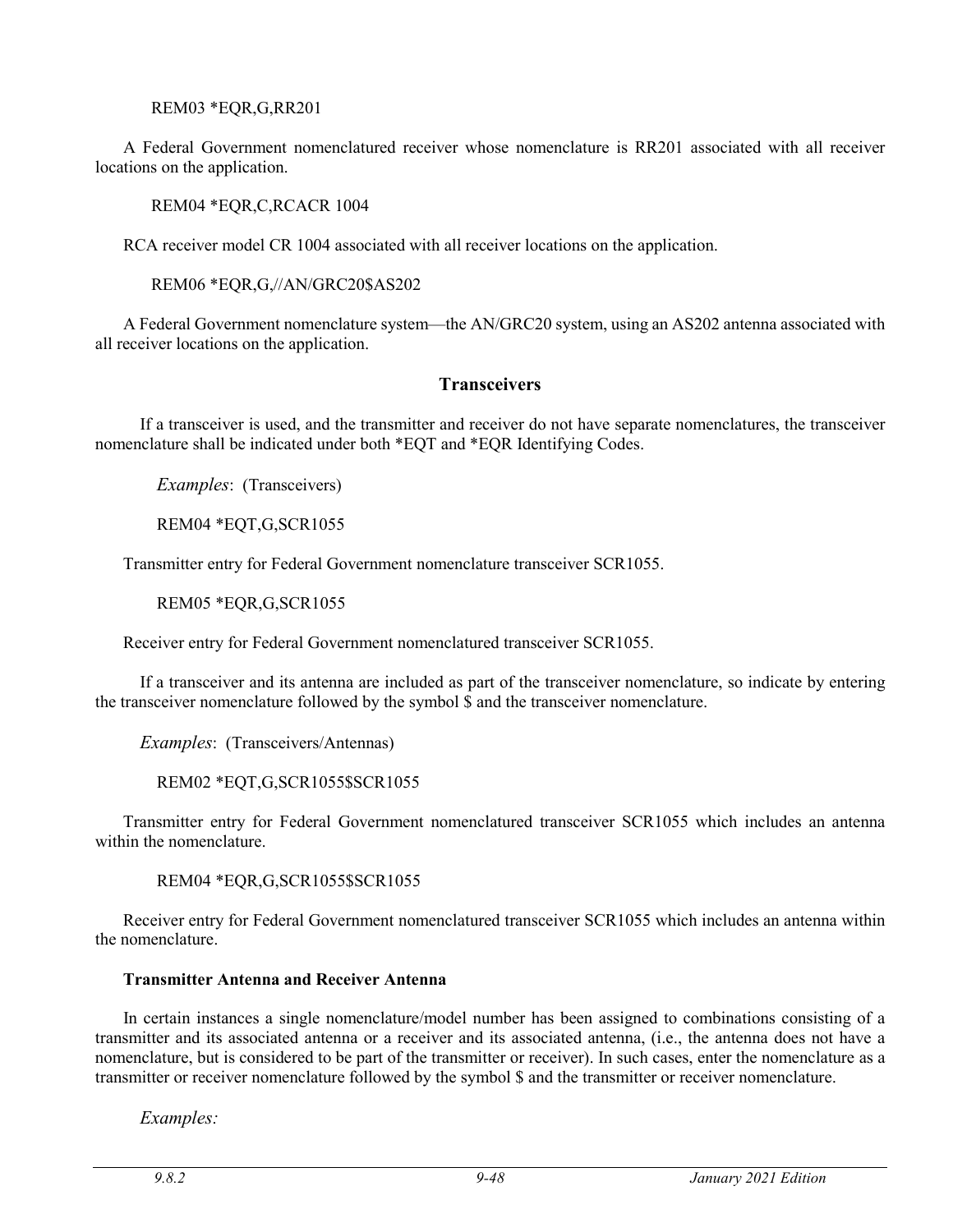#### REM04 \*EQT,G,AN/PRC201\$AN/PRC201

A Federal Government nomenclatured transmitter AN/PRC201 which includes an antenna within the nomenclature.

#### REM02 \*EQR,G,AN/PRR302\$AN/PRR302

A Federal Government nomenclatured receiver AN/PRR302 which includes an antenna within the nomenclature.

## **Option for Indicating Certain Equipment in the Bands 29.89-50, 150.8-174, 406.1-420, and 450- 512 MHz**

If the equipment to be used in these bands has the characteristics of typical single channel, fixed and land mobile, FM equipment with bandwidths not exceeding 16 kHz as outlined in Section 5.3.5, the code LMS may be used instead of equipment nomenclature. When this optional procedure is used, insert the Identifying Code REMnn \*EQS followed by a comma and the code LMS.

*Example*: REM02 \*EQS,LMS

Transmitters and receivers associated with this assignment have characteristics as specified in Section 5.3.5.

Although the equipment characteristics are not outlined in Section 5.3.5, \*EQS,LMS may be used in the 450- 512 MHz band.

### **Option for Indicating Certain Equipment in the Bands 108-117.975, and 328.6-335.4 MHz**

If the equipment to be used in these bands has the characteristics and is for the purpose specified in 2 below, the codes indicated in 1 below may be used instead of equipment nomenclature. When this optional procedure is used, insert the Identifying Code \*EQS followed by a comma and the appropriate code from paragraph 1 below.

1. Typical VOR and ILS Equipment Codes

| VOR <sub>1</sub> A | Standard VHF Omni-Range (100kHz channeling) |
|--------------------|---------------------------------------------|
| VOR <sub>1</sub> B | Doppler VHF Omni-Range (100kHz channeling)  |
| VOR <sub>2</sub> A | Standard VHF Omni-Range (50kHz channeling)  |
| VOR <sub>2</sub> B | Doppler VHF Omni-Range (50kHz channeling)   |
| <b>ILSLOC</b>      | ILS Localizer (50kHz channeling)            |
| <b>ILSGS</b>       | ILS Glide Slope (150kHz channeling)         |
|                    |                                             |

*Examples:* (Typical VOR and ILS Equipment)

\*EQS,VOR1A

Standard VOR with 100 kHz channelization having characteristics specified in 2 below.

\*EQS,VOR1B

Doppler VOR with 100 kHz channelization having characteristics specified in 2 below.

\*EQS,VOR2A

Standard VOR with 50 kHz channelization having characteristics specified in 2 below.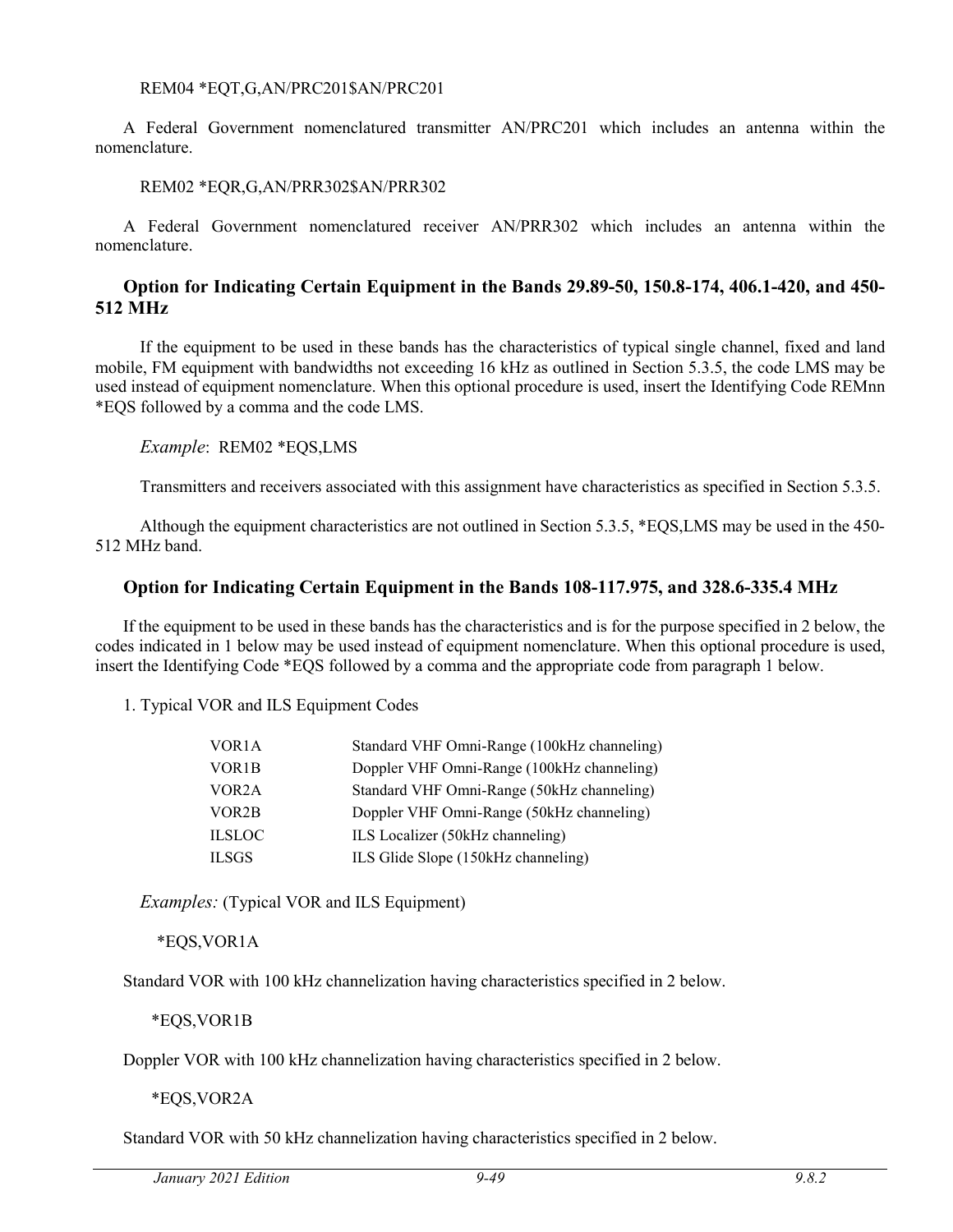\*EQS,VOR2B

Doppler VOR with 50 kHz channelization having characteristics specified in 2 below.

\*EQS,ILSLOC

ILS Localizer having characteristics specified in 2 below.

\*EQS,ILSGS

ILS Glide Slope having characteristics specified in 2 below.

# 2. Typical Equipment Characteristics

# **VHF OMNI-RANGE--100 kHz Channel (Standard--VOR1A, Doppler--VOR1B)**

| 1. Lower Frequency:<br>2. Frequency Tolerance:<br>3. Emission:<br>4. Power:<br>5. Modulator Bandwidth:<br>6. Modulator Data:<br>7. Emission Falloff: | $.002\%$<br>13 to $200$ watts<br>$10$ kHz | 108.0 MHz; Upper Frequency: 117.95 MHz | 21KA9W (with voice) 21KA2A (without voice)<br>30 Hz - 30%; 9960 Hz -30%; 1020 Hz - 8%; Voice - 28% |                                                                    |
|------------------------------------------------------------------------------------------------------------------------------------------------------|-------------------------------------------|----------------------------------------|----------------------------------------------------------------------------------------------------|--------------------------------------------------------------------|
|                                                                                                                                                      | $\Delta$ F kHz                            | 20                                     | 60                                                                                                 |                                                                    |
|                                                                                                                                                      | Level $(dB)$                              | $-20$                                  | $-60$                                                                                              |                                                                    |
| 8. Spurious Attenuation:                                                                                                                             | $-80$ dB                                  |                                        |                                                                                                    |                                                                    |
| 9. Antenna Type:                                                                                                                                     |                                           |                                        |                                                                                                    | Alford Loop Array (Standard VOR) 50 element antenna array (Doppler |
| VOR).                                                                                                                                                |                                           |                                        |                                                                                                    |                                                                    |
| 10. Horizontal Beamwidth:                                                                                                                            | $360^\circ$                               |                                        |                                                                                                    |                                                                    |
| 11. Vertical Beamwidth:                                                                                                                              | $85^\circ$                                |                                        |                                                                                                    |                                                                    |
| 12. Polarization:                                                                                                                                    | Horizontal                                |                                        |                                                                                                    |                                                                    |
| 13. Orientation:                                                                                                                                     | Non-directive                             |                                        |                                                                                                    |                                                                    |

# **VHF OMNI-RANGE (50 kHz Channel) (Standard--VOR2A, Doppler VOR2B)**

| 1. Lower Frequency:            | 108.0 MHz; Upper Frequency: 117.95 MHz.               |       |       |       |                                                                     |  |
|--------------------------------|-------------------------------------------------------|-------|-------|-------|---------------------------------------------------------------------|--|
| 2. Frequency:                  | Tolerance: 002%                                       |       |       |       |                                                                     |  |
| 3. Emission:                   | 21KA9W (with voice)                                   |       |       |       |                                                                     |  |
|                                | 21KA2A (without voice)                                |       |       |       |                                                                     |  |
| 4. Power:                      | 13 to $200$ watts                                     |       |       |       |                                                                     |  |
| 5. Modulator Bandwidth: 10kHz. |                                                       |       |       |       |                                                                     |  |
| 6. Modulator Data:             | 30 Hz - 30%; 9960 Hz - 30%; 1020 Hz - 8%; Voice - 28% |       |       |       |                                                                     |  |
| 7. Emission Falloff:           |                                                       |       |       |       |                                                                     |  |
|                                | $\Delta$ F kHz                                        | 20    | 30    | 40    |                                                                     |  |
|                                | Level $(dB)$                                          | $-30$ | $-50$ | $-60$ |                                                                     |  |
| 8. Spurious Attenuation:       | $-80dB$                                               |       |       |       |                                                                     |  |
| 9. Antenna Type:               |                                                       |       |       |       | Alford Loop Array (Standard VOR); 50 element antenna array (Doppler |  |
| VOR).                          |                                                       |       |       |       |                                                                     |  |
| 10. Horizontal Beamwidth:      | $360^\circ$                                           |       |       |       |                                                                     |  |
| 11. Vertical Beamwidth:        | $80^\circ$                                            |       |       |       |                                                                     |  |
| 12. Polarization:              | Horizontal                                            |       |       |       |                                                                     |  |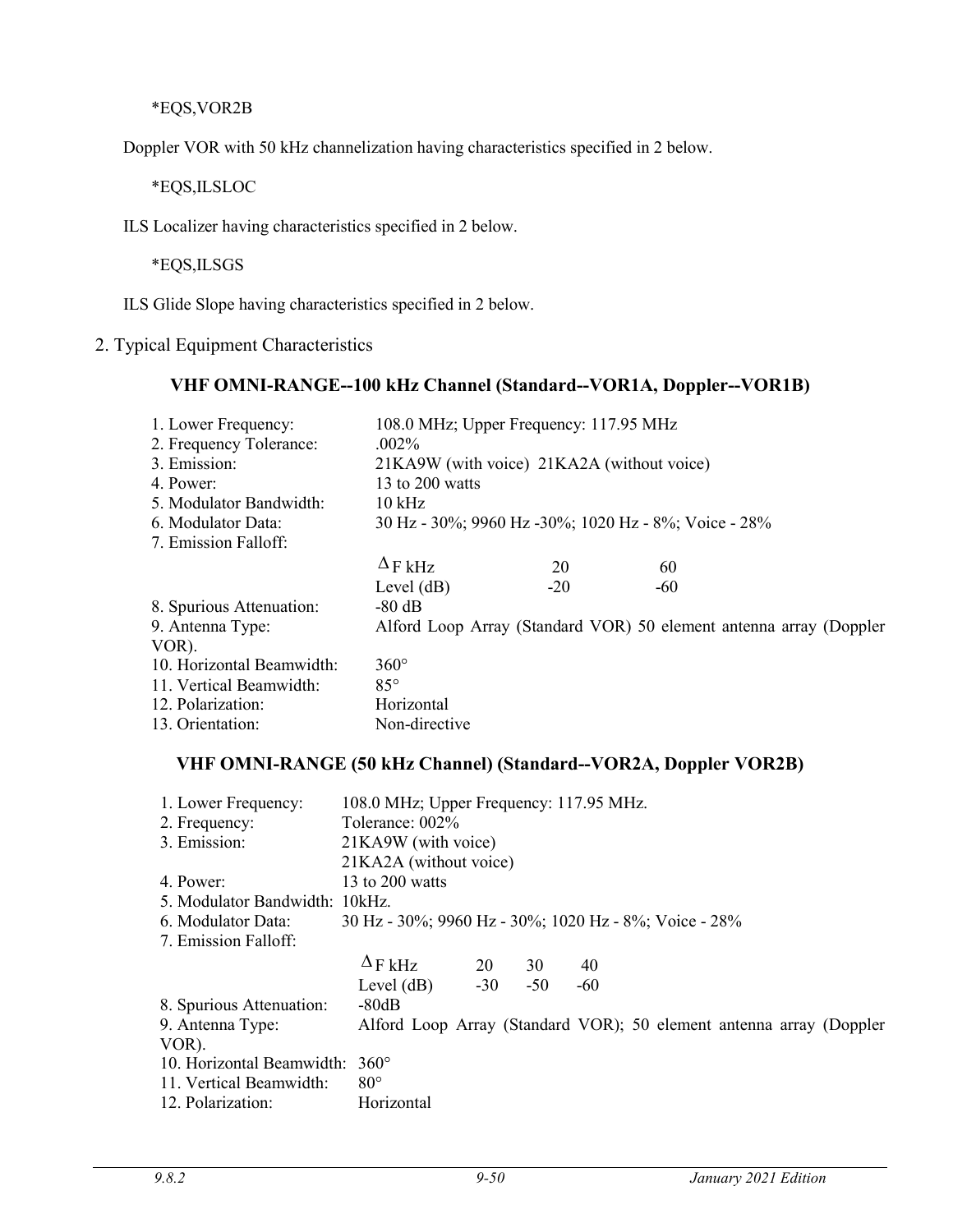## **ILS LOCALIZER (ILSLOC)**

| 1. Lower Frequency:                                          | 108.1 MHz; Upper Frequency: 111.95 MHz                                |
|--------------------------------------------------------------|-----------------------------------------------------------------------|
| 2. Frequency Tolerance:                                      | $0.002\%$                                                             |
| 3. Emission:                                                 | 2K04A1A to 15KA9W                                                     |
| 4. Power:                                                    | 5 to 200 watts.                                                       |
| 5. Modulator Bandwidth:                                      | $3$ kHz.                                                              |
| 6. Modulator Data:                                           | 90 Hz - 20%; 150 Hz - 20%; Voice - 50%; 1020 Hz - 5%.                 |
| 7. Spurious Attenuation:                                     | $-75dB$                                                               |
| 8. Antenna Types:                                            | Standard 8-Loop (Alford); V-Ring, Waveguide; Traveling Wave (Alford); |
| Dipole Array (MRN-7); SDF (Simplified Directional Facility). |                                                                       |
| 9. Horizontal Beamwidth:                                     | $10^{\circ}$ to $360^{\circ}$                                         |
| 10. Vertical Beamwidth:                                      | $40^{\circ}$                                                          |
| 11. Polarization:                                            | Horizontal                                                            |
| 12. Orientation:                                             | Fixed                                                                 |
| 13. Channelization:                                          | $50$ kHz                                                              |
|                                                              | <b>ILS GLIDE SLOPE (ILSGS)</b>                                        |

| 1. Lower Frequency:      | 329 MHz; Upper Frequency: 335 MHz        |
|--------------------------|------------------------------------------|
| 2. Frequency Tolerance:  | $0.002\%$                                |
| 3. Emission:             | 300HA1N to 3K3A1N.                       |
| 4. Power:                | 1 to 25 watts                            |
| 5. Modulation Bandwidth: | $150$ Hz.                                |
| 6. Modulation Data:      | 90 Hz - 50%; 150 Hz - 40%                |
| 7. Spurious Attenuation: | $-68dB$                                  |
| 8. Antenna Types:        | Dipoles; Box Antenna; Wave Guide; Cavity |
| 9. Horizontal Beamwidth: | $24^\circ$ to $72^\circ$                 |
| 10. Vertical Beamwidth:  | $128^\circ$                              |
| 11. Polarization:        | Horizontal                               |
| 12. Orientation:         | Fixed                                    |
| 13. Channelization:      | $150$ kHz                                |
|                          |                                          |

## *p. Point of Contact (\*POC)*

This field is required on all federal radio spectrum applications for use in US&P. This entry identifies the person and associated contact information that validated the assignment data is correct. The field is completed by entering the following data:

a. Enter the field code REMnn followed by a space. Following the space enter the code \*POC followed by a comma.

b. Immediately after the comma, enter the name of the individual (not to exceed 17 characters) at the lowest level as designated by the agency followed by a comma.

c. Immediately after the comma, enter the phone number of the person above using 10 characters followed by a comma.

d. Immediately after the comma, enter the date when the data on the assignment was validated in six characters in the year, month, and day, and format.

#### *Example*: REM05 \*POC,JOHN SMITH,7037801234,110627

#### **Space Radiocommunication Assignments**

If the application is for an assignment to earth or space stations or to terrestrial stations (including experimental stations) employing earth or space station techniques, insert the following data in the format indicated:

*q. Orbital Information on Non-Geostationary Satellites (Transmitting and Receiving) (\*ORB)*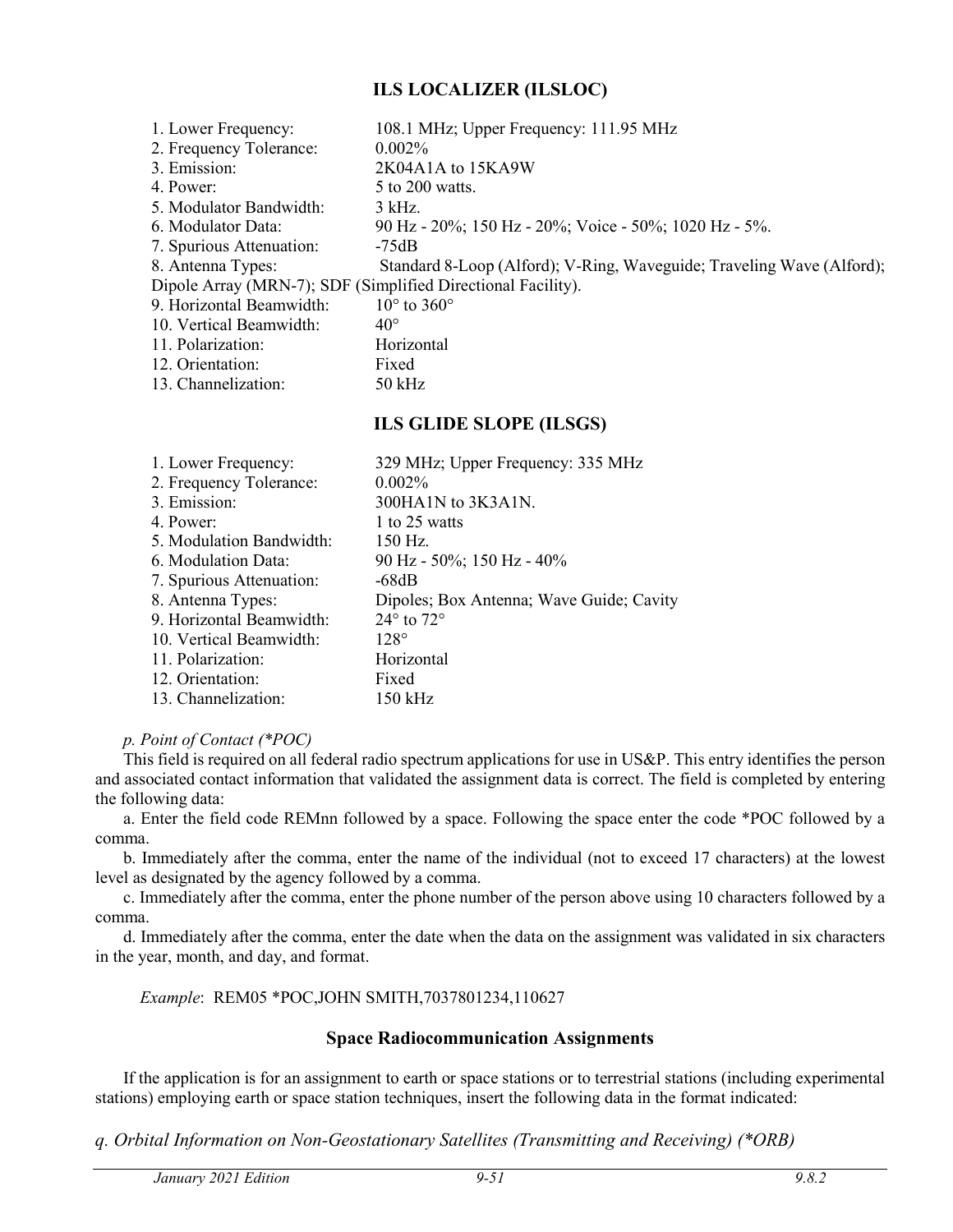For applications involving a single non-geostationary satellite or multiple non-geostationary satellites having similar orbital characteristics:

a. Enter the identifying Code REMnn \*ORB followed by a comma.

b. In the next four spaces, enter the equatorial inclination angle in degrees, using leading zeros as necessary and a decimal with fractional degrees. In the next two spaces, enter the letters IN.

c. In the next five spaces, enter the apogee in kilometers, using leading zeros as necessary. In the next two spaces, enter the letters AP.

d. In the next five spaces, enter the perigee in kilometers, using leading zeros as necessary. In the next two spaces, enter the letters PE.

e. In the next six spaces enter the period, using leading zeros as necessary and a decimal for a fractional unit. If the period is less than 24 hours, enter the period in hours followed, in the next space, by the letter H. If the period is 24 hours or more, enter the period in days followed in the next space, by the letter D.

f. In the next two spaces, enter the number of satellites in the system, using a leading zero as necessary. In the next two spaces, enter the letters NR.

g. In the next three spaces, enter T01 for a non-geostationary transmitting satellite and R01, R02, etc. for each non-geostationary receiving satellite if the orbital information is for space-to-space transmissions. Entry is optional for other than space-to-space transmissions.

### *Example*: \*ORB,68.8IN40765AP00465PE12.283H01NR

One satellite in the system having orbital characteristics as follows: 68.8 inclination, 40,765 kilometer apogee, 465 kilometer perigee, 12.283-hour period.

For applications with multiple receiving space stations, indicate the orbital information for the satellite of each receiving space station in the Circuit Remarks, followed by the receiver involved (R01, R02, etc.).

### *Examples*:

#### REM01 \*ORB,68.2IN06900AP00239PE022.05H02NRR01 REM02 \*ORB,72.9IN03209AP00655PE013.46H01NRR02

The orbital characteristics of the two satellites having similar characteristics specified in RAL field R01 are as follows: 68.2 inclination, 6,900 kilometer apogee, 239 kilometer perigee, 22.05-hour period. The orbital characteristics of the one satellite specified in the RAL field R02 are as follows: 72.9 inclination, 3,209 kilometer apogee, 655 kilometer perigee, 13.46-hour period.

h. If any, but not all, of the orbital data are classified, separate CIRCUIT REMARKS entries must be made for the classified and unclassified data in order to comply with the requirements of subparagraphs cc (Classified Data Fields (\*CLC or \*CLS)) and dd (Unclassified Data Fields (\*CLU)) of paragraph 39 of this section. If the data for a non-geostationary transmitting satellite are included in separate entries because of classification, enter T01 in the last three characters of each entry. If the data for non-geostationary receiving satellites are included in separate entries because of classification, enter the appropriate receiving satellite designator R01, R02, etc., in the last three characters of each entry.

## *r. Reserved*

## *s. Reserved*

*t. Antenna Gain and Beamwidth Requiring Additional Spaces (Earth and Space Stations) (\*EGN, \*SGN, \*EBW, \*SBW)*

(1) The antenna gain for transmitting and receiving earth and space stations is entered in the transmitter and receiver ANTENNA DIMENSIONS fields. Two spaces are available for the value and one space for the letter G. If more than two spaces are required for value, XXG is entered in the ANTENNA DIMENSIONS field and the value is entered in the CIRCUIT REMARKS field following \*EGN (for earth stations) or \*SGN (for space stations). Enter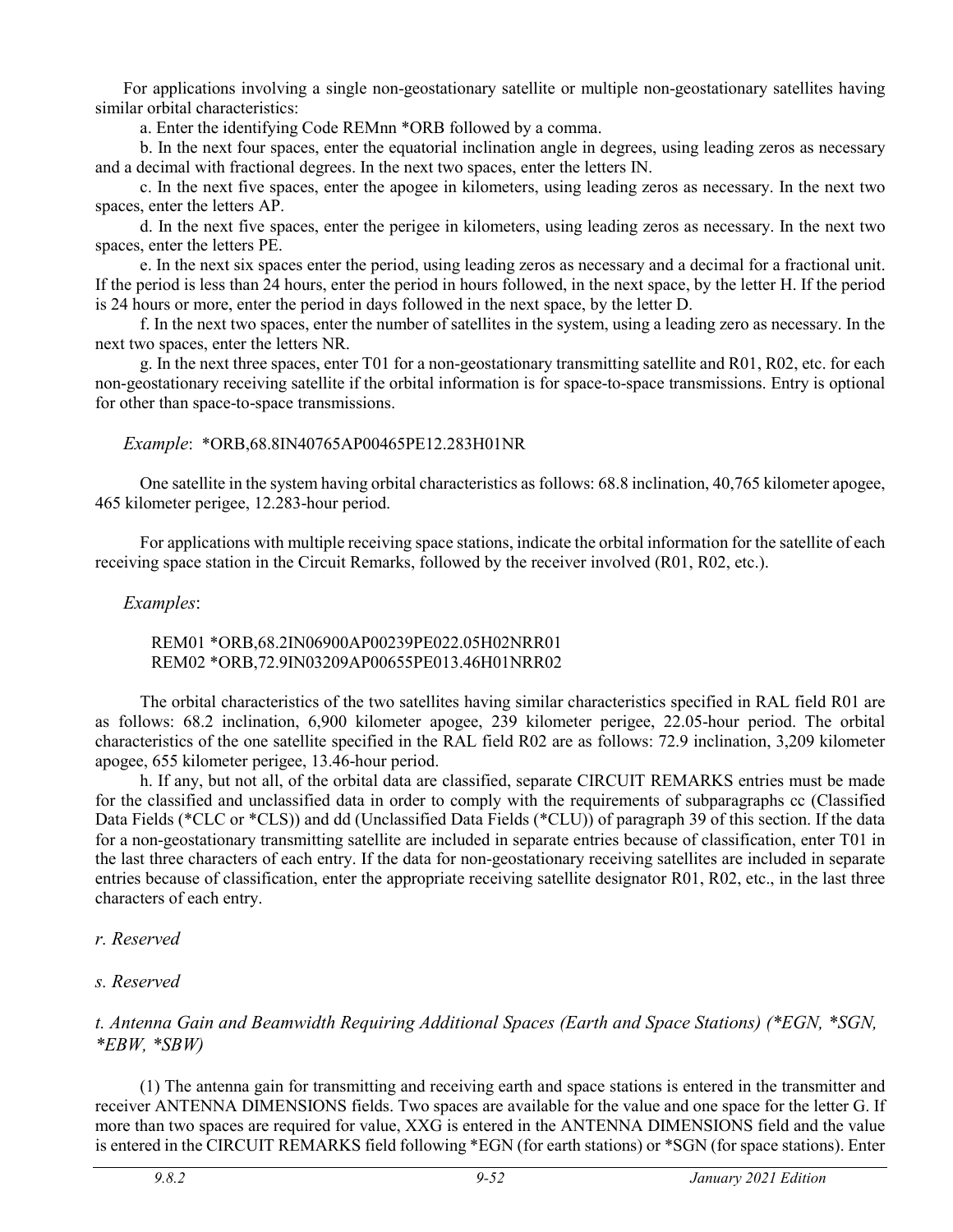"T" after the gain to identify the transmitter, or "R" to identify the receiver; for example, \*EGN,1.5T or \*SGN,-05R. For applications with multiple receiving stations with different gain values, the entry in the CIRCUIT REMARKS field is followed by R01, R02, etc., to identify the receiving station involved.

(2) Similarly, the antenna beamwidth for transmitting and receiving earth and space stations is entered in the transmitter and receiver ANTENNA DIMENSIONS fields. Three spaces are available for the value and one space for the letter B. If more than three spaces are required for the value, XXXB is entered in the ANTENNA DIMENSIONS field and the value is entered in the CIRCUIT REMARKS field following \*EBW (earth) or \*SBW (space). Enter "T" after the beamwidth to identify the transmitter, or "R" to identify the receiver; for example, \*EBW, 1.25T or \*SBW, 1.45R. For applications with multiple receiving stations with different beamwidths, the entry in the CIRCUIT REMARKS field is followed by R01, R02, etc. to identify the receiving station involved.

### *u. Frequency Authorization Function (\*MFI, \*IFI, \*DFI)*

(1) The Frequency Authorization Function entry indicates the functional use or purpose of a frequency authorization. This entry shall not restrict the applicant from using the frequency for other purposes as circumstances warrant, nor shall the applicant be required to obtain FAS approval before changing the functional use of an assignment. However, the user shall be expected to correct the functional use entry, if appropriate, whenever the assignment is modified or updated.

(2) A Frequency Authorization Function entry is required if:

(a) The frequency assignment falls within one of the following bands:

29.89 - 50.00 MHz\*

162.0125 - 174.0 MHz

406.1 - 420.0 MHz

935.0 - 940.0 MHz\*

\* Limited to bands allocated exclusively to the Federal Government.

and,

(b) The assignment does not bear Record Notes S141 nor S322.

(3) The entry of a Frequency Authorization Function is optional for all other assignments.

(4) The Frequency Authorization Function entry is defined in three fields:

(a) Major Function Identifier (\*MFI) - describes the primary/major function or purpose for which the frequency authorization will be used.

(b) Intermediate Function Identifier (\*IFI) - describes the most significant sub-function or purpose for which the frequency authorization will be used.

(c) Detailed Function Identifier (\*DFI) - describes in greater detail the function(s) or purpose for which the frequency authorization will be used.

(5) All assignments having a Frequency Authorization Function entry shall have an entry for a Major Function Identifier (\*MFI). Entries for Intermediate Function Identifier (\*IFI) and Detailed Function Identifier (\*DFI) are optional. The Function Identifiers with Description lists in Parts 1 and 2, below, contain general and agency specific standard entries for use in any of the three fields.

(6) The Frequency Authorization Function entry is comprised of:

(a) The identifying code \*MFI followed by a comma,

(b) A function identifier selected from the lists in Parts 1 and 2, below,

(c) And, if needed, the identifying code \*IFI followed by a comma and the function identifier selected from the lists in Parts 1 and 2, below,

(d) And, if needed, the identifying code \*DFI followed by a comma and the function identifier selected from the lists in Parts 1 and 2, below, or a description as noted in subparagraph (8)(h), below.

(7) The entries should be entered in the following order if more than one identifier is used: \*MFI; \*IFI; \*DFI. See subparagraphs (8)(h), (i) and (j), below, for other specific instructions.

(8) General rules:

(a) Only one occurrence of \*MFI and \*IFI is allowed. Multiple occurrences of \*DFI are allowed.

(b) Only standard functional identifiers (the name or abbreviation shown in bold in Parts 1 and 2, below) will be used in Frequency Authorization Function entries, except for entries in \*DFI as noted in subparagraph (8)(i) and ( j), below. The descriptions included inside the parenthesis in the lists in Parts 1 and 2, below, are shown only for information purposes to assist spectrum managers in selecting the correct data entry.

(c) A specific functional identifier may be entered only once in an application.

(d) Any of the General Function Identifiers listed in Part 1, below, may be used in any of the three function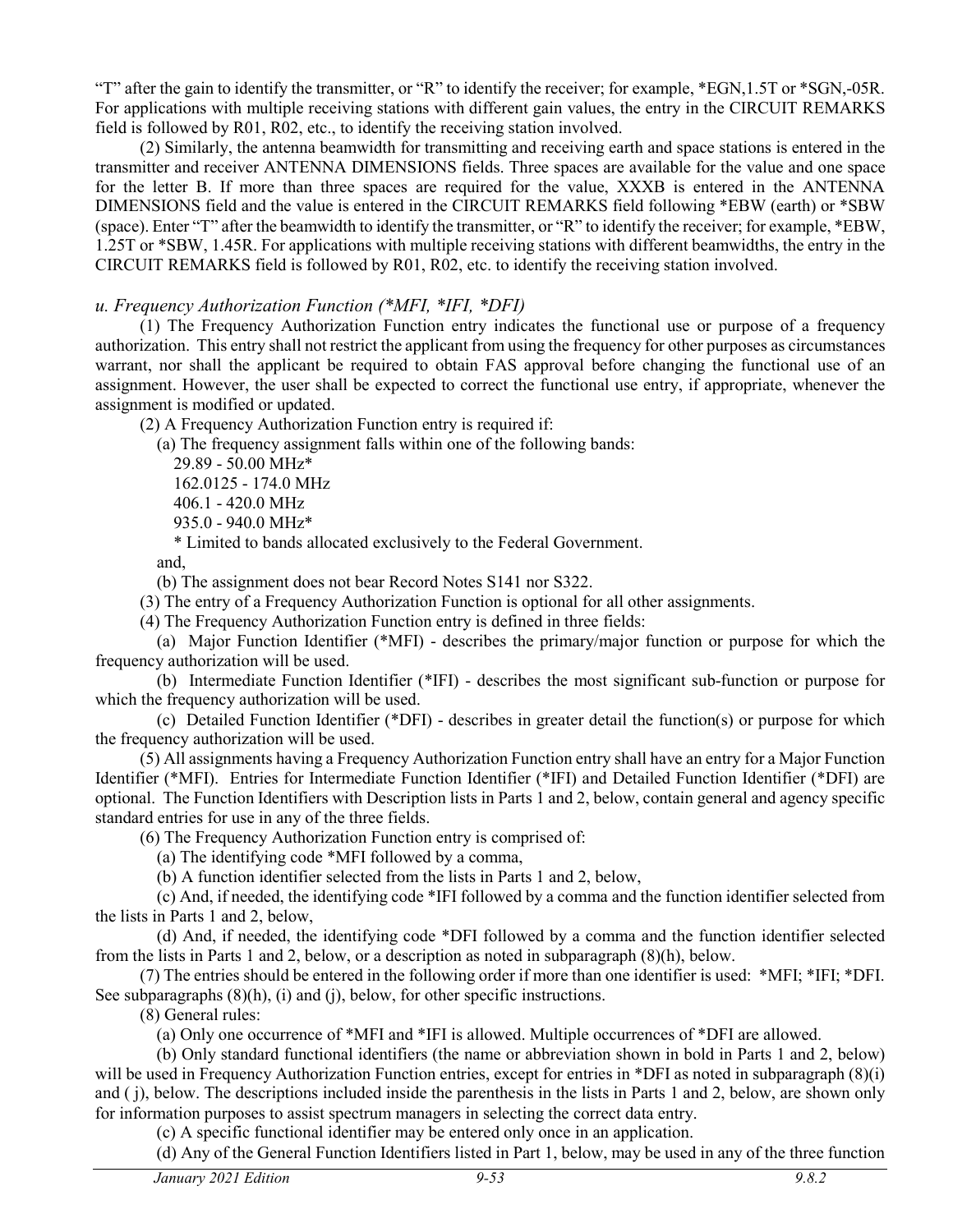identifier fields, and there are no association restrictions.

(e) If the frequency authorization will be used for more than one function/purpose, select the functional identifier for the most important function/purpose for entry in the Major Function Identifier (\*MFI). Select the second most important functional identifier for entry in the Intermediate Function Identifier (\*IFI). Enter any additional functional identifier in the Detailed Function Identifier (\*DFI).

(f) If two or more functions are equally important, choose the functional identifier for the function which will make most use of the assigned frequency for entry in the Major Function Identifier (\*MFI). The second functional identifier may be entered in the Intermediate Function Identifier (\*IFI). Additional amplifying information may then be entered in the Detailed Function Identifier (\*DFI) to show other function(s) supported by the assignment.

*Examples*:

REM03 \*MFI,FIRE (A single general function identifier entry) REM11 \*MFI,CONSTRUCTION (Two general function identifiers) REM12 \*IFI,MAINTENANCE REM05 \*MFI,GROUND OPERATIONS (An example with a new DFI) REM06 \*IFI,TRAINING REM07 \*DFI,NTC EVALUATION EXERCISES REM03 \*MFI,SUSTAINING BASE OPERATIONS (An example with multiple DFI's (with agency specific and general identifiers) REM04 \*IFI,MAINTENANCE REM05 \*DFI,EQUIPMENT CHECKS REM06 \*DFI,TEST AND CALIBRATION

(g) General and agency specific functional identifiers may be used in the same application.

(h) If none of the function names in the lists in Part 1 or Part 2, below, accurately reflect the function/purpose of a specific frequency application, enter MISC (Miscellaneous) as the Major Function Identifier (\*MFI), then enter an amplifying description of the function of the assignment in the Detailed Function Identifier (\*DFI). (See subparagraph (9), below.)

## *Example*:

REM08 \*MFI,MISC REM09 \*DFI,BALLOON RECOVERY OPERATIONS REM10 \*DFI,COMMAND AND CONTROL

(i) If SPECIAL PROJECTS is used in \*MFI or \*IFI, \*DFI must contain an amplifying description of the project.

(j) If OTHER OPERATIONS is used, it must be entered in \*MFI and amplifying description of the operation must be entered in the \*IFI or \*DFI.

(9) If MISC is used in \*MFI, and \*DFI contains an amplifying description, or if a new standard Major, Intermediate or Detailed Functional Identifier is proposed, the FAS Representative should submit to the FAS Secretary a request to add a new function name to either of the lists in Part 1 or Part 2, below. The request should contain the proposed function name and a brief description of the function.

# **Part 1 - General Function Identifiers with Description**

The following list contains general function identifiers that have been approved for use by any agency in Major Function Identifier (\*MFI), Intermediate Function Identifier (\*IFI), and Detailed Function Identifier (\*DFI).

**ADMINISTRATIVE**--Used for administrative management of personnel and/or material.

**AIR TRAFFIC CONTROL**--Used for ground-air and air-ground voice communications dedicated to controlling the movement of aircraft.

**BACKBONE--Used for multiple-function point-to-point communications where landline systems are not available.**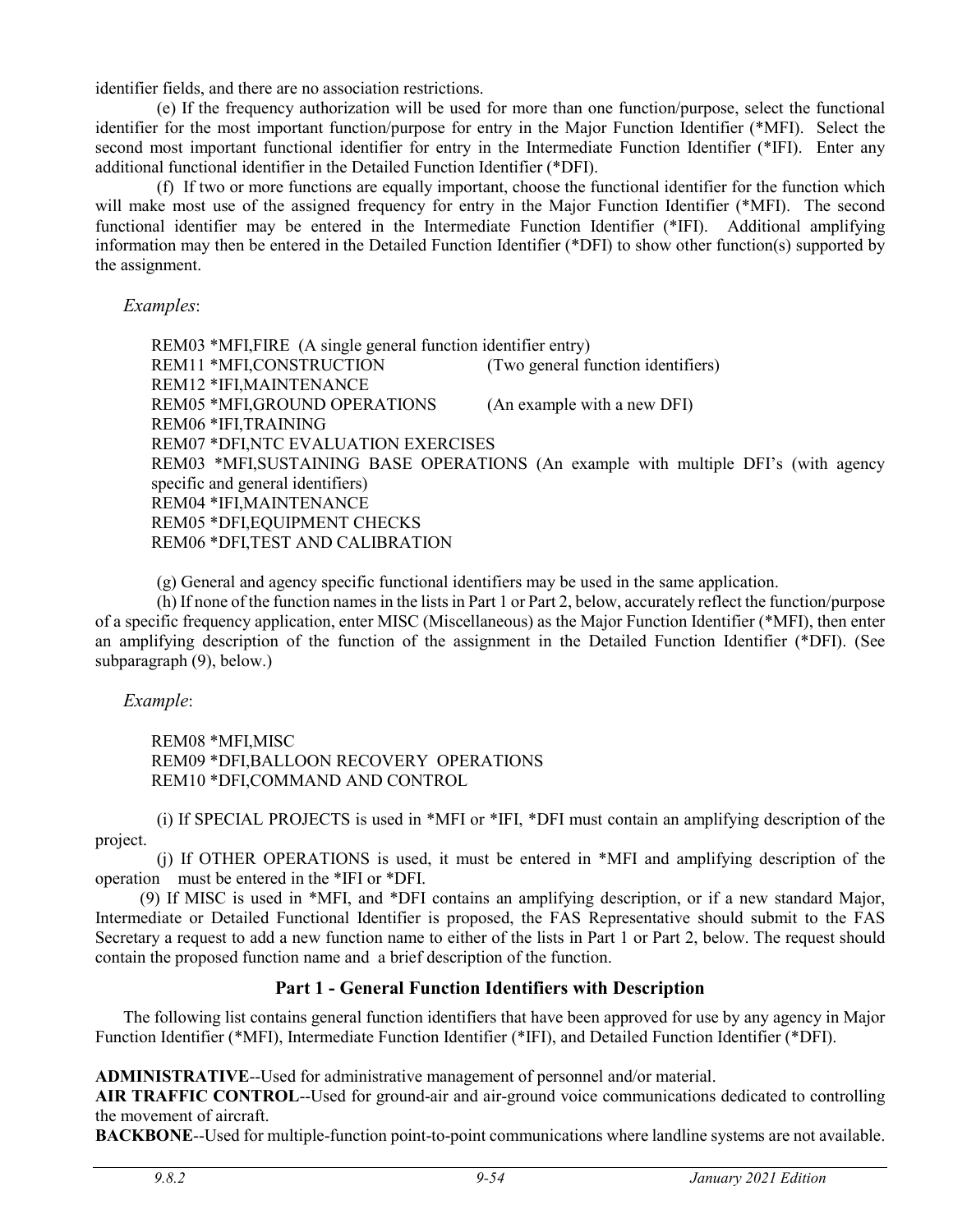**COMMANDER**--Used by commanders at other than top executive echelons to directly command and control operations.

**CONSTRUCTION**--Used to support construction activities (e.g. road building, erection of power lines, construction of dams or bridges, etc.).

**CONTINGENCY**--Used only during unusual situations (e.g. civil disturbances, communications outages, natural disasters, etc.), and kept in service only for the duration of the situation.

**COG/COOP**--Used in support of Continuity of Government/Continuity of Operations during emergency situations and COG/COOP training and exercises.

**EARTHQUAKE MONITORING**--Used for monitoring and collection of information regarding movement of the Earth due to the rupture of geologic faults.

**EXECUTIVE--Used by the top echelon leadership of a government agency (e.g. normally used at department level** and above where strategic policy is formulated).

**FIRE**--Used to notify the presence of a fire, or to direct, control, or coordinate the operations of fire response vehicles, equipment, and personnel during fire suppression or fire prevention activities.

**HYDROLOGIC**--Used for collection of information regarding the waters of the Earth and its atmosphere, or for the control and management of these waters.

**INSPECTION--Used during brief and infrequent visits to field sites and installations by inspection teams (e.g.** operational readiness inspections, facility evaluations, Inspector General visits, etc.).

LAW ENFORCEMENT<sup>--</sup>Used to direct, control, or coordinate the activities of personnel engaged in law enforcement duties (e.g. building and installation security, criminal investigations, police activities, intelligence and counter-intelligence operations, intruder detection, etc.).

**MAINTENANCE**--Used to support maintenance activities (e.g. resurfacing of roads, maintenance of power lines, repair of dams or bridges, etc.).

**MEDICAL**--Used to direct, control, or coordinate the activities of medical personnel and emergency response vehicles.

**MISC (Miscellaneous)**--Used to support a function not shown elsewhere on this list. (Note: See subparagraph (9) above for additional instructions.)

**MOBILE TELEPHONE**--Used to provide an interconnection between vehicular radios and landline systems.

**NATURAL RESOURCES--Used for the management, protection, and conservation of natural resources (e.g.**) national forests, public lands, wildlife, etc.).

**NAVAIDS--**Land stations used to furnish navigational assistance to aircraft and/or ships (e.g. instrument landing systems (ILS), non-directional beacons (NDB), long-range navigation (LORAN), racons, etc.).

**NAVAIDS CONTROLS-**-Used to activate and deactivate visual or electronic navigational aids (e.g. runway lights, radio beacons, unmanned lighthouses, etc.).

**PAGING--A** one-way communications system used for selective calling of personnel. (Note: Although paging systems may be used in direct support of functions shown on this list, such as EXECUTIVE or MEDICAL, all paging assignments shall show PAGING as the function name.)

**POSTAL OPERATIONS--**Used to support the collection, processing and delivery of the U.S. Mail.

**RDTE SUPPORT**--Used for communications support of research, development, test, and evaluation (RDT&E) programs and projects. (These frequency assignments do not have an experimental station class.)

**SEISMIC--**Used to transmit measurements of stress, strain, or movements of the Earth's crust.

**SHORT TERM INCIDENT RESPONSE--Used to respond to short term emergency situations contained within** a localized coordination area (e.g. hostage negotiation, bomb threats, locally contained disasters, etc.), and kept in service only for the duration of the incident.

**SPECIAL COURIER**--Used by personnel engaged in transporting valuable, sensitive, hazardous, or classified material.

**SPECIAL PROJECTS**--Used in support of communications electronics systems that are generally one-of-a-kind systems (e.g., Special Forces, intelligence, RF propagation systems, ground and avionics communicationselectronics weapons systems, etc.). (Note: See subparagraph (8)(i) above for additional instructions.)

**SURVEY**--Used on an intermittent basis by field survey teams involved in measurement activities (e.g. geodetic surveys, radiation hazard monitoring, pre-construction site surveys, etc.).

**TELECOMMAND**--Used to remotely control the operations of an unmanned vehicle (land, sea, air, or space), or to activate and deactivate instruments or devices carried by the vehicle (e.g. missile destruct, guidance of remotely piloted vehicles (RPVs), control of overhead cranes, etc.).

**TEST RANGE-**-Used in support of operations that are unique to a government test range (e.g. range control, range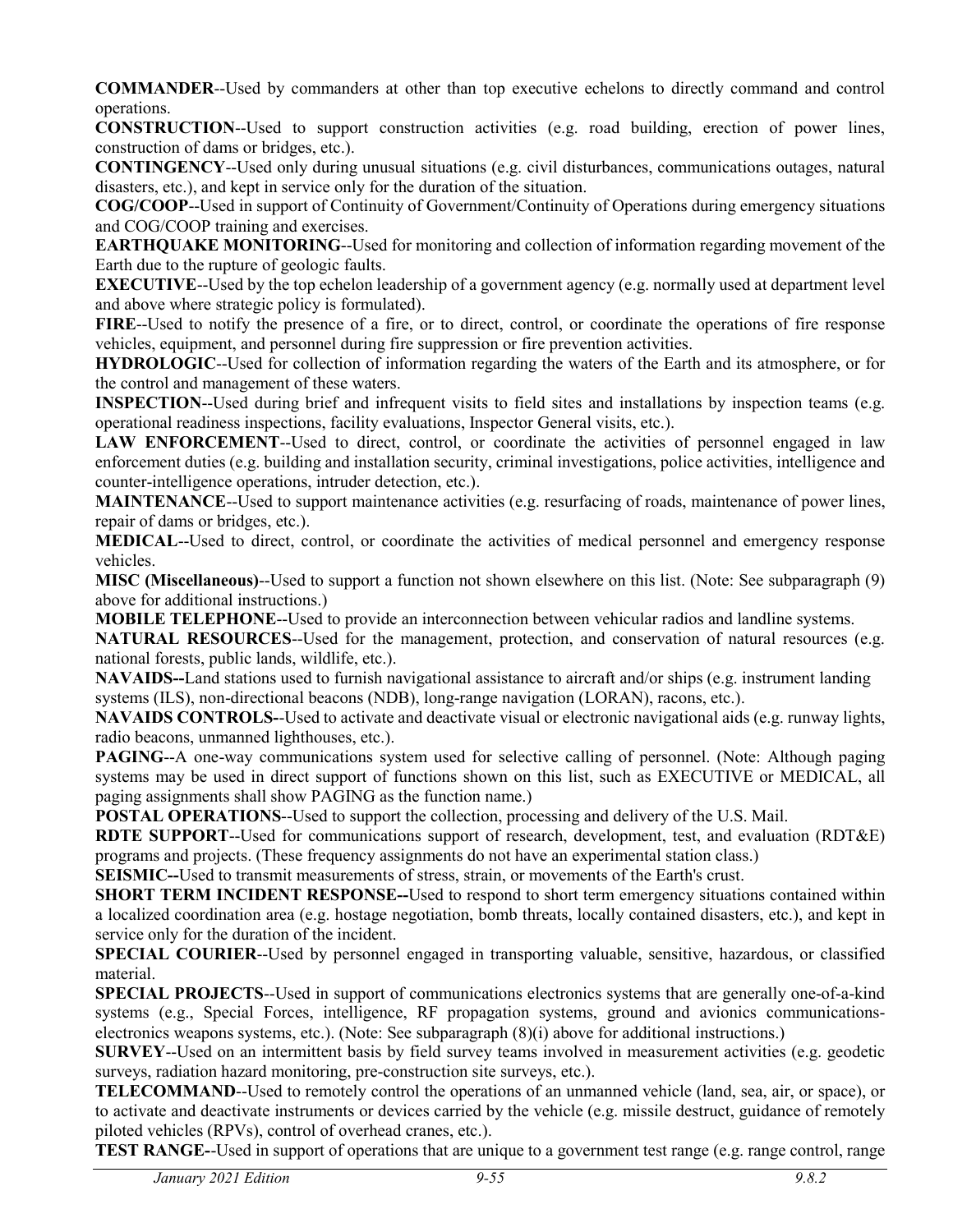safety, range timing, etc.).

**TRAINING**--Used to train personnel in the accomplishment of a specific task or set of tasks.

**TRANSPORTATION**--Used to coordinate the routine movement of material and/or personnel from one point to another (e.g. messenger service, supply expeditor, taxi dispatch, etc.).

**TRUNKING-**-Radiotelephony using standard land mobile trunking principles.

**UTILITIES**--Used for the management, control, and/or distribution of utilities (e.g. electric power, water, telephone service, oil and gas, etc.).

**WEATHER**--Used for the transmission of meteorological information (e.g. wind speed, temperature, barometric pressure, forecasts, etc.).

**VOLCANO MONITORING**--Used for monitoring and collection of information regarding a rupture in the crust of the Earth that allows lava, ash or gases to escape from magma chambers below the surface.

**WIRELESS MIKE**--A transmitting device used to provide the audio input to a speaker system. (Note: Although wireless mikes may be used in direct support of functions shown elsewhere on this list, such as RDTE SUPPORT or TRAINING, all assignments for these devices shall show WIRELESS MIKE as the function name.)

# **Part 2 - Agency Specific Function Identifiers with Description**

The following list contains standard agency specific function identifiers that have been approved by one or more agencies for use in Major Function Identifier (\*MFI), Intermediate Function Identifier (\*IFI), and Detailed Function Identifier (\*DFI).

**A-EPLRS**--Used in support of the Airborne Enhanced Position Location Reporting System (A-EPLARS), a secure, electronic warfare (EW)-resistant tactical transmission system supporting the Army Tactical Command and Control System (ATCCS) and the Army Battle Command System.

**A2C2S (Army Airborne Command & Control System)**--Used in support of Army Airborne Command & Control System.

**ACS (Aerial Common Sensor)**--Used in support of Intelligence and Electronic Warfare operations.

**AEGIS**--Used in support of AEGIS cruisers and destroyer weapon system operations.

**AERO CLUB**--Used in support of flight training and recreational flying clubs.

**AFATDS**--Used in support of Advanced Field Artillery Tactical Data System.

**AFAUX/CAP (Air Force Auxiliary/Civil Air Patrol)--**Provides Search & Rescue, Disaster Relief, Airborne Reconnaissance, Counter-drug Operations, Contingency Communications Support, and other National Security/Emergency Preparedness (NS/EP) functions.

**AFSATCOM**--Used for voice and/or data transmissions over the AFSATCOM system.

**AHFEWS (Army HF EW System)**--Used in support of Intelligence and Electronic Warfare operations.

**AIR DEFENSE**--Used in supporting those defensive measures designed to destroy attacking enemy aircraft or missiles in the Earth's envelope of atmosphere, or to nullify or reduce the effectiveness of such attack.

**AIR DEFENSE/INTERCEPT**--Used in support of fire finding exercises and operations.

**AIR DEFENSE WARNING**--Used to identify the presence of hostile aircraft and or missiles.

**AIR FORCE ONE**--Used in support of presidential aircraft operations.

**AIR FORCE SPECIAL OPERATIONS**--Used to support AFSOF units (special operations wings and groups, special tactics groups, and special operations weather teams) which provide aircraft and other support for a variety of SOF missions.

**AIR OPERATIONS**--Used in supporting those functions which typically originate from the air and/or directly support the launching of, actual conduct of, and returning of airborne forces carrying out air operations whether over land or sea.

**AIR ROUTE SURVEILLANCE RADAR**--Used for radar's that monitor aircraft routes.

**AIR/GROUND/AIR COMMUNICATIONS**--Used supporting voice and/or data transmissions between airborne and ground-based platforms.

**AIR/AIR COMMUNICATIONS**--Used in supporting voice and/or data transmissions between two airborne platforms.

**AIRBORNE COMMAND CENTER**--Used by airborne command post aircraft in support of the national authority or Combatant Commands.

**AIRCRAFT**--Used in supporting air operation under the jurisdiction of the Department of the Army. **AIRPORT SURVEILLANCE RADAR**--Used for general coverage radars that are located at airdromes.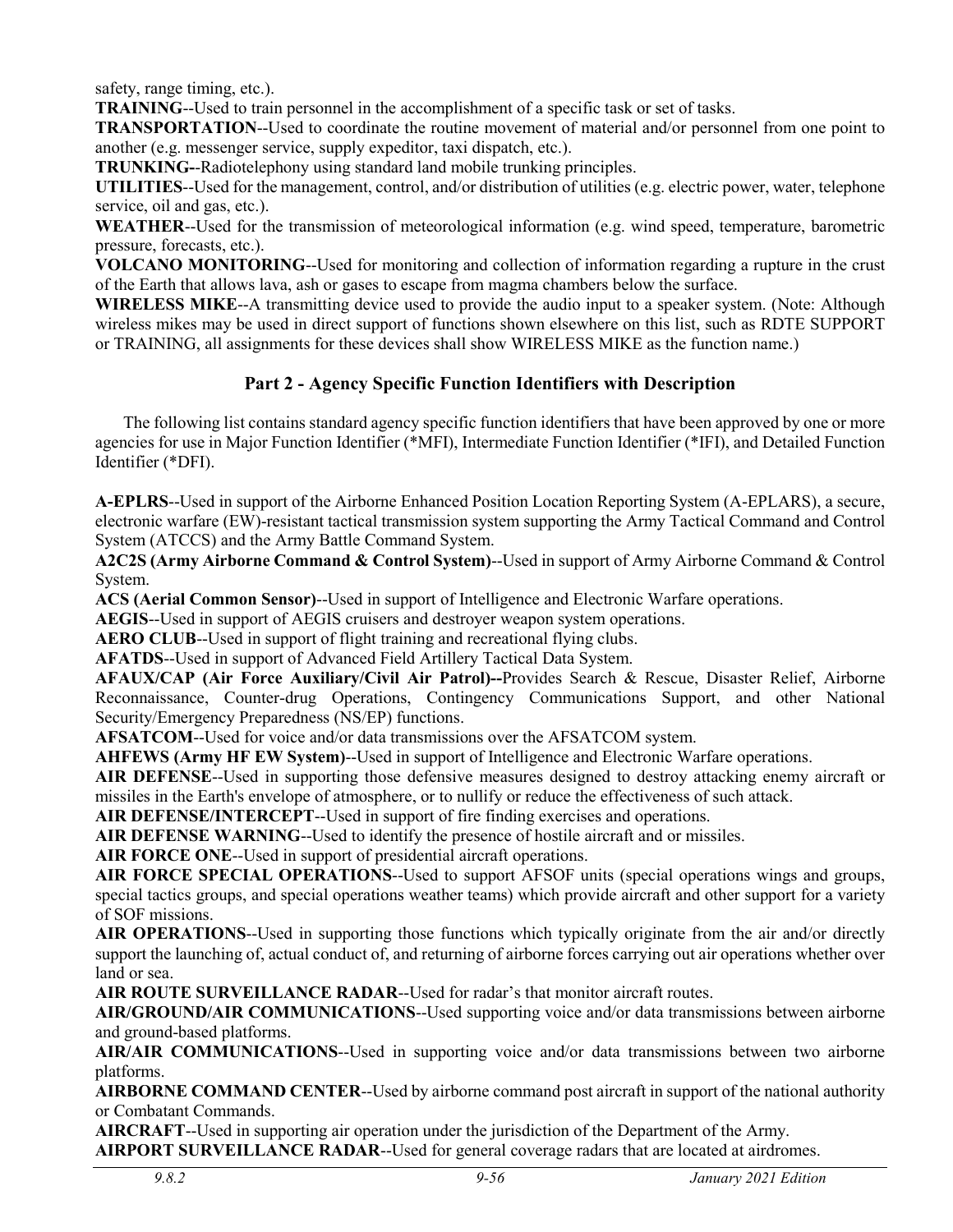**ALARM SYSTEMS**--Used for physical security (e.g., Sensors, Motion Detectors, Intrusion & Duress Alarms, Etc.).

**AMPS (Air Movement Planning System)**--Used in support of Air movement operations.

**AMSS (Automatic Meteorological Sensor System)**--Used in support of Intelligence and Electronic Warfare operations.

**ANTI-TERRORISM**--Used in direct support of anti-terrorism.

**APPROACH CONTROL**--Used to provide a pilot conducting flight in accordance with instrument flight rules to commence an approach to an airport.

**APRS Weather Station**—Automatic Position Reporting System (APRS) weather station provides highly accurate and timely measurements of wind speed and direction, barometric pressure, humidity, temperature, and rainfall.

**AQF (Advanced Quick Fix)**--Used in direct support of command and control, fire control nets, also used for ground surveillance, counter/mortar, and counter/battery operations.

**ARL (Aerial Reconnaissance-Low)**--Used in support of Intelligence and Electronic Warfare operations.

**ARMY AVIATION**--Used in supporting the operation of fixed and rotary-winged aircraft maintained by the Army; includes but is not limited to attack helicopters, scout helicopters, and utility aircraft.

**ARMY SPECIAL OPERATIONS**--Used to support Army SOF units (civil affairs, psychological warfare, and ranger/special forces) which are assigned a variety of SOF missions.

**ARTILLERY**--Used to provide internal command, control, and communications to division and below for fire support.

**ARTS (Automated Remote Tracking System) (Telemetry)**--Used in conjunction with the Space Ground Link Subsystem (SGLS).

**ASAS (All Source Analysis System)**--Used in support of Intelligence and Electronic Warfare operations.

**ASOS (Automated Surface Observation System)**--Used for the collection of weather information used by civil and military aircraft.

**ASW (Anti-Submarine Warfare)**--Used in support of anti-submarine warfare operations.

**ATFP--**Communications used in supporting fleet Anti-Terrorism Force Protection.

**ATIS (Auto Terminal Information Service)**--Used for the purpose of giving advice and information useful for the safe and efficient conduct of flights.

**AVENGER-STC**--Used in support of Short Range Air Search Radar (Stringer) operations.

**AWACS**--Used in supporting special DoD airborne early warning aircraft that are equipped with search and heightfinding radar and communications equipment for controlling weapon systems and performs the air surveillance and control mission.

**AWOS (Automatic Weather Observing System)**--Observes weather conditions at specific locations and transmits continuously to aircraft in the area.

**BASE OPERATIONS--Used in supporting the operations of an Air Terminal; a facility on an airfield that functions** as an air transportation hub and accommodates the loading and unloading of airlift aircraft and the in-transit processing of traffic.

**BATTLE COMMAND--Used in support of command, control, and communications, tactical Internet, and** Warfighter Information Network/Satellite networks.

**BEACON**--Used in supporting Marker Beacons, Aeronautical Radio Beacons, and Radar Beacons for radio navigation land stations.

**BLUE ANGELS**--Used in support of the Navy Blue Angels demonstration team.

**BMDS (Ballistic Missile Defense System)--**Joint integrated and multilayered system defending the U.S. deployed forces and allies against ballistic missiles by engaging them in boost, mid-course and terminal phases of flight.

**BMEWS (Ballistic Missile Early Warning System)**--Used in DoD's electronic system for providing detection and early warning of attack by enemy inter-continental ballistic missiles.

**BROADCAST**--Used to support broadcasting signal via Television and/or Radio service.

**C3 (Command, Control, & Communications)**--Used in supporting those strategic, inter-/intra-theater, or inter- /intra service C3 functions NOT already covered under another category.

**CARS (Contingency Airborne Reconnaissance System)**--Used in support of Airborne Reconnaissance operations. **CAVALRY**--Used in supporting those ground elements whose missions are reconnaissance, security, and economy of force; to find the enemy, to develop the situation and to provide the commander with reaction time and security.

**CBR (Chemical, Biological, Radiological)**--Chemical, biological and radiological teams that respond to terrorist incidents in order to assist local, state, or federal agencies in the conduct of post-incident mitigation actions. **CID**--Used in support of U.S. Army (Criminal Investigation Command) CID operations.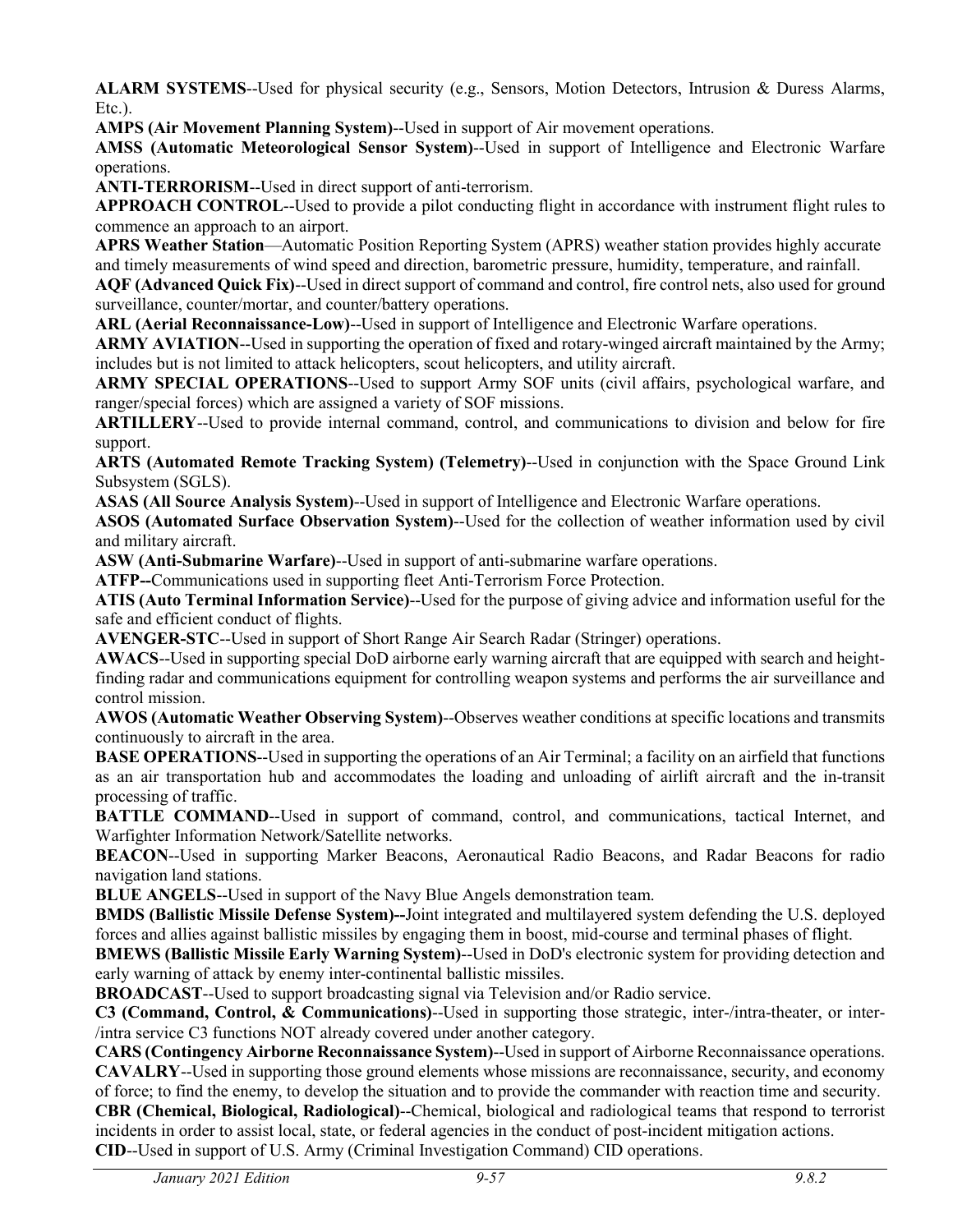**CCMD/GENERAL/FLAG OFFICER SPT**--Used in support of command and control and supporting Combatant Commands/General and Flag Officers.

**CIVIL AFFAIRS**--Used for command activities centered on relationship between military forces and civil authorities and citizens in a friendly or occupied country or area. Command performance of certain functions or exercise of certain authority normally the responsibility of the local government.

**CIVIL DISTURBANCES**--Used to support civil disturbance operations.

**CIVIL ENGINEERING**--Used to support civil engineering activities.

**CIVIL SUPPORT TEAM**--Mobile support teams deploying to support national emergencies and natural disasters. **CIVIL WORKS-**-Used to support civil works activities.

**CIWS (Close-In Weapons System)**--Used in support of weapon system.

**CLEARANCE DELIVERY**--Used by air traffic control tower staff to communicate departure instructions to air crews while the aircraft are still on the ground.

**CLOSE AIR SUPPORT (CAS)**--Used in supporting air action by fixed and rotary-wing aircraft against hostile targets which are in close proximity to friendly forces and which require detailed integration of each air mission with the fire and movement of those forces.

**COLOR/HONOR GUARD**--Used to support military color guard/honor activities.

**COMBAT CONTROL TEAM**--Used in support of Intelligence, Maneuver, Fire Support, Air Defense, Mobility and Survivability, Logistics and Battle Command.

**COMMAND AND CONTROL**--Used for command and control of military operations.

**COMMAND DESTRUCT/TERMINATION**--Used by range safety officers to destroy errant missiles or UAVs. **COMMAND NET**--Used for command and control of the Commanders Net.

**COMMAND POST**--Used in supporting Command, Control, and Communications at the Command Post (CP).

**COMMAND POST/CENTER-**-Used in supporting Command, Control, and Communications at the Command Post (CP).

**COMMUNICATIONS**--Used in supporting the collection by visual observation or other detection methods, information about the activities and resources of an enemy or potential enemy or supporting the passing of data concerning the communications characteristics of a particular area.

**COMMUNITY ASSISTANCE**--Used to support non-specific community assistance activities.

**CONSEQUENCE MANAGEMENT**--Used to support U.S. government interagency assistance to protect public health and safety, restore essential government services, and provide emergency relief to governments, businesses, and individuals affected by the results of a terrorist incident involving weapons of mass destruction.

**CONSERVATION**--Used to support resources conservation activities.

**COUNTER DRUG**--Used in direct support of counter drug operations.

**CSSCS (Combat Service Support Control System)**--Used by computer software system designed to assist commanders in the planning of logistics operations.

**CTT (Commander's Tactical Terminal)**--Used to support Command Post operations.

**DATA COLLECTION PLATFORM--Used to monitor the environment through the transmission of observations** from surface-based platforms to NOAA satellites.

**DATA LINK**--Used in support of the operation of a data link.

**DBRITE (Digital Bright Radar Indicator Tower Equipment)**--Used for DBRITE operations.

**DEPARTURE CONTROL**--Used in controlling aircraft departing from airdromes until they are turned over to air route controllers or go on visual flight rules.

**DIS (Defense Investigative Service)**--Used by DIS organizations.

**DISASTER PLANNING**--Used in direct support of disaster operations.

**DMSP (Defense Meteorological Satellite Program)**--Used in direct support of the Defense Meteorological Satellite Program.

**DOMESTIC SUPPORT OPERATIONS**--Used for various types of military support provided to federal, state, and local agencies in the areas of disaster assistance, environmental assistance, law enforcement, and community assistance.

**DRONE CONTROL-**-Used in direct support of drone control operations.

**DSCS (Defense Satellite Communication System)**--Used for voice and/or data transmissions over the Defense Satellite Communication System.

**DTSS (Digital Topographic Support System)**--Used in direct support of DTSS operations.

**EDUCATION**--Used for military education activities.

**ELECTRONIC WARFARE**--Used in supporting the collection by visual observation or other detection methods,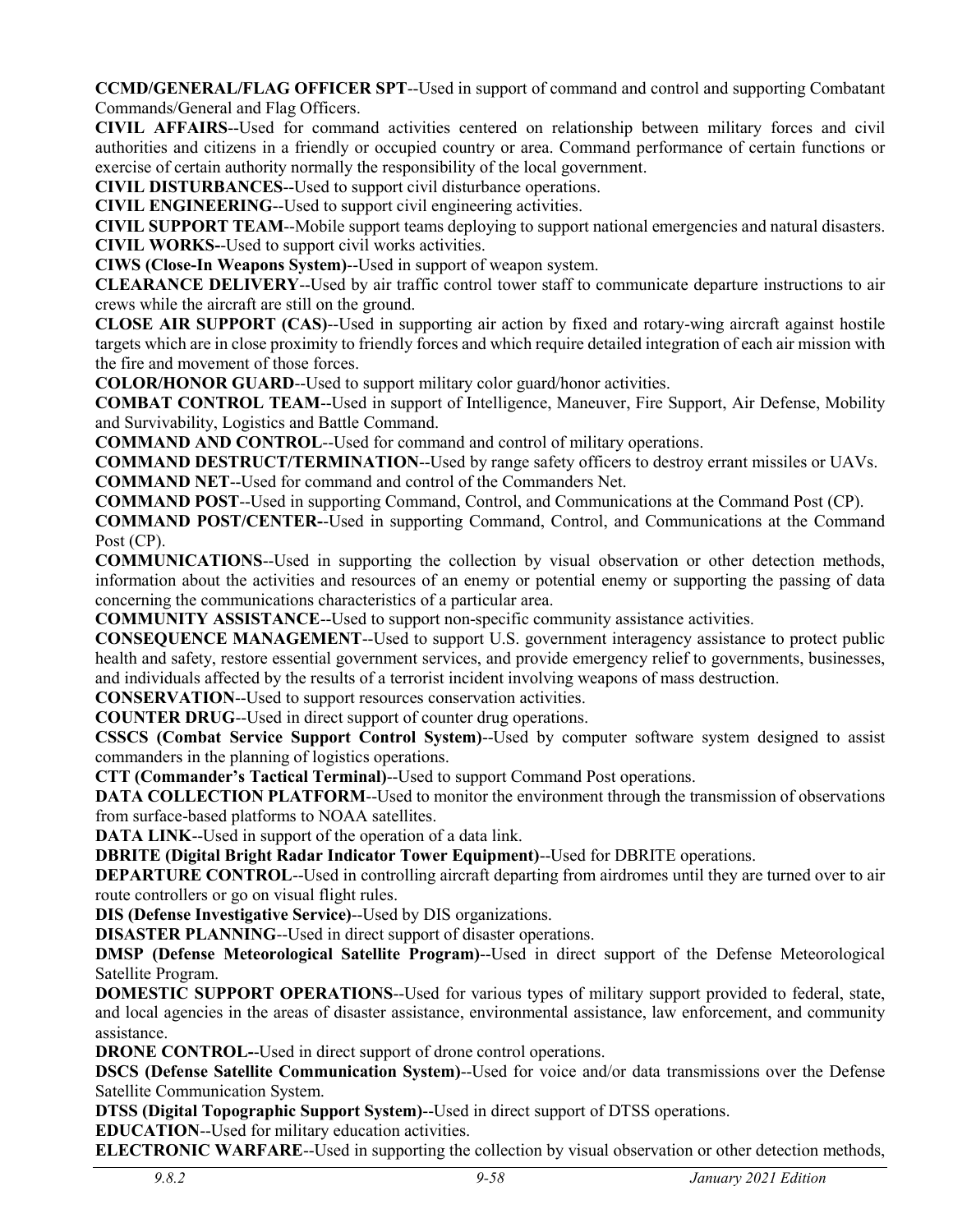information about the activities and resources of an enemy or potential enemy or supporting the passing of data concerning the electronic characteristics of a particular area.

**EMERGENCY COMMUNICATION--Used in the support of aviation for distress or emergency conditions. EMERGENCY SERVICES**--Used in support of non-specific emergency services.

**EMWIN**--Emergency Managers Weather Information Network, used to provide a near-real-time round-the-clock digital data feed which is disseminated by radio, satellite and Internet broadcasts, and is intended for emergency managers and public safety officials who need timely weather information to make critical decisions.

**ENGINEERS**--Used in supporting Engineers that perform construction, demolition, surveying, road and bridge building.

**ENVIRONMENTAL**--Used to support environmental controls, surveys, and research operations.

**ENVIRONMENTAL CLEANUP**--Used to support environmental cleanup operations.

**EOD (Explosive Ordinance Disposal)**--Used in supporting EOD during destruction or demolition operations. This includes EOD robotic devices.

**EPLRS (Enhanced Position Location Reporting System)**--Used in support of EPLRS system.

**EQUIPMENT CHECKS**--Used to support equipment checks made prior to commencing normal operations.

**ERCS (Emergency Rocket Communications Systems)**--Used to support the Emergency Rocket Communication System or ECM Resistant Communications System.

**ETCAS (Enhanced Traffic Collision Avoidance System)**--Used by aircraft equipped with the ETCAS equipment. **ETRAC (Enhanced Tactical Radar Correlator)**--Used to support tactical Radar operations.

**EXERCISE**--Used in supporting a military maneuver or simulated wartime operation involving planning, preparation, and execution.

**EXPERIMENTAL**--Used in supporting activities that require an experimental station class.

**FAADC2 (Forward Area Air Defense, Command and Control)**--Used for forward air defense operations.

**FEEDER CONTROL--Feeder control transitions aircraft from the en route structure to the initial approach fix for** landing.

**FEMA (Federal Emergency Management Agency)**--Used to support FEMA (Federal Emergency Mgt Agency) operations.

**FIRE ALARM**--Used in support of emergency fire-alarm systems.

**FIRE SUPPORT**--Used to support artillery in support of infantry, armored, airborne, and airborne mobile operations.

**FLEET SUPPORT**--Used to support fleet units/shore facilities.

**FLIGHT FOLLOWING**--Issues information and advisories to arriving, departing, and en route aircraft and monitors the flight progress of aircraft. Additionally, flight following posts and relays flight progress reports and posts information to flight data strips, boards, charts and maps.

**FLIGHT INFORMATION**--Used for providing aviation weather, advisory service, and other operational data to aircraft.

**FLIGHT INSPECTION**--Normally accomplished FAA flight check aircraft to determine if specific navigation aids (NAVAIDS) such as NDB, VOR, and TACAN are functioning properly.

**FLIGHT TEST**--Used to support flight test operations.

**FLOOD WARNING SYSTEM**--Provides flood warning information in the event of rain and or river/stream/creek overflow.

**FLTSATCOM (Fleet Satellite Communications)**--Used for voice and/or data transmissions over the FLTSATCOM system.

**FORACS (Fleet Operational Readiness Accuracy Check Site)**--Used to support Fleet Operational Readiness Sites.

**FORWARD AIR CONTROL POST**--Used in supporting a highly mobile USAF tactical air control

system radar facility subordinate to the control and reporting center and or control post used to extend radar coverage and control in the forward combat area.

**GBAS (Ground Based Augmentation System)**--Provides terminal area precision approach and positioning services that augments the Global Positioning System (GPS) signal.

**GBCS-L (Ground Based Common Sensor-Light)**--Used to support the ground based sensor system.

**GBS (Global Broadcast System)**--Used for voice and/or data transmissions over the Satellite system.

**GCA (Ground Control Approach)**--A radar approach system for aircraft arriving at an airfield.

**GCCS (Global Command and Control System-Army)**--Used to support GCCS operations.

**GLOBAL**--HF frequencies assigned to DOD global communications network.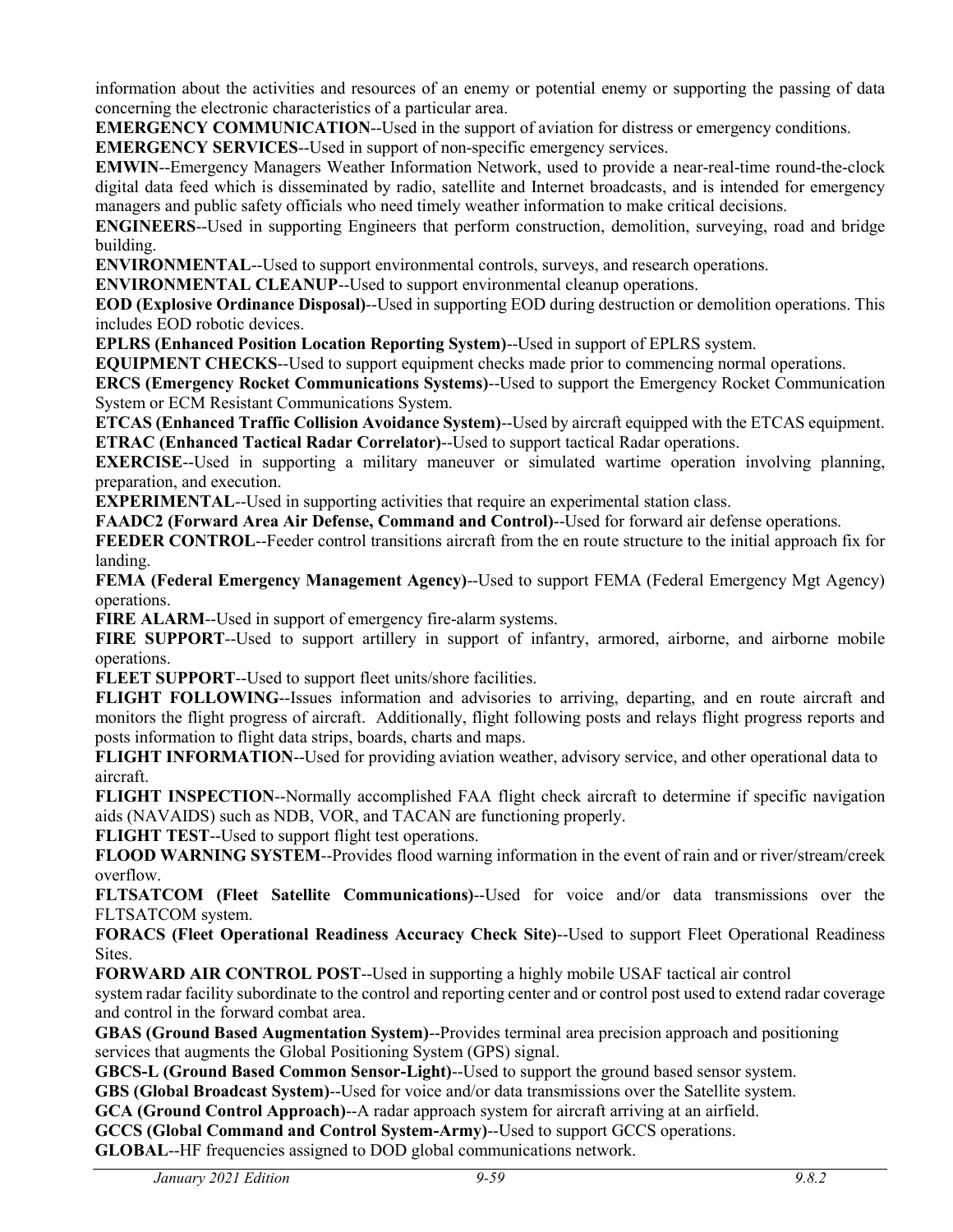**GLOBAL ALE (Automatic Link Establishment)**--Used in supporting ALE operations within the DOD global communications network.

**GLOBAL BLACK**--Used in support of the USAF Global HF Network for a non-secure email net.

**GLOBAL DISCRETE**--Unpublished (non-FLIP) HF frequencies assigned to DOD global communications network.

**GLOBAL RED**--Used in support of the USAF Global HF Network secure email net.

**Ground Missile Defense (GMD)--**Communications used in supporting Anti-Terrorism Force Protection.

**GOES (Geostationary Operational Environmental Satellites)**--GOES is a series of meteorological geostationary orbiting satellites that provide weather prediction data for the Western Hemisphere and particularly for the U.S.

**GOLDEN KNIGHTS**--Used by the Army's Golden Knights demonstration team.

**GPS (Global Positioning System)**--Used for precise positioning/navigation information.

**GRCS (Guardrail Common Sensor)**--Used in support collection and location system.

**GRIZZLY (M1 Bleacher MineSweeper)**--Used to support mine sweeping operations using CNR.

**GROUND CONTROL**--Used in supporting those functions which controls originate from the ground and directly support ground-based operations.

**GROUND INTERDICTION--Used to support ground operations, convoy, scouting, surveillance etc.** 

**GROUND OPERATIONS**--Used in supporting those functions which originate from the ground and directly support ground-based operations.

**GSR (Ground Surveillance Radar)**--Used to support ground surveillance radar operations.

**H-ENROUTE (High Enroute Communications)**--Used for air traffic control operations between departure and destination terminal areas in the high altitude stratum.

**HAARP (High Frequency Active Auroral Research Program)**--A scientific endeavor to study the properties and behavior of the ionosphere to understand its use to enhance communications and surveillance systems for both civilian and military purposes.

**HARBOR-PORT OPERATIONS**--Used for controlling movements of ships in harbors and ports.

**HAVE QUICK**--Used in supporting DOD's Jam-resistant UHF Communications Radio.

**HAZARDOUS MATERIAL RELEASE**--Used to support hazardous material release.

**HAZMAT (Hazardous Materials)**--Used to support operations dealing with hazardous materials.

**HELO CONTROL--**Used to control and coordinate helicopter transit between ships.

**HICOM (High Command)**--Used to support CINC HF high command net.

**HYDRA (Hierarchical Yet Dynamically Reprogrammable Architecture)--**Used in support of various shipboard voice communications requirements.

**IEWCS (Intelligence Electronic Warfare Common Sensor)**--Used in support of Intelligence and Electronic Warfare operations.

**IFF/SIF**--Used to support Identification Friend or Foe/Selective Identification Features activities.

**ILS (Instrument Landing System)**--Used to support localizer and glideslope aircraft Instrument Landing Systems.

**IMETS (Integrated Meteorological System)**--Used to support the collection of weather reports.

**INDUSTRIAL CONTROLS**--Used to support industrial controls.

**INFANTRY**--Used in supporting those ground-based elements designed to close with and destroy the enemy and which serve as a key element of combat power in close combat.

**INSTALLATION PA SYSTEM (Giant Voice)**--Used by installation public address systems.

**INSTRUCTOR/STUDENT TRAINING**--Used in supporting those activities during training which originate from the class room instructions. Mainly used for training purposes.

**INTELLIGENCE**--Used in support of the gathering of intelligence information.

**INTERPLANE**--Used between aircraft in flight.

**INVENTORY/INVENTORY CONTROLS (**e.g**.**, Optical Scanners)--Used in support of gathering inventory data at exchange, supply, and other logistical type facilities.

**IONOSPHERIC SOUNDER**--Used in support of ionospheric sounder operations.

**I-REMBASS (Improved-Remotely Monitored Battlefield Sensor System)**--Used to support ground surveillance operations.

**ISYSCON (Integrated System Control)**--Used to manage multiple tactical communications systems.

**JSS (Joint Surveillance System)**--Used in supporting the Joint Surveillance System Radars.

**JTIDS/MIDS (Joint Tactical Information Distribution System)**--Used in support of the operation of JTIDS. Used in support of the operation of Link 16 Command and Control Tactical Data Systems. Also known as TADIL-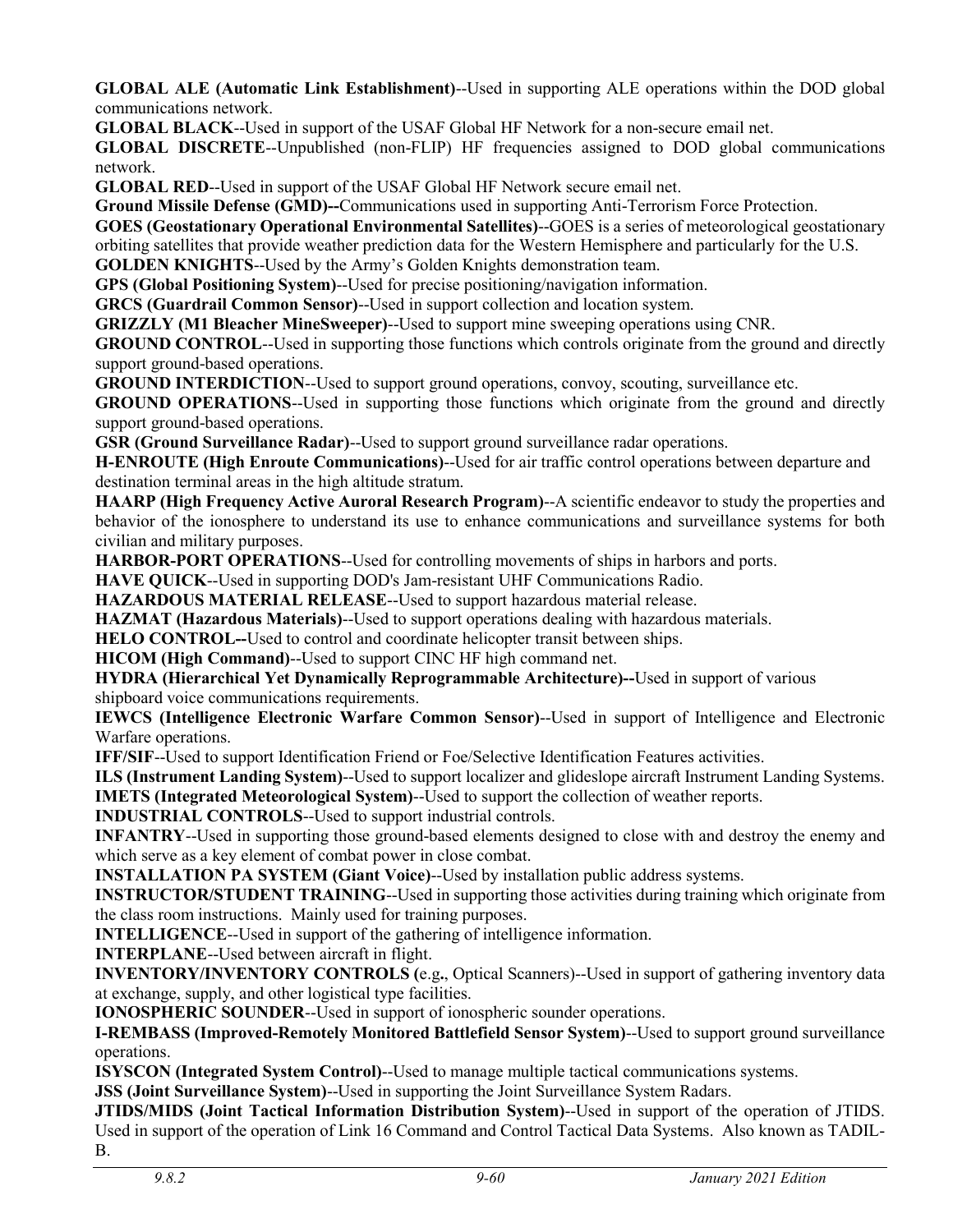**L-ENROUTE (Low Enroute Communications)**--Used for air traffic control operations between departure and destination terminal areas in the low altitude stratum.

**LAND WARRIOR**--Used to support combat net radio operations for Corps and below.

**LEASAT (Leased Satellite)**--Used for voice and/or data transmissions over the LEASAT system.

**LINEBACKER**--Used to operate in forward combat areas, the Linebacker is capable of shooting down rotary and fixed-wing aircraft, as well as cruise missiles.

**LLDR (Lightweight Laser Designator Rangefinder)**--Used in support of range finding operations.

**LMRDFS (Light Man-portable Radio Direction Finding System)**--Used to support direction finding system. **LOCAL CONTROL**--Used by air traffic controllers in the vicinity of an airdrome.

**LOCKS AND DAMS**--Used in direct support of the operation of locks and dams.

**LONGBOW (Apache Helicopter)**--Used by the weapons radar on Apache helicopters.

**LOOTING PREVENTION**--Used in direct support of looting prevention.

**M93A1 FOX**--Used to support Bridge operations.

**MARS (Military Affiliated Radio System)**--Used for voice and/or data transmissions over the Military Affiliated Radio System.

**METEOROLOGICAL**--Used in supporting the collection by visual observation or other detection methods, information about the activities and resources of an enemy or potential enemy or supporting the passing of data concerning the meteorological characteristics of a particular area.

**MFCS (Mortar Fire control System)**--Used to support command and control of Mortar Fire Control operations. **MICROWAVE**--Used to support Microwave data links.

**MICROWAVE DATA LINK**--Used in supporting the microwave data links.

**MILITARY POLICE**--Used to support security operations, military laws, orders and regulations, traffic control, crime prevention, investigations, logistics, coordination, and planning of police functions.

**MILSTAR (Military Strategic and Tactical Relay System)**--Used for voice and/or data transmissions over the MILSTAR system.

**MISSILE**--Used in supporting electronic fire distribution system designed for CONUS use in coordinating all elements of air defense from target detection to target destruction.

**MITT/DTES (Mobile Integrated Tactical Terminal/Distributed Common Ground System Test and Evaluation Strategy)**--Used to support mobile tactical terminal.

**MLRS (Multiple Launch Rocket System)**--Used to support the flight parameters of its main carrying missiles and submissiles.

**MLS (Microwave Landing System)**--Used to support Microwave Landing Systems.

**MOMS (Man on the Move System)**--Used in support of Man on the Move System operations.

**MOTOR POOL**--Used to support the motor pool.

**MSE (Mobile Subscriber Equipment)**--Used to provide secure, automatic digitized voice, data, and facsimile communications to the users, whether static or mobile operations.

**MTS (Movement Tracking System)**--Used to support the movement of personnel and equipment.

**MUNITIONS**--Used in support of the storage or movement of munitions.

**MUTUAL AID**--Used for fire, medical, police, and other emergency services between federal, state and local agencies.

**MYSTIC STAR**--Used to support the President of the U.S. and senior federal executives.

**NAOC (National Airborne Operations Center)**--Used in direct support of NAOC operations.

**NASA**--Used in support of NASA operations.

**NAVAL GUNFIRE SUPPORT**--Used in direct support of Naval Gunfire Support Operations.

**NAVIGATION RADAR--Used for radar navigation in reduced visibility to assist the operator in determining the** range and bearing to obstructions (e.g., other craft or buoys), avoiding obstacles, avoiding collisions, accessing the bank of a river or shore, and as an aid to maintain a vessel in a channel to avoid running aground.

**NAVY SPECIAL OPERATIONS**--Used for special, focused warfare operations conducted by Navy Sea, Air, Land (SEAL) teams, SEAL Delivery Vehicle Teams, and Special Boat Units (SBU) under the cognizance of the Naval Special Warfare Command.

**NCIS (Naval Criminal Investigative Service)**--Used by Naval Criminal Investigative Service organizations.

**NDB**--A signal (beacon) transmitting on a select frequency which is used by aircraft to determine their location in relation to the beacon signal. May serve as a guide to an airfield or location.

**NERON (NOAA Environmental Real-Time Observation Network)**--RF links are used to establish two-way (simplex) communications to poll data collection platforms (DCP) for MESONET data via base stations and repeater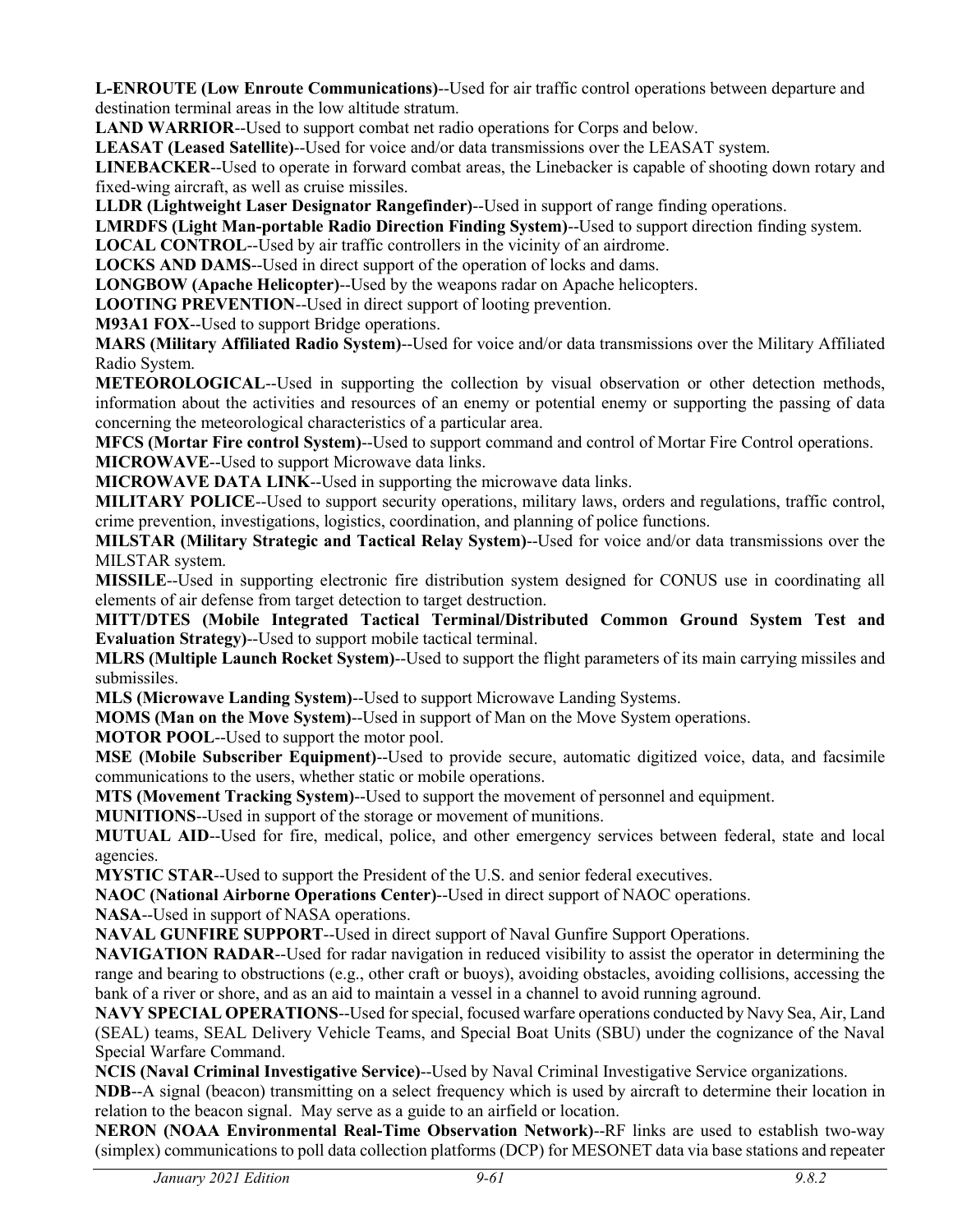stations as applicable. The DCPS reply by transmitting the hydrometric data.

**NEXRAD**--Used in support of the Next Generation Weather Radar (NEXRAD).

**NOAA WEATHER RADIO**--Used for the dissemination of National Oceanic and Atmospheric Administration weather forecasts, weather warnings, and other critical information to the public.

**NOAA WEATHER RADIO LINK--**A simplex UHF radio link carrying the NWR broadcast from the Weather Forecast/Satellite Office (WFO/WSO) to the VHF transmitter. This radio link is used when a telephone line is unavailable.

**NORAD (North American Air defense Command)**--Used by the North American Air defense Command.

**NTDR (Near Term Digital Radio)**--Used to support the Army's data communication backbone for platoon to brigade.

**OCCS SUPPORT**--Used for communications support of Observer Controller Communication System (OCCS) programs and projects.

**OSI** (Office of Special Investigation)--Used by Office of Special Investigation organizations.

**OTHER OPERATIONS--Used in supporting those functions not covered in one of the categories listed herein.** (Note: See subparagraph (8) (j) above for additional instructions.)

**OTHR/ROTHR (Over-the-Horizon Radars)**--Used in supporting the OTHR. Some systems are relocatable.

**PAR (Precision Approach Radar)**--Used for Precision Approach Radar operations.

**PATRIOT**-- An air defense missile system.

**PAVE PAWS (Precision Acquisition Vehicle Entry Phased Array Warning System)**--Used in supporting the Precision Acquisition Vehicle Entry Phased Array Warning System.

**PILOT-TO-DISPATCHER**--Used between the base operations dispatcher and air crews.

**PILOT-TO-METRO**--Used between the base weather facility and air crews.

**PILOT-TO-PILOT**--Communication between air crews in flight.

**POL (Petroleum, Oil, and Lubricants)**--Used to support POL activities during exercises and operations.

**PRIME BEEF--Used in support of the Prime Beef construction team.** 

**PRISON BUS**--Used for immediate communications support to prison and/or local police units during the transport of federal prisoners between federal correction facilities, other transportation media, medical facilities, and/or U.S. Courts.

**PROJECT COTHEN**--Federal Anti-Drug Operations.

**PSYCHOLOGICAL OPERATIONS**--Used for planned psychological activities in peace and war directed to enemy, friendly and neutral audiences to influence attitudes and behavior affecting achievement of political and military objectives.

**PUBLIC WORKS--**Used to support public works.

**RADAR (Radio Detection and Ranging)**--Used to support the various types of radar functions.

**RADIO RELAY**--Used in supporting signal communication system using very high frequencies and line of sight radio transmitters and receivers in lieu of trunk wire circuits. This system, when used in conjunction with carrier equipment, will provide channels for both voice and Teletype operations.

**RADIOLOCATION**--Used in supporting the determination of relative direction, position, or motion of an object, or its detection, by means of the constant velocity of rectilinear propagation characteristics of radio waves.

**RADIOSONDE**--Airborne instrumentation platform for collection/transmission of atmospheric temperature, pressure, relative humidity, and wind speed and direction data. Data is used to provide a three-dimensional picture of atmospheric conditions, which is essential for weather forecasting and meteorological research.

**RAMP CONTROL**--Used to control the movement of aircraft and vehicle traffic on the flight line.

**RANGE CONTROL**--Used in supporting the Range Control functions on a DOD Range (e.g., Range scheduling). **RANGE OPERATIONS--Used in supporting general operations on a DOD Test Range or Military Training.** 

**RANGER UNITS**--Used in supporting those units that plan and conduct special military operations and have the ability to support conventional military operations.

**REMOTE MAINTENANCE MONITORING**--Used for the remote collection of radio system status and operational data for remote review and analysis.

**RDMS (Range Data Management Subsystem)**--Used to support the RDMS currently being used at the National Training Center (NTC).

**RED HORSE**--Used in support of Air Force tactical construction operations.

**REFUELING**--Used in supporting voice communications in support of air-air refueling operations. **REMOTE BARRIER CONTROL SYSTEMS**--Used to control aircraft barrier systems.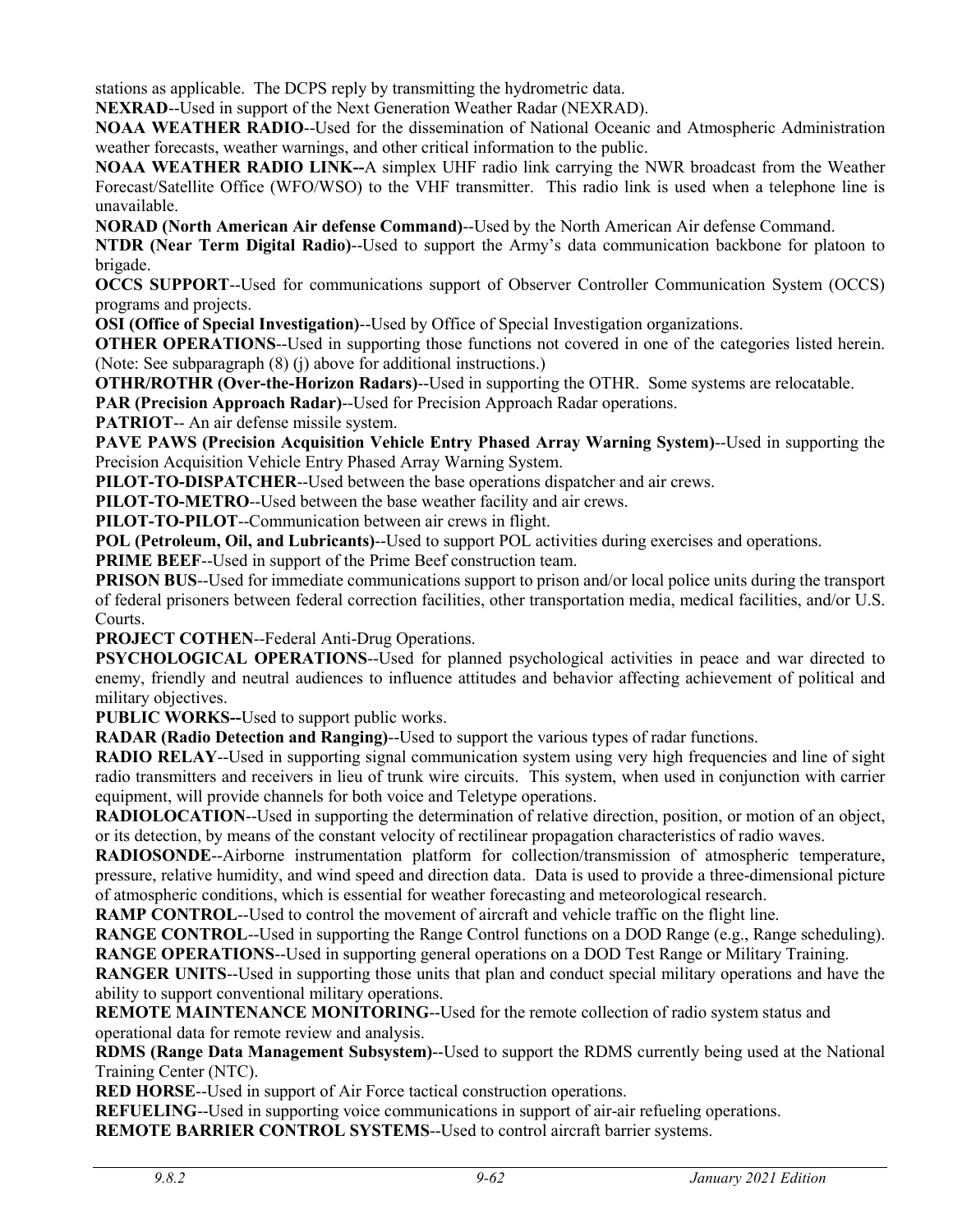**REMOTE CONTROL CRANE--Used to control remotely controlled cranes such as in a shipyard, harbor or other** major industrial facilities.

**RESOURCES CONSERVATION**--Used to support resource conservation research operations.

**RESUPPLY**--Used in support of re-supply operations.

**RF TAGS**--(Radio Frequency Tags and Interrogators)--Logistics and shipping container tracking and management devices.

**RUNWAY ICE DETECTION SYSTEMS**--Used to monitor runway ice detection systems.

**RUNWAY LIGHTING CONTROL**--Used to control remotely controlled runway lighting.

**RVR (Runway Visual Range)**--Used for the measurement of atmospheric transmissivity along airport runways.

**SAFETY**--Used in support of public works safety net.

**SATELLITE COMMUNICATIONS**--Used for voice and/or data transmissions over a non-specific satellite system.

**SAWDS (Satellite Automated WX Dist Sys)**--Network to disseminate weather information to DOD facilities.

**SCAMP (Single Channel Anti-Jam Manportable Terminal)**--Used to support voice and data links for battle command and control communications.

**SCOPE SHIELD--Tactical handheld radios.** 

**SEA OPERATIONS**--Used in supporting those functions which originate from on board ship and/or directly support the launching of, actual conduct of, and returning of forces carrying out sea-based operations; operations in a maritime and littoral environment which contribute to gaining and maintaining freedom of action.

**SEABEES**--Used in support of SEABEES construction activities.

**SEARCH AND RESCUE**--Used in supporting Search and Rescue (SAR) operational use of aircraft, surface craft, submarines, specialized rescue teams and equipment to search for and rescue personnel in distress on land or at sea. **SECURITY FORCE**--Used in providing installation physical security operations.

**SENTINEL (AN/MPQ-64 Surveillance Radar)**--Used for air surveillance and target acquisition/tracking sensor for Short Range Air Defense (SHORAD) weapons systems.

**SGLS (Space Ground Link Subsystem) (Telemetry)**--Used in conjunction with the Automated Remote Tracking System (ARTS).

**SH-ENROUTE (Super High Enroute Communication)**--Used for air traffic control operations between

departure and destination terminal areas in the super-high altitude stratum.

**SHIP/AIR OPERATIONS**--Used in supporting airborne units assigned to US Naval ships.

**SHIP/SHIP--Used in supporting ship-to-ship communications.** 

**SHIP/SHORE OPERATIONS**--Used in supporting ship-to-shore and shore-to-ship communications.

**SHIPYARD**--Used in supporting shipyard operations, except remote controlled cranes.

**SHORE PATROL--Used by shore patrol activities.** 

**SHUTTLE**--Used in direct support of Space Shuttle operations.

**SIMULATOR**--Used to support simulator activities.

**SINCGARS (Single Channel Ground and Airborne Radio System)**--Used to support combat arms command and control operations.

**SINCGARS-ASIP (Single Channel Ground and Airborne Radio System-Advanced System Improvement Plan)**--Used to support combat arms command and control operations.

**SNOW REMOVAL--Used to support snow removal activities.** 

**SOF (Supervisor of Flying)**--Used by the SOF to assist pilots.

**SONOBUOY**--Used for floating electronic sensors designed to provide various data for Navy antisubmarine warfare (ASW).

**SORT (Special Operations Response Team)**--Used by federal officers specially trained in controlling disturbances within U.S. Penitentiaries or other federal correctional facilities.

**SPACE OPERATIONS--**Used in supporting those functions that directly support operational space missions including satellite control and shuttle missions.

**SPECIAL FORCES**--Used for specially trained, equipped and organized force against strategic or tactical targets in pursuit of national military, political, economic, or psychological objectives. These operations may be conducted during peace or hostilities. They may support conventional operations, or be prosecuted independently when use of conventional forces is inappropriate or infeasible.

**SPECIAL OPERATIONS**--Used in directly supporting Special Operations; those operations conducted by specially trained, equipped, and organized DOD forces (e.g., SOF) against strategic or tactical targets during peacetime or during hostilities.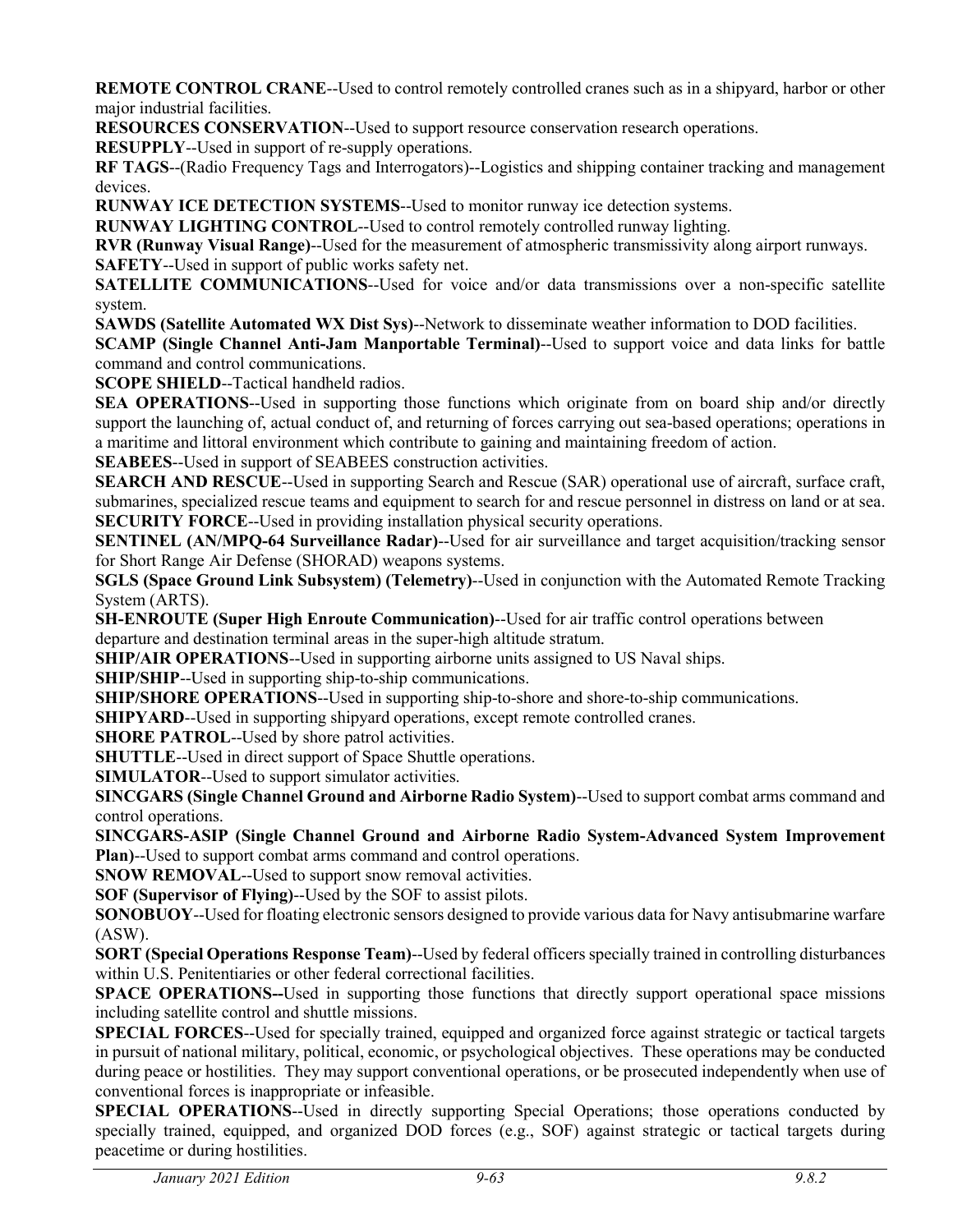**SPECIAL SECURITY OPERATIONS**--Used in direct support of special security operations.

**SPEED MEASUREMENT SYSTEMS--Used by law enforcement activities to measure the speed of vehicles.** 

**SPITFIRE (SPITFIRE Manpack UHF SATCOM DAMA Terminal)**--Used to support digital voice communications.

**SQUADRON/WING COMMON--A** common frequency used for communication within a squadron or wing; (AF) a unit composed normally of one primary mission group and the necessary supporting organizations; (Navy) the basic organizational and administrative unit for naval, land, and tender-based aviation; (Marines) a balanced task organization of aircraft groups/squadrons together with appropriate command, air control, administrative, service, and maintenance units.

**STRIKER II (Advanced Fire Support/Scout/Surveillance System)**--Used to support long-range, reconnaissance, surveillance and fire support systems.

**SUPPLY AND LOGISTICS-**-Used to support general supply and logistics operations.

**SURFACE NAVAIDS--S**hip stations used to furnish navigational assistance to aircraft and/or ships.

**SURVEILLANCE/ RECONNAISSANCE**--Used in supporting those strategic and tactical sensors and systems which provide warning of air breathing, ballistic missile, space-based, or tactical ground-based attack or to relay voice and/or data on the activities and resources of a potential or real enemy or the characteristics of a particular area obtained through visual observations or other detection methods.

**SURVEILLANCE SYSTEMS**--Used to support base security surveillance operations.

**SUSTAINING OPERATIONS**--Used in supporting those functions normally performed in conjunction with the continued operation of an Army Post, a Navy/Marine Corps Base, or an Air Force Base.

**TACAN (Tactical Air Navigation)**--Used by TACAN systems.

**TACCS (Tactical Army Combat Service Support Computer System)**--Used in support of the TACCS.

**TACJAM (Tactical Communications Jamming System)**--Used to support jamming operations.

**TACTS (Tactical Trunk Signaling)**--Used to support trunking systems.

**TADIL-A**--Used in support of the operation of Link 11 Naval Tactical Data System (ship to ship and ship to air) operations. Also used by the USAF for air to ground operations.

**TADIL-C**--High Frequencies (HF) used in support of the operation of Link 11 Naval Tactical Data Systems (ship to ship and ship to air) operations.

**TARGET**--Used to support target scoring and precision tracking radar etc.

**TARGET ACQUISITION**--Used within a system that identifies valid targets.

**TARGET SCORING**--Used to support target scoring of laser equipment.

**TAXI**--Used by base/installation taxi systems.

**TCAS (Traffic Collision Avoidance System)**--Used by aircraft equipped with the TCAS equipment.

**TCRS (Target Control System)**--Used to support target control functions and exercises at NTC.

**TEAMMATE-**-Used to support collection and direction finding systems.

**TECHNICAL ESCORT UNIT**--Used to support a technical escort unit which is a deployable explosive and chemical/biological response team that identifies, escorts, decontaminates, disposes and mitigates explosive chemical and biological devices.

**TELEMETRY**--Used in supporting the transmission of telemetry data on a DOD range.

**TEST AND MEASUREMENT**--Used in supporting the test and measurement functions on a DoD Range.

**TEST RANGE TIMING**--Used in supporting the transmission of timing signals on a DOD Range.

**TETHERED AEREOSTAT RADAR**--Used in supporting the Tethered Aerostat Radars and interface system.

**THUNDERBIRDS**--Used by the USAF Thunderbirds demonstration team.

**TIS or TRAVELERS INFORMATION SYSTEM**--Used to provide travelers advisories.

**TMGS (Transportable mobile ground subsystems)**--Used in support of telecommand operations.

**TOSS (TV Ordnance Scoring System)**--Used in support of telecommand operations in scoring target accuracy on military ranges.

**TOWER**--Controls aircraft within assigned airspace and aircraft/vehicles on ground at airfields.

**TRACKWOLF**--Used to support ground based HF skywave communications intercept and direction finding systems.

**TRAILBLAZER (Ground Based Communications Intelligence System)**--Used by the Army to gather Intelligence.

**TROJAN SPIRIT**--Used to support the Transportable Trojan Spirit II satellite communications terminal.

**TSU**--Technical escort unit is a deployable explosive and chemical/biological response team that identifies, escorts, decontaminates, disposes and mitigates explosive chemical and biological devices.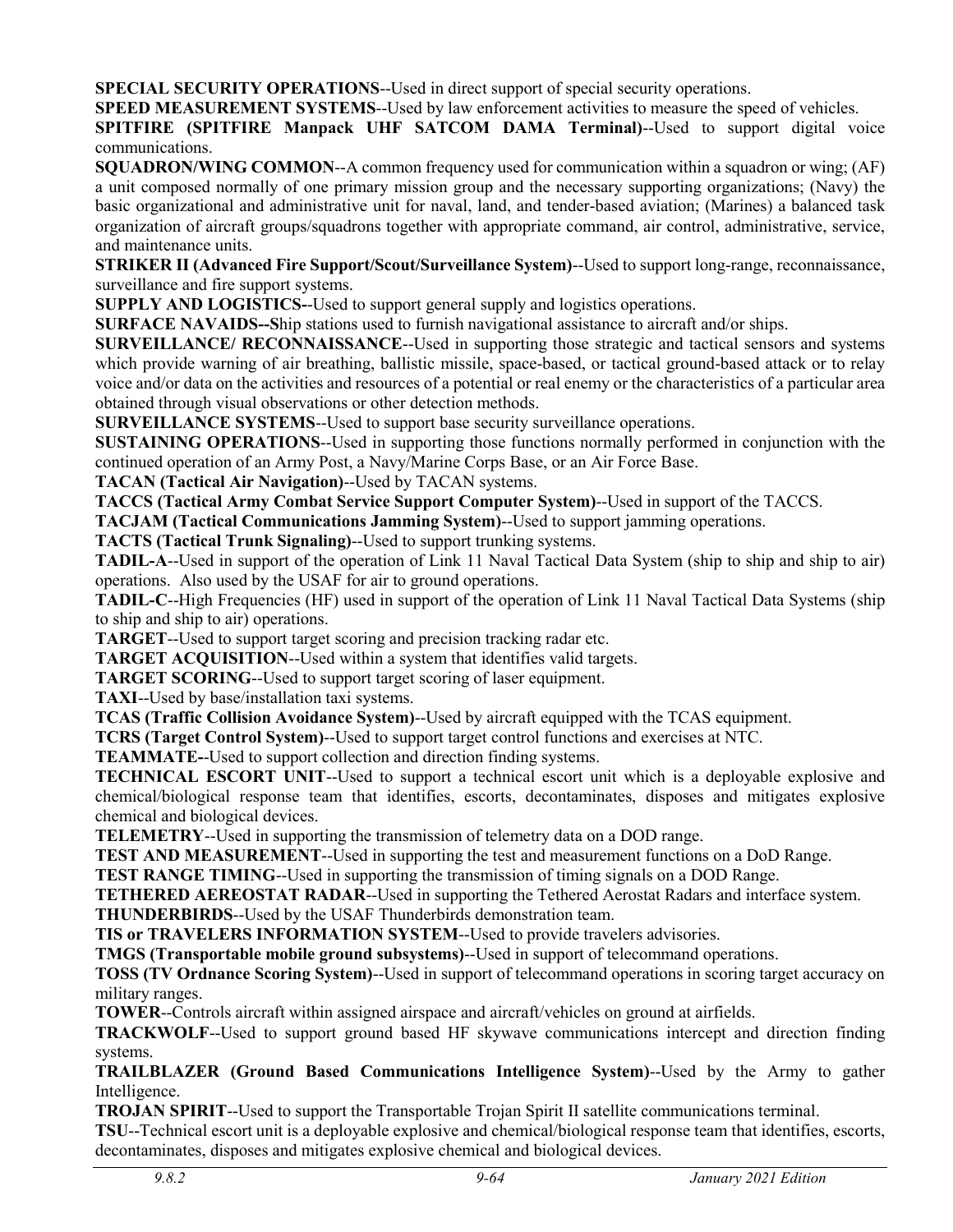**UAV (Unmanned Aerial Vehicle)**--Used in supporting the testing and/or operations of pilotless aircraft.

**UNLICENSED DEVICE**--Used by the government for use by low power devices normally operated without a license under the provisions of Part 15 of the FCC Regulations.

**VOICE LINK**--Used in the support of a voice radio link.

**VORTAC (VHF Omni-range TACAN)**--Used for VORTAC operations.

**VOR (Very High Frequency Omnidirectional Range)**--Used for Very High Frequency (VHF) Omnidirectional Range (VOR) operations.

**WARNING SYSTEM**--A signal or siren that warns of imminent danger (e.g., bomb alert, chemical, tornadoes, etc.).

**WEAPON SYSTEMS**--Used by major weapon systems.

**WEAPONS STORAGE PROTECTION**--Used to support weapons storage facilities.

**WEATHER RADAR**--Radar frequencies used by aircraft or ground based sites for weather purposes.

**WHCA (White House Communications Agency)**--Used in supporting WHCA operations.

**WIDEBAND GLOBAL SATCOM**--Used for voice, data and/or video transmissions in support of U.S. military operations using the Wideband Global Satcom (WGS) system.

**WILDLIFE PRESERVATION**--Used for game wardens, endangered species/wildlife preservation and tracking the movements of wild animals.

**WIND MEASUREMENT**--Used in the support of wind measurement equipment (direction, speed and/or shear) **WIND PROFILER**--Used for sensing wind shear in the vicinity of airports.

**WIN-T (Warfighter Information Network-Tactical)**--Used to support the Army's Tactical Intranet consisting of switching/routing/transport that provides voice, data and video services.

**WIRELESS LOCAL AREA NETWORK**--Used to support local area network frequency bands.

**WOLVERINE (Assault Bridge)**--Used to support command and control of bridge operations.

### *v. Mexican Coordination Data (\*MEX)*

(1) The information in this field is normally those comments that were added based on FAS ADM 800118, dated June 16, 1980. These comments are:

\*MEX,21311, IRAC, MAR 1980, MAY 1980 GMF

(2) As these comments indicate that this record was provided to Mexico for coordination in the original list, do not delete this entry when updating the assignment. If a record replacement action is used, and the frequency and/or location does not change, the docket numbers of the older authorization should be retained in the circuit remarks (see subparagraph 39g, \*DOC).

(3) Agencies may also use this field to enter coordination comments based upon actual coordination with Mexico.

(4) Use this field by inserting the identifying code REMnn followed by a space, then \*MEX followed by a comma, then the data.

## *w. U.S. Coordination Comments on Canadian and Mexican Proposals (\*USA)*

(1) Proposals for frequency coordination from Canada (and at some future date from Mexico) are processed through the automated FAS agenda system. When coordination is completed, the records are added to the GMF with the U.S. coordination comments indicated on the record by the code \*USA followed by NHIA or NHIC.

(a) NHIA means no harmful interference is anticipated either to or from the proposals.

(b) NHIC means no harmful interference is anticipated, but additional information or a noting comment pertinent to the coordination is include.

(2) See Section 9.16.3 for instructions on formatting and voting \*USA comments.

## *x. FCC File Number (\*FLN)*

This entry is used to identify an FCC File Number of an application received or license issued to a non-federal entity allowed to use either an NTIA-authorized frequency or a U.S. federal radio station on a frequency licensed by the FCC.

- (1) Insert REMnn followed by a space and the identifying code \*FLN followed by a comma.
- (2) Immediately following the comma insert the FCC file number.

## *y. Name, or Personal Identifier and Position, of Original Classification Authority (\*CLA).*

(1) This field is used to identify, by name, or by personal identifier and position, the original classification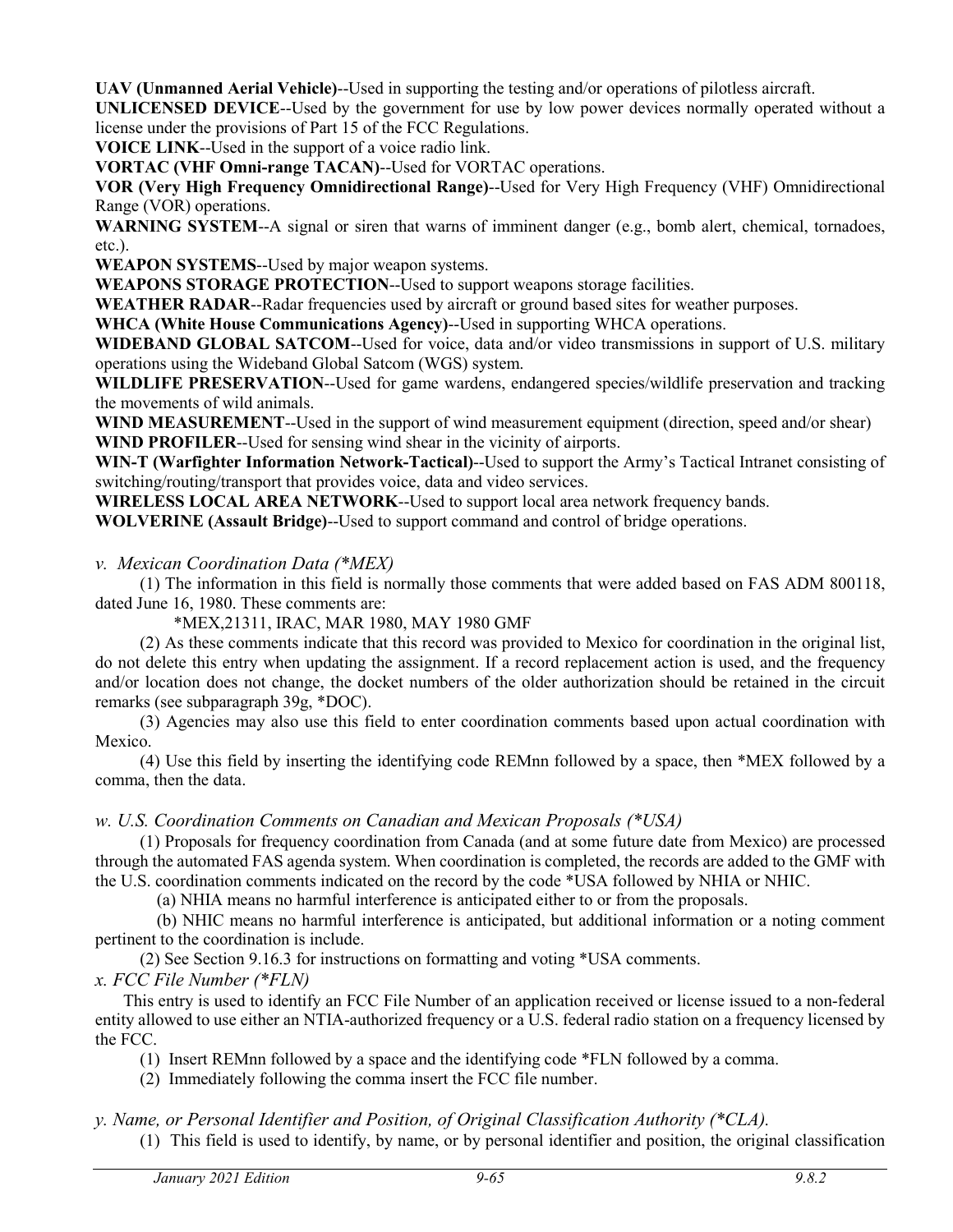authority for classified data. This entry shall be included for all classified applications for which the classification was originally applied by the applicant and was not determined from derivative methods. This entry shall include all data in a single occurrence.

(2) Enter the field code REMnn followed by a space. Following the space, enter the code \*CLA followed by a comma. Immediately after the comma, enter the name, or personal identifier and position, of the original classification authority, or the statement EXCLUDED,1.6.B, if entry of this information falls under the exclusion provision of Executive Order 13526.

## *Example*:

REM04 \*CLA,ASD,CCCI,DOD REM02 \*CLA,COMDR,12AF,USAF" REM05 \*CLA,JOHN MCCLELLAN,AA,NTIA,DOC REM03 \*CLA,EXCLUDED,1.6.B

## *z. Derivative Classification Authority (\*CLF).*

(1) This field is used to identify the source document, or classification guide, used as the basis for derivatively classifying data in a frequency assignment. This entry shall be included in all applications that are derivatively classified or contain a declassification instruction of OADR in the data field CDD, and shall be composed such that the source document or classification guide can be readily identified. Use more than one entry if necessary.

(2) Enter the field code REMnn followed by a space. Following the space, enter the code \*CLF followed by a comma. Immediately after the comma, enter the identity of the source document or classification guide. Include the title, date and agency or organization that published the source document.

(3) In those instances where the original classification authority extends a declassification date in the field CDD beyond the initial 10-year period, this field is used to identify the date the declassification was extended, the individual that approved the extension, and that individual's agency or organization. However, entry of this information is not necessary when the classification is derived from another source and the source is listed in accordance with subparagraph (2) above.

*Examples:*

REM06 \*CLF,ASD,C3I,MEMO,SUBJ WINDOW REM07 \*CLF,3JULY95 \*\*\*\*\*\*\* REM04 \*CLF,B-1B SCG,930815, OC-ALC/LAB \*\*\*\*\*\*\* REM10 \*CLF,NTIA SCG FOR FREQ ASSIGNMENT REM11 \*CLF,RECORDS,821108, ASCI (NTIA),DOC

# *aa. Reason for Classification (\*CLR).*

(1) This field is used to cite the category, or categories, of Executive Order 13526, that the original classification authority determined to be the reason(s) frequency assignment data in the assignment must be classified. This entry shall be included in all classified applications, except those classified derivatively, for which entry is optional. If this entry is used, all data shall be entered in a single occurrence.

(2) Enter the field code REMnn followed by a space. Following the space, enter the code \*CLR followed by a comma. Immediately after the comma, enter the code 1.4, followed immediately by one, some, or all of the letters a, b, c, d, e, f or g, or h, which represents the classification categories listed in Executive Order 13526. For multiple category entries, enter the letters in alphabetical order.

# *Example:* REM05 \*CLR,1.4ABCD"

# *bb. Extended Declassification Date (\*CDE).*

(1) This field is used to enter the declassification date for "permanently valuable" information when the field CDD contains an entry in the range DE25X2 - DE25X9. This entry shall include all data in a single occurrence.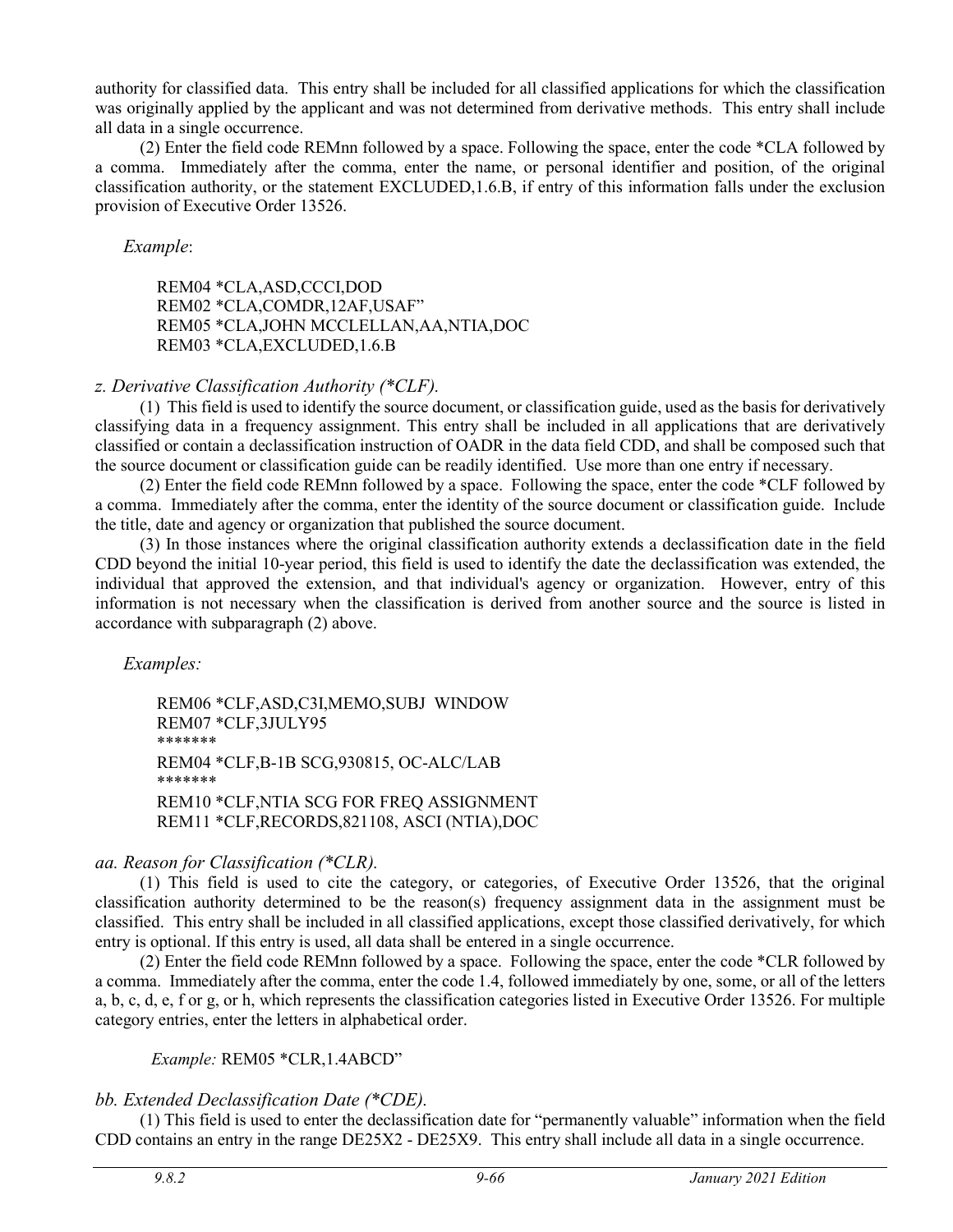(2) Enter the field code REMnn followed by a space. Following the space, enter the code \*CDE followed by a comma. Immediately after the comma, enter the declassification date in year, month and day (YYMMDD) order.

### *cc. Classified Data Fields (\*CLC or \*CLS).*

(1) These fields are used to identify those data fields in an assignment that are classified confidentical or secret. One or both of these entries must be included on all classified applications to indicate the classified information.

(2) Enter the field code REMnn followed by a space. Following the space, enter the code \*CLC to indicate those data fields that are classified Confidential or \*CLS to indicate those data fields that are classified Secret followed by a comma. Immediately after the comma, enter the mnemonic(s) (and occurrence number of multiple occurring fields) of the classified data field(s). If more than one mnemonic is entered, separate each with a comma. You must enter all classified data fields that are confidential in \*CLC and all classified data fields that are Secret in \*CLS.

(3) Use as many entries of \*CLC or \*CLS REM lines as necessary to list all classified data fields.

(4) The entry for Supplementary Details will always be SUP (See paragraph 80, subparagraph j, of this section.).

*Example*: REM09 \*CLC,EMS01,PWR01,EMS02,PWR02,SUP REM10 \*CLS,XAD01, RAD03, REM11

### *dd. Unclassified Data Fields (\*CLU).*

(1) This field is used to identify those unclassified frequency assignment data fields in a classified assignment. This entry shall be included in all classified applications. This entry shall include all data in a single occurrence.

(2) Enter the field code REMnn followed by a space. Following the space, enter the code \*CLU followed by a comma. Immediately after the comma, enter the statement ALL DATA FIELDS NOT LISTED IN \*CLC or \*CLS if there are unclassified data fields, or the statement NO UNCLASSIFIED DATA FIELDS if there are no unclassified data fields.

#### *ee. Transition and Planning Data (\*TRN)*

This optional data field may be used to provide the planned date it is anticipated an assignment will be transitioned and to provide the new frequency planned for the operation.

a. Insert the identifying code REMnn \*TRN;

b. Following the identifying code, insert a comma;

c. After the comma, insert in the next six characters the dated, in year, month, day (yymmdd) order, planned for the transition or narrowing to occur.

d. If the frequency to be transitioned to is known, insert a comma after the date, followed by the new frequency. Enter this data the same way frequency is entered into the data field FRQ.

*Examples*:

REM06 \*TRN, 050630, M416.225 REM05 \*TRN, 030331

# *ff. Paired Frequency (\*PRD)*

This field identifies a repeater station or point-to-point operations using paired transmit or receive frequency, the associated agency serial number and any other information (e.g., repeater input, repeater output) associated with that frequency's assignment. This entry is required for all applications having a station class with the suffix "R" added, meaning the station is to be used primarily as a repeater, and the frequency being applied for is within one of the ranges listed in Section 6.1.2, paragraph 2 or Section 6.1.3, paragraph 2. This entry is also required for any application containing the Circuit Remarks entry "\*RPT" (see paragraph 39h, above). For point to point operations this field applies to all frequency bands above 29890 kHz.

(1) Insert the identifying code REMnn, a space, then \*PRD followed by a comma.

(2) After the comma, insert the repeater station transmit or receive frequency, followed by a comma. The frequency shall be entered with four digits beyond the decimal point (e.g. M39.0125; M166.0000), and shall be preceded by the letter designating the frequency band (e.g. M for mega-hertz)(see Chapter 6, Section 6.2)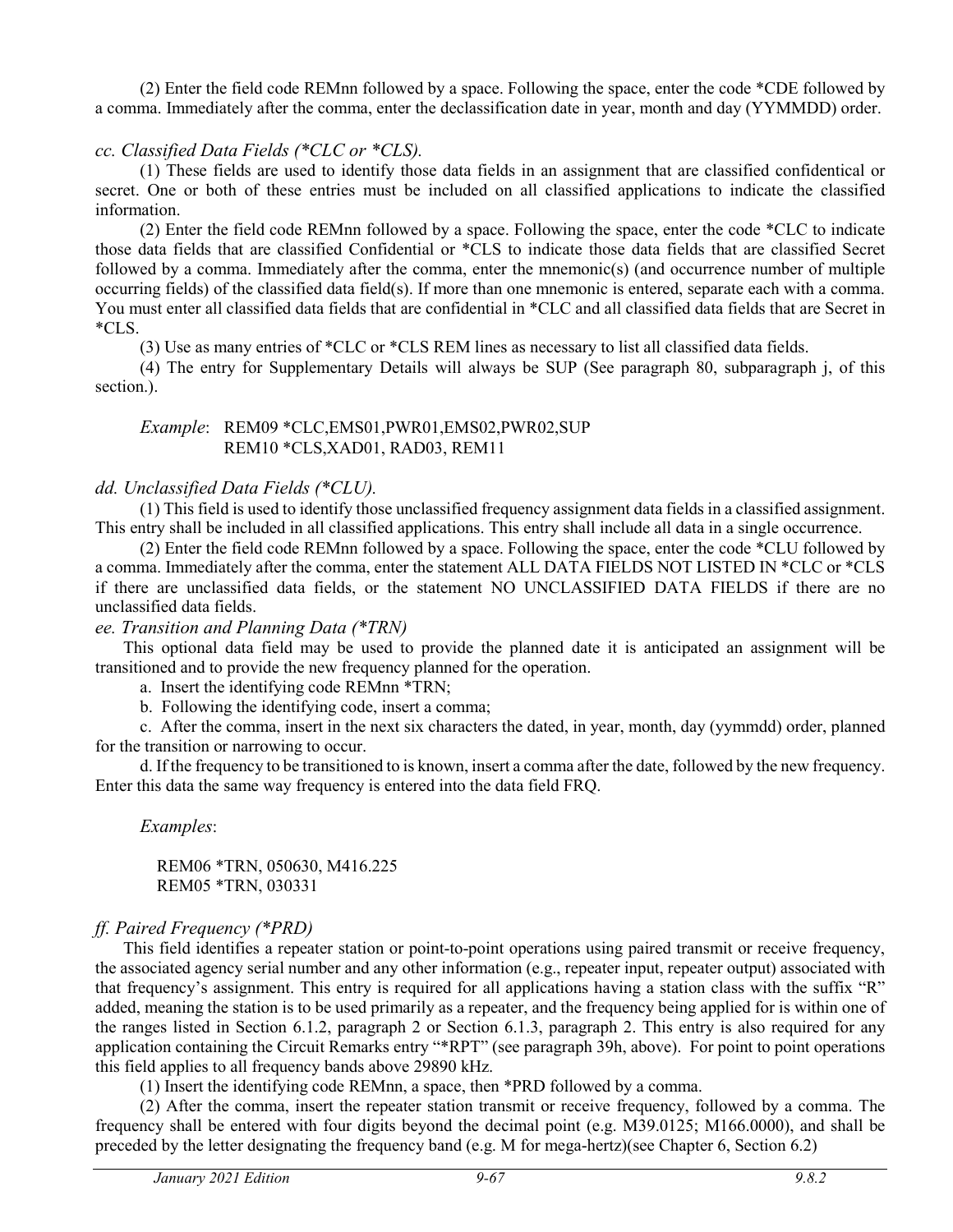(3) After the comma, insert the 10-digit serial number associated with the repeater station receive or transmit frequency assignment. However, if this field is used and multiple assignments for the repeater station frequency, include only one of those serial numbers as a representative of the group.

(4) (Optional) After a comma, insert associated information (e.g., repeater input, repeater output etc.).

Note: The only characters allowed in this portion of the associated information field are alphabetical, blanks and commas.

### *Example*:

#### REM01 \*PRD,M166.0125,VA 000622,RPT OUT REM02 \*PRD,M39.0250,NASA010101,RPT IN REM03 \*PRD,M166.0000,NASA060001

### *gg. Declassification Instructions Comment (\*DIC)*

(1) This field is used to describe the event, when after its occurrence, the data field (CLA) Classification would be changed to U-Unclassified, data field (CDD) Declassification Date would be removed from the record, and any data item classified (C) or (S) would be reclassified to (U). (Note: The responsible agency is required to submit a modification transaction to declassify the assignment once the event described in this data field occurs.)

(2) Enter the field code REMnn followed by a space. Following the space enter the code \*DIC followed by a comma. Immediately after the comma describe the event that is the basis for declassifying the assignment record.

*Example:*REM08 \*DIC, DECLASSIFY AFTER MISSILE LAUNCH

## **40. Serial Replaced (SRS) and Serial Replaced Expiration Date (SEX)**

*a. General Rules*

(1) These two fields may be used to delete from the GMF one or more (maximum of nine) existing assignments simultaneously with a NEW or NOTIFICATION Action. If a New or NOTIFICATION Action is intended as a replacement for existing assignments, an entry for each replaced assignment is made in the SERIAL REPLACED (SRS) field and the SERIAL REPLACED EXPIRATION DATE (SEX) field.

(2) The assignment record to be deleted will be automatically converted to a temporary assignment with an expiration date corresponding to the date entered in the SEX field. It will be printed on the FAS agenda immediately following the new or notified record to which it refers. The new or notified action and the assignment to be deleted will appear in the GMF until the date entered in the SEX field has passed, at which time the latter will be deleted.

(3) Each entry in the SERIAL REPLACED (SRS) field must have a corresponding entry in the SERIAL REPLACED EXPIRATION DATE (SEX) field.

(4) If no assignment record is to be deleted, these fields shall be left blank.

*b. Serial Replaced (SRS) (10 Characters--9 Occurrences)*

Enter the identifying code SRSnn followed by the Serial Number of the assignment being replaced as it is shown in the GMF.

| <i>Examples</i> : | SRS01 AF 761234  |
|-------------------|------------------|
|                   | SRS09 NASA783456 |

*c. Serial Replaced Expiration Date (SEX) (6 Characters--9 Occurrences)*

Enter the identifying code SEXnn followed by the desired date of deletion in year-month-day order. The date shall not exceed one year from the date of the application.

*Examples*: SEX01 880615 SEX09 880915

# **41. FOI-Exempt from FOIA (1 Character-1 Occurrence)**

This field is used for identifying those assignments determined by the submitting agency's Freedom of Information Act (FOIA) Officer to be exempt from release in accordance with the provisions of the FOIA, 5.U.S.C. 552, as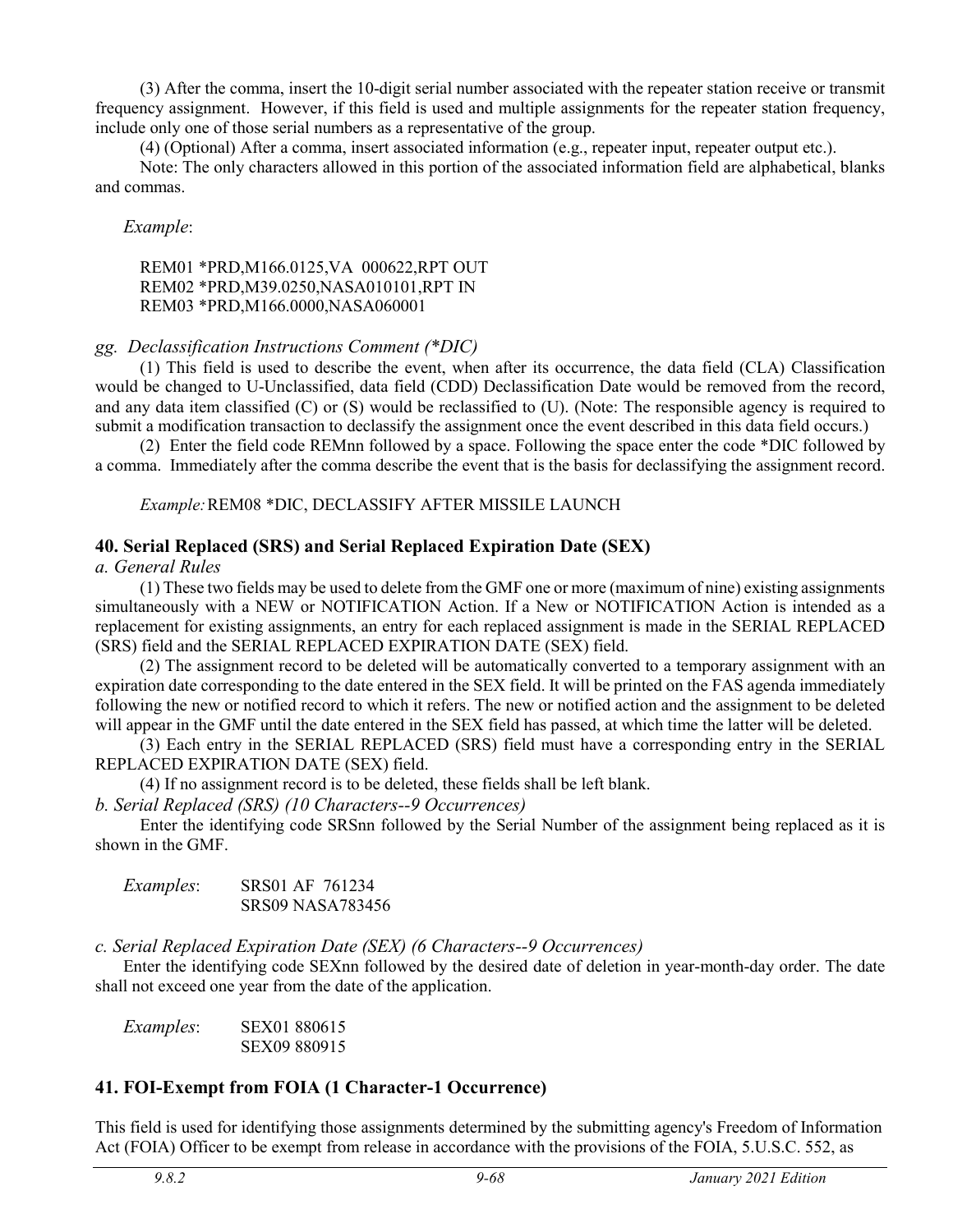amended. By entering X in this field, the agency representative attest the record meets one or more of the criteria outlined in the provisions of the Freedom of Information Act, 5 U.S.C. 552 as amended. Agency representatives will provide NTIA with justification upon request. Agency representatives will timely update information in this field as changed. The federal agency requesting the frequency assignment should work with its FOIA officials to determine whether the frequency assignment may be withheld under any of the available FOIA exemptions for unclassified records at the time that it requests the assignment.

## **42-78. Reserved**

## **79. Frequency Assignment Subcommittee (FAS) (72 Characters--5 Occurrences)**

The FAS field shall be used to provide information that will not be recorded in the GMF. This field is used for information of value only to FAS Representatives and relevant only while the frequency assignment action remains on the FAS agenda. This data will not be recorded in the GMF.

## *Examples*:

FAS01 THIS IS A RENEWAL OF AN EXISTING AUTHORIZATION. FAS03 ROUTINE UPDATE. 5-YEAR REVIEW. FAS01 TELEPHONE ACTION RE-QUESTED. FAS05 AGA COORD WITH SMITH/NTIA, 8/1/85.

## **80. Supplementary Details (SUP) (72 Characters-15 Occurrences)**

The SUPPLEMENTARY DETAILS (SUP) data field may contain an explanation of the proposed operation and supplemental data as required below.

a. *Experimental Station Classes*: If the application is for an assignment to an experimental station, insert information to further describe the intent or nature of the experimental operation (see Section 6.4). b. *Canadian Coordination*:

(1) If Canadian coordination is required or desired, any amplifying data to be forwarded to Canada shall be entered in the SUPPLEMENTARY DETAILS in the following format:

 $(CANCOR \ldots);$ 

*Examples:*

(CANCOR USE ALONG BORDER IS OCCASIONAL) (CANCOR REF U.S. SERIAL I8190001) (CANCOR NOTE 172.9 MHZ, U.S. SERIAL 760001)

The abbreviation CANCOR must immediately follow the initial parenthetic character. Only the data following "CANCOR" and preceding the closing parentheses sign will be forwarded to Canada.

(2) In addition to any other amplifying data, the following information is to be furnished Canada using the procedure in 80.b.(1) above:

(a) If abbreviations have been used in the transmitter and/or receiver Antenna Location fields, and complete spelling is not readily apparent, enter the complete spelling.

(b) If the frequency has been coordinated previously with Canada for use in the same geographic area, insert the U.S. Serial Number of the previous coordination as it appears on the \*CAN line in the Circuit Remarks of the GMF assignment being cited.

(c) If an expeditious reply from Canada is necessary, insert EXPEDITIOUS REPLY REQUESTED.

d) If the application is for operations in two or more states along the border and S322 has not been inserted in the NOTES field, insert additional data to inform Canada of the extent to which the frequency will be used.

(e) While an application is Tabled on the FAS agenda during the Canadian coordination process, an agency may use the SUPPLEMENTARY DETAILS (SUP) field to request reconsideration of an adverse comment made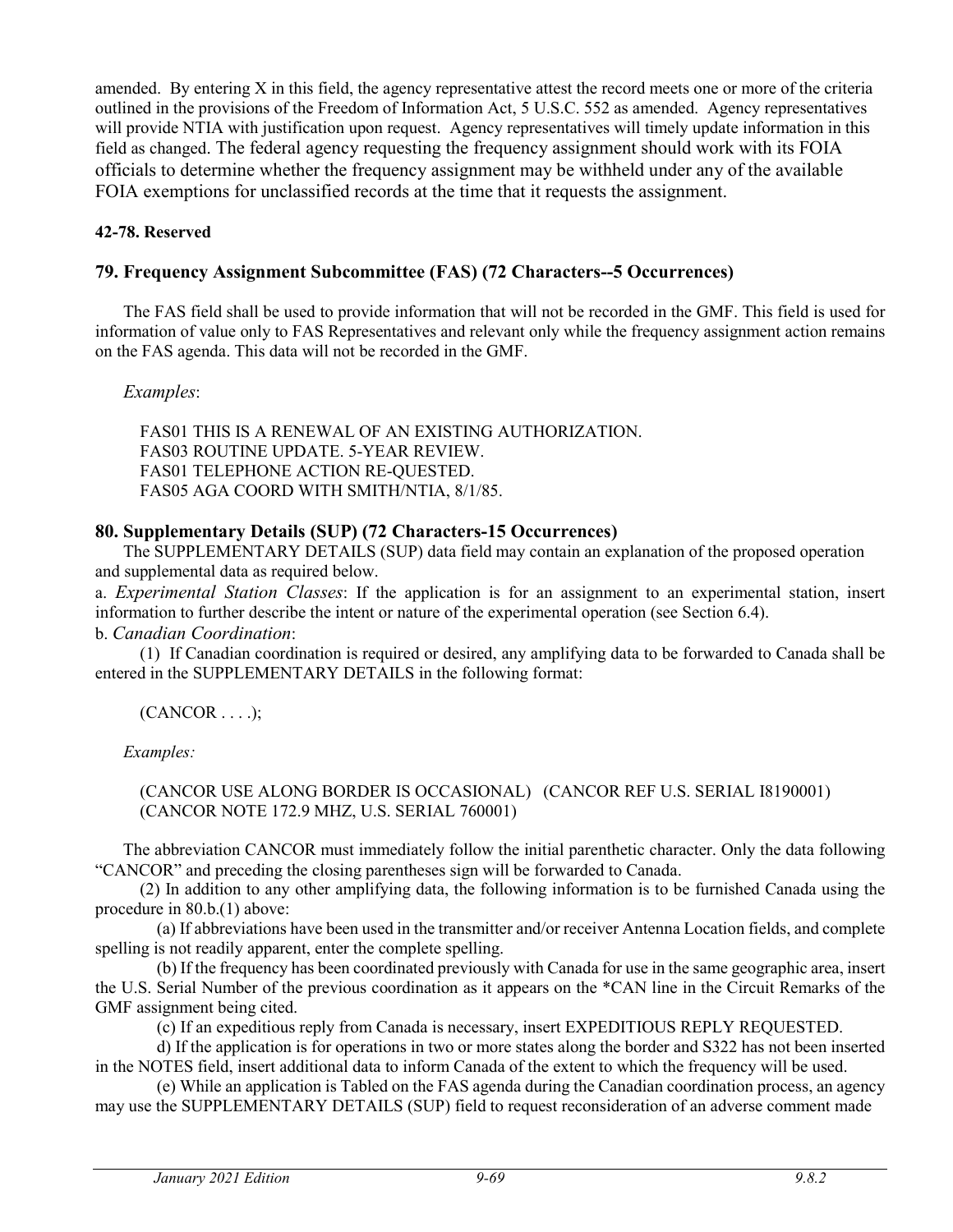by Canada. On the next available SUP line using the format (CANCOR), an agency shall request reconsideration of the Canadian comment and provide rationale for the request. Agencies may not request reconsideration with a frequency change. To change frequency a new application must be submitted.

# *Examples*:

(CANCOR Rqst reconsideration based on 120 kilometer separation)

(CANCOR Rqst reconsideration with antenna changed to 7dB yagi and noting adjacent channel offset of 12.5 kHz)

See Section 9.16 for submitting FAS agenda corrections and changes. *c. Fixed Station and Transportable Transmitting Earth Station Coordination:*

(1) If the application is for an assignment to a transportable Earth station in the band 7900-8400 MHz or to a fixed (FX) station in the bands 1710-1850, 2200-2290, 4400-4990, 7125-7250, 7300-7975, or 8025-8400 MHz whereby the requirement involves a communications system consisting of more than two stations that are interconnected (excluding stations to be used for transportable operation--Note S362), and a data plot or coordination contour map was circulated, enter the notation "data plot circulated" or "contour map circulated," as applicable in the FAS field (see Section 9.2.4 for details).

(2) If a data plot or coordination contour map was not circulated and successful coordination was effected with all agencies concerned, insert a statement to indicate that this coordination determined data plots and/or coordination contour maps were not required.

*d. Transportable Receiving Earth Station*: If the application is for transportable Earth stations in the band 7250- 7750 MHz, insert a statement indicating that power flux density (PFD) at Earth surface will not exceed the limits listed in Section 8.2.36.

*e. Frequency Diversity*: Applications for frequencies to be used in the frequency diversity mode of operation shall contain a statement of justification consistent with the provisions of Section 8.2.25. Frequency diversity applications for each individual radio path shall be cross-referenced by frequency, and the statement of justification shall be included in the SUPPLEMENTARY DETAILS field of each application.

*f. Sounder Stations*: If the application is for a sounder network or a sounder prediction station, insert a statement indicating that it has been determined no existing authorized ionospheric sounder transmitter is capable of meeting the requirement (see Section 8.2.21).

# *g. Notification Actions:*

(1) For notification under the authority of Section 7.12, insert information to identify the coordination correspondence with the FCC regarding the proposed operation.

(2) If the application is a notification of a telecommunications laser, describe the function and purpose of the operation.

*h. Emission Symbol Explanation*: If the letter X is used in either of the first, second, or third emission designator symbol(s) (see Section 9.8.2, paragraph 16e(2)(a), (b), and (c)) an explanation of emission characteristics must appear in the Supplementary Details.

*i. Separate System Justification*: For assignments for land mobile systems that are within 30 km of an existing or planned trunked land mobile system authorized by NTIA, provide the information required under subparagraph 8.2.48a.

*j. Classification of Supplementary Details*: NTIA compresses this data field in order to preserve total assignment record size, and the information is treated as a single paragraph. Individual marking of separate line occurrences for the purposes of complying with paragraph 39, subparagraphs cc and dd, is not possible. Therefore, if any of the information entered in Supplementary Details is classified, the entire Supplementary Details entry becomes classified.

*k. All applications*: If the application is for an assignment for a federal agency then it shall contain:

(1) Justification of need (see Section 8.2.4);

(2) A statement by the FAS representative/alternate or headquarters federal employee that the assignment is needed; and

(3) A general explanation of the operation (see Section 9.5).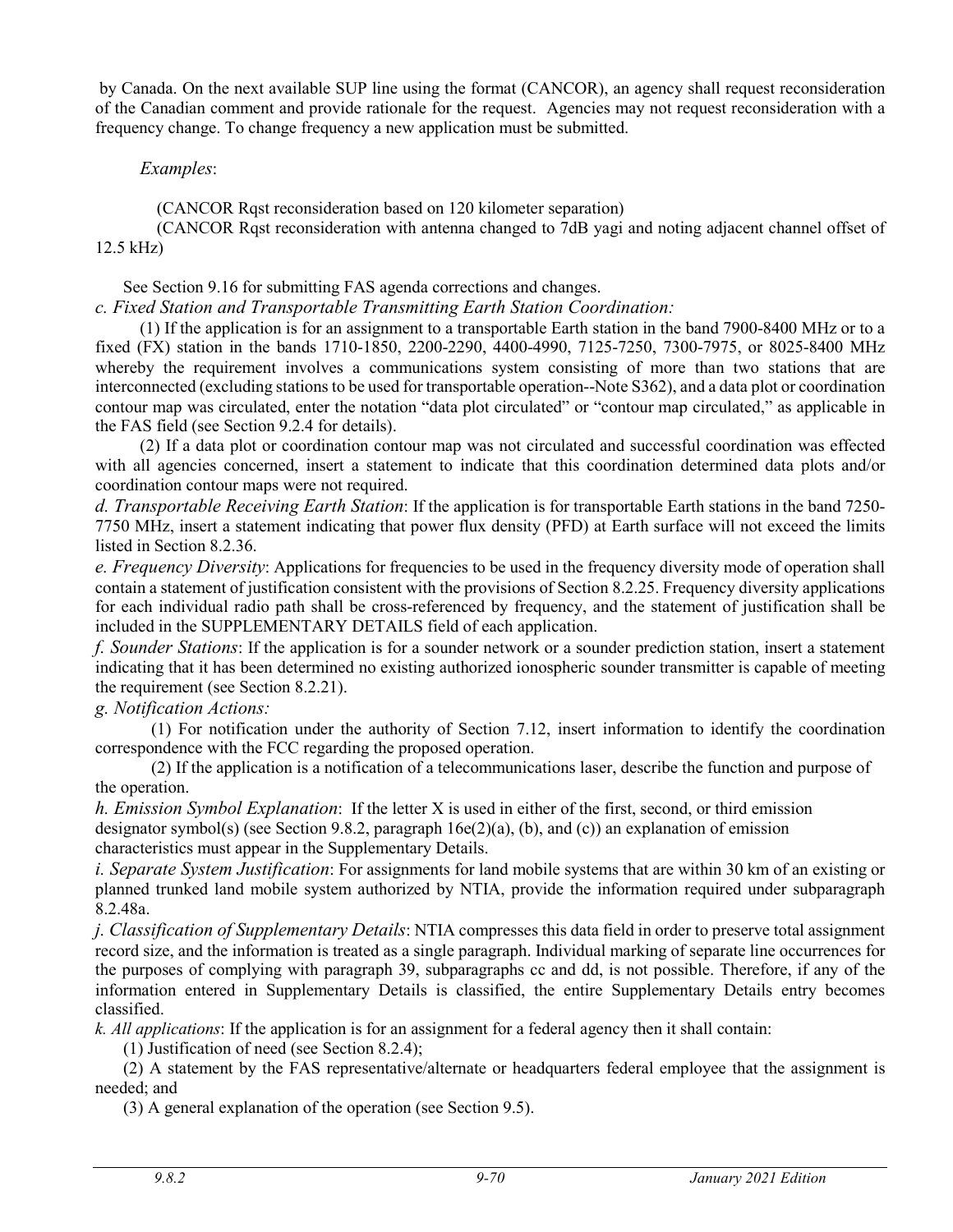Example:

SUP01 This base station and mobiles are required for building evacuation and COOP activities which the FAS representative has verified are needed by the agency.

SUP01 This fixed point to point operation is required for transferring data and video which the FAS alternate has verified as needed.

# **9.9 USE OF THE CARD FORMAT FOR MODIFICATION, RENEWAL, AND DELETION ACTION**

1. The card format with the COMMAND CARD "\$\$MOD" is used only with MODIFICATIONS (see Section 9.7.2, paragraph 12, and below).

2. The card format with the COMMAND CARD "\$\$CHG" is used for the following purposes:

a. MODIFICATION (M)--To apply for the addition, substitution, or removal of one or more of the particulars, other than the frequency, the agency serial number, or the transmitter state/country, of an existing frequency assignment which is in the GMF. No more than 60 data fields of a particular assignment can be modified at one time (see Section 9.7.1, (subparagraph C).

b. RENEWAL (R)--To apply for the extension of the period of a temporary or trial assignment which is in the GMF (see Section 9.6) and to simultaneously update other particulars of the assignment.

c. DELETION (D)--To apply for the cancellation of a frequency assignment and the removal of all its particulars from the GMF.

3. The COMMAND CARD \$\$CHG may not be used to take action on the AGENCY SERIAL NUMBER, the transmitter STATE /COUNTRY, or the FREQUENCY fields.

## **9.10 USE OF FIELD CODES**

Only the following field codes may be used for actions containing a \$\$CHG or \$\$MOD COMMAND CARD. The field code and occurrence number is used to identify the data field(s) which the applicant desires to address (see Section 9.7.1).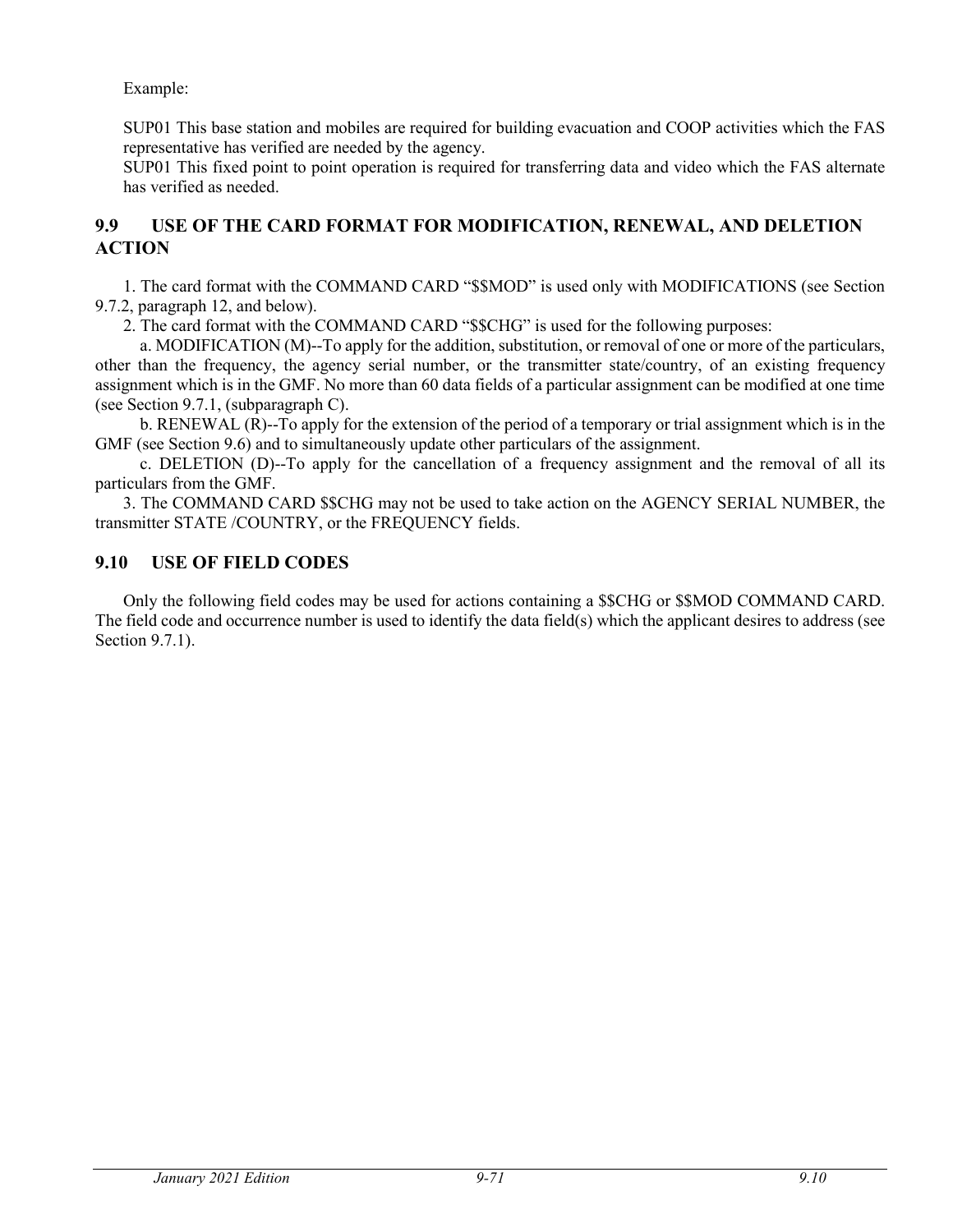| <b>Table: Field Codes</b>            |                   |                                         |                   |  |  |
|--------------------------------------|-------------------|-----------------------------------------|-------------------|--|--|
| <b>Field Title</b>                   | <b>Field Code</b> | <b>Field Title</b>                      | <b>Field Code</b> |  |  |
| <b>Action Number</b>                 | <b>ACN</b>        | Receiver Antenna Location               | RAL               |  |  |
| Receiving Station Call Sign          | <b>ACL</b>        | Receiver Antenna Longitude              | <b>RLG</b>        |  |  |
| Bureau                               | <b>BUR</b>        | Receiver Antenna Polarization           | <b>RAP</b>        |  |  |
| <b>Circuit Remarks</b>               | <b>REM</b>        | Receiver Antenna Orientation            | <b>RAZ</b>        |  |  |
| Classification                       | <b>CLA</b>        | Receiver Control                        | <b>RRC</b>        |  |  |
| Date                                 | <b>DAT</b>        | Receiver State/Country                  | <b>RSC</b>        |  |  |
| Declassification Date                | CDD               | * Review Year                           | <b>RYR</b>        |  |  |
| Emission                             | <b>EMS</b>        | Routine                                 | <b>RTN</b>        |  |  |
| <b>Expiration Date</b>               | <b>EXD</b>        | <b>Supplementary Details</b>            | <b>SUP</b>        |  |  |
| <b>FOIA</b>                          | FOI               | <b>Station Class</b>                    | <b>STC</b>        |  |  |
| Frequency Assignment Subcommittee    | FAS               | Time                                    | <b>TME</b>        |  |  |
| International Coordination Indicator | ICI               | <b>Transmitter Antenna Orientation</b>  | <b>XAZ</b>        |  |  |
| Missing Data Indicator               | <b>MSD</b>        | <b>Transmitter Antenna Dimensions</b>   | <b>XAD</b>        |  |  |
| Net Control                          | <b>NET</b>        | Transmitter Antenna Latitude            | <b>XLA</b>        |  |  |
| <b>Notes</b>                         | <b>NTS</b>        | <b>Transmitter Antenna Location</b>     | <b>XAL</b>        |  |  |
| Power                                | <b>PWR</b>        | Transmitter Antenna Longitude           | <b>XLG</b>        |  |  |
| Power Density                        | <b>SPD</b>        | <b>Transmitter Antenna Polarization</b> | <b>XAP</b>        |  |  |
| Receiver Antenna Dimensions          | <b>RAD</b>        | Transmitter Call Sign                   | <b>XCL</b>        |  |  |
| Receiver Antenna Latitude            | <b>RLA</b>        | <b>Transmitter Control</b>              | <b>XRC</b>        |  |  |
|                                      |                   | Type of Action                          | <b>TYP</b>        |  |  |

\*See Annex F and Section 9.15.

*Example*:

\$\$CHG I 791882 TYP01 M DAT01 791105 EMS03 20KF2B

indicates that the applicant desires to change the third emission in the GMF record I 791882 to 20KF2B.

# **9.11 PREPARATION OF THE CARD FORMAT FOR A MODIFICATION ACTION**

1. Before submitting a Modification action, read Sections 9.7 and 9.9.

2. Assignments which have been previously coordinated with the Canadian Department of Communications pursuant to Section 3.4 may be modified without being recoordinated with Canada provided the modification will not increase the probability of harmful interference. If the Modification will increase the probability of harmful interference, the assignment must be re-coordinated with Canada.

3. The deletion of an entry in the EMISSION field, in the POWER field, or in the STATION CLASS field, requires that a corresponding deletion be made in the other two fields.

4. Prepare the application for the routine portion of the FAS agenda, according to the instructions below, when the modification:

-- Does not increase the probability of harmful interference, and

-- Does not extend or delete the expiration date.

Enter RTN01 followed by one of the letters A, M, or R:

-- Enter A if the assignment is in the AAG band (see Section 9.14.1).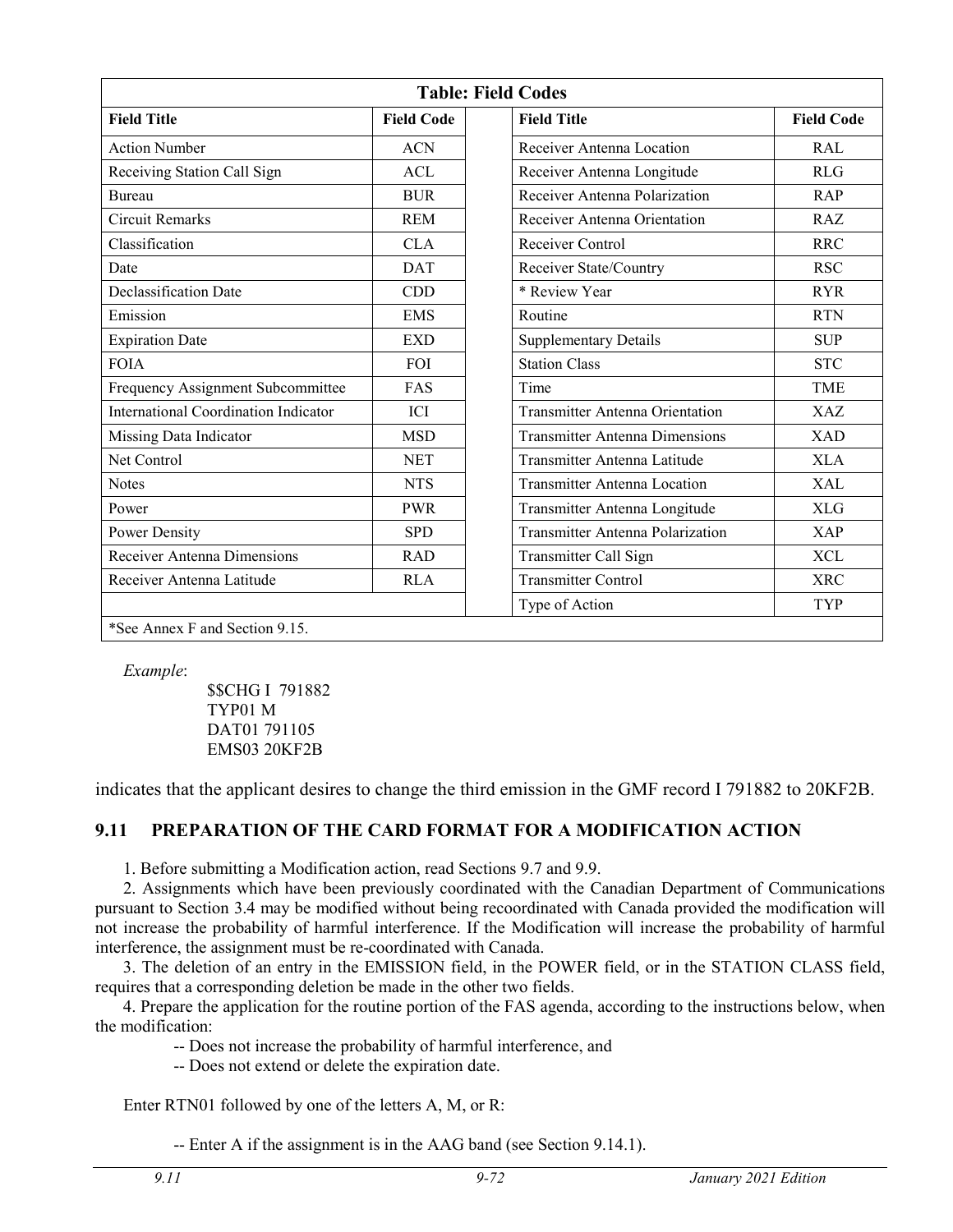- -- Enter M if the assignment is in the MAG band (see Section 9.14.2).
- -- Enter R if the assignment is neither in the AAG nor MAG bands. The letter R will be automatically entered by the computer in the ROUTINE field if the following conditions are met:
- a. The frequency assignment being modified is not within the AAG or MAG bands (see 9.14.1 and 9.14.2);

and

b. The following fields are modified, added or deleted either alone or in conjunction only with each other:

<span id="page-72-1"></span><span id="page-72-0"></span>

| *AGN       | *EQS       | $*POC$           | <b>TME</b>       |
|------------|------------|------------------|------------------|
| <b>ACL</b> | *EQT       | *PRD             | XAL              |
| <b>ACN</b> | *FLN       | *PRR             | XAP <sup>4</sup> |
| <b>FOI</b> | ICI        | RAL              | XCL              |
| <b>BUR</b> | $*$ IFI    | RAP <sup>4</sup> | XLA <sup>5</sup> |
| $*$ CAN    | $*JNT$     | RLA <sup>5</sup> | XLG <sup>5</sup> |
| <b>CLA</b> | $*MFI$     | RLG <sup>5</sup> | <b>XRC</b>       |
| <b>DAT</b> | $*MEX$     | <b>RRC</b>       |                  |
| *DFI       | <b>NET</b> | <b>RYR</b>       |                  |
| $*DOC$     | <b>NTS</b> | <b>SPD</b>       |                  |
| *EQR       | $*NTS6$    | SUP <sup>7</sup> |                  |
|            |            |                  |                  |

5. The following card formatting rules apply:

a. Each MODIFICATION requires:

(1) The COMMAND CARD:

\$\$CHG or \$\$MOD (Enter the serial number of the assignment being modified as it is recorded in the GMF)

(2) The TYPE OF ACTION (TYP) Card: TYP01

(3) The DATE (DAT) Card:

DAT01 (Enter the date (year/month/day) on which the application is prepared. Use numeric characters only; leave no blanks.)

(4) The data field and data being modified.

(a) Insert the code for the field being modified in the first three spaces. The codes are listed in Section 9.10. Insert the occurrence number for that portion of the field being modified in the last two spaces, as entered in the GMF. For example, insert EMS02 for the emission shown in the list on the second line of the EMISSION FIELD.

(b) Insert the new data that are to appear in the GMF as replacements for those entered under LISTED DATA. Enter the data in the same manner as prescribed in Section 9.8.

(c) If the data are to be deleted from the field being modified, enter the field code and leave the data field blank.

b. All other data fields listed in Section 9.10 may be used at the option of the applicant.

(1) Agency Action Number (ACN) (10 Characters--1 Occurrence) The format of the entry shall consist of alpha and or numeric characters and represent agencies internal tracking information for agenda records. The field will be blank if not used by the agency for internal tracking.

(2) Supplementary Details (SUP) (72 Characters--15 Occurrences)

Agencies will review the SUPPLEMENTARY DETAILS for each assignment being modified to ensure that the data are correct and current. Comments relating to routine modifications (change of bureau, Net, equipment, etc.) are not required and must be removed from the record. Agencies shall not reiterate the modification action in SUP.

 $\overline{a}$ 

<span id="page-72-2"></span><sup>4</sup> A change to XAP or RAP in the bands 7125-8500 and 14500/15350 MHz for fixed systems would not apply to this noninterference change.

<span id="page-72-3"></span><sup>&</sup>lt;sup>5</sup> If movement is less than 8 kilometers.

<span id="page-72-4"></span><sup>&</sup>lt;sup>6</sup> A change to \*NTS would not apply to M002, M008, or M009 since these give protection to existing agencies and removal could cause serious interference issues.

<span id="page-72-5"></span> $7$  A change to SUP in the AAG bands and 162/174 MHz would not apply to this non-interference change.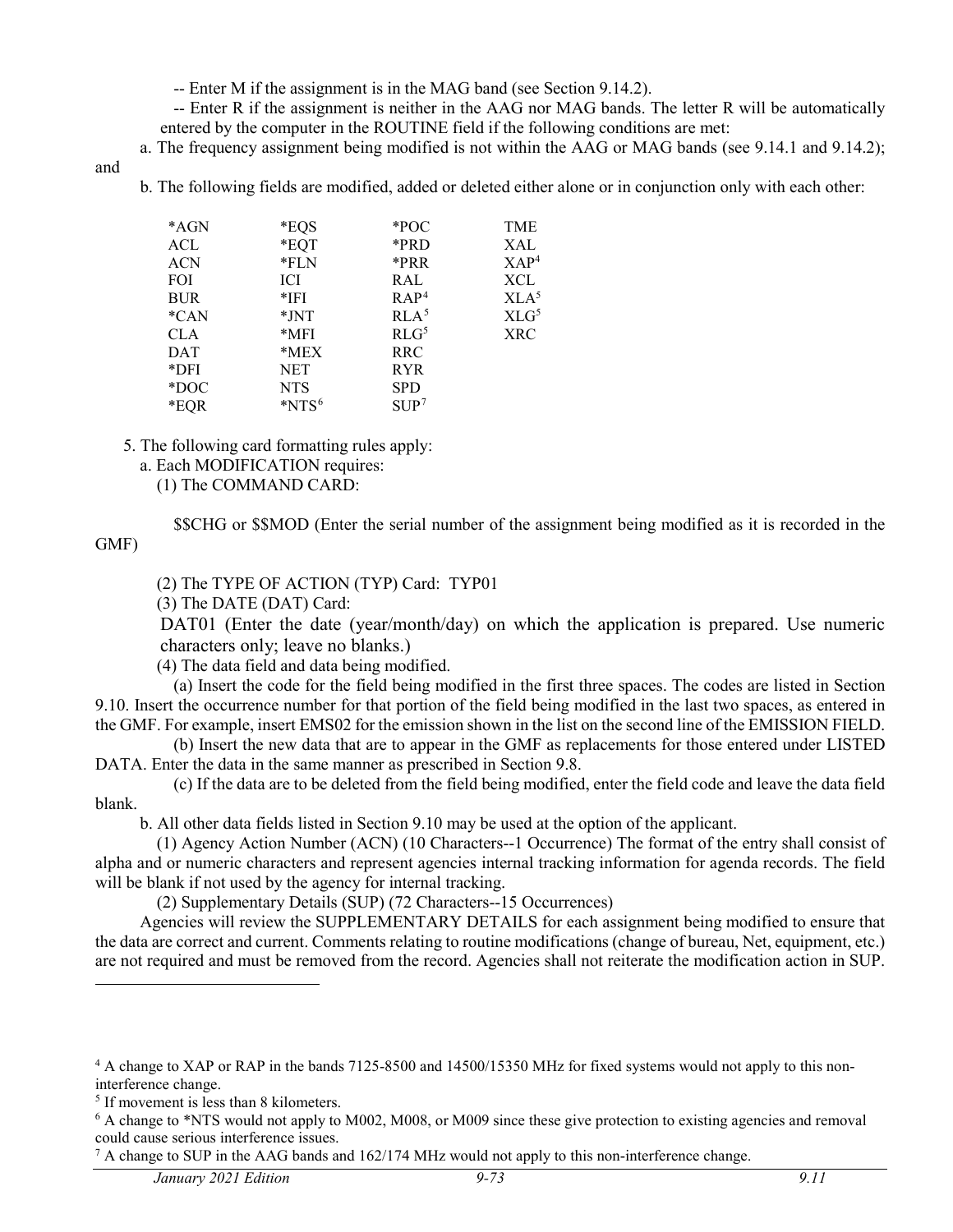However, enter comments if the modification is to an assignment that must be RE-COORDINATED with Canada. Insert (CANCOR REFERENCE US SERIAL XXXXX followed by information to rationalize the re-coordination).

*Example*: SUP01 (CANCOR REFERENCE US SERIAL I8031849. INCREASE POWER.)

## **9.12 PREPARATION OF THE CARD FORMAT FOR A RENEWAL ACTION**

- 1. Before submitting a RENEWAL action, read Section 9.7.1 and Section 9.9.
- 2. The following card formatting rules apply:
	- a. Each RENEWAL action requires:
		- (1) The COMMAND CARD:
		- \$\$CHG (Enter the serial number of the assignment being renewed as it is recorded in the GMF)
		- (2) The TYPE OF ACTION (TYP) Card: TYP01 R
		- (3) The DATE (DAT) Card:

DAT01 (Enter the date (year/month/day) on which the application is prepared. Use numeric characters only; leave no blanks.)

(4) the DATA CARD EXD: EXD01 880615

For the renewal of temporary assignments, the new date is not to exceed five years hence.

(5) Updates to other particulars of the assignment, (e.g., REM06 \*SYS, SURVEY)

b. The ROUTINE (RTN) data field may not be used for renewal applications unless the assignment contains at least one of the following Notes: L192, L197, L199, S035, S160, S279, or S348.

## **9.13 PREPARATION OF THE CARD FORMAT FOR A DELETION ACTION**

- 1. Before submitting a DELETION action, read Section 9.7.1 and Section 9.9.
- 2. The following card formatting rules apply:
	- a. Each DELETION action requires:
		- (1) The COMMAND CARD:

\$\$CHG (Enter the serial number of the assignment being deleted as it is recorded in the GMF)

- (2) The TYPE OF ACTION (TYP) Card: TYP01 D
- (3) The DATE (DAT) Card:

DAT01 (Enter the date (year/month/ day) on which the application is prepared. Use numeric characters only; leave no blanks)

b. Agency Action Number (ACN) may be submitted on a DELETION action.

# **9.14 APPLICATIONS CONSIDERED BY THE AERONAUTICAL ADVISORY GROUP (AAG) AND THE MILITARY ADVISORY GROUP (MAG)**

## **9.14.1 Applications Considered by AAG**

1. The AAG is responsible for engineering AAG frequency assignments and determining whether or not applications for frequency assignment action in the following bands should be submitted to NTIA for approval.

190-285 kHz 285-435 kHz\* 510-535 kHz\* 74.800-75.200 MHz 108.000-121.9375 MHz 123.5875-128.8125 MHz 132.0125-136.000 MHz 328.600-335.400 MHz 978-1020 MHz inclusive 1030 MHz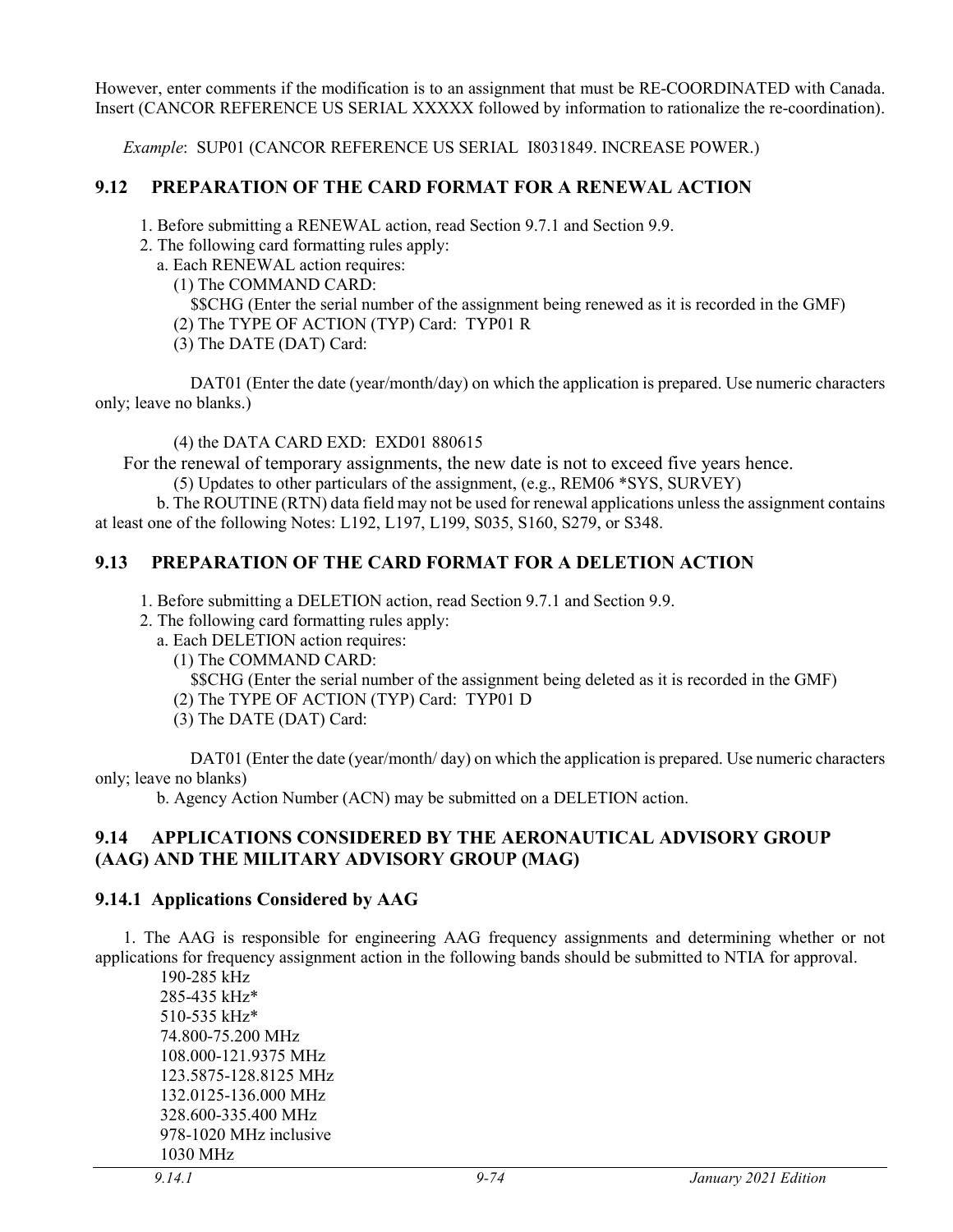1031-1087 MHz inclusive 1090 MHz 1104-1146 MHz inclusive 1157-1213 MHz inclusive 5000-5250 MHz

\* In these bands only applications for stations in the Aeronautical Radionavigation Service (see Table A, Section 6.1.4) shall be sent to the Chairman of the AAG.

2. For frequency assignment proposals in the above bands, agencies shall transmit UNCLASSIFIED applications to NTIA viaprocesses indentified in Section 9.3.1. Send non-federal applications directly to the Chairman, AAG, or directly to NTIA at the option of the FCC FAS Representative; additionally, the requestor's point of contact must be included on the application.

3. Exceptionally, the following types of applications for assignment in the above bands shall be prepared and processed in accordance with the provisions of Sections 9.3 through 9.13.

- a. Those which are classified,
- b. Those which must be referred to the IRAC (see Section 10.9),
- c. Those for space radiocommunication, and
- d. Those known to be controversial.

4. Submit unclassified frequency assignment proposals in the bands above for engineering analysis and review by FAA via WebFCR. Add Coordination Note C089 to the Notes Field (NTS) on each non-FAA proposal. (See Annex A and Annex D). Additionally, the applicant may indicate the date of coordination and the FAA point of contact, and correspondence identification, if applicable, in the FAS data field.

5. After technical evaluation, coordination, and other appropriate action, the Chairman of the AAG as well as other AAG members shall vote their decision via the Automated Voting Procedures, Section 9.16.2.

5. After technical evaluation, coordination, and other appropriate action, the Chairman of the AAG as well as other AAG members shall vote their decision via the Automated Voting Procedures, Section 9.16.2.

## **9.14.2 Applications Considered by MAG**

1. The MAG is responsible for determining whether or not applications for frequency assignment action in the bands 225.0-328.6 and 335.4-399.9 MHz should be submitted to NTIA for approval.

2. For assignment actions involving these bands, agencies will transmit UNCLASSIFIED applications to NTIA viaprocesses identified in Section 9.3.1.

3. Exceptionally, the following types of applications shall be prepared and processed in accordance with the provisions of Sections 9.3 through 9.13:

a. Those which are classified SECRET,

b. Those which must be referred to the IRAC,

c. Those involving transmissions to or from space, and

d. Those known to be controversial.

4. After technical evaluation, coordination (if necessary), and other appropriate action, the Chairman of the MAG as well as other MAG members shall vote their decision via the Automated Voting Procedures, Section 9.16.2.

## **9.15 OTHER GMF FIELD CODES**

The following field codes are presented for information. Only the field code RYR is addressable in a frequency assignment action (see Sections 9.10 and 9.11 and Annex F.)

a. *AUD--AUTHORIZATION DATE (6 Characters-1 Occurrence)*

The date on which the assignment was originally authorized. The format used in YYMMDD.

b. *AUS--AUTHORIZATION NUMBER (8 Characters)--10 Occurrences)*

(1) This unique number is generated internally by the agenda preparation programs each time an action on a frequency assignment appears on the FAS agenda. This is the FAS docket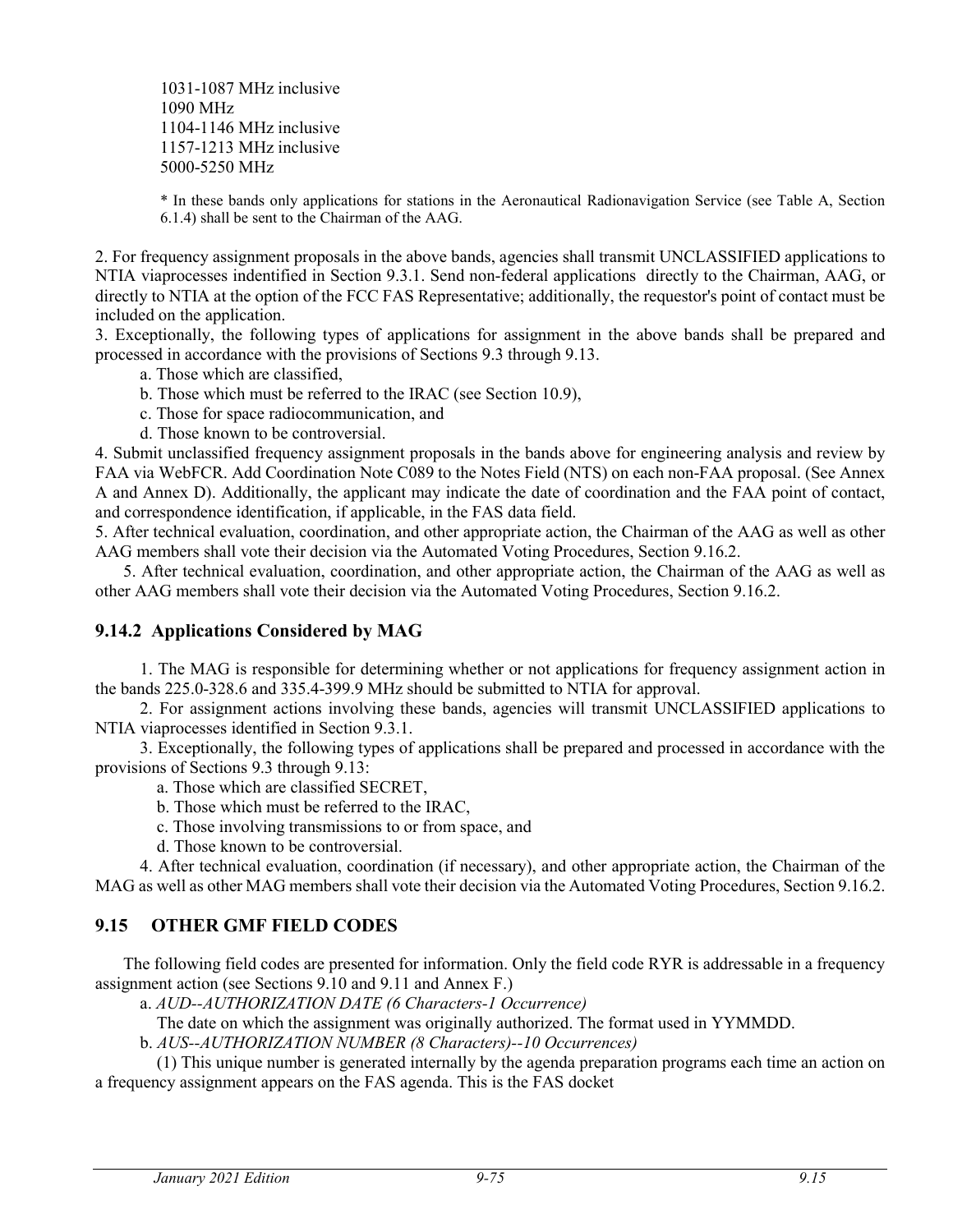(DKT) number of the action on the FAS agenda.

(2) Up to ten entries (occurrences) are retained in the assignment record in the GMF. The first entry will always be the most current authorization number. If there is more than one entry, the *ORIGINAL* authorization number will always be retained as the second entry. When the AUS fieldbecomes full (10 occurrences), more room is created by dropping the older, *NON-ORIGINAL*, entries and moving all others down.

c. *MBR--AGENCY MEMBERSHIP (1 Character--1 Occurrence)*

This field designates agency membership in the Frequency Assignment Subcommittee (FAS) community.

M Voting Member of the FAS

N Non-Voting/Non-Member of the FAS. NTIA represents these agencies in the FAS.

O Non-Voting/Non-Member of the FAS. Other FAS Member agencies represent these agencies in the FAS.

X Non-Voting/Non-Member of the FAS. Canadian and Mexican records in the GMF are currently identified by the letter X.

d. *RVD--REVISION DATE (6 Characters-1 Occurrence)*

The date on which the frequency assignment was most recently revised. The format used is YYMMDD.

e. *RYR--REVIEW YEAR (2 Characters--1 Occurrence)*

This field is used ONLY when no other changes are required (all parameters as listed are up-to-date) and it is necessary to indicate a review of an assignment has been completed (see Annex F). (If any change is being submitted to any character of any data field, the RYR need not be submitted.) The RYR field is not retained in the assignment record-it resets the date in the RVD field, which is retained in the GMF.

# **9.16 FAS AGENDA ACTIONS**

## **9.16.1 FAS Votes and Agenda Corrections Directives**

1. Directives are changes to a field(s) of a frequency application proposal on the FAS agenda. Directives shall be transmitted to the NTIA/SSD Automated Data Capture System via the telephone dial-up electronic data transfer method.

2. FAS agenda DIRECTIVES shall be prepared in card format, and the following rules apply:

a. A \$\$DIR COMMAND CARD and an AGC01 card are both required for each DIRECTIVE package.

(1) If the DIRECTIVE(s) applies to a single application, or to multiple applications NOT in numerical sequence by Docket Number (DKT), the Command Entry must be on the first line. Enter \$\$DIR, a space, then the docket number (DKT) of the application being addressed.

(2) If an identical DIRECTIVE(s) applies to a series of applications in numerical sequence by docket number, on the first line enter ENDREQ RANGE, a space, the FIRST docket number of the sequence, a slant bar, then the LAST docket number of the sequence. On the second line enter \$\$DIR, a space, then the FIRST docket number of the sequence.

(3) Enter the AGC01 card into the DIRECTIVE package at any place following the \$\$DIR card. Enter AGC01, a space, then the agency abbreviation of the agency submitting the DIRECTIVE package (see Annex G, Section G.1).

b. DATA ENTRIES will follow the procedures specified in Section 9.7.2, paragraph 3b and as outlined in paragraphs 3 and 4 below.

c. Comments concerning an FAS agenda docket which the applicant or the NTIA/SSD wishes to make a part of the FAS agenda record, but not a part of the GMF record, may be entered using the field mnemonic FAS (see Section 9.8.2, paragraph 79).

3. Changes to applications on the FAS agenda may be made by submission of DIRECTIVES. However, no more than 99 data fields may be changed and the following rules apply:

a. Serial Numbers (SER) may never be changed.

b. The FREQUENCY (FRQ) field may not be changed on applications undergoing Canadian coordination. To change FRQ a new application must be submitted. (A new agency serial number is required unless the original application is withdrawn first.)

c. If the application is a MODIFICATION or RENEWAL no change may be made to the FREQUENCY (FRQ) and TRANSMITTER STATE/COUNTRY (XSC) fields.

d. If the application is a DELETION, no changes are allowed.

e. Changes to any field not listed in 3f, below, will result in the application being redistributed to the FAS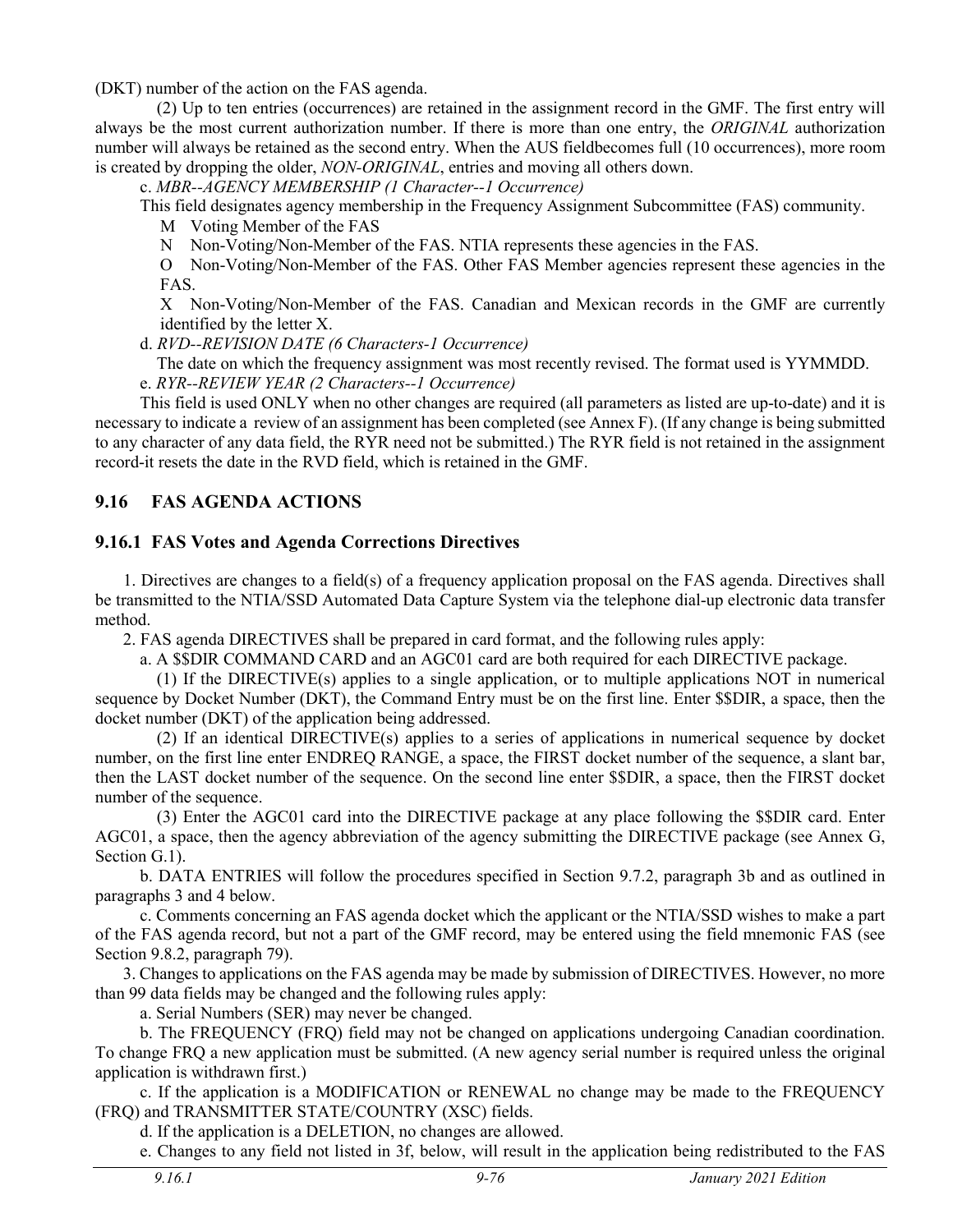representatives for additional review. All agencies, except the host, must vote on the redistributed application. A redistributed application previously TABLED by an agency other than the host will REMAIN TABLED until the tabling agency votes to accept (see paragraph 4, below).

f. The following fields may be changed without causing redistribution or rejection:

(1) ACL, ACN, BUR, \*DFI, ICI, \*IFI, \*MFI, \*PRD, NET, RAL, RAP, RAZ, RRC, RYR, SPD, SUP, XCL, XRC, VOT, \*AGN, \*CAN, \*DOC, \*EQT, \*EQR, \*EQS, \*EBW, \*SBW, \*EGN, \*SGN, \*ENT, \*RNT, \*SNT, \*JNT, \*MEX, \*ORB, \*RPT, \*USA.

(2) \*ESB, \*ESR, \*EST--ONLY if added as a new occurrence.

(3) EXD--ONLY if changed from blank to numeric, or if the change decreases numeric value in the application.

(4) NTS--ONLY if added as a new occurrence and does not include a new entry of S148, S164, S288 or S322.

(5) XAL--However, if the FAS agenda item is a MODIFICATION action and the XAL was changed on initial submission, it may NOT be changed back to the ORIGINAL XAL via a directive. (If the agency desires to do this, the MODIFICATION or RENEWAL action must be withdrawn from the agenda and resubmitted at a later date with the correct XAL.)

(6) FAS--However, if changes are necessary, resubmit the entire FAS field with the changes incorporated.

4. VOTE DIRECTIVES shall be submitted using the mnemonic VOT with any two digit occurrence number, however 00 (zero zero) is recommended. A VOTE is a four part field - THE FIRST THREE MUST ALWAYS BE COMPLETED.

a. The first part consists of a single letter followed by a comma. Use:

(1) the letter A to accept the application;

(2) the letter T to table the application;

(3) the letter R to withdraw the application (only the submitting (host) agency or NTIA may vote R); b. The second part consists of the abbreviation (see Annex G) of the FAS member agency submitting the VOTE DIRECTIVE followed by a comma.

c. The third part shall always be the five (5) digit number found in RVS for the application being voted upon. To ensure that votes are applied to the most current version of an application, votes that do not match the number found in RVS by NTIA's automated program will not be processed and registered.

d. IF PART FOUR IS USED, a COMMA must be included immediately AFTER THE SECTION NUMBER in part three. The fourth part is a 59 character field for agencies to use for comments concerning the application. As a minimum, agencies tabling an application shall include comments with reason for tabling, or provide a name and telephone number for further contact.

*Examples*:

\$\$DIR I8900006 AGC01 NTIA VOT00 T,NTIA,00025,CONTACT JOHN SMITH,PH 202-202-2020

ENDREQ RANGE I8900290/I8900310 \$\$DIR I8900290 AGC01 USGM VOT00 A, USGM,00315 \$\$DIR I8900330 AGC01 USGM VOT00 R, USGM,00315,TO RESUBMIT

\$\$DIR I8900331 AGC01 USGM REM02 \*AGN,NEW INFO REM03 \*EQS,LMS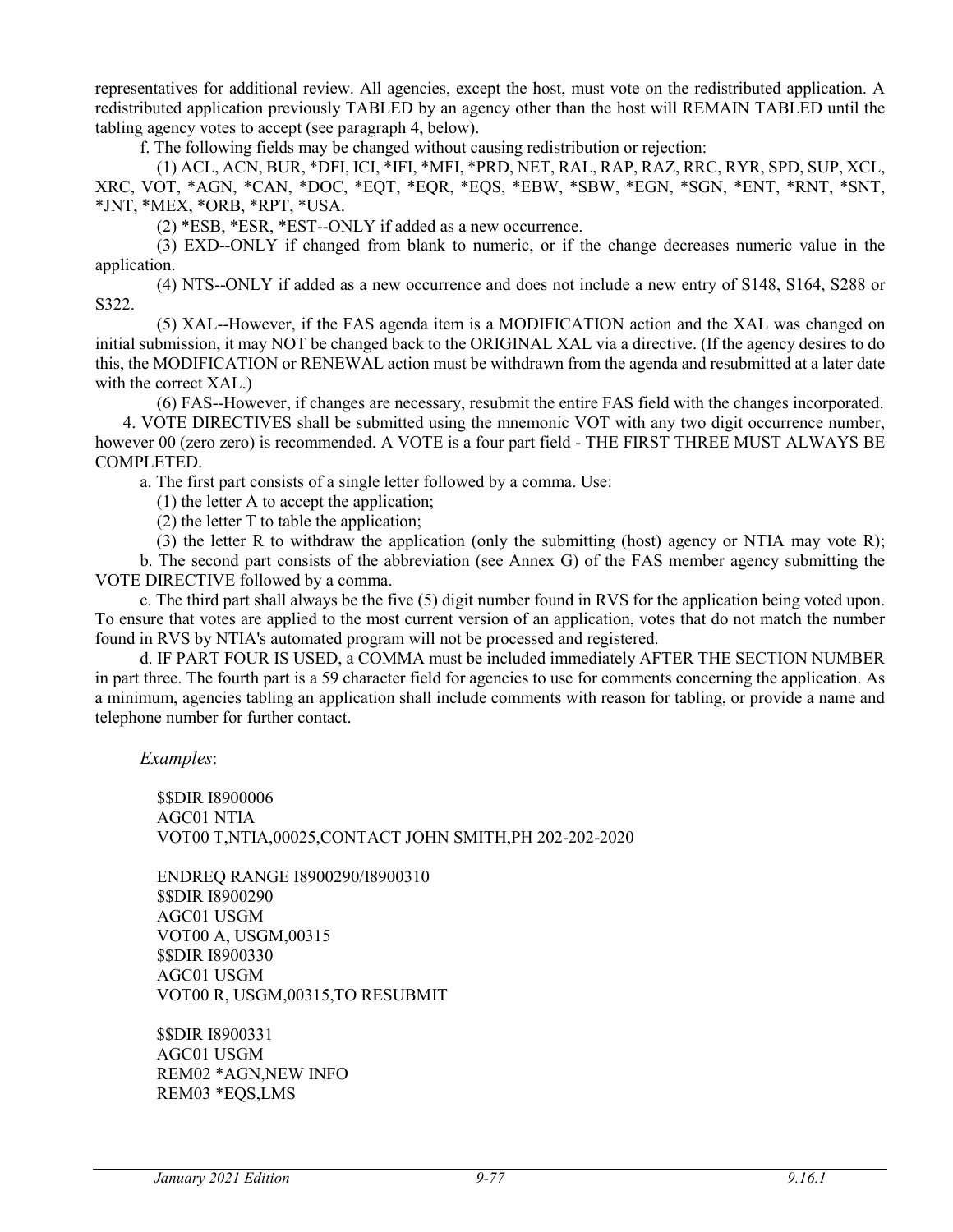## **9.16.2 Agency Comments and Voting Procedures**

1. CONDITIONAL comments, called Minute Notes, may be recorded on frequency assignment actions (see Section 9.8.2, Paragraph 39). These comments will not duplicate conditions specified in a Record Note (see Annex A) or a Footnote to the Table of Frequency Allocations (see Section 4.1), and will be submitted in card format as a DIRECTIVE in accordance with Section 9.16.1 and below.

a. Directives adding Minute Notes to an assignment action must be submitted only by the host agency. An agency wishing to record Minute Notes on another agency's application must submit a VOTE DIRECTIVE to table the application, and include comments as to the reason for the tabling action. Agencies may only vote to table another agency's application if harmful interference is anticipated, there are technical errors in the application that affect the electromagnetic environment or the request violates NTIA radio spectrum policy. If an agency tables an application due to a violation of NTIA radio spectrum policy, the tabling agency must cite the specific policy violated (not to include Chapters 6 or 9). The Frequency Assignment Branch (FAB) shall review the policy issue and report its decision to the FAS. Agencies are encouraged to communicate their concerns and attempt resolution prior to tabling an application, particularly where similar tabling actions may apply to many applications. Furthermore, agencies are encouraged to remove their tabling action promptly once the application has been corrected or the issue resolved.

b. Minute Notes that will exceed eight lines of the CIRCUIT REMARKS field must be submitted by letter to the Secretary, FAS. The FAS Secretary will assign an FAS Administrative (ADM) Docket number to the comments. The FAS ADM Docket number will then be recorded in the Circuit Remarks field of the affected application by the NTIA/SSD.

2. Frequency assignment actions on the FAS agenda will not normally be approved by NTIA until all voting is unanimous, or 9 workdays after the Initial Processing Date (IPD) for NEW proposals and MODIFICATIONS, 5 workdays after the IPD for routine MODIFICATIONS, and 1 workday after the IPD for DELETES. The exceptions for AAG, and Canada, are listed in 2c below. All voting shall be in accordance with the following: a. FAS member agencies MAY vote either to accept (A) or table (T) another agency's applications, and MAY vote to withdraw (R) their own applications. However, an agency MAY NOT vote to withdraw (R) another agency's applications.

b. FAS members that represent other agencies are considered the host and need not vote on the applications they submit on behalf of the represented agency, except to vote a withdrawal (R).

c. Applications, except those within the AAG area of responsibility or those from Canada and Mexico, will be automatically approved by NTIA 9 workdays after the IPD for NEW proposals and MODIFICATIONS, 5 workdays after the IPD for routine MODIFICATIONS, 1 workday after the IPD for DELETES, and 5 working days after the IPD for agency NGR (for the bands 71-76 and 81-86 GHz) if NTIA votes accept, unless a vote to TABLE has been recorded.

(1) Applications within the AAG area of responsibility, which have not been voted to ACCEPT by the Chairman of the AAG within 9 workdays of the IPD will be automatically TABLED to the AAG Chairman.

(2) Applications from Canada and Mexico will be automatically approved by NTIA after 30 calendar days of the IPD unless a vote to TABLE has been recorded.

#### **9.16.3 Agency Votes and Directives on Canadian and Mexican Frequency Assignment Proposals**

1. Agency votes and directives on Canadian and Mexican frequency assignment proposals on the FAS agenda will be prepared in accordance with 9.16.1. NTIA's vote represents a vote on behalf of the non-member agencies.

2. Agencies may only vote A to ACCEPT, or T to TABLE. Agencies may not make directive changes to Canadian or Mexican proposals except to add a \*USA entry to the Circuit Remarks (REM) field or revise their own \*USA comment.

3. Only Canada or Mexico may vote R to REJECT/WITHDRAW their own proposals. NTIA may vote to REJECT a Canadian or Mexican proposal which is TABLED with an HIA comment, but only after some mutually agreed upon period of time with no resolution of the problem indicated by the HIA comment.

4. Vote A if the proposal is No Harmful Interference Anticipated - NHIA

\$\$DIR I9102222 AGC01 NASA VOT00 A,NASA,00690,NHIA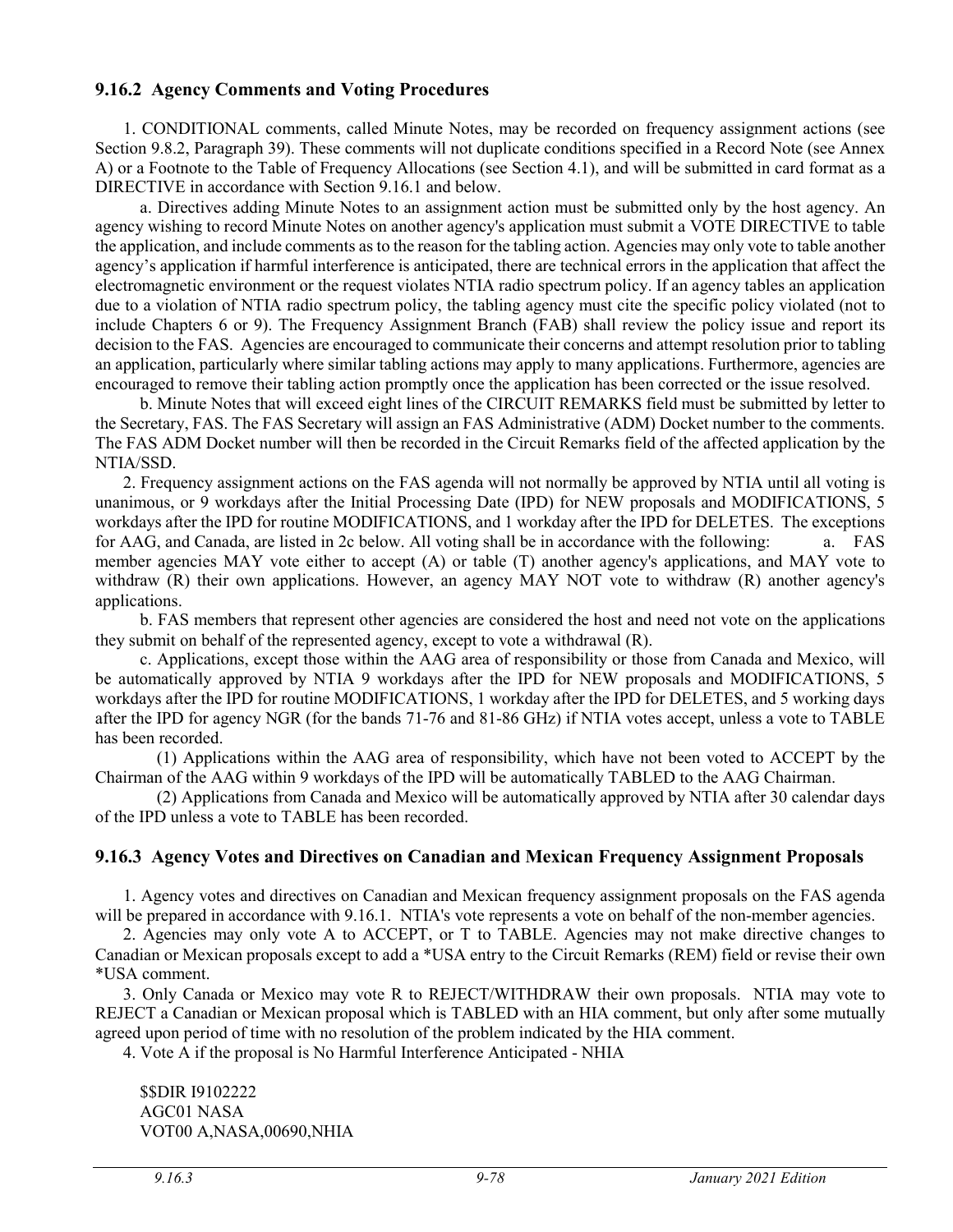5. If the proposal is NHIA but adding some additional information or make a noting comment, vote A and use the acronym NHIC in the comment (VCM) portion of the vote card. Follow the vote card with an entry for the Circuit Remarks field (REM) using the identifier \*USA for the comment. If the vote is NHIC and there is no \*USA entry for Circuit Remarks, the reply will go to Canada or Mexico as NHIA. An agency card is mandatory in order to connect the appropriate agency with the associated remarks.

\$\$DIR I9102223 AGC01 J VOT00 A,J ,00690,NHIC REM05 \*USA,NHIC, Noting use of M163.4375,U.S. REM06 \*USA,NHIC,serial I8701234, Detroit, MI.

6. Vote T for Harmful Interference Anticipated -HIA. Use HIA in the VCM portion of the vote card. Follow the vote card with an entry for REM using the identifier \*USA for the comment. An agency card is mandatory.

\$\$DIR I9102224 AGC01 AR VOT00 T,AR ,00690,HIA REM03 \*USA,HIA,U.S. serial I8302345, M169.25, REM04 \*USA,HIA,Detroit, MI.

#### **9.16.4 Coordination and Referral of Applications for Frequency Assignment Action**

1. In accordance with the agreement shown in Section 3.4, the NTIA's Spectrum Services Division (SSD) coordinates certain applications for frequency assignment action with the Canadian Department of Industry (Industry Canada). When it is determined that an application must be coordinated with Canada, the NTIA/SSD will table the application pending comments from Canada concerning the coordination.

2. By applying for a frequency assignment an agency coordinates with other agencies which might be affected by the applicant's use of the frequency through the FAS agenda process. In the event that unfavorable coordination comments are received either before or subsequent to submission of an application for the FAS agenda, applicants may request the application be referred to a meeting of the FAS for deliberation.

a. To request referral, the host shall include a request for referral using the VOTE directive; the host shall vote to table and shall use only the words REFER TO FAS in the comments portion of the Vote directive (see 9.16.1 above).

b. If referral is requested, the host should also submit a letter to the FAS Secretary with a copy of all unfavorable comments attached, explaining in detail why the application should be favorably considered. The FAS will deliberate the applications and recommend a course of action.

3. An item on the FAS agenda shall be referred to the IRAC for consideration:

- a. Upon the specific request of any FAS member agency or the FAS Chairman;
- b. If it cannot be resolved solely on the basis of technical considerations;
- c. If it is a matter for which policy has not heretofore been established;
- d. At the specific request of the IRAC; or,

e. If specifically directed by other sections of this Manual.

4. The FAS shall take no action on an item referred to the IRAC until advice has been received from the IRAC. When referring items to the IRAC, the FAS should provide all pertinent information, including:

a. A statement of the problem;

- b. Facts bearing on the problem, including the background;
- c. A list of agencies that favored approval and those that favored disapproval; and,

d. A brief statement of the basis given by those agencies that objected to approval of the item.